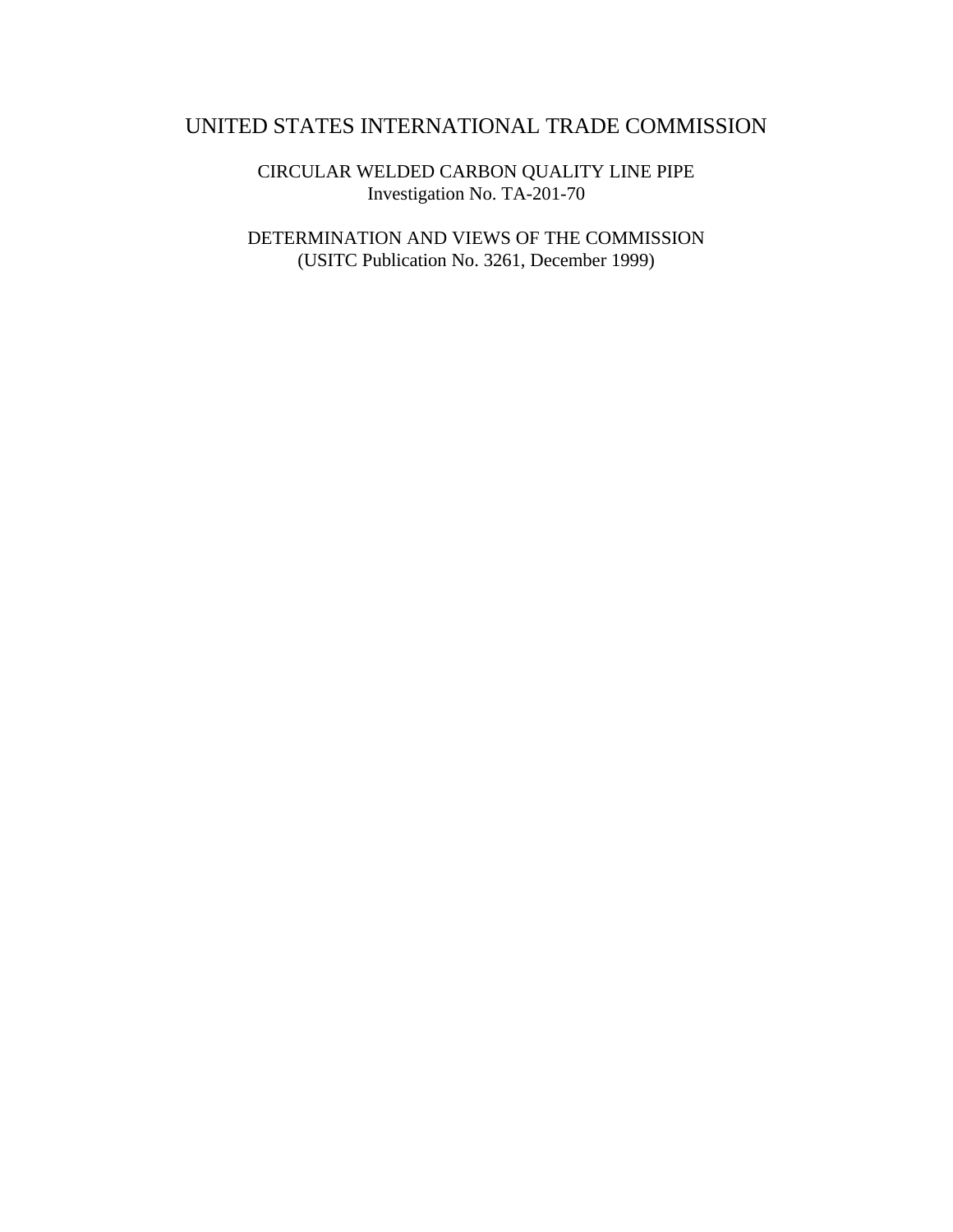#### **UNITED STATES INTERNATIONAL TRADE COMMISSION**

#### **Investigation No. TA-201-70**

### **CIRCULAR WELDED CARBON QUALITY LINE PIPE**

### **DETERMINATION**

On the basis of the information in the investigation, the Commission--

(1) determines, pursuant to section 202(b) of the Trade Act of 1974, that circular welded carbon quality line pipe (hereinafter line pipe)<sup>1</sup> is being imported into the United States in such increased quantities as to be a substantial cause of serious injury or the threat of serious injury<sup>2</sup> to the domestic industry producing an article like or directly competitive with the imported article; and

1.80 percent of manganese, or 2.25 percent of silicon, or

- 1.00 percent of copper, or
- 0.50 percent of aluminum, or
- 1.25 percent of chromium, or
- 0.30 percent of cobalt, or
- 0.40 percent of lead, or
- 1.25 percent of nickel, or
- 0.30 percent of tungsten, or
- 0.10 percent of molybdenum, or
- 0.10 percent of niobium, or
- 0.15 percent of vanadium, or
- 0.15 percent of zirconium

Such line pipe is currently classified in subheadings 7306.10.10 and 7306.10.50 of the Harmonized Tariff Schedule of the United States (HTS). Although the HTS categories are provided for convenience and Customs purposes, the written description of the merchandise under investigation is dispositive. The investigation excludes certain merchandise described as arctic grade line pipe, defined as welded line pipe that (1) has an outer diameter of 4.5 inches or more and a wall thickness equal to or less than 0.75 inches; and (2) when subjected to a Charpy V-notch test performed at minus 50 degrees Fahrenheit or below applied to three specimens taken from the well area, has a ft-lbs rating of no less than 17 ft-lbs for each sample, with an average for all three at no less than 19 ft-lbs; and (3) using at least three samples, has a minimum average shear area of 85 percent in the base metal and 50 percent in the weld; and (4) when subjected to a hydrogen induced cracking test to be performed as per NACE (National Association of Corrosion Engineers) TM0284 test with solution A, has a crack length ratio that does not exceed 15 percent, a crack sensibility ratio that does not exceed 2 percent, and a crack thickness ratio that does not exceed 5 percent.

<sup>2</sup> Vice Chairman Marcia E. Miller and Commissioners Jennifer A. Hillman and Stephen Koplan found serious injury. Chairman Lynn M. Bragg and Commissioner Thelma J. Askey found a threat of serious injury. Commissioner Carol T. Crawford made a negative determination.

<sup>&</sup>lt;sup>1</sup> The imported article covered by this investigation is welded carbon quality line pipe of circular cross section, of a kind used for oil and gas pipelines, whether or not stencilled. For purposes of this investigation, "carbon quality" is defined to mean: products in which (1) iron predominates, by weight, over each of the other contained elements, (2) the carbon content is 2 percent or less, by weight, and (3) none of the elements listed below exceeds the quantity, by weight, respectively indicated: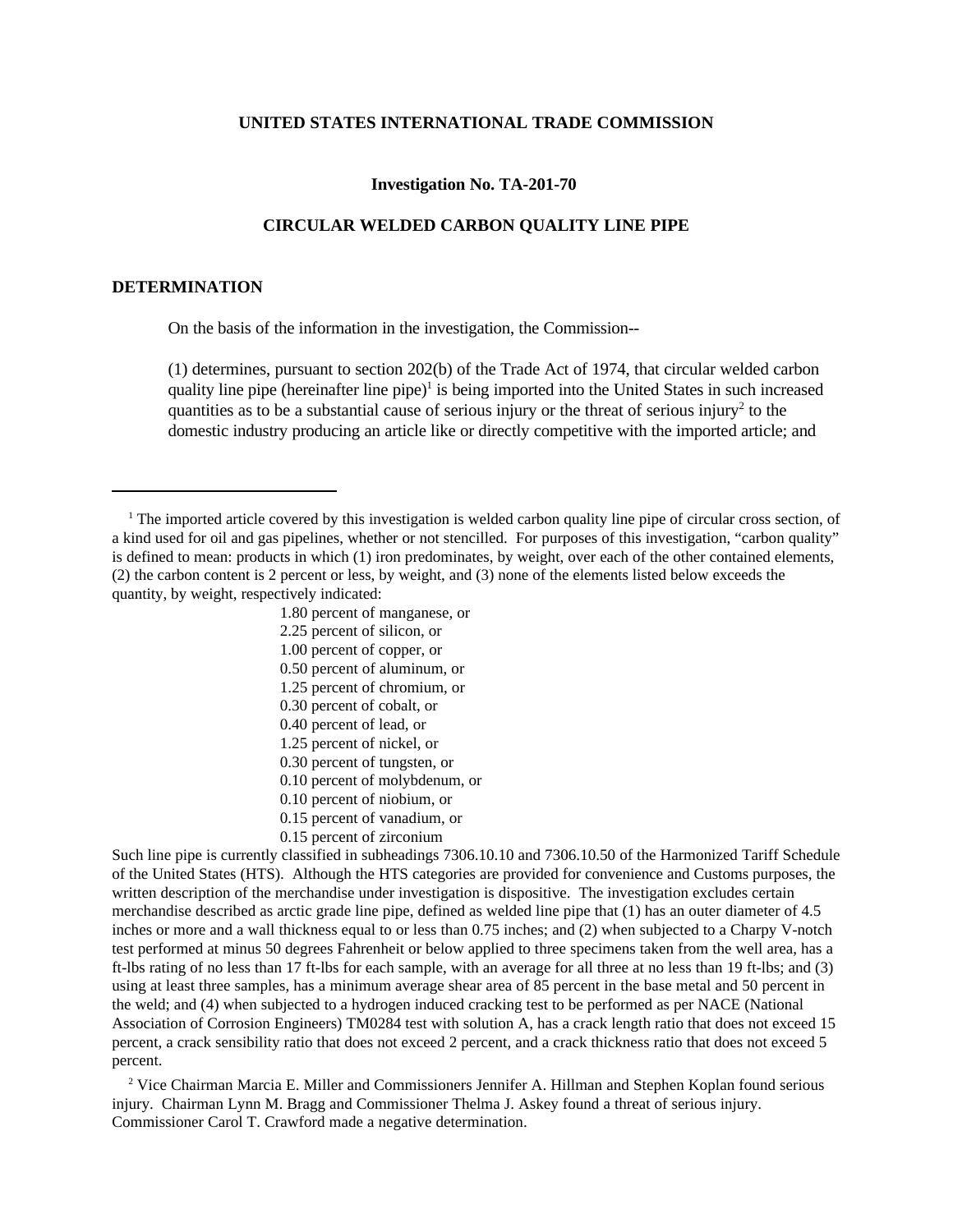(2) makes negative findings, pursuant to section 311(a) of the North American Free-Trade Agreement (NAFTA) Implementation Act (19 U.S.C. 3371(a)), with respect to imports of line pipe from Canada and Mexico.<sup>3</sup>

# **RECOMMENDATIONS WITH RESPECT TO REMEDY**<sup>4</sup>

# **The Commission**<sup>5</sup>  **(Vice Chairman Miller and Commissioners Hillman and Koplan)** recommends:

- (1) that the President impose a tariff-rate quota for a 4-year period on imports of line pipe, with the in-quota amount set at 151,124 short tons in the first year, and with that amount to be increased by 10 percent in each of the second, third, and fourth years, with overquota imports to be subject to a duty of 30 percent ad valorem in addition to current U.S. tariffs;
- (2) that the President, if he determines to allocate the overall quota, recognize the disproportionate growth and impact of the imports from Korea;
- (3) that the President initiate international negotiations with Korea to address the underlying cause of the import surge and the serious injury to the domestic industry;
- (4) having made negative findings with respect to imports of line pipe from Canada and Mexico under section 311(a) of the NAFTA Implementation Act, that such imports be excluded from the tariff-rate quota; and
- (5) that the tariff-rate quota not apply to imports of line pipe from Israel, or to any imports of line pipe entered duty-free from beneficiary countries under the Caribbean Basin Economic Recovery Act or the Andean Trade Preference Act.

# **Chairman Bragg and Commissioner Askey** recommend:

(1) that the President impose a duty, in addition to the current rate of duty, for a 4-year period, on imports of line pipe that are within the scope of this investigation as follows: 12.5 percent ad valorem in the first year of relief, 11 percent ad valorem in the second year of relief, 9.5 percent ad valorem in the third year of relief, and 8 percent ad valorem in the fourth year of relief;

<sup>&</sup>lt;sup>3</sup> Chairman Bragg dissenting with respect to Mexico. Chairman Bragg finds that imports of welded line pipe from Mexico account for a substantial share of total imports and contribute importantly to the threat of serious injury to the domestic industry.

<sup>4</sup> Commissioner Crawford, having made a negative determination on injury, was not eligible to vote on remedy. In light of her negative determination, Commissioner Crawford does not believe any import relief is appropriate in this investigation.

<sup>&</sup>lt;sup>5</sup> The Commission notes that, pursuant to section  $330(d)(2)$  of the Tariff Act of 1930 (19 U.S.C. 1330(d)(2)), the remedy recommendation of Vice Chairman Miller and Commissioners Hillman and Koplan in this investigation is to be treated as the remedy finding of the Commission for purposes of section 203 of the Trade Act.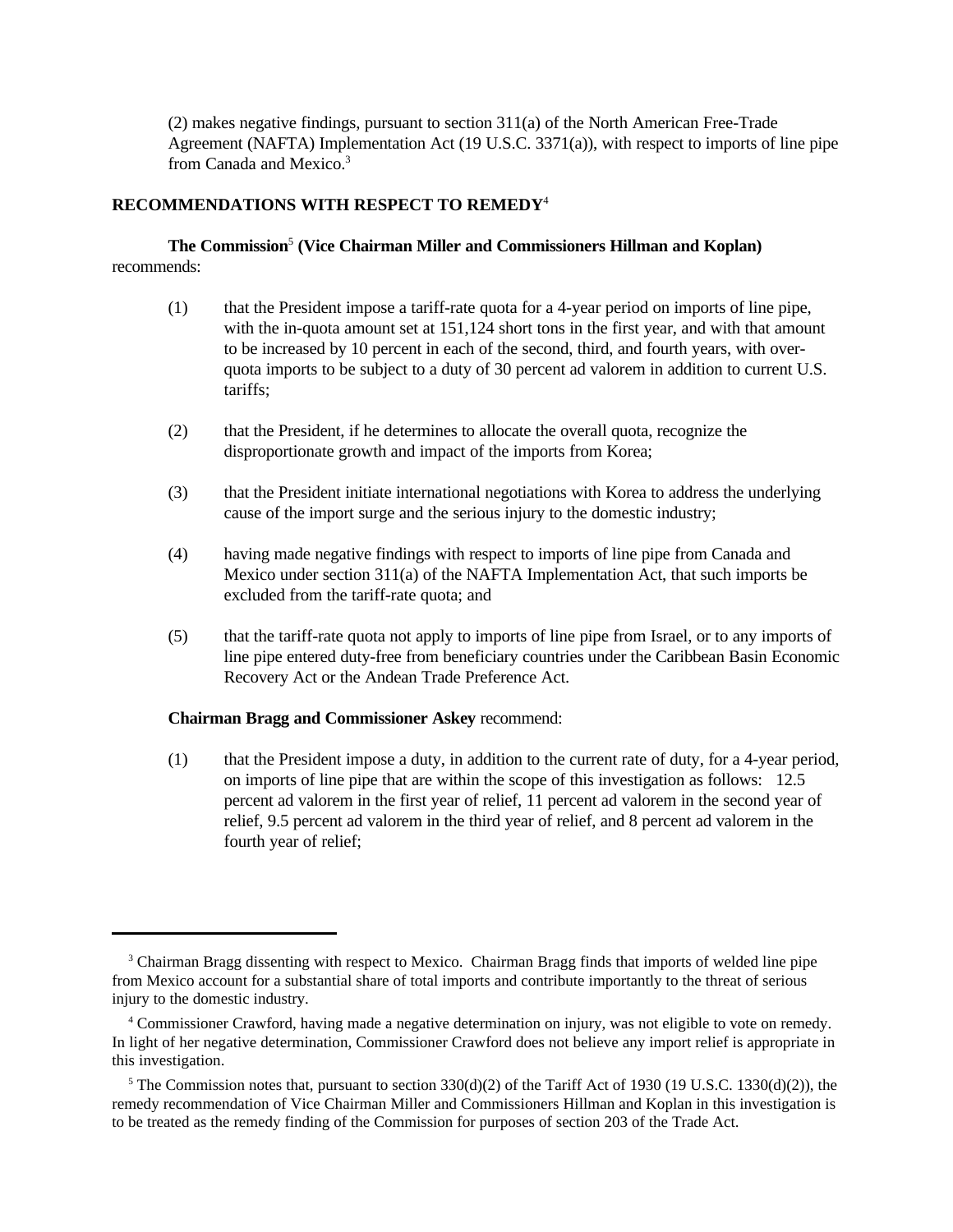- (2) that the increased rates of duty not apply to imports of line pipe from Canada, Israel, or to any imports of line pipe that entered duty-free from beneficiary countries under the Caribbean Basin Economic Recovery Act or the Andean Trade Preference Act;
- (3) Commissioner Askey, having made a negative finding with respect to imports of line pipe from Mexico under section 311(a) of the NAFTA Implementation Act, recommends that such imports from Mexico be excluded from the increased duty. Chairman Bragg, having made an affirmative finding under section 311(a) of the NAFTA Implementation Act, recommends that imports of line pipe from Mexico be subject to the duty increase.

The Commissioners find that the respective actions that they have recommended will address the serious injury or threat of serious injury found to exist and be most effective in facilitating the efforts of the domestic industry to make a positive adjustment to import competition.

## **BACKGROUND**

.

Following receipt of a petition properly filed on June 30, 1999, by counsel on behalf of Geneva Steel, Vineyard, UT; IPSCO Tubulars, Inc., Camanche, IA; Lone Star Steel Company, Dallas, TX; LTV Steel Tubular Products Company, Youngstown, OH;<sup>6</sup> Maverick Tube Corporation, Chesterfield, MO; Newport Steel, Newport, KY; Northwest Pipe Company, Portland, OR; Stupp Corporation, Baton Rouge, LA; and the United Steelworkers of America, AFL-CIO, Pittsburgh, PA, the Commission instituted investigation No. TA-201-70, *Circular Welded Carbon Quality Line Pipe*, under section 202 of the Trade Act of 1974 to determine whether circular welded carbon quality line pipe is being imported into the United States in such increased quantities as to be a substantial cause of serious injury, or the threat thereof, to the domestic industry producing an article like or directly competitive with the imported article.

Notice of the institution of the Commission's investigation and of the scheduling of public hearings to be held in connection therewith was given by posting copies of the notice in the Office of the Secretary, U.S. International Trade Commission, Washington, DC, and by publishing the notice in the *Federal Register* of August 4, 1999 (64 F.R. 42414). The hearing in connection with the injury phase of the investigation was held on September 30, 1999, and the hearing on the question of remedy was held on November 10, 1999. Both hearings were held in Washington, DC; all persons who requested the opportunity were permitted to appear in person or by counsel.

<sup>&</sup>lt;sup>6</sup> Petitioners amended the petition on Sept. 14, 1999, to include LTV Steel.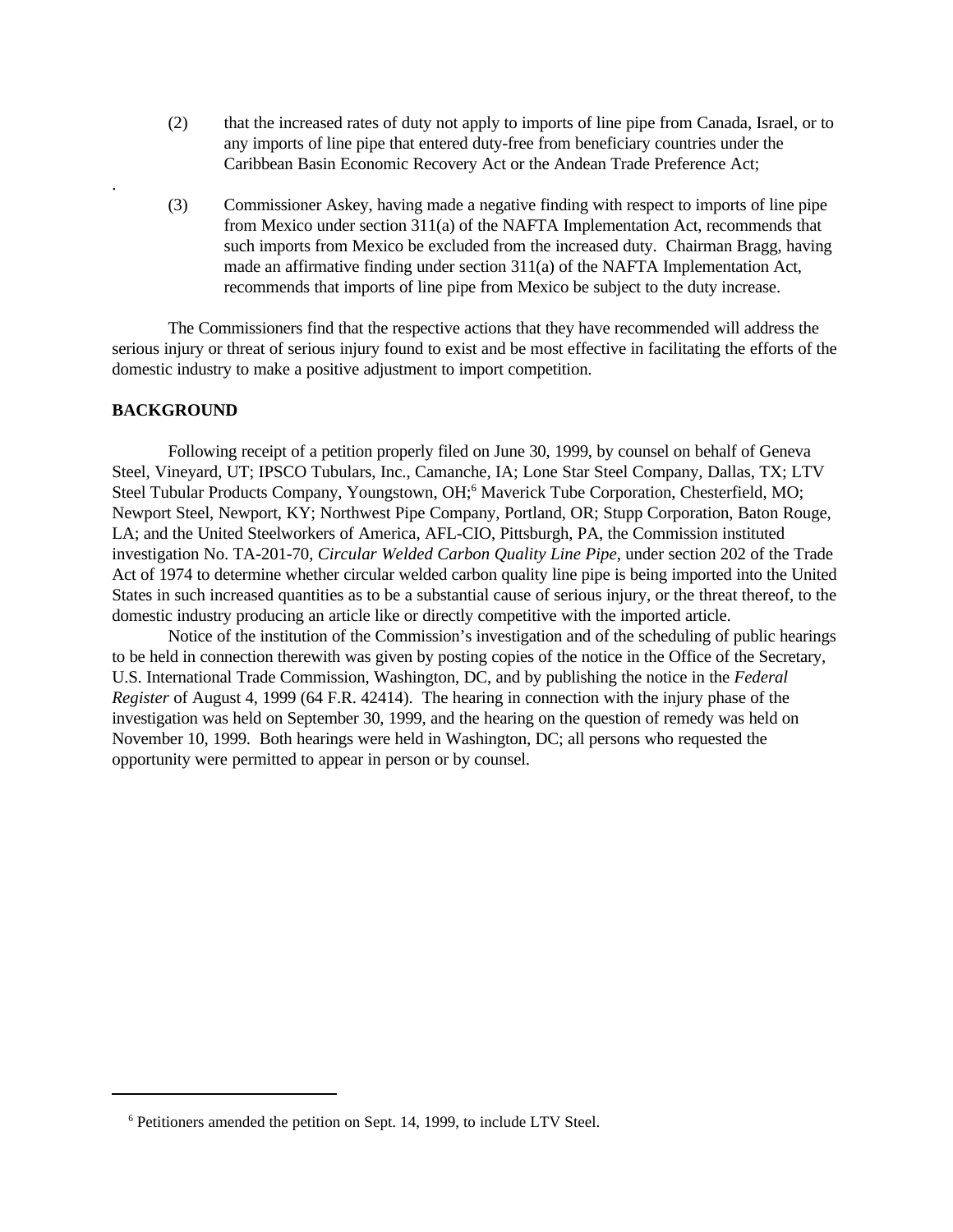# **VIEWS ON INJURY OF CHAIRMAN LYNN M. BRAGG, VICE CHAIRMAN MARCIA E. MILLER , AND COMMISSIONERS JENNIFER A. HILLMAN, STEPHEN KOPLAN, AND THELMA J. ASKEY<sup>1</sup>**

## **Introduction**

Pursuant to section 202(b) of the Trade Act of 1974 (Trade Act) (19 U.S.C. § 2252(b)), we make an affirmative determination in this investigation. Vice Chairman Miller and Commissioners Hillman and Koplan determine that circular welded carbon quality line pipe (hereinafter "line pipe") is being imported into the United States in such increased quantities as to be a substantial cause of serious injury to the domestic line pipe industry. Chairman Bragg and Commissioner Askey determine that line pipe is being imported into the United States in such increased quantities as to be a substantial cause of the threat of serious injury to that industry.

In addition, pursuant to section 311(a) of the North American Free Trade Agreement (NAFTA) Implementation Act (19 U.S.C. § 3371(a)), we make negative findings with respect to Canada and Mexico.<sup>2</sup> Specifically, we find that imports of line pipe from Canada do not contribute importantly to the serious injury or the threat of serious injury to the domestic industry.<sup>34</sup> We find that imports of line pipe from Mexico account for a substantial share of total imports, but find that such imports from Mexico do not contribute importantly to the serious injury or the threat of serious injury.<sup>5</sup>

### **Background**

The Commission instituted this investigation effective June 30, 1999, following receipt of a petition filed by seven domestic producers of line pipe and the United Steelworkers of America, AFL-CIO. The petition alleged that line pipe is being imported into the United States in such increased quantities as to be a substantial cause of serious injury or the threat of serious injury to the domestic line pipe industry.

### **Scope of investigation**

The line pipe subject to this investigation is 16 inches or less in outside diameter and of a kind used for oil and gas pipelines. Line pipe for use in oil and gas pipelines is generally produced to American Petroleum Institute (API) specifications, which require higher hydrostatic test pressures and more restrictive weight tolerances than pipe used in low pressure conveyances of water or steam. This latter type

<sup>1</sup> For the separate views of Chairman Bragg and Commissioner Askey relating to threat of serious injury and causation, see their separate views that follow. Chairman Bragg and Commissioner Askey join in the portions of these views addressing the scope of investigation, the domestic like product and domestic industry, the applicable legal standard, and increased imports, except to the extent noted.

<sup>&</sup>lt;sup>2</sup> Chairman Bragg dissenting with respect to Mexico.

<sup>&</sup>lt;sup>3</sup> We do not make a finding on whether imports from Canada account for a substantial share of total imports of line pipe.

<sup>4</sup> Chairman Bragg finds that imports from Canada account for a substantial share of total imports of line pipe.

<sup>&</sup>lt;sup>5</sup> Chairman Bragg dissenting. Chairman Bragg made an affirmative finding with regard to Mexico.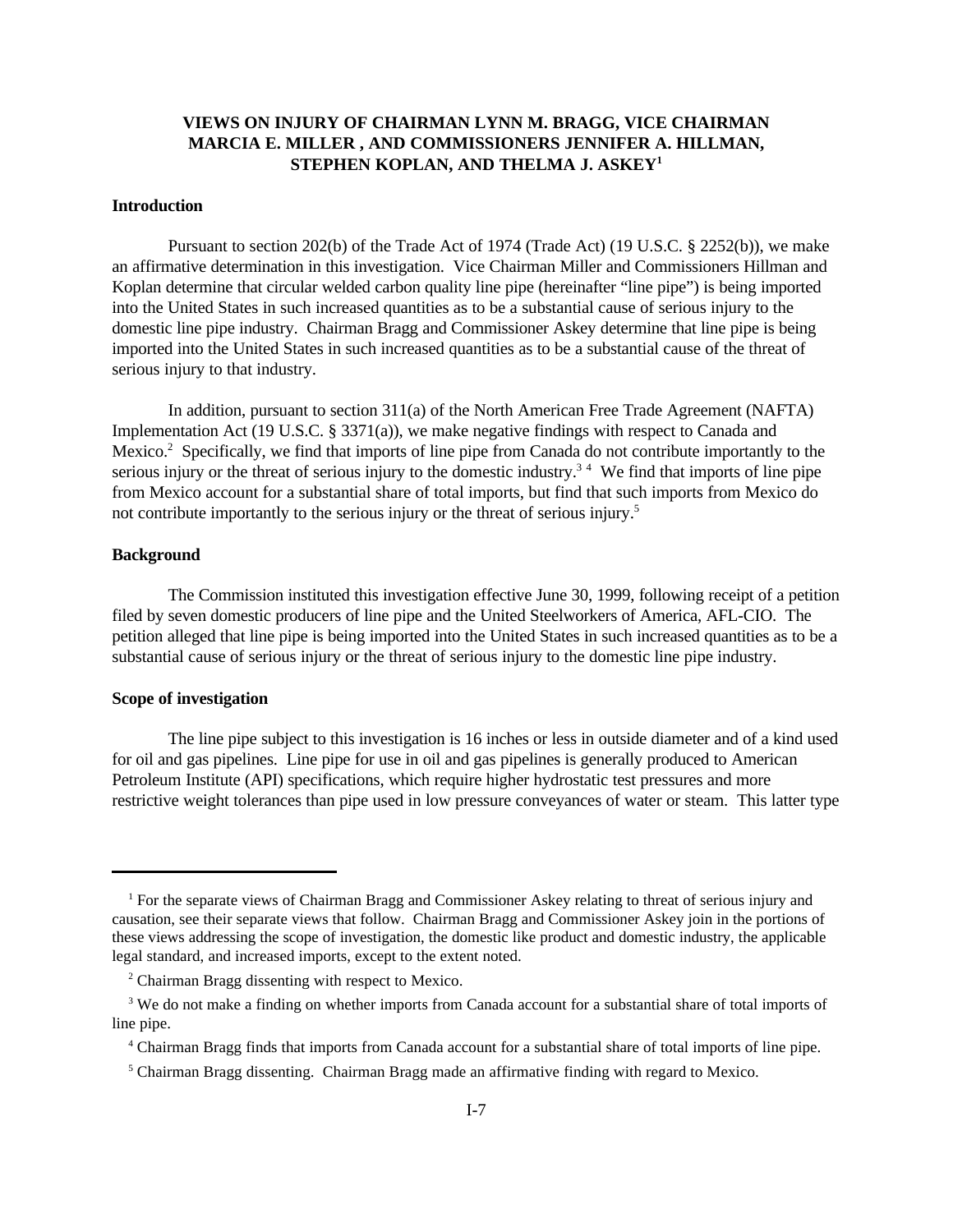of pipe is commonly known as "standard" pipe.<sup>6</sup> Line pipe has either a black (lacquered) finish or bare surface finish.<sup>7</sup> It is typically marked or "stenciled" with paint on the outside surface by the manufacturer to indicate the specification in conformance with which it has been manufactured.<sup>8</sup> Because line pipe that complies with API specifications is automatically in conformance with less demanding American Society for Testing and Materials (ASTM) standard pipe specifications, it is often dual stenciled so that it may be used for either type of application.<sup>9</sup> Most line pipe is not threaded or coupled, but rather has a beveled end for welding in the field. The subject line pipe in this investigation is most commonly sold in "double random lengths" of 40-45 feet.<sup>10</sup>

Line pipe is made from "carbon quality" steel. "Carbon quality" steel includes both carbon steel and carbon steel that has been mixed with small amounts of alloys.<sup>11</sup> Line pipe is most commonly manufactured by the electric-resistance-welded (ERW) process.<sup>12</sup> However, the continuous weld (CW) process can be used for pipe up to 4.5 inches in outer diameter.<sup>13</sup> The manufacture of line pipe by the ERW process begins with coils of hot-rolled steel sheet, which are cut by a slitting machine into strips of the precise width needed to produce a desired diameter of pipe. The slit coils are fed into the tube mills, which cold-form the flat ribbon of steel into a tubular cylinder by a series of tapered forming rolls. The formed pipe is then welded along the joint axis, and inside and outside flash from the welding process is removed. After post-weld heat treatment, sizing rolls shape the tube to accurate diameter tolerances. The product is cooled and then cut at the end of the tube mill by a flying shear or saw.<sup>14</sup> Line pipe and standard pipe can be produced on the same equipment by the same production workers.<sup>15</sup>

Certain line pipe known in the trade as "Arctic grade" line pipe was initially included within the scope of the investigation. Arctic grade line pipe is used principally in Alaska and is characterized by superior low-temperature toughness and resistance to sour (high sulfur) environments. In their prehearing brief on injury and at the injury hearing Japanese respondents argued that domestic producers cannot make

<sup>6</sup> *Circular Welded Carbon Quality Line Pipe, Report on Investigation No. TA-201-70* (hereinafter Report) at II-7. (Page references are to the confidential version of the report that was transmitted to the President.)

<sup>&</sup>lt;sup>7</sup> Report at II-6.

<sup>8</sup> Report at II-6.

<sup>&</sup>lt;sup>9</sup> Report at II-7.

<sup>&</sup>lt;sup>10</sup> Report at II-6.

 $11$  For purposes of this investigation, the Commission defined "carbon quality" to mean products in which  $(1)$ iron predominates, by weight, over each of the other contained elements, (2) the carbon content is 2 percent or less, by weight, and (3) none of the elements listed below exceeds the quantity, by weight, respectively indicated: 1.80 percent of manganese, or 2.25 percent of silicon, or 1.00 percent of copper, or 0.50 percent of aluminum, or 1.25 percent of chromium, or 0.30 percent of cobalt, or 0.40 percent of lead, or 1.25 percent of nickel, or 0.30 percent of tungsten, or 0.10 percent of molybdenum, or 0.10 percent of niobium, or 0.15 percent of vanadium, or 0.15 percent of zirconium. *See* the Commission's notice of investigation, published in the *Federal Register* of Aug. 4, 1999, 64 F.R. 42414.

 $12$  Report at II-8.

<sup>&</sup>lt;sup>13</sup> Report at II-8-9.

<sup>&</sup>lt;sup>14</sup> Report at II-9.

<sup>&</sup>lt;sup>15</sup> Report at II-9. A third type of product, oil country tubular goods (OCTG), can also be produced in the same facilities as line pipe and standard pipe. OCTG are typically used in the initial drilling and "gathering" stage of oil and natural gas operations.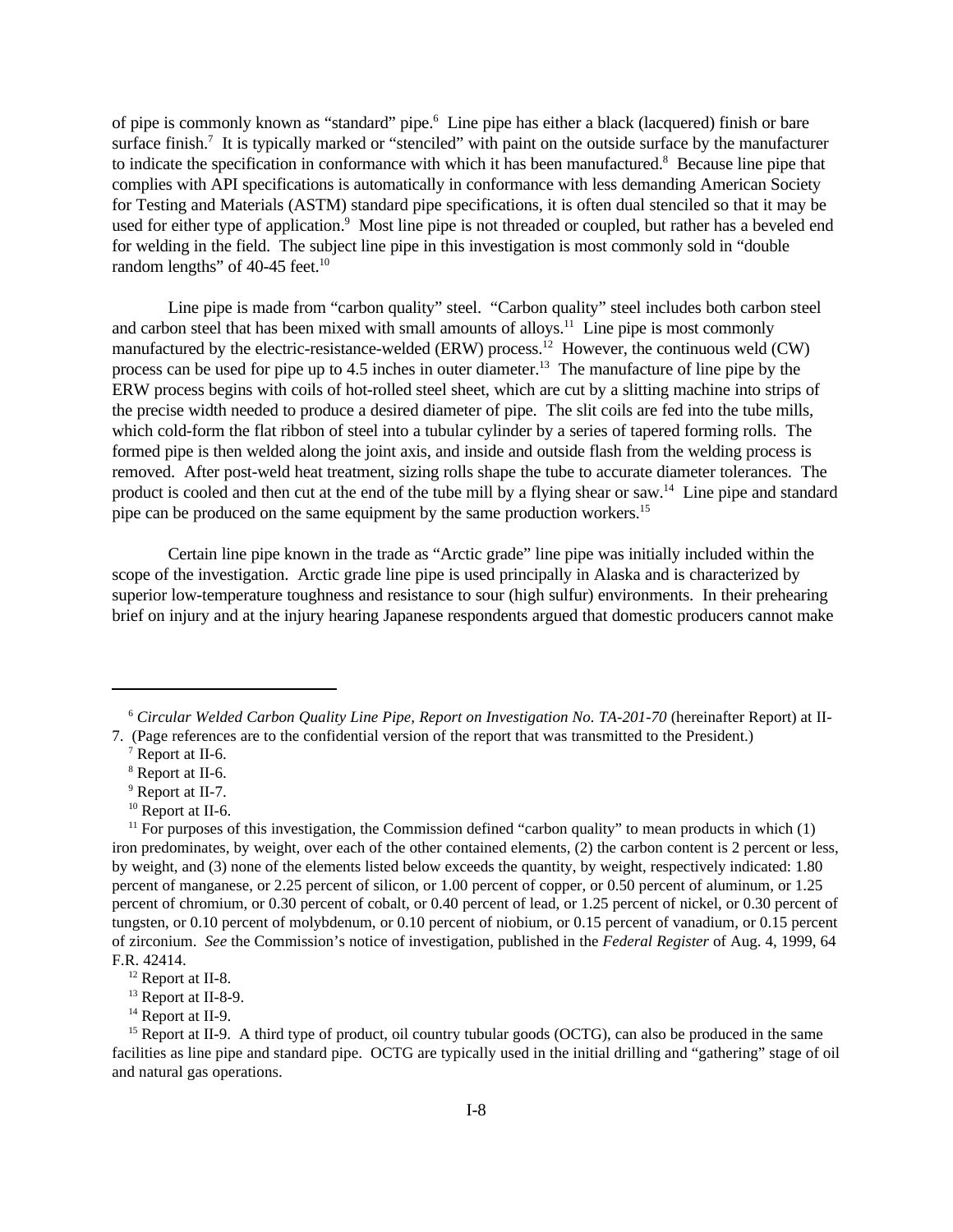Arctic grade line pipe.<sup>16</sup> At the injury hearing, petitioners stated that they intended to exclude from the scope of investigation any product that the U.S. industry could not produce.<sup>17</sup> Petitioners subsequently requested that the Commission amend the scope of investigation to exclude Arctic grade line pipe and, after petitioners and Japanese respondents agreed to a technical definition of Arctic-grade line pipe, the Commission amended the scope of investigation to exclude line pipe falling within that definition.<sup>18</sup>

The German respondents argued that there is no domestic production of high frequency induction  $(HFI)<sup>19</sup>$  welded line pipe over 6 inches in diameter or any domestically produced substitute for use in demanding deepwater applications.<sup>20</sup> They argued that imports of such line pipe therefore cannot be causing or threatening serious injury and should be excluded from the scope of investigation.<sup>21</sup> The German respondents argued that use of the HFI method allows them to meet the "most demanding" customer specifications, that their HFI deepwater pipe has "extra endurance," that it is higher priced, and that line pipe produced by the conventional method is not substitutable for the HFI deepwater line pipe.<sup>22</sup> Petitioners argued that domestic line pipe is like imported HFI deepwater line pipe from Germany and, therefore, there is no basis for exclusion of the German product.<sup>23</sup> Petitioners argued that the industry does not distinguish between line pipe on the basis of the welding.<sup>24</sup> Petitioners argued that they use the HFI method in the production of smaller diameter line pipe (5 inches and below) because it is more energy efficient, but that they do not employ it on larger diameter pipe (6 5/8th inches and above) because it is less energy efficient.<sup>25</sup> Petitioners indicated that they use a different welding method, the high-frequencycontact welding method, in producing larger diameter line pipe.<sup>26</sup>

While there is evidence that some customers prefer line pipe produced by the HFI method for deepwater applications, $^{27}$  we are not persuaded that HFI deepwater line pipe over 6 inches in diameter is sufficiently different from the domestic product to warrant its exclusion from the scope of the investigation.

<sup>&</sup>lt;sup>16</sup> See Japanese and Korean Respondents' Prehearing Brief on Injury at 53-63 (Sept. 24, 1999), and their Posthearing Brief on Injury at 45-47 (Oct. 6, 1999).

<sup>&</sup>lt;sup>17</sup> Transcript of Injury Hearing (Sept. 30, 1999) at 30, 73-74 (Mr. Schagrin).

<sup>&</sup>lt;sup>18</sup> *See* petitioners' request of Oct. 6, 1999; and the Commission's notice amending the scope of investigation approved on Oct. 28, 1999, and published in the *Federal Register* of Nov. 8, 1999 (64 F.R. 60831).

<sup>&</sup>lt;sup>19</sup> The term HFI refers to one of three welding methods used in producing line pipe under the ERW process. For a description of this method and the low frequency and high frequency contact methods, see the report at II-8, n. 27.

<sup>&</sup>lt;sup>20</sup> German Respondents' Prehearing Brief on Injury at 9 (Sept. 24, 1999).

<sup>&</sup>lt;sup>21</sup> German Respondents' Prehearing Brief on Injury at 9-10; Transcript of Injury Hearing at 187, 189 (Mr. Von Conrad, Mr. Schreiber).

 $22$  Transcript of injury hearing at 188-89 (Mr. Schreiber). The German respondents also pointed to several factors besides the welding method that they claimed distinguished their product from domestically produced line pipe, including edge milling, close attention to the quality of raw material, special heat treatment (doubleannealing with intermediate water quenching), tight tolerances, and heavy wall thickness. German Respondents' Posthearing Brief on Injury at 8-9 (Oct. 6, 1999).

<sup>&</sup>lt;sup>23</sup> Transcript of Injury Hearing at 129 (Mr. Schagrin, Mr. Fisher).

 $24$  Transcript of Injury Hearing at 129 (Mr. Fisher).

 $25$  Transcript of Injury Hearing at 129 (Mr. Fisher).

<sup>&</sup>lt;sup>26</sup> Transcript of Injury Hearing at 129 (Mr. Fisher).

 $27$  Report at II-81.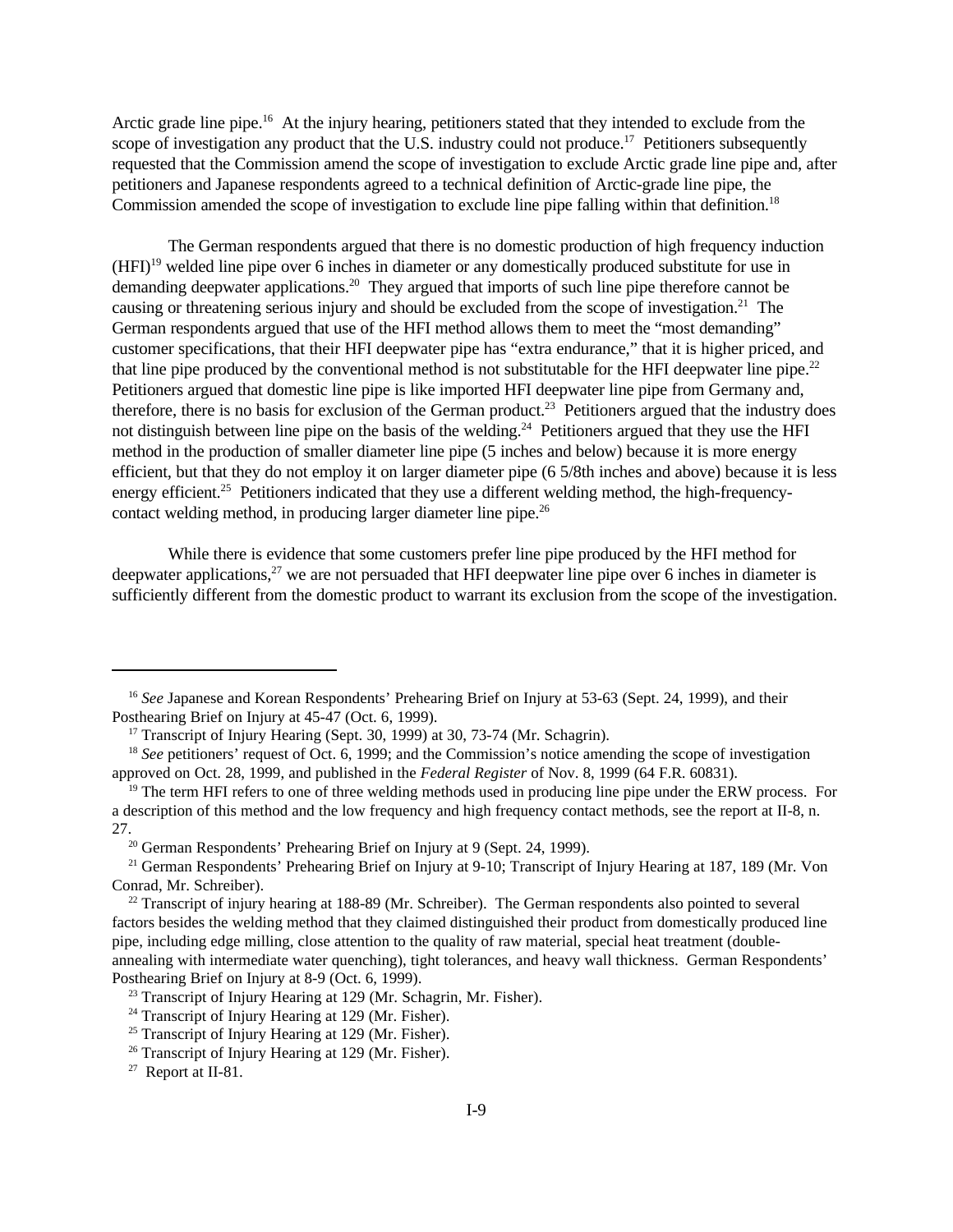### **Domestic Industry**

#### **Like or Directly Competitive Product**

*Statutory framework and Commission practice.* The statute requires that we determine whether an article is being imported into the United States in such increased quantities as to be a substantial cause of serious injury, or the threat of serious injury, to "the domestic industry producing an article that is like or directly competitive with the imported article."<sup>28</sup>

The legislative history of the Trade Act defines the term "like" to mean those articles that are "substantially identical in inherent or intrinsic characteristics (i.e., materials from which made, appearance, quality, texture, etc.)," and the term "directly competitive" to mean those articles that are "substantially equivalent for commercial purposes, that is, are adapted to the same uses and are essentially interchangeable therefor."<sup>29</sup> The decision regarding the like or directly competitive product is a factual determination.<sup>30</sup>

In determining what constitutes the like or directly competitive domestic product, the Commission traditionally has taken into account such factors as the physical properties of the product, its customs treatment, its manufacturing process (e.g., whether products are manufactured in separate facilities), its uses, and the marketing channels through which the product is sold.<sup>31</sup> Each of the factors is relevant, but the weight given to each factor will depend upon the facts in the particular case.<sup>32</sup> In identifying the like or directly competitive product, the Commission has looked for clear dividing lines among possible products, and has disregarded minor variations.<sup>33</sup>

*Arguments of the parties.* According to petitioners, domestically produced line pipe is both like and directly competitive with imported line pipe. They argued that both imported and domestic line pipe products are manufactured to the same API specifications, have the same physical properties, and are substantially identical in inherent characteristics. They argued that the vast majority, 90 percent or more, of both imported and domestic line pipe is used in the same applications–in oil and natural gas pipelines and as gathering lines in oil and natural gas fields. They further asserted that domestic and imported line pipe are equivalent for commercial purposes, adapted to the same uses, and essentially interchangeable.<sup>34</sup>

(continued...)

<sup>&</sup>lt;sup>28</sup> Section 202(b)(1)(A), 19 U.S.C. § 2252(b)(1)(A).

<sup>29</sup> *Trade Reform Act of 1973, Report of the Committee on Ways and Means . . . on H.R. 10710*, H.R. Rep. No. 571, 93rd Cong., 1st Sess., at 45 (1973); and *Trade Reform Act of 1974, Report of the Committee on Finance . . . on H.R. 10710*, S. Rep. No. 1298, 93<sup>rd</sup> Cong., 2<sup>nd</sup> Sess., at 121-22 (1974).

<sup>30</sup> *See, e.g., Certain Steel Wire Rod*, Inv. No. TA-201-69, USITC Pub. 3207 (July 1999) at I-8; *Lamb Meat*, Inv. No. TA-201-68, USITC Pub. 3176 (April 1999) at I-10; *Wheat Gluten*, Inv. No. TA-201-67, USITC Pub. 3088 (March 1998) at I-9.

<sup>31</sup> *See, e.g., Certain Steel Wire Rod* at I-9, I-34; *Lamb Meat*, at I-10; *Wheat Gluten* at I-9.

<sup>32</sup> *See, e.g., Certain Steel Wire Rod* at I-9; *Lamb Meat*, at I-10; *Wheat Gluten* at I-9.

<sup>33</sup> *See, e.g., Certain Steel Wire Rod* at I-9, I-34; *Lamb Meat*, at I-10; *Stainless Steel Table Flatware*, Inv. No. TA-201-49, USITC Pub. 1536 (June 1984) at 4-5.

<sup>34</sup> Petitioners' Prehearing Brief on Injury at 5 (Sept. 24, 1999). Petitioners also argued that standard pipe is not like or directly competitive with line pipe. They argued that standard and line pipe have different physical characteristics, are not interchangeable, and are sold through different channels of distribution. Id. at 7-11. They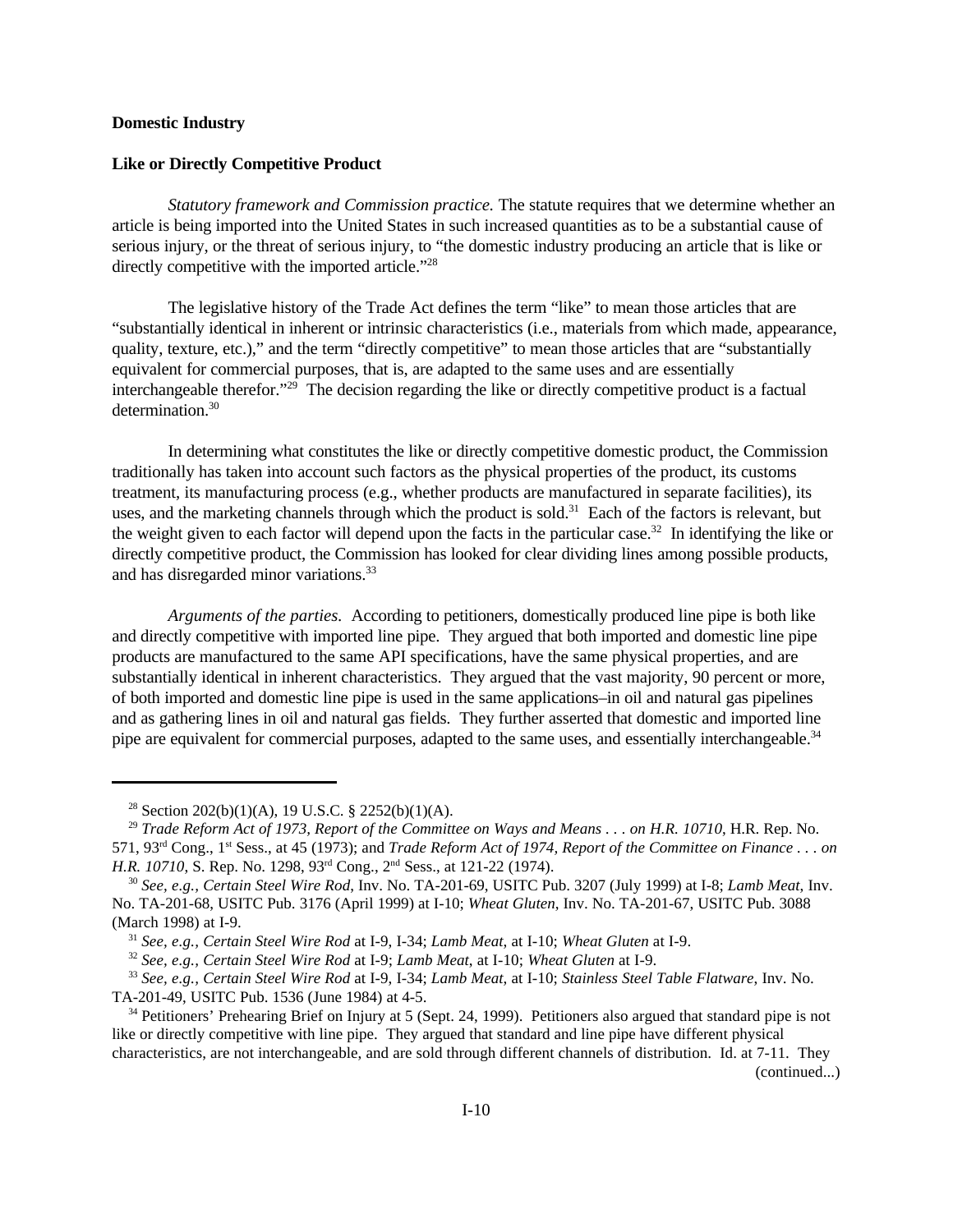Respondents did not contest petitioners' like product definition.<sup>35</sup>

*Finding.* We find that domestic line pipe is "like" the imported line pipe that is the subject of this investigation and that there is one like product. In terms of physical properties, imported and domestic line pipe as a group share the same basic physical attributes and are generally interchangeable.<sup>36</sup> The evidence indicates that imported line pipe consists mainly of the same range of grades and sizes as domestic line pipe.<sup>37</sup> For most line pipe, there is not a high degree of differentiation between foreign and domestically produced pipe based on the type of production process or on the basis of quality.<sup>38</sup> Both foreign and domestic mills for the most part use the same ERW process to manufacture line pipe.<sup>39</sup> Individual foreign and domestic mills typically produce a range of sizes of line pipe, depending on the equipment in the mill. However, the range of sizes produced varies from mill to mill, and there is no clear dividing line within the continuum of sizes. $40$  Imported line pipe is used for the same general end uses as the domestic product. $41$ Domestic and imported welded line pipe are similarly distributed–U.S. producers indicated that they shipped over half of their line pipe to distributors and service centers, while importers indicated that well over 80 percent of their U.S. shipments went to distributors and service centers.<sup>42</sup> We find that the various grades and sizes of line pipe are of a continuum, with no clear dividing line between any particular products within the continuum. In view of the above, we find that there is one domestic product that is "like" the imported line pipe.

Domestic mills produce other products, such as standard pipe and oil country tubular goods (OCTG), on the same production equipment used to manufacture line pipe.<sup>43</sup> The evidence indicates that standard pipe and OCTG are distinct products with different applications, and therefore are not "like" imported line pipe.<sup>44</sup> Line pipe and standard pipe have different physical characteristics in that line pipe is manufactured to withstand much greater hydrostatic pressures and physical strength specifications. Consequently, line pipe may be used in standard pipe applications, but standard pipe may not be used in line pipe applications unless it also meets the higher line pipe specifications.<sup>45</sup> Most of the largest producers of standard pipe do not produce line pipe.46 Most line pipe is not threaded or coupled, but rather

 $34$  (...continued)

also noted that while most domestic line pipe producers can produce lower specification standard pipe, more than half of domestic standard pipe producers cannot produce higher specification line pipe. Petitioners' Posthearing Brief on Injury at 56-58 (Oct. 6, 1999).

<sup>35</sup> *See, e.g.,* Japanese and Korean Respondents' Prehearing Brief on Injury at 18: "Respondents do not contest the like product definition selected by petitioners, since the various pipe products are sold into entirely separate end-user markets to very different customers . . . ."

<sup>&</sup>lt;sup>36</sup> Report at II-9.

<sup>37</sup> Report at II-9-10.

<sup>&</sup>lt;sup>38</sup> Report at II-10.

<sup>&</sup>lt;sup>39</sup> Report at II-10.

<sup>40</sup> Transcript of Injury Hearing at 39 (Mr. Carroll) , 42 (Mr. Hamilton), 44 (Mr. Barnes), 116 (Mr. Fisher), 174, 186 (Mr. Smith).

<sup>41</sup> Report at II-10.

<sup>42</sup> Report at II-10.

<sup>43</sup> Report at II-9-10.

<sup>44</sup> No party advocated including standard pipe or OCTG in the "like" product.

<sup>45</sup> Report at II-11.

<sup>46</sup> Petition at 4 (June 30, 1999).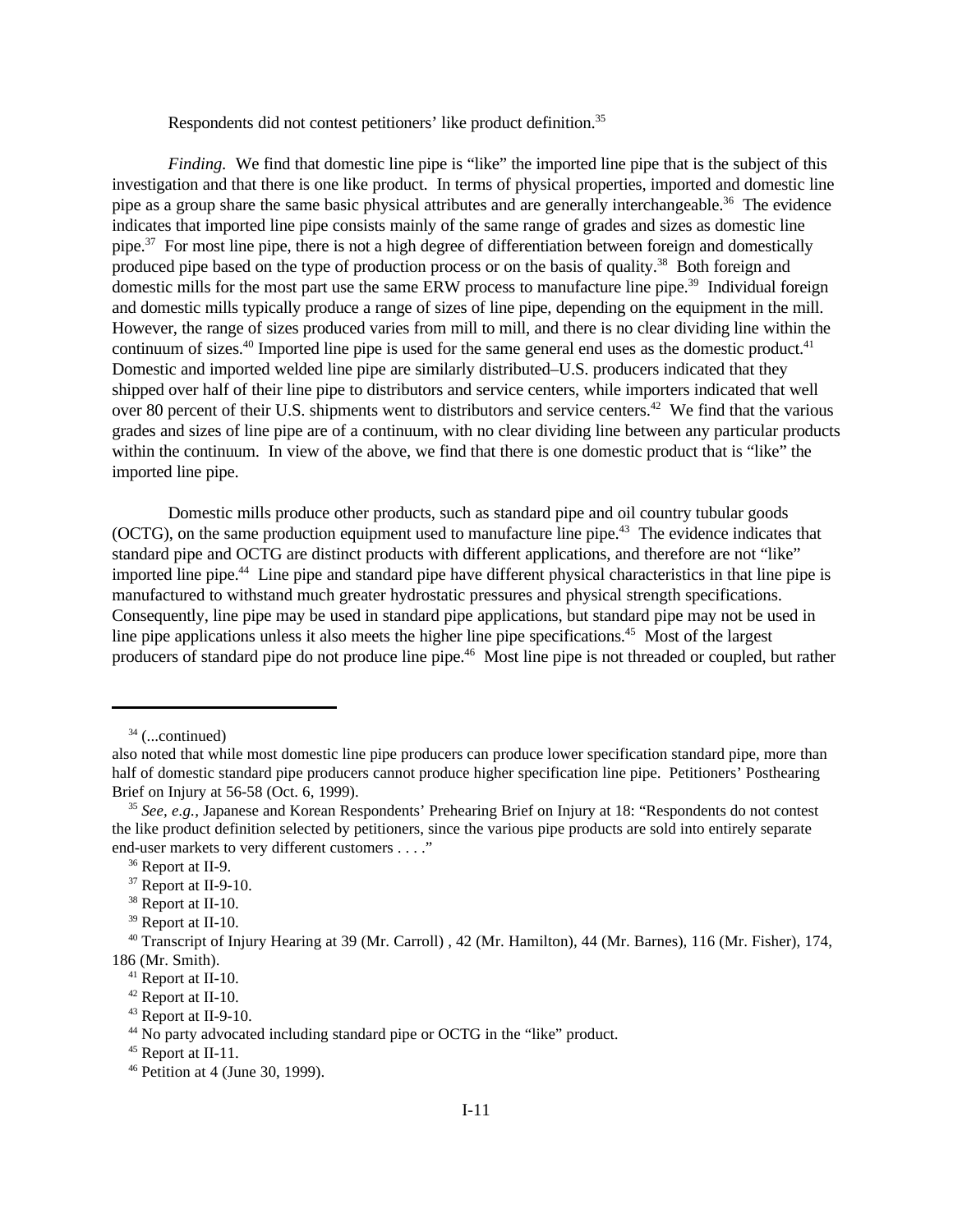is welded together in the field after special coatings are applied.<sup>47</sup> Standard pipe, on the other hand, is often galvanized and threaded.<sup>48</sup> OCTG is produced to meet specifications that relate to its use in the extraction of crude oil and natural gas, and it is regarded as a higher value-added product than line pipe.<sup>49 50</sup>

 Several products were reported as possible substitutes for welded line pipe. We do not find that these products are "like" imported line pipe.<sup>51</sup> While seamless line pipe can be used for the same applications as welded line pipe, as it is produced to the same API 5L specification used for welded line pipe,<sup>52</sup> it is produced by a significantly different process than welded line pipe<sup>53</sup> and in different mills.<sup>54</sup> The evidence also indicates that seamless line pipe is more expensive than welded line pipe<sup>55</sup> and that welded line pipe and seamless line pipe have distinct applications, serve distinct markets, and are sold by different sales forces.<sup>56</sup> Other possible substitutes for line pipe in some low-pressure applications include polyethylene pipe and copper pipe. However, these products have different physical properties than line pipe, they do not meet the specifications for line pipe, and they are made in different facilities on different equipment.<sup>57</sup>

Accordingly, we find that domestically produced line pipe is "like" the imported line pipe covered by the scope of the investigation, and that there is one domestic like product consisting of the various grades of line pipe.

# **Domestic Industry**

*Statutory framework, Commission practice, and arguments of the parties*. The Trade Act defines the term "domestic industry" to mean "the domestic producers as a whole of the like or directly competitive article or those producers whose collective production of the like or directly competitive article constitutes a major proportion of the total domestic production of such article."<sup>58</sup>

In this part of its analysis, the Commission focuses on which firms and workers produce the like or directly competitive product. If it has found that there is domestic production of one like or directly competitive product, it will find a single industry and evaluate the impact of the pertinent imports on facilities and workers producing that product.<sup>59</sup>

<sup>47</sup> Petitioners' Prehearing Brief on Injury at 9.

<sup>48</sup> Petitioners' Posthearing Brief on Injury at 56-58.

<sup>49</sup> Transcript of Injury Hearing at 93 (Mr. Dunn).

<sup>&</sup>lt;sup>50</sup> Standard pipe and OCTG are classified under different HTS subheadings.

<sup>&</sup>lt;sup>51</sup> No party advocated including any of the possible substitute products in the "like" product.

<sup>52</sup> Report at II-10.

<sup>&</sup>lt;sup>53</sup> The API specification defines the seamless process as a "method of hot working steel to form a tubular product without a welded seam." Specification for Line Pipe, API Specification 5L, 41st ed., 1995, at 3, attached as Exhibit 1 to the Petition.

<sup>54</sup> Transcript of Injury Hearing at 46-47 (Mr. Hamilton).

<sup>&</sup>lt;sup>55</sup> Report at II-10.

<sup>56</sup> Transcript of Injury Hearing at 47 (Mr. Hamilton).

<sup>57</sup> Report at II-10.

<sup>&</sup>lt;sup>58</sup> Section 202(c)(6)(A)(i), 19 U.S.C. § 2252(c)(6)(A)(i).

<sup>59</sup> *See, e.g.*, *Certain Steel Wire Rod*, Inv. No. TA-201-69, USITC Pub. 3207 (July 1999) at I-10, I-36.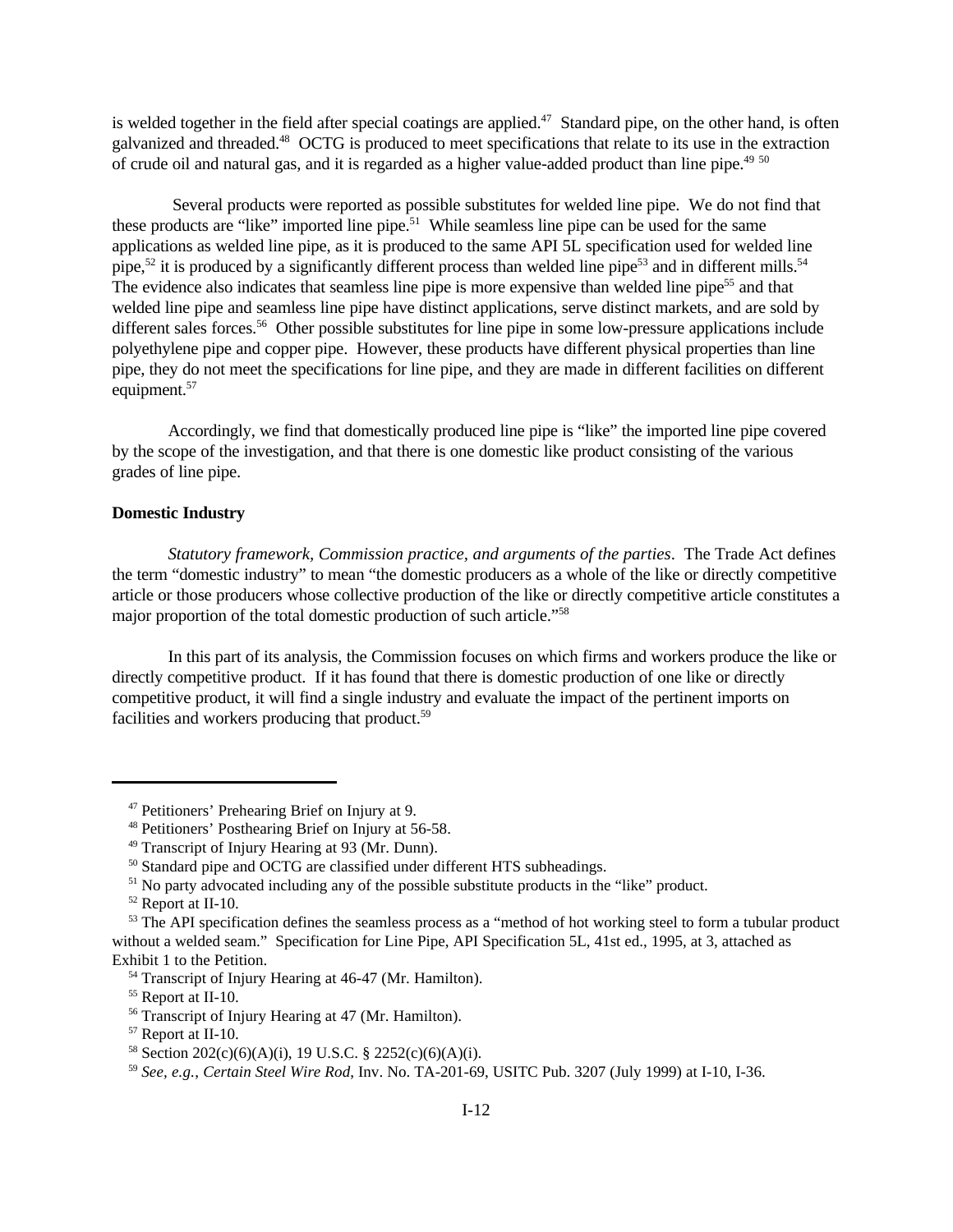*Finding*. Having found one like product, we find that there is one domestic industry producing line pipe like the imported line pipe. We find that this industry includes the firms and workers producing line pipe.<sup>60</sup>

# **Legal Standard**

In determining whether the domestic industry has been seriously injured or threatened with serious injury under section 202, the Commission analyzes the three criteria set forth in the statute. Specifically, the Commission must determine whether–

- (1) imports of the subject article are in *increased quantities* (either actual or relative to domestic production);
- (2) the domestic industry producing an article that is like or directly competitive with the imported article is *seriously injured or threatened with serious injury*; and

Commissioner Askey does not, however, join the Commission majority's discussion insofar as it suggests that the Commission may choose not to include in the industry firms that produce articles that are not "like" but are only "directly competitive" with the imported articles subject to investigation. In this regard, Commissioner Askey notes that the statute specifically requires the Commission to analyze whether imports are causing or threatening to cause serious injury to a domestic industry producing articles that are "like or directly competitive with" those imported articles. 19 U.S.C. § 2252(b)(1)(A). This language clearly requires the Commission to include in the domestic industry all domestic companies that produce articles that are either "like" the imported articles subject to investigation or that are "directly competitive" with those imported articles. In other words, the production of either a "like" or a "directly competitive" product is a sufficient qualification for a firm to be included in the domestic industry. Accordingly, the Commission's analysis is not complete once it finds that there are producers of a "like" product in the United States; it must also assess whether any domestic firms produce merchandise that is "directly competitive" with the imported articles before it can conclude that it has identified all of the members of the domestic industry.

To put it another way, nothing in the statutory language suggests that the Commission may end its analysis once it has found that one or more firms produce articles "like" the imported articles subject to investigation. In this regard, Commissioner Askey notes that the legislative history of section 201 explicitly states that articles will be considered "directly competitive" with the subject imports if they are "substantially equivalent for commercial purposes, that is, [if they are] adapted to the same uses and ... [are] essentially interchangeable" for the subject imports. See *Trade Reform Act of 1973, Report of the Committee on Ways and Means on H.R. 10710*, H.R. Rep. No. 571, 93d Cong., 1st Sess., at 45 (1973); *Trade Reform Act of 1974, report of the Committee on Finance on H.R. 10710,* S. Rep. No. 1298, 93d Cong. 2d Sess., at 121-22 (1974). Given this definition of "directly competitive" articles, it is clear that the Commission's analysis would be inadequate as an economic matter if that analysis focused solely on domestic firms producing "like" articles and ignored firms producing "directly competitive" articles, because such an analysis would permit the Commission to ignore one entire segment of domestic producers that directly compete with the imported articles. Such a limited focus is not in keeping with the explicit language of the statute, the legislative history, or the policy underlying the statute.

 $60$  Commissioner Askey concurs with the Commission's finding that the domestic producers of line pipe comprise the members of the domestic industry producing articles that are "like or directly competitive" with the imported articles. In this regard, she agrees with, and joins in, the Commission's discussion of the significant differences between line pipe and other forms of pipe (such as seamless pipe and OCTG) with respect to physical properties, manufacturing processes, tariff classifications, uses and marketing channels. She further finds that these differences indicate that domestic line pipe products are the only products that are "like or directly competitive" with the articles subject to this investigation.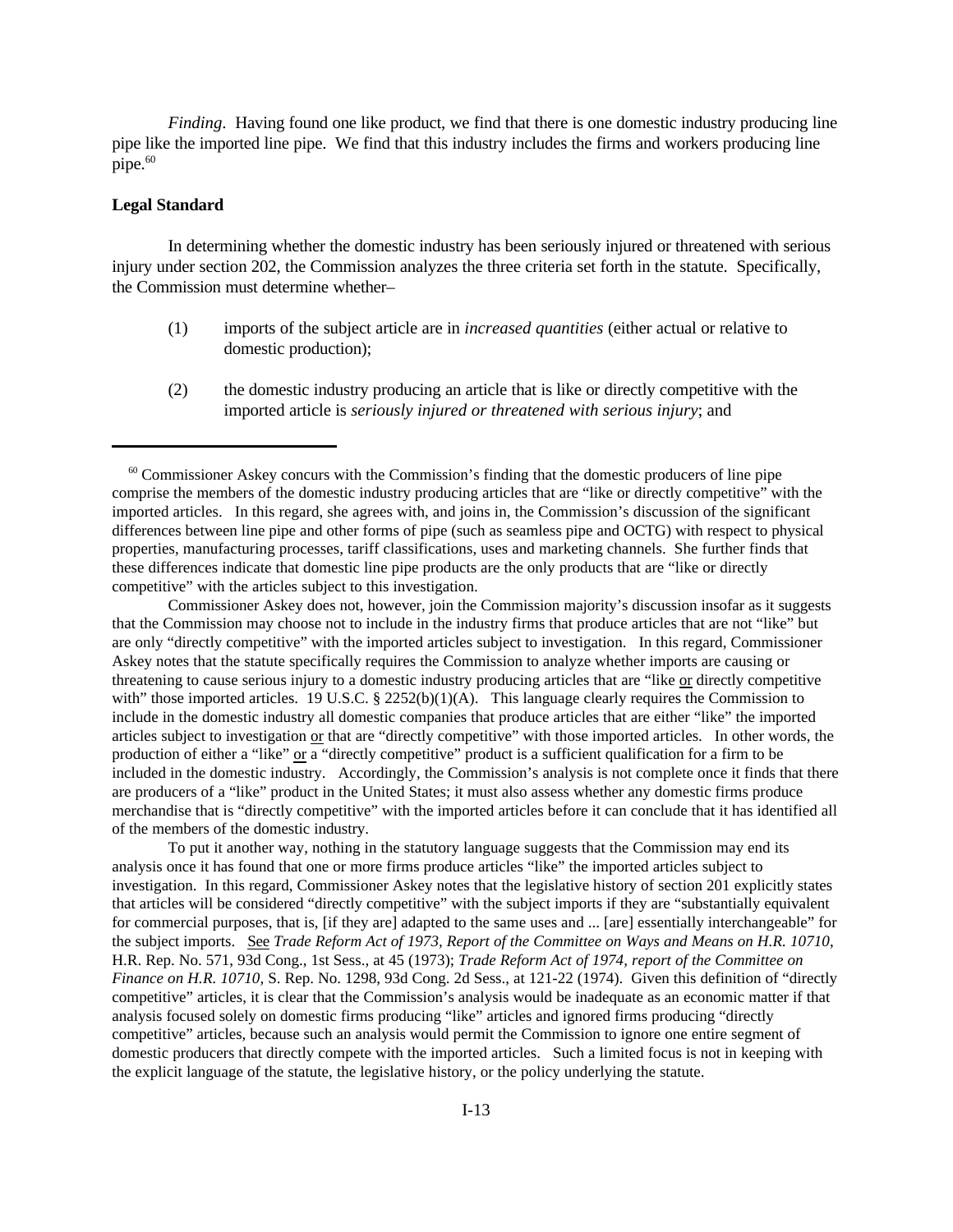(3) the article is being imported in such increased quantities as to be a *substantial cause* of serious injury or threat of serious injury to the domestic industry.

The Commission must find that all three criteria are satisfied in order to make an affirmative injury determination.

### **Increased Imports**

*Statutory framework and Commission practice.* The first of the three statutory criteria concerns whether there are "increased quantities" of imports under investigation. Under the statute, the increase can be "either actual or relative to domestic production."<sup>61</sup> The Commission considers imports from all sources in determining whether imports have increased. The Commission traditionally has considered import trends over the most recent 5 full years, and partial year data for most recent or current year if available. There is no minimum amount by which imports must have increased. A simple increase is sufficient.

*Finding*. We find that this statutory criterion is met. While imports fell between 1994 and 1995, they increased each year thereafter, reaching their highest annual level in 1998. Imports were \*\*\* tons in 1994 and declined to \*\*\* tons in 1995; imports then rose to \*\*\* tons in 1996, \*\*\* tons in 1997, and then rose sharply to \*\*\* tons in 1998.<sup>62</sup> Although imports declined from \*\*\* tons in interim (January-June) 1998 to \*\*\* tons in interim 1999,<sup>63</sup> they remained at a very high level in interim 1999, exceeding in just 6 months the level of *full* year 1995 and 1996 imports.

The ratio of imports to production also rose during the investigation, and was at its highest level in January-June 1999. Like actual imports, the ratio declined from 1994 to 1995 and then rose each year thereafter. The ratio was \*\*\* percent in 1994 and fell to \*\*\* percent in 1995; it then increased to \*\*\* percent in 1996 and \*\*\* percent in 1997, and then nearly doubled to \*\*\* percent in 1998.<sup>64</sup> It rose to its highest level, \*\*\* percent, in interim 1999 (as compared to \*\*\* percent in interim 1998).<sup>65</sup>

 $^{61}$  Section 202(c)(1)(C), 19 U.S.C. § 2252(c)(1)(C).

 $62$  These data have been adjusted to exclude imports of certain Arctic-grade and alloy line pipe that is outside the scope of this investigation; publication of these data would disclose confidential business information. The adjusted data reflect (1) total imports of line pipe as presented in Table C-1 in Appendix C of the report, (2) less imports of excluded Arctic-grade line pipe presented on page II-13 of the report, (3) less imports of alloy line pipe classified under HTS subheading 7306.10.50 that is outside the scope of this investigation. The excluded Arcticgrade line pipe as well as the included alloy line pipe are described on page I-3 of this report. The Commission considers the import data for Arctic-grade line pipe, which reflect the exports of three Japanese firms, the purchases of two U.S. firms, and the single purchase of alloy line pipe by another U.S. firm, to be confidential business information. Because the unadjusted import data are published public data, disclosure of the adjusted data would disclose the operations of these firms. However, it can be stated that the excluded Arctic-grade and alloy line pipe account for less than 10 percent of the unadjusted import data, and the adjusted data follow similar trends as the unadjusted data presented in Table C-1 of the report.

 $63$  Based on data in Table C-1 adjusted to exclude imports of certain Arctic-grade and alloy line pipe.

<sup>64</sup> Based on data in Table C-1 adjusted to exclude imports of certain Arctic-grade and alloy line pipe.

<sup>65</sup> Based on data in Table C-1 adjusted to exclude imports of certain Arctic-grade and alloy line pipe.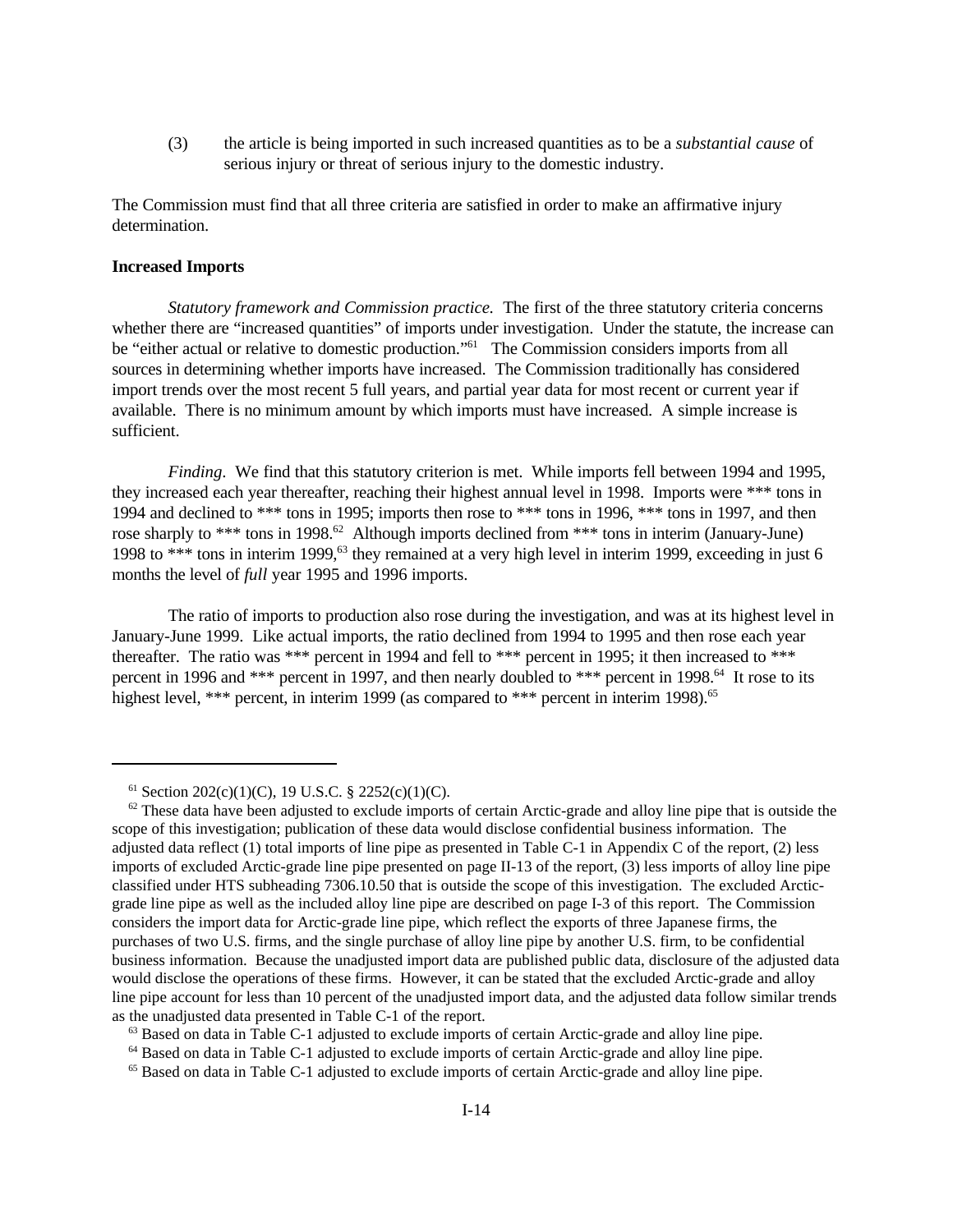In view of the above, we find that imports are in increased quantities and that the first statutory criterion is satisfied.

# **Serious Injury or Threat of Serious Injury**<sup>66</sup>

*Statutory framework.* The second of the three statutory criteria concerns whether the domestic industry is seriously injured or threatened with serious injury. The statute defines "serious injury" to mean "a significant overall impairment in the position of a domestic industry,"<sup>67</sup> and "threat of serious injury" to mean "serious injury that is clearly imminent."<sup>68</sup>

The statute sets out a list of economic factors that the Commission must consider. With respect to serious injury, the Commission must take into account all economic factors that it considers relevant, including but not limited to (1) a significant idling of productive facilities in the domestic industry,<sup>69</sup> (2) the inability of a significant number of firms in the industry to carry out domestic production operations at a reasonable level of profit, and (3) significant unemployment or underemployment within the domestic industry.<sup>70</sup> In this investigation, as in previous investigations,<sup>71</sup> we have also considered domestic industry production, shipments, sales, market share, inventory levels, wages, productivity, capital expenditures, and research and development expenses. The statute states that the presence or absence of any of the statutory factors is "not necessarily dispositive" of whether there is serious injury or threat of serious injury.<sup>72</sup>

We disagree with the argument made by Japanese and Korean respondents that we must find that the domestic industry has suffered "structural problems" such that injury has become "an integral and continuing condition of the affected industry," in order to find serious injury or the threat of serious injury.<sup>73</sup> There is no such express requirement in U.S. law, nor are we aware of one in the WTO Safeguards Agreement,<sup>74</sup> as respondents imply. As stated above, "serious injury" is defined in the Trade Act to mean "a significant overall impairment in the position of a domestic industry." This definition tracks the definition in article 4.1(a) of the Safeguards Agreement ("serious injury shall be understood to mean a significant overall impairment in the position of a domestic industry"). In making our decision, we are required under U.S. law to consider all the evidence relating to the relevant economic factors, including the factors listed in the statute, and decide whether, based on that evidence, the domestic industry is seriously injured or threatened with serious injury. Safeguard actions are not limited to cases involving "continuing" structural difficulties. However, any proven structural problems would be one of the factors considered by the Commission in its injury analysis.

<sup>&</sup>lt;sup>66</sup> Chairman Bragg and Commissioner Askey do not join the remainder of these views. As indicated above, they found that the domestic industry is threatened with serious injury. Their separate views relating to threat of serious injury and causation follow these views.

 $67$  Section 202(c)(6)(C), 19 U.S.C. § 2252(c)(6)(C).

 $68$  Section 202(c)(6)(D), 19 U.S.C. § 2252(c)(6)(D).

 $\degree$  The statute provides that the term "significant idling of productive facilities" includes the closing of plants or the underutilization of production capacity. Section  $202(c)(6)(B)$ , 19 U.S.C. §  $2252(c)(6)(B)$ .

 $70$  Section 202(c)(1), 19 U.S.C. § 2252(c)(1).

<sup>71</sup> *See, e.g.*, *Certain Steel Wire Rod*, Inv. No. TA-201-69, USITC Pub. 3207 (July 1999) at I-12-14, I-37.

 $72$  Section 202(c)(3), 19 U.S.C. § 2252(c)(3).

<sup>73</sup> Japanese and Korean Respondents' Prehearing Brief on Injury at 3-4.

<sup>&</sup>lt;sup>74</sup> The Agreement on Safeguards can be found in Annex 1A of the Agreement Establishing the World Trade Organization.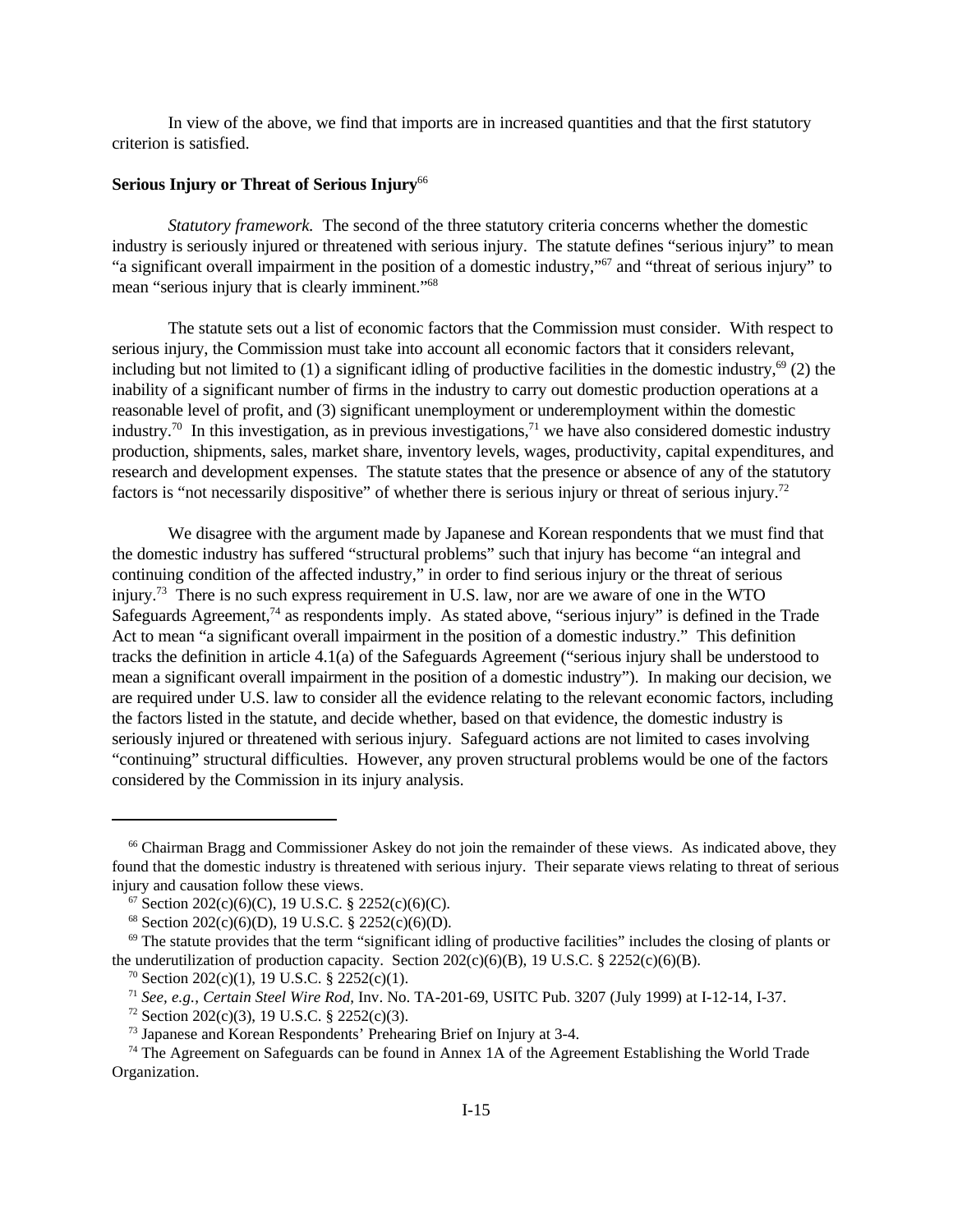*Finding*. For the reasons set forth below, we find that the domestic industry is seriously injured.<sup>75</sup>

# *–Overview of the domestic line pipe industry*

Fifteen domestic firms reported that they produced line pipe during the period of investigation. Two of the firms are relatively new entrants, having started production in 1998.<sup>76</sup> Most domestic mills use the same ERW (electric-resistance-welded) process to manufacture line pipe.<sup>77</sup> Domestic mills produce a mix of sizes of line pipe that is largely determined by market demand, but not all firms produce line pipe in all sizes.<sup>78</sup> The majority of domestic producers are capable of producing other types of pipe, such as standard pipe, OCTG, and structural pipe, and they report that only minimal adjustments or modifications to production equipment are necessary to produce these other types of pipe.<sup>79</sup> As discussed below, most industry indicators were at their highest level in 1997 and then fell substantially in 1998. These indicators all fell more sharply during interim (January-June) 1999.

### *–Analysis of factors*

Domestic production of line pipe rose irregularly during the first 4 years of the period of investigation, and then fell sharply in 1998 and interim 1999. Production increased from 635,815 tons in 1994 to 770,011 tons in 1995, declined to 694,663 tons in 1996, increased to 881,946 tons in 1997, and then dropped to  $669,876$  tons in 1998.<sup>80</sup> Production in interim 1999 fell sharply to  $282,247$  tons from 412,872 tons in interim 1998.<sup>81</sup> Production in interim (January-June) 1999 was running at a rate significantly below that for full year 1994. Thus, production was at its lowest annual levels in 1998 and interim 1999.

Total capacity showed only a slight increase during the investigation period, rising from 1994 to 1997, falling in 1998, and then rising again in interim 1999. Domestic industry capacity increased from 1,056,948 tons in 1994 to 1,192,259 tons in 1997, and then fell to 1,137,382 tons in 1998.<sup>82</sup> Capacity rose in interim 1999 to 708,952 tons from 656,714 tons in interim 1998. $83$ 

<sup>75</sup> Japanese and Korean respondents asserted that many of the industry performance indicators are of limited usefulness in this investigation because 14 of the 15 domestic producers of line pipe also produce other pipe products on the same equipment using the same workers. Japanese and Korean Respondents Prehearing Brief on Injury at 18. The Commission carefully evaluated company allocation methods in the course of tabulating questionnaire and other data. In the case of line pipe that was double or triple stenciled, allocations were made on the basis of the product's end use and other acceptable accounting methodologies. *See* report at II-31. Commission staff verified the allocations of two of the largest firms and found them satisfactory.

<sup>76</sup> Report at II-14.

<sup>77</sup> Report at II-8-9.

<sup>78</sup> Report at II-26.

<sup>79</sup> Report at II-26.

<sup>80</sup> Report at II-25.

<sup>&</sup>lt;sup>81</sup> Report at II-25.

<sup>&</sup>lt;sup>82</sup> Report at II-27. For example, \*\*\* upgraded its mill in 1997, which increased its annual production capacity by \*\*\* tons, and \*\*\* reported a \*\*\* upgrade of its production facility in 1997. Report at II-24, II-26.

<sup>83</sup> Report at II-27. Prudential Steel made its initial startup in January 1999, but LTV shut down its Cleveland plant welder in \*\*\* 1999, reducing its production capacity by \*\*\* tons annually. Report at II-14, II-26; Transcript of Injury Hearing at 42 (Mr. Carroll).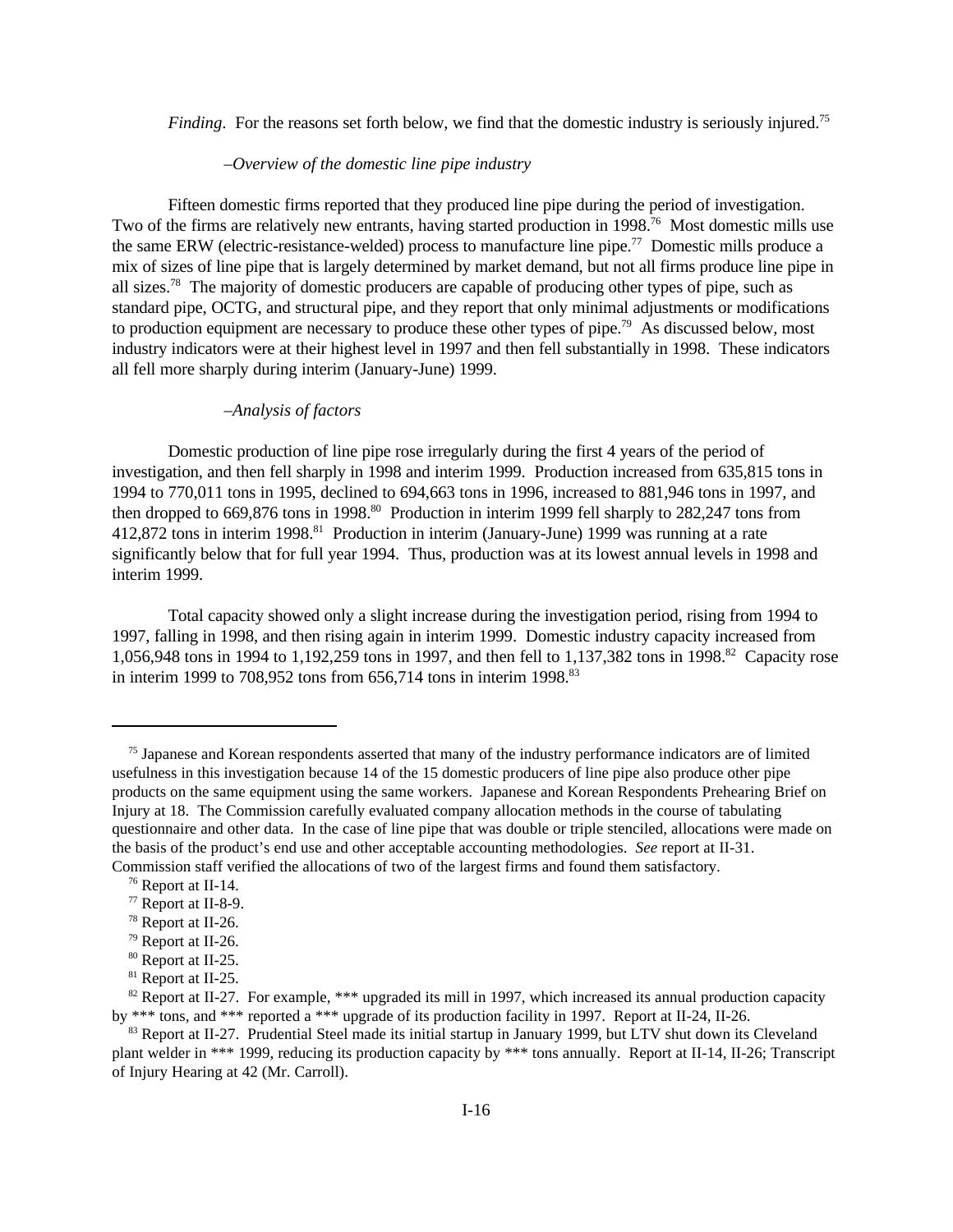Capacity utilization in the industry fluctuated during the first 4 years of the investigation period, reaching its highest level in 1997 and then falling sharply in 1998 to its lowest annual level. It fell further in interim 1999. Capacity utilization rose from 60.2 percent in 1994 to 71.7 percent in 1995, fell to 59.7 percent in 1996, and rose to 74.0 percent in 1997. It then fell sharply to 58.9 percent in 1998, and even more sharply to 39.8 percent in interim 1999 (as compared to 62.9 percent in interim 1998).<sup>84</sup> We consider the recent decline to be significant even taking into account the increase in domestic capacity. In this regard, we note that even if capacity had not increased, but had remained at the 1994 level, capacity utilization still would have declined substantially in 1998 and interim 1999.<sup>85</sup> In view of this information, we find a significant idling of productive facilities in the industry.

The quantity and value of U.S. shipments followed a trend similar to that of domestic production, increasing irregularly during 1994-1997 and then declining sharply in 1998 and again in interim 1999. U.S. shipments rose from 611,883 tons in 1994 to 722,329 tons in 1995, declined to 664,950 tons in 1996, increased to  $752,824$  tons in 1997, and then fell sharply to  $640,061$  tons in 1998, $86$  barely above the 1994 level.<sup>87</sup> Shipments in interim 1999 were 265,757 tons, significantly below the 388,844 tons in interim 1998.<sup>88</sup> The value of U.S. shipments followed a similar trend, and was at its highest level in 1997 and lowest in 1994, with interim 1999 data showing a rate significantly below that for full year 1994.<sup>89</sup> The value of U.S. shipments declined sharply from \$379 million in 1997 to \$323 million in 1998.<sup>90</sup> This trend continued into 1999, with the value of U.S. shipments falling from \$198.2 million in interim 1998 to \$109.7 million in interim 1999, a drop of 45 percent.<sup>91</sup> Average unit value per ton was at its highest level in 1995 and has declined irregularly since then. Average unit value was \$516.47 per ton in 1995, \$486.45 per ton in 1996, \$503.66 per ton in 1997, and \$504.13 in 1998, and then fell sharply to \$412.85 in interim 1999 (as compared to  $$509.70$  per ton in interim 1998).<sup>92</sup>

Total domestic sales of line pipe also rose irregularly from 1994 to 1997 and then fell sharply in 1998 and again in interim 1999.<sup>93</sup> As measured in quantity, total sales rose from 628,286 tons in 1994 to 742,474 tons in 1995, declined to 694,710 tons in 1996, rose to 837,562 tons in 1997, and then fell sharply to 728,416 tons in 1998.<sup>94</sup> In interim 1999, total sales fell to 272,636 tons, compared to 396,773 tons in

<sup>94</sup> Report at II-34.

<sup>&</sup>lt;sup>84</sup> Report at II-27.

<sup>&</sup>lt;sup>85</sup> We also recognize that capacity utilization may not be as certain a measure of injury in this industry as compared to others, given the ability of domestic producers to shift production among various pipe products. Nevertheless, the sharp decline in capacity utilization is consistent with other indicators of poor domestic industry performance in 1998 and interim 1999 and supports an affirmative determination of serious injury.

<sup>86</sup> Report at II-17.

<sup>&</sup>lt;sup>87</sup> Total shipments, which include exports, followed a similar trend during the period. The decline in total shipments between 1997 and 1998 was even greater than for U.S. shipments because of a spike in exports in 1997. Report at II-28.

<sup>88</sup> Report at II-17.

<sup>89</sup> Report at II-17.

<sup>90</sup> Report at II-17.

<sup>91</sup> Report at II-17.

<sup>92</sup> Report at II-28.

 $93$  The differences between sales and shipments data largely reflect the fact that sales data are reported on a fiscal year basis, whereas shipments data are reported on a calendar year basis.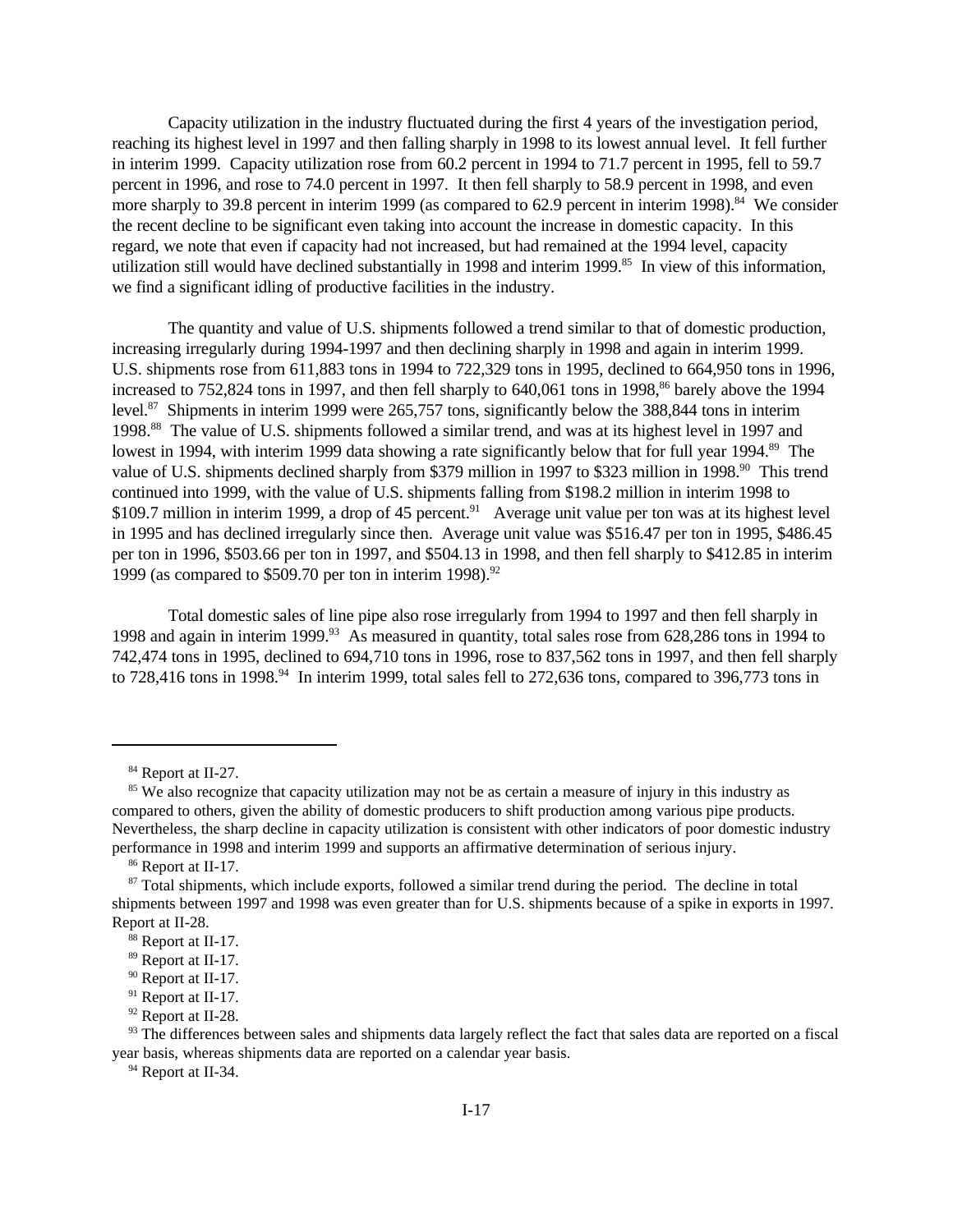interim 1998.<sup>95</sup> As measured in value, total sales increased from \$294.1 million in 1994 to \$383.2 million in 1995, fell to \$341.8 million in 1996, increased to \$429.7 million in 1997, and fell sharply to \$370.2 million in 1998.<sup>96</sup> Total sales fell sharply again in interim 1999 to \$112.3 million, compared to \$201.9 million in interim  $1998.<sup>97</sup>$ 

The share of the domestic market held by U.S. producers (as measured by quantity of shipments) increased initially from \*\*\* percent in 1994 to \*\*\* percent in 1995, and then fell each year thereafter to reach \*\*\* percent in 1998, the lowest level of the period.<sup>98</sup> The bulk of this decline occurred between 1997 and 1998, when U.S. producers' share fell by \*\*\* percentage points. U.S. producers' market share was also lower in interim 1999 than in interim 1998 (\*\*\* percent vs. \*\*\* percent).<sup>99</sup> The market share of U.S. shipments as measured in value followed a similar trend, also reaching its lowest level in 1998.<sup>100</sup>

We also examined profit and loss data for domestic producers on their line pipe operations. In 1998, five of the 14 reporting domestic producers operated at a loss in their line pipe operations, and in interim 1999 ten of the 14 reporting producers operated at a loss.<sup>101</sup> Industry performance in 1998 and interim 1999 was in marked contrast to performance in 1995 through 1997, when the industry as a whole operated more profitably and fewer or no producers operated at a loss.<sup>102</sup> Total operating income from line pipe sales peaked in 1997, with 12 of 13 reporting producers operating at a profit.<sup>103</sup> In 1998, only four producers reported increased operating income compared to 1997, while the remaining ten reported either reduced operating income or losses.<sup>104</sup> All 14 producers showed reduced operating income or increased losses in interim 1999 as compared to interim 1998<sup>105</sup> and one producer, Geneva Steel, filed for protection under chapter 11 of the bankruptcy code in early 1999.<sup>106</sup>

The ratio of industry operating income to net sales was negative 0.6 percent in 1994, then increased to (positive) 4.3 percent in 1995, 5.1 percent in 1996, and 8.1 percent in 1997.<sup>107</sup> The ratio then declined sharply to 2.9 percent in 1998 and plummeted to negative 11.4 percent in interim 1999, as compared to (positive) 6.7 percent in interim 1998.<sup>108</sup> The much stronger financial performance in interim 1998 than in full year 1998 shows that industry financial performance declined sharply in the second half of 1998, indicating that the very depressed financial condition of the domestic industry evident from the interim 1999 data extends back into mid-1998. On the basis of this information, we find that a significant

<sup>&</sup>lt;sup>95</sup> Report at II-34.

<sup>&</sup>lt;sup>96</sup> Report at II-34.

<sup>&</sup>lt;sup>97</sup> Report at II-34.

<sup>98</sup> U.S. shipments as compared to imports, measured in quantity. Based on data in Table C-1 adjusted to exclude imports of certain Arctic-grade and alloy line pipe.

 $99$  Based on data in Table C-1 adjusted to exclude imports of certain Arctic-grade and alloy line pipe.

<sup>&</sup>lt;sup>100</sup> Based on data in Table C-1 adjusted to exclude imports of certain Arctic-grade and alloy line pipe.

<sup>&</sup>lt;sup>101</sup> Report at II-34.

<sup>102</sup> Report at II-34.

<sup>103</sup> Report at II-34.

<sup>&</sup>lt;sup>104</sup> Report at II-39-40.

<sup>&</sup>lt;sup>105</sup> Report at II-39-40.

<sup>106</sup> Report at II-32.

<sup>&</sup>lt;sup>107</sup> Report at II-34.

<sup>108</sup> Report at II-34.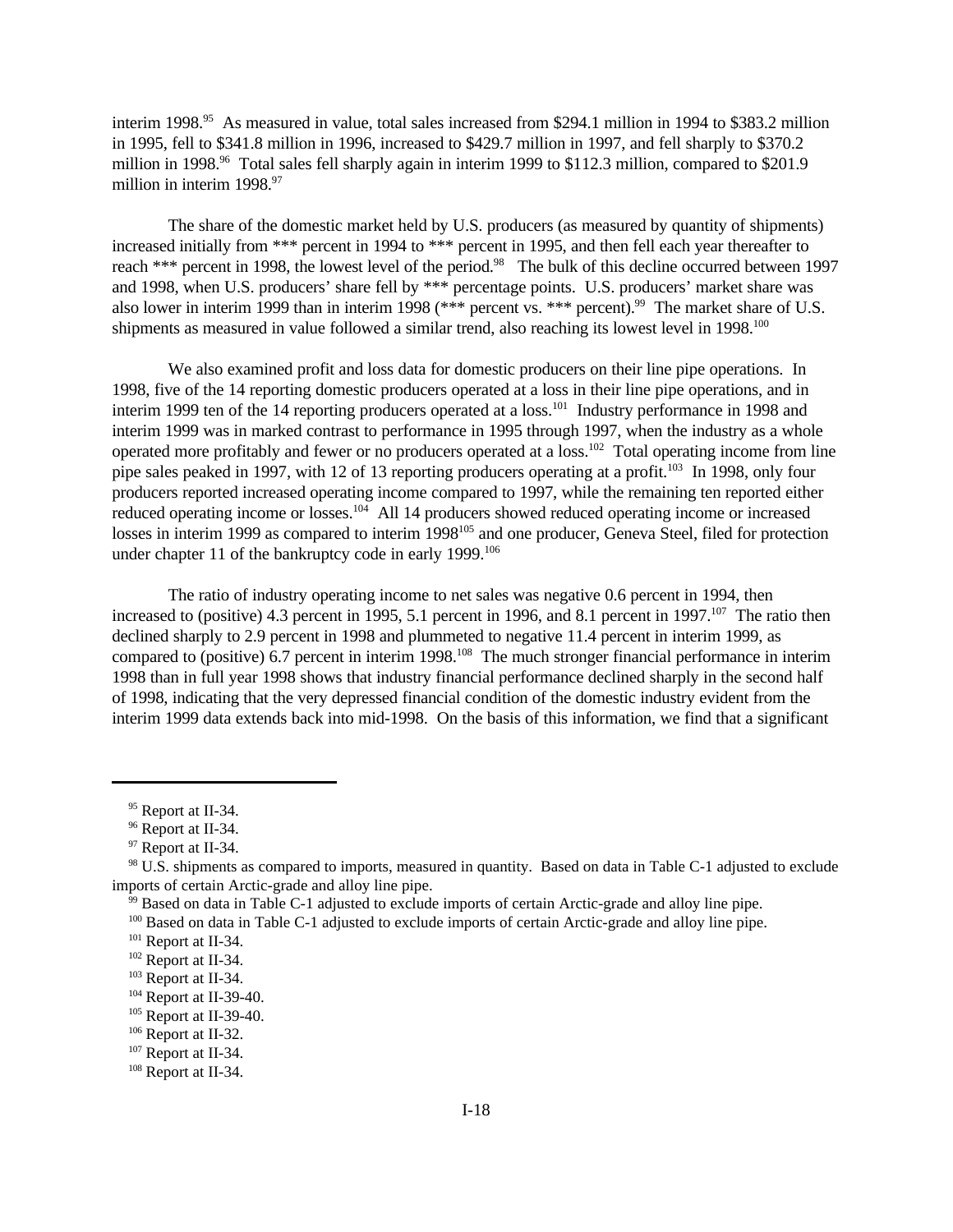number of firms in the industry are unable to carry out their domestic line pipe operations at a reasonable level of profit.

Employment, hours worked, and total wages paid increased each year during 1994-1997, and then fell sharply in 1998 and again in interim 1999. The average number of production and related workers (PRWs) employed in welded line pipe production increased from 1,234 in 1994 to 1,519 in 1997, and then fell to 1,286 in 1998.<sup>109</sup> The average number of PRWs then fell to 1,055 in interim 1999 (as compared to 1,476 in interim 1998),  $110$  a decline of almost 30 percent from the 1997 level, indicating along with the 1998 decline that a significant number of workers in the industry had become unemployed in line pipe operations. The number of hours worked followed a similar trend, rising from 2.6 million hours in 1994 to  $3.4$  million hours in 1997, and then falling to 2.6 million hours in 1998.<sup>111</sup> The decline continued in 1999, with the number of hours worked falling to 1.1 million in interim 1999, compared to 1.6 million in interim 1998.<sup>112</sup> Total wages paid followed the same pattern, rising from \$46.6 million in 1994 to \$67.9 million in 1997, and then falling to \$54.3 million in 1998, with a further decline evident from interim 1998 to interim 1999 (from \$32.4 million to \$21.6 million).<sup>113</sup> Hourly wages, which increased modestly each year during 1994 to 1998, rising from \$18.00 to \$20.57, fell in interim 1999 to \$19.15 (as compared to \$20.26 in interim 1998).<sup>114</sup>

Industry productivity as measured in tons per hour fluctuated during the period of investigation, with no apparent trend. Productivity was highest in 1995, at 289.6 tons per hour, and lowest in 1996 at 242.4 tons per hour.<sup>115</sup> Productivity was higher in 1998, at 253.8 tons per hour, than in 1994, when it was 245.5 tons per hour.<sup>116</sup> Productivity in interim 1999 was lower (249.4 tons per hour) than in interim 1998  $(258.7 \text{ tons per hour}).$ <sup>117</sup>

We also considered several other possible indicators of injury. Inventories rose irregularly during the period of investigation and were at their highest level in 1998.<sup>118</sup> Inventories remained high in interim 1999.<sup>119</sup> The ratio of inventories to domestic production rose irregularly from 8.3 percent in 1994 to 10.9 percent in 1998, the highest annual level of the period.<sup>120</sup> This ratio rose further to 14.1 percent in interim 1999, as compared to 9.7 percent in interim  $1998$ <sup>121</sup> Industry capital expenditures rose during the period of investigation but fluctuated widely from year to year; they were at their highest level in 1998.<sup>122</sup>

- <sup>111</sup> Report at II-30.
- <sup>112</sup> Report at II-30.
- <sup>113</sup> Report at II-30.
- <sup>114</sup> Report at II-30.
- <sup>115</sup> Report at II-30.

<sup>122</sup> Report at II-48. Respondents argued that the high level of investment by the domestic industry indicates that it is not injured. Japanese and Korean Respondents' Prehearing Brief on Injury at 11-12. However, petitioners

(continued...)

<sup>109</sup> Report at II-30.

<sup>&</sup>lt;sup>110</sup> Report at II-30.

<sup>116</sup> Report at II-30.

<sup>&</sup>lt;sup>117</sup> Report at II-30.

<sup>118</sup> Report at II-29.

<sup>119</sup> Report at II-29.

<sup>120</sup> Report at II-29.

<sup>121</sup> Report at II-29.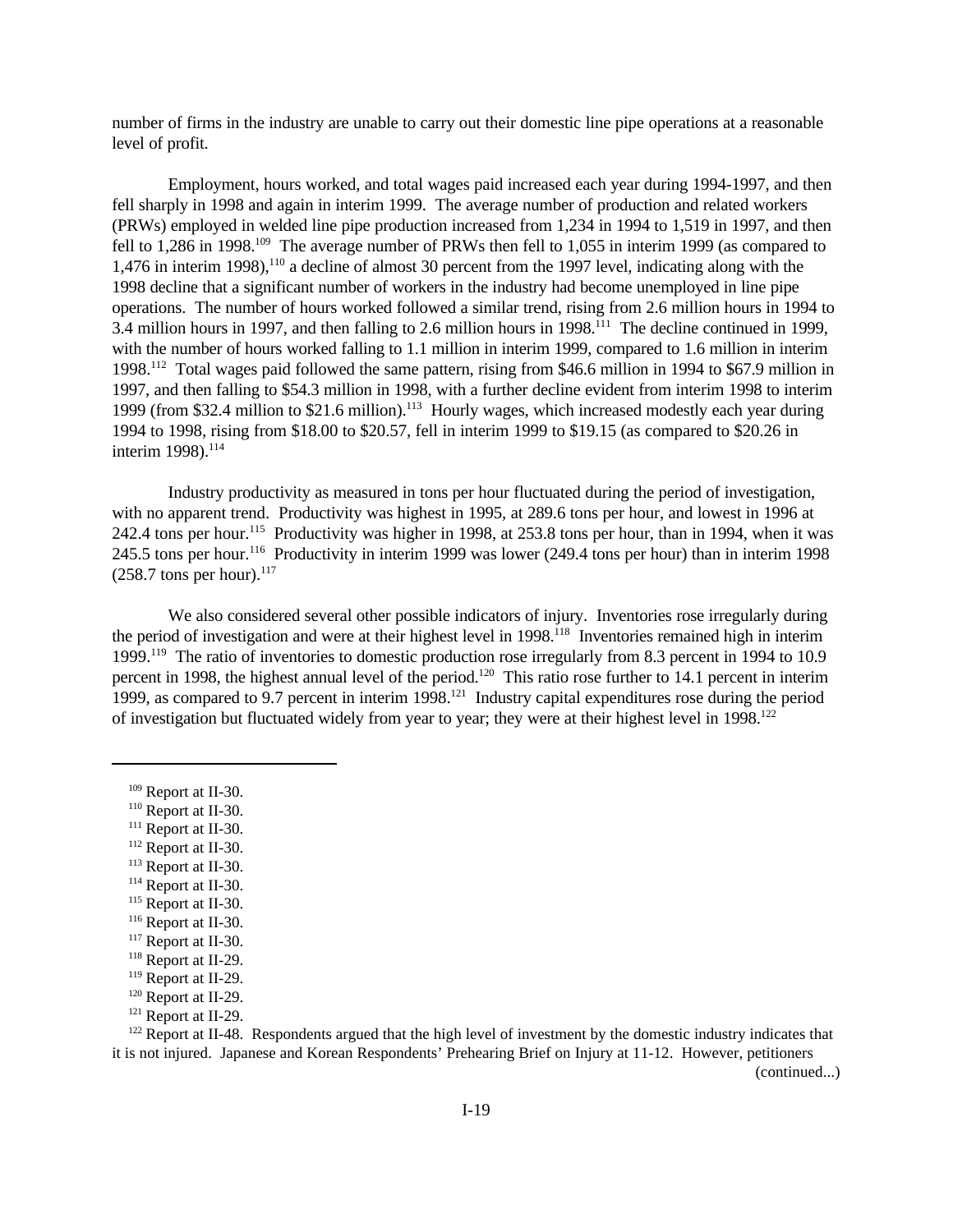However, there is evidence that the decline in profitability since the middle of 1998 has caused the postponement or elimination of discretionary capital spending.<sup>123</sup> On the other hand, industry R&D expenses, which were small relative to capital expenditures, fell each year and were at their lowest level in 1998.<sup>124</sup>

In view of the sharp declines in 1998 and interim 1999 in virtually all domestic industry indicators, including domestic industry production, capacity utilization, shipments, sales, market share, financial performance, employment, hours worked, and wages paid, and the increase in inventories, we find that the domestic industry is seriously injured.

### **Causation**

The third statutory criterion under section 202 of the Trade Act is that subject imports are being imported in such increased quantities as to be a "substantial cause" of serious injury or the threat of serious injury to the domestic industry. The term "substantial cause" is defined in the statute as "a cause which is important and not less than any other cause."<sup>125</sup> Thus, the increased imports must be both an important cause of the serious injury or threat of serious injury *and* a cause that is at least equal to any other cause.

In determining whether increased imports are a substantial cause of serious injury, the statute directs that we take into account all relevant economic factors, including but not limited to "... an increase in imports (either actual or relative to domestic production) and a decline in the proportion of the domestic market supplied by domestic producers."<sup>126</sup> It directs that we are to consider the condition of the domestic industry over the course of the relevant business cycle and that we may not aggregate the causes of declining demand associated with a recession or economic downturn in the U.S. economy into a single cause of serious injury.<sup>127</sup> The statute also directs that we examine factors other than imports that may be a cause of serious injury or the threat of serious injury and include such findings in our report.<sup>128</sup>

*Arguments of parties.* Petitioners asserted that increased imports are a substantial cause of serious injury to the domestic industry. They asserted that imports have taken a large and increasing share of the domestic market, and that foreign suppliers have consistently undersold domestic producers at significant margins. They also argued that imports are directly responsible for the sharp declines in prices, that the

 $122$  (...continued)

reported that 1998 investment expenditures reflect pre-import surge analysis and decisions. Petitioners' Posthearing Brief on Injury at 23-24. Petitioners cited several examples, including that of IPSCO Tubulars, which purchased property in 1993, began commercial discussions on a new small diameter mill in late 1995, started placing equipment orders in 1997, and began commissioning the mill in mid-1999. Transcript of Injury Hearing at 50 (Mr. Barnes).

<sup>123</sup> Transcript of Injury Hearing at 44 (Mr. Carroll).

<sup>124</sup> Report at II-48.

<sup>&</sup>lt;sup>125</sup> Section 202(b)(1)(B), 19 U.S.C. § 2252(b)(1)(B).

<sup>&</sup>lt;sup>126</sup> Section 202(c)(1)(C), 19 U.S.C. § 2252(c)(1)(C).

<sup>&</sup>lt;sup>127</sup> Section 202(c)(2)(A), 19 U.S.C. § 2252(c)(2)(A).

<sup>&</sup>lt;sup>128</sup> Section 202(c)(2)(B), 19 U.S.C. § 2252(c)(2)(B). The legislative history of the Trade Act provides as examples of other possible causes, "changes in technology or in consumer tastes, domestic competition from substitute products, plant obsolescence, or poor management." *Trade Reform Act of 1974, Report of the Committee on Finance . . . on H.R. 10710,* S. Rept. 93-1298, 93rd Cong., 2d Sess. (1974) at 121.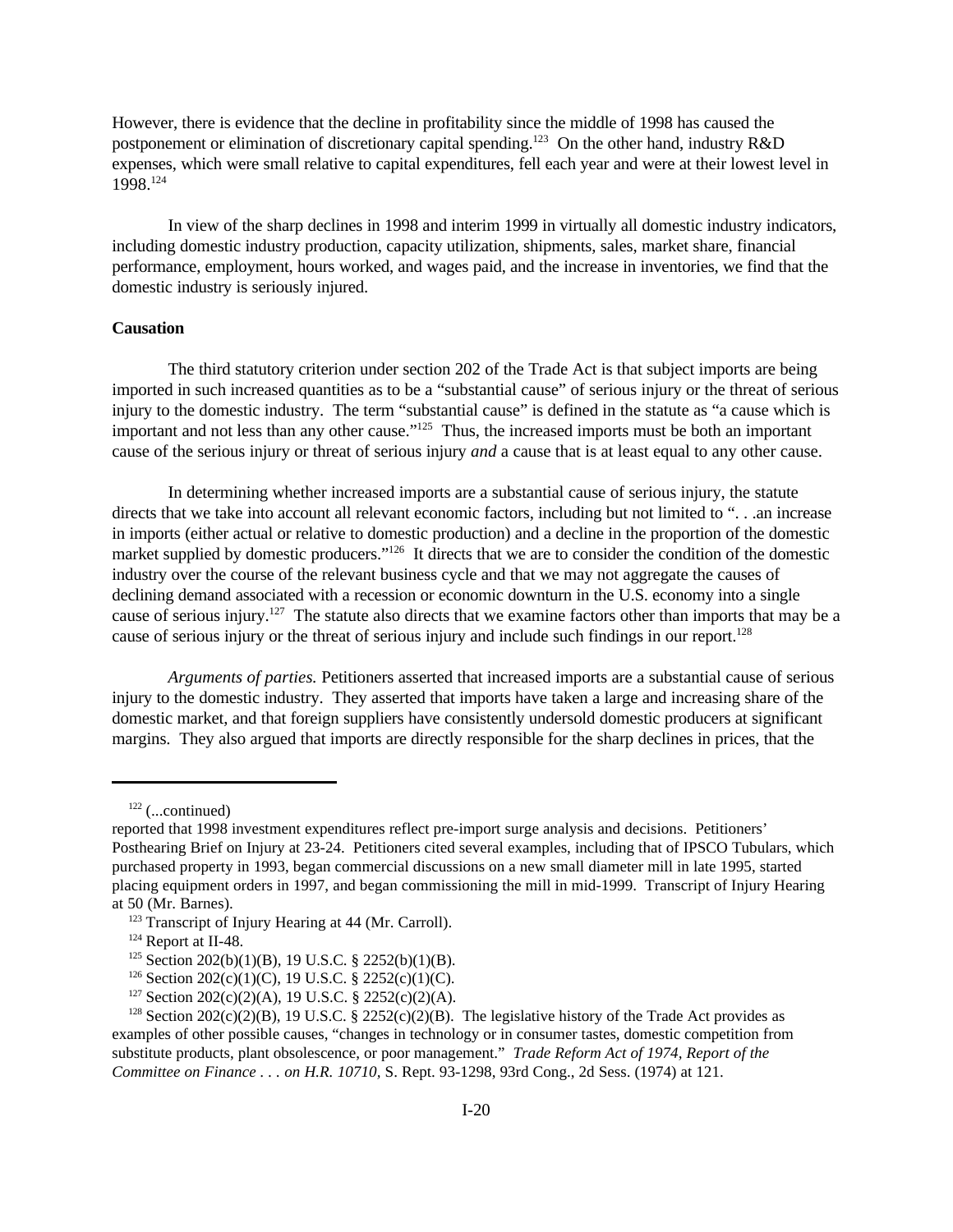surge in imports corresponds precisely to the time of the injury, and that there is no cause of serious injury to the domestic line pipe industry more important than increased imports.<sup>129</sup> In particular, petitioners asserted that the recent decline in oil and natural gas prices and in drilling and production activities is not a more important cause of the serious injury than increased imports. They argued that the vast majority of all line pipe consumption is in the transmission and distribution of natural gas, and that this part of the market was not depressed.<sup>130</sup>

Respondents argued that the principal cause of any serious injury to the domestic industry is the decline in oil and natural gas prices and in oil and natural gas drilling and production activities that began in late 1997 and continued through early 1999.<sup>131</sup> They contended that the demand and pricing of line pipe are driven by oil and gas drilling and production activities, and that the downturn in the market for line pipe coincided with the downturn in drilling and production activities.<sup>132</sup> In particular, the Japanese and Korean respondents asserted that more than 57 percent of all subject line pipe is used in the gathering segment of the market for line pipe, as opposed to the transmission and distribution segments. They argued that the effect of the oil and natural gas price declines on the gathering segment was sufficiently powerful to produce an overall decline in the apparent consumption of line pipe in the second half of 1998.<sup>133</sup> They also argued that imports of line pipe from Korea are overstated because a significant portion, including approximately 70-80 percent of the amount imported into the West Coast, is actually used for low-pressure standard pipe applications.<sup>134</sup> German respondents similarly asserted that the downturn in oil production and excess domestic capacity are the real causes of any serious injury.<sup>135</sup>

Japanese and Korean respondents asserted that other developments, some created by domestic producers themselves, also caused problems for the domestic industry, including: (1) competition among U.S. producers as they fought for market position in the falling market; (2) changes in the OCTG market that caused U.S. line pipe producers to switch production out of OCTG;<sup>136</sup> (3) declines in U.S. producers' exports, as other countries also suffered oil and natural gas market declines; (4) increases in allocated

<sup>129</sup> Petitioners' Prehearing Brief on Injury at 26-32.

<sup>&</sup>lt;sup>130</sup> Petitioners' Posthearing Brief on Injury at 39-40. Petitioners asserted that of the 1.3 million miles of gas pipeline in place in 1997, there were only 43,100 miles of field and gathering pipe in use.

<sup>&</sup>lt;sup>131</sup> Japanese and Korean Respondents' Prehearing Brief on Injury at 39; see also the letter on behalf of South African interests at 1 (Sept. 23, 1999).

<sup>&</sup>lt;sup>132</sup> In particular, they cited data indicating that the price of oil declined by 49 percent (per barrel) between October 1997 and December 1998; that as of April 1999, the number of active U.S. drilling rigs in the United States had declined to the lowest level recorded since tracking began in 1944; and that 24 percent of total operating wells in 1997 were closed between November 1997 and January 1999. Japanese and Korean Respondents Prehearing Brief on Injury at 36-37.

<sup>133</sup> Japanese and Korean Respondents' Posthearing Brief on Injury at 29.

<sup>134</sup> Japanese and Korean Respondents' Prehearing Brief on Injury at 66-67; *see also* their Posthearing Brief on Injury at 50. A 1992 antidumping duty order covers standard pipe from Korea but excludes dual specification pipe that meets both line pipe and standard pipe specifications. Respondents argued that, in response, Korean producers shifted their exports to the United States from standard pipe to dual stenciled pipe. Prehearing brief on injury of Japanese and Korean respondents at 67, citing *Certain Circular Welded Non-Alloy Steel Pipe from Brazil, the Republic of Korea, Mexico, and Venezuela* (57 F.R. 49453) (1992).

<sup>&</sup>lt;sup>135</sup> German Respondents' Prehearing Brief on Injury at 9.

<sup>&</sup>lt;sup>136</sup> South African respondents also made this argument. *See* letter of Sept. 23, 1999 at 1.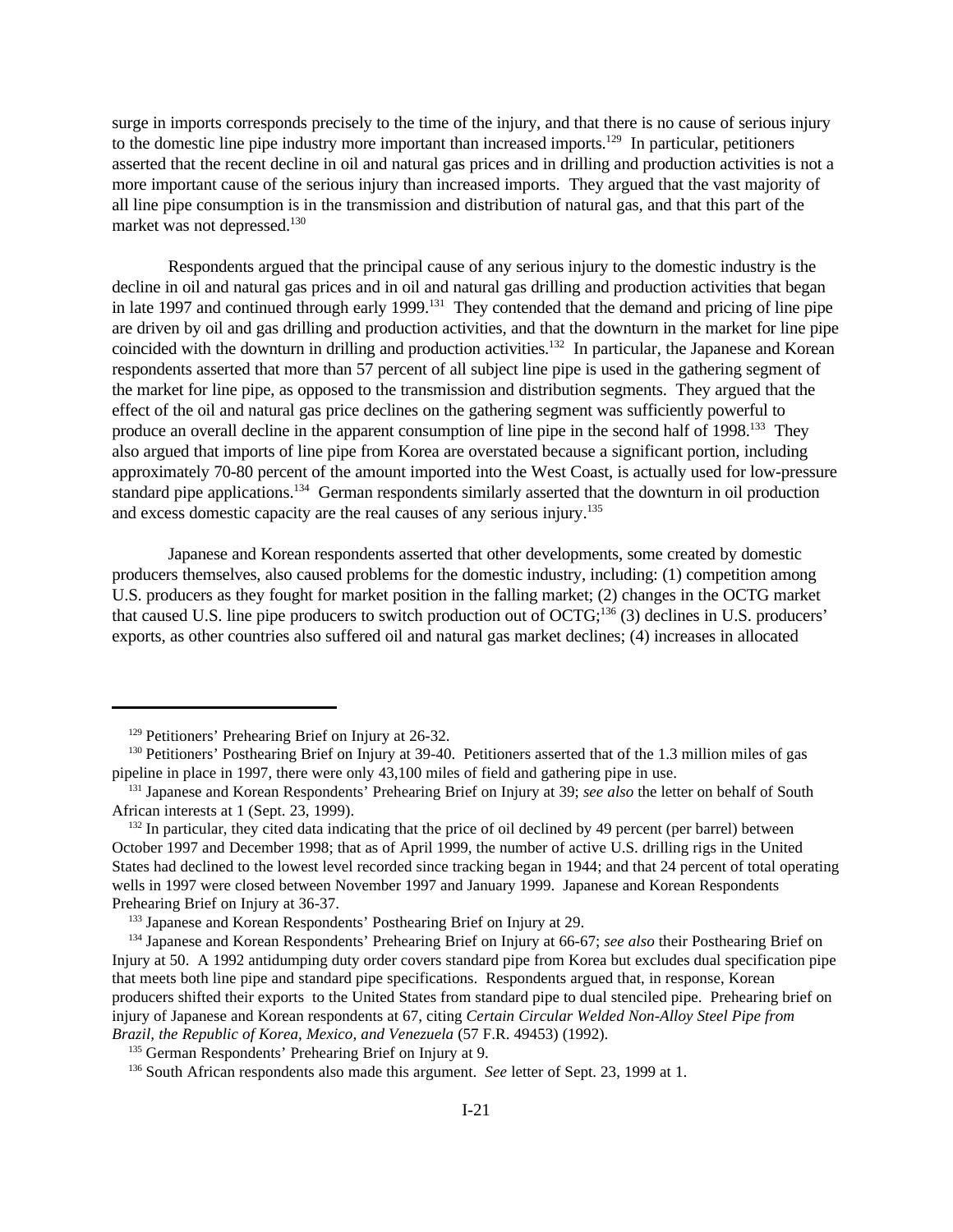overhead and SG&A resulting from declines in overall production; and (5) increases in raw material  $costs.<sup>137</sup>$ 

*Finding.* There are two principal causes of injury in this case: (1) the substantial increase in lowpriced imports in 1998-99, and (2) the decrease in line pipe demand in 1998-99 as a consequence of falling oil and natural gas prices, which, in turn, resulted in decreases in oil and natural gas drilling and production activities in the United States. Both factors significantly contributed to the domestic industry's poor health beginning in the second half of 1998. For the reasons discussed below, we conclude that the impact of increased imports is as great or greater than the effect of the downturn in demand. Consequently, we find that the statute's causation criterion is met.

### –*Conditions of competition*

We have taken into account a number of factors that affect competition between domestic and imported line pipe in the U.S. market. First, most producers and importers agree that because of precise specifications that line pipe must meet to be able to carry oil and natural gas, often at high pressure, there are few substitutes for welded line pipe.<sup>138</sup> Thus, overall demand for line pipe is not likely to change significantly in response to changes in the price of line pipe.<sup>139</sup>

Second, while the degree of substitutability between imported and domestic line pipe depends upon its use, imported and domestic line pipe are, in general, highly substitutable. Indeed, within particular specifications, line pipe is a commodity product that is sold mainly on the basis of price.<sup>140</sup>

Third, welded line pipe is used for gathering, transmitting, and distributing oil and natural gas. In the gathering phase, crude oil and natural gas are collected from oil and natural gas wellheads and transported to a transmission pipeline terminus. In the transmission phase, gas and liquid hydrocarbons are transported in greater quantities over longer distances, generally in larger diameter pipelines. In the distribution phase, gas and liquid hydrocarbons are delivered from a pipeline terminus or other distribution point to the end-user.<sup>141</sup> Demand for welded line pipe used in the gathering of oil and natural gas is the most sensitive to changes in oil and natural gas prices; the demand is less sensitive for transmission and least sensitive for distribution.<sup>142</sup>

<sup>&</sup>lt;sup>137</sup> Japanese and Korean Respondents' Prehearing Brief on Injury at 46-49.

<sup>&</sup>lt;sup>138</sup> Report at II-78. Most agreed that line pipe could be used as a substitute for standard pipe, but not vice versa. However, because of cost differences, it generally is uneconomical to do so.

<sup>139</sup> Report at II-74.

<sup>&</sup>lt;sup>140</sup> Factors tending to enhance the degree of substitution include the fact that imported and domestic line pipe are generally viewed as interchangeable. All producers and almost three-fourths of importers indicated that imported and domestic line pipe could be used interchangeably. The importers who felt that the imported and domestic products were not interchangeable indicated that the domestic pipe does not have a good reputation for use in extreme conditions, such as deepwater and Arctic conditions. Report at II-81. As indicated above, the scope of the Commission's investigation as amended late in the investigation to exclude imports of certain Arctic-grade line pipe. Factors moderating the degree of substitution include the importance of factors other than price, such as quality, availability, and credit/sales terms. Report at II-81.

<sup>&</sup>lt;sup>141</sup> Japanese and Korean Respondents Posthearing Brief on Injury at 29-30.

<sup>142</sup> Report at II-74.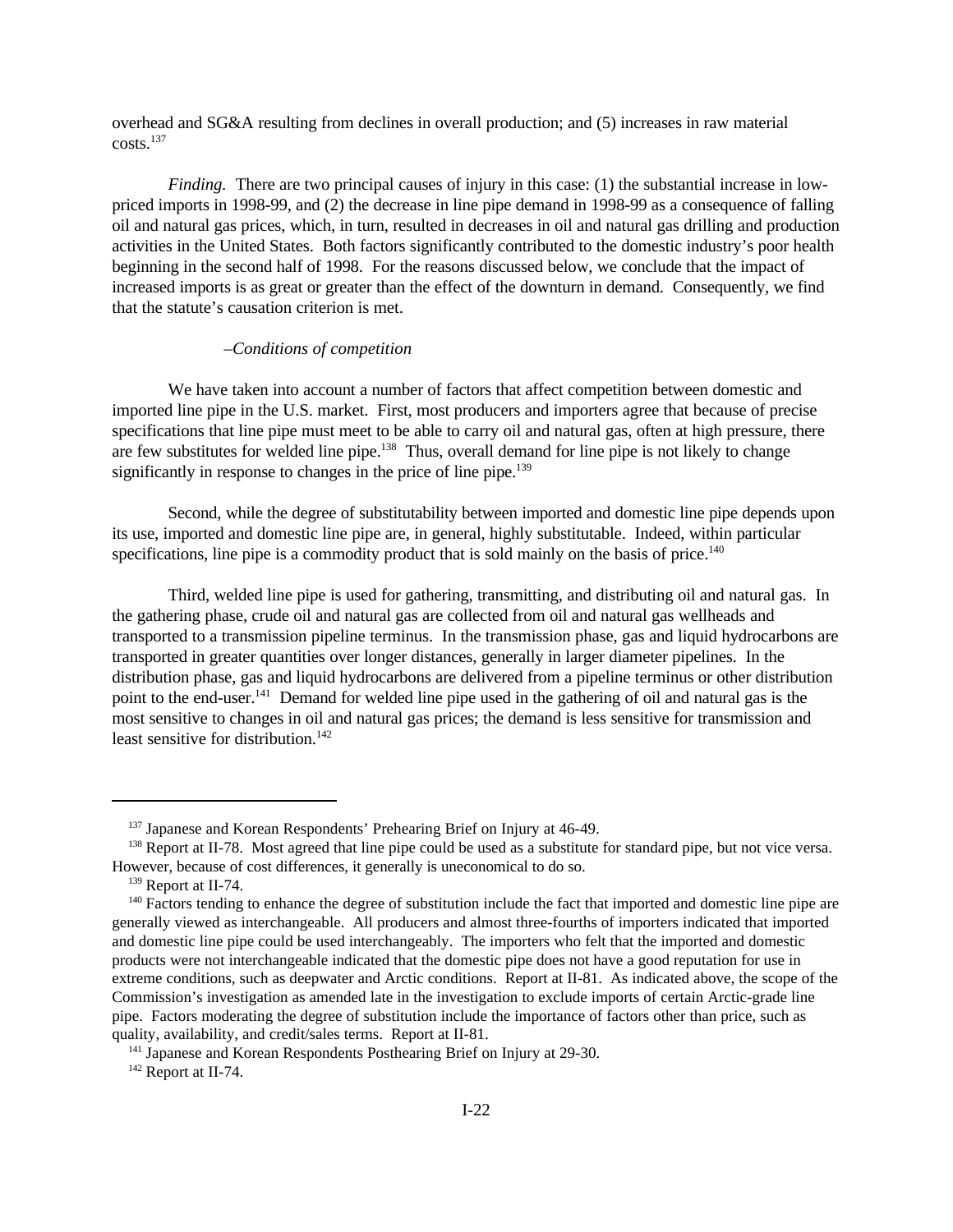Finally, demand (apparent consumption) for line pipe increased irregularly through 1997, then fell slightly in 1998, and declined further in interim 1999. Apparent consumption was \*\*\* tons in 1994, rose to \*\*\* tons in 1995, fell to \*\*\* tons in 1996, rose sharply to \*\*\* tons in 1997, and fell slightly to \*\*\* tons in 1998.<sup>143</sup> Apparent consumption fell to \*\*\* tons in interim (January-June) 1999 from \*\*\* tons in interim 1998.<sup>144</sup> Despite this decline, in interim 1999 apparent consumption remained above the 1994 and 1996 levels on an annualized basis.

### –*Analysis of Causation*

### –*Increased Imports*

In determining whether increased imports are an important cause of serious injury, we considered the size of the increase in imports in both actual terms and relative to domestic production, and the timing of the increase. We also considered the share of the domestic market held by imports and comparable pricing data for domestic and imported line pipe. In addition, we considered whether imports from Korea (and therefore total imports) are overstated on the ground that a significant portion are dual stenciled and actually used in low-pressure standard pipe applications.

Imports increased by a total of \*\*\* percent during the investigation. Imports have increased substantially in each year since 1996 from \*\*\* tons in that year to \*\*\* tons in 1998, and the bulk of this increase occurred in 1997 and 1998, when imports increased by \*\*\* and \*\*\* percent, respectively. The 1998 *increase* in import volume alone, \*\*\* million tons, was about three quarters of *total* imports in each of 1995 and 1996. While imports in interim 1999 were \*\*\* percent below the interim 1998 level, imports in the first 6 months of 1999 still were above *full* year 1995 and 1996 import levels, and were running at an annual rate greater than annual import levels from 1995 to 1997.<sup>145</sup>

The ratio of imports to domestic production nearly doubled over the period, from \*\*\* percent in 1994 to \*\*\* percent in 1998. The ratio increased each year since 1996, and the largest one year increase occurred from 1997 to 1998, when the ratio soared from \*\*\* percent to \*\*\* percent. This ratio increased further in interim 1999, to \*\*\* percent (compared to \*\*\* percent in interim 1998).<sup>146</sup>

The share of the domestic market held by imports also increased significantly, especially during 1998 and interim 1999, at the same time that the domestic industry's condition deteriorated. The largest one year change in market share occurred between 1997 and 1998, when the share held by imports increased by over \*\*\* percentage points, notwithstanding substantial excess production capacity within the domestic industry.<sup>147</sup> Import market share, which was \*\*\* percent in 1994, fell to \*\*\* percent in 1995, and then increased to \*\*\* percent in 1996, \*\*\* percent in 1997, and \*\*\* in 1998. Import market share further increased to \*\*\* percent in interim 1999 (compared to \*\*\* percent in interim 1998). Thus, the surge in

<sup>&</sup>lt;sup>143</sup> Based on data in Table C-1 adjusted to exclude imports of certain Arctic-grade and alloy line pipe.

<sup>&</sup>lt;sup>144</sup> Based on data in Table C-1 adjusted to exclude imports of certain Arctic-grade and alloy line pipe.

<sup>&</sup>lt;sup>145</sup> Based on data in Table C-1 adjusted to exclude imports of certain Arctic-grade and alloy line pipe. Data refer to quantity of imports as measured in tons.

<sup>&</sup>lt;sup>146</sup> Based on data in Table C-1 adjusted to exclude imports of certain Arctic-grade and alloy line pipe.

<sup>&</sup>lt;sup>147</sup> Based on data in Table C-1 adjusted to exclude imports of certain Arctic-grade and alloy line pipe.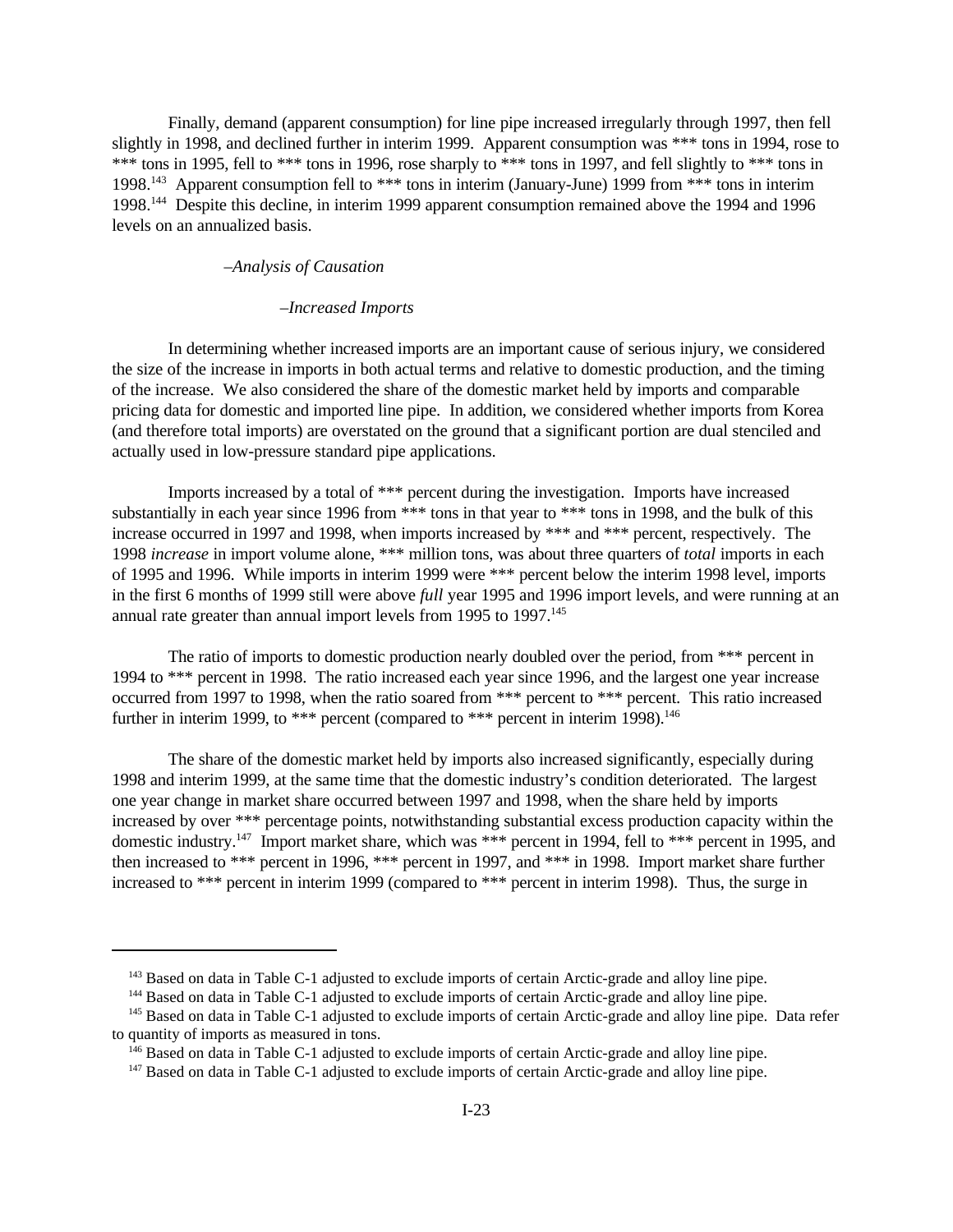imports and consequent shift in market share from the domestic industry to imports occurred at the same time that the domestic industry went from healthy performance to very poor performance.

Imports from Korea in particular surged during the period of investigation. Imports from Korea more than doubled from 76,671 tons in 1997 to 157,997 tons in 1998, their highest annual level over the period of investigation.<sup>148</sup> Despite a decline in apparent domestic consumption and overall imports in interim 1999, imports from Korea continued to increase, rising to 84,013 tons from 79,318 tons in interim 1998.<sup>149</sup> The disproportionate surge in imports from Korea is reflected by the large increase in Korea's share of overall imports. In 1998 and interim 1999, Korea was by far the largest import source of line pipe, with imports from Korea more than triple the level of the next largest supplier.<sup>150</sup> Korea accounted for \*\*\* percent of total imports in 1997, \*\*\* percent in 1998, and \*\*\* percent in interim 1999.<sup>151</sup>

In addition to taking substantial market share from the domestic industry, the evidence also suggests that imports depressed domestic prices to a significant degree. The average unit value per ton of imports was relatively stable during 1994-1997, and then declined by almost 10 percent in 1998 and by a further 24 percent in interim 1999 (compared to interim 1998). The average unit value of imports increased irregularly from \*\*\* per ton in 1994 to \*\*\* per ton in 1997, and then dropped to \*\*\* per ton in 1998 and \*\*\* per ton in interim 1999.<sup>152</sup> The interim 1999 average price was \*\*\* per ton below the interim 1998 price.<sup>153</sup> While we recognize that the average price is affected by changes in product mix, no party has suggested, nor is there any evidence in the record, that a substantial part of this steep price decline can be explained by such changes. Moreover, quarterly data the Commission collected for six individual line pipe products show similar trends, with prices fluctuating during 1994-1997 with an upward trend, and then falling in 1998 and reaching their lowest levels in 1999.<sup>154</sup> In the 276 instances in which quarterly prices for imported and domestic line pipe could be compared for a particular product, imports were priced below the domestic product in 226 instances (about 82 percent).<sup>155</sup> Korea accounted for by far the largest number of instances of underselling (95 of the 226), and the margins of underselling by imports from Korea ranged up to 32.7 percent.<sup>156</sup> With the exception of one of the six products surveyed (product #5, a 12-inch line pipe), imports from Korea undersold the domestic product in all four quarters of 1998 and the first two quarters of 1999, generally by double-digit percentages.<sup>157</sup>

The conclusion that imports had significant adverse price effects is supported by virtually all industry participants that responded to the Commission's questionnaire. During the investigation the Commission asked domestic producers to indicate which of 14 possible causes of injury were "very

<sup>&</sup>lt;sup>148</sup> Report at II-19.

<sup>&</sup>lt;sup>149</sup> Report at II-19.

<sup>150</sup> Report at II-19.

<sup>&</sup>lt;sup>151</sup> Based on data in Table C-1 adjusted to exclude imports of certain Arctic-grade and alloy line pipe.

<sup>&</sup>lt;sup>152</sup> Based on data in Table C-1 adjusted to exclude imports of certain Arctic-grade and alloy line pipe.

<sup>&</sup>lt;sup>153</sup> Based on data in Table C-1 adjusted to exclude imports of certain Arctic-grade and alloy line pipe.

<sup>154</sup> Report at II-88.

<sup>&</sup>lt;sup>155</sup> Report at II-103.

<sup>&</sup>lt;sup>156</sup> Report at II-110.

<sup>&</sup>lt;sup>157</sup> Report at II-104-109. In 1998 and interim 1999 imports from Korea undersold the comparable domestic product in 29 of the 33 quarters for which data were available (there were no reported imports from Korea of product #6 in three quarters during this period). Imports from Korea undersold the domestic product by a margin of 10 percent or more in 20 of the 29 quarters.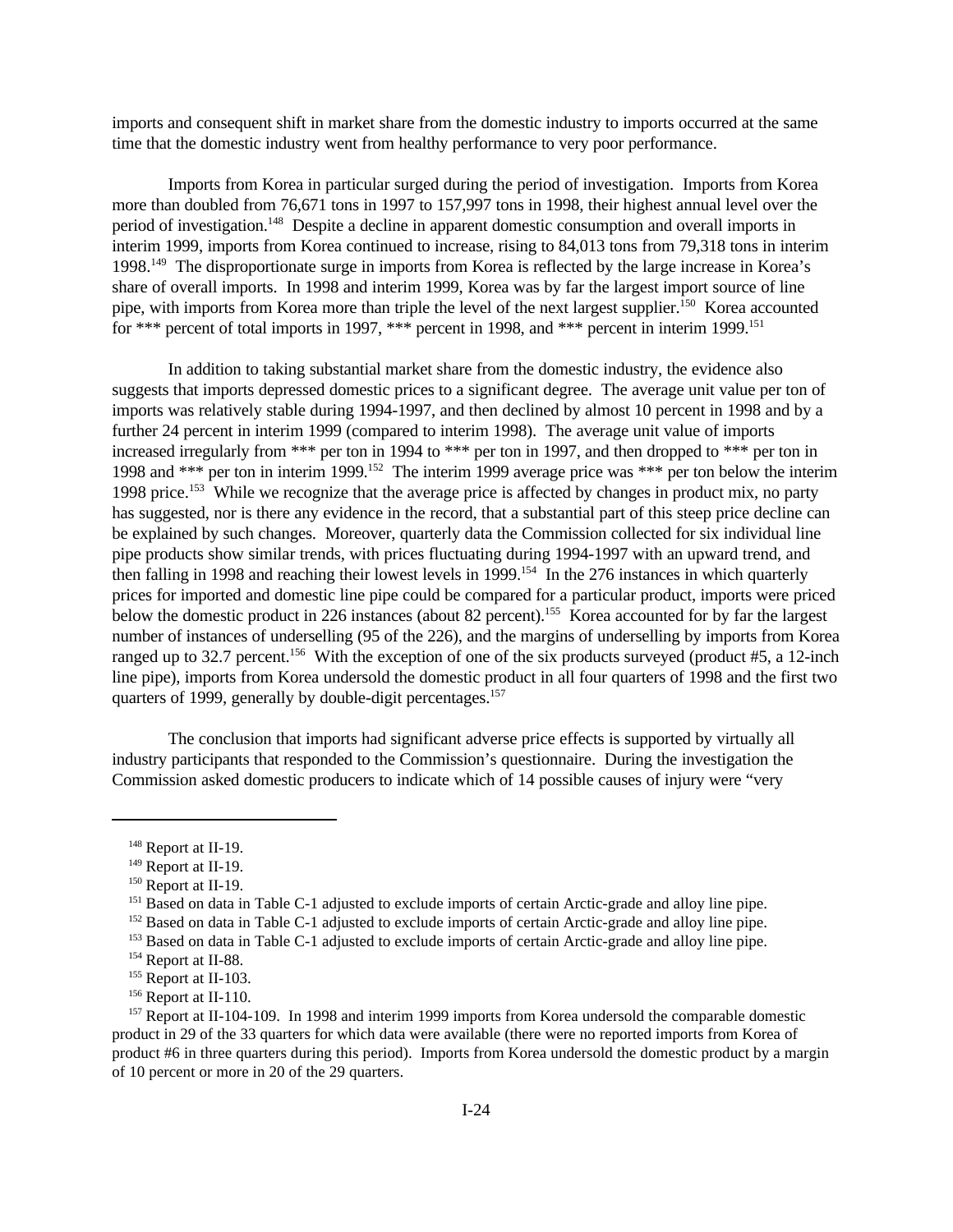important," "important," "somewhat important," or "not important." Similarly, importers and purchasers were asked to indicate which of 14 factors were "very important," "important," "somewhat important," and "not important" causes of the price declines for line pipe.<sup>158</sup> Thirteen of 14 responding domestic producers said that import competition was a "very important" cause of injury, and the fourteenth indicated it was "somewhat important."<sup>159</sup> Four of 15 responding importers indicated that import competition was "very important" and seven said it was "important" in causing the price declines, and four indicated that the increased level of imports was "very important" and six said it was "important."<sup>160</sup> Only two of the 15 importers responded that import competition and the increased level of imports were "not important" in causing line pipe price declines.<sup>161</sup> Even more significantly, 16 of 23 responding purchasers indicated that import competition was "very important" in causing price declines; four said it was "important," and 11 said that the increased level of imports was "very important" and seven said it was "important."<sup>162</sup> None of the responding purchasers said that competition from imports was "not important," and only one said that the increased level of imports was "not important."<sup>163</sup>

We do not agree that the official import statistics overstate line pipe imports from Korea due to dual stenciling. The record contains no concrete data showing the extent to which Korean dual stenciled line pipe actually is used in standard pipe applications. Respondents asserted that 70-80 percent of dual stenciled line pipe imported into the West Coast is used in standard pipe applications. However, at the Commission's public hearing, the witness who was the source for this claim conceded that the share could be substantially less and that the only way to know the actual end use with certainty would be by making a sale-by-sale analysis, which he had not done.<sup>164</sup> Petitioners testified that the amount of dual stenciled line pipe used in standard pipe applications is much lower than 70-80 percent,<sup>165</sup> and in particular argued that there is a large demand for line pipe in the West Coast market.<sup>166</sup> On balance, we are not persuaded that most line pipe imports from Korea into the West Coast are used in standard pipe applications.<sup>167</sup>

<sup>&</sup>lt;sup>158</sup> The list of possible causes varied in several respects for each of the groups. For example, the questionnaire sent to domestic producers included government regulations and environmental causes, but these possible causes were not in the questionnaires sent to importers and purchasers. Moreover, the questionnaires sent to the domestic producers did not include "increased level of imports" as a possible cause, while the questionnaires sent to importers and purchasers did. However, all three questionnaires included "competition from imports" and several other possible causes.

<sup>159</sup> Report at II-111.

<sup>&</sup>lt;sup>160</sup> Report at II-115.

<sup>&</sup>lt;sup>161</sup> Report at II-115.

<sup>&</sup>lt;sup>162</sup> Report at II-116.

<sup>&</sup>lt;sup>163</sup> Report at II-116. We note that, in contrast, only nine of the purchasers indicated that decreases in oil and natural gas drilling activities was an important factor in explaining the line pipe price declines. We recognize, as respondents argue (*see* Transcript of Injury Hearing at 232-34 (Mr. Cameron)), that changes in oil and natural gas operations was not listed as a possible cause. Nevertheless, purchasers were asked to identify "other" causes of the line pipe price declines and one would expect that many purchasers would have done so if changes in the level of oil and natural gas drilling activities were the overriding cause of the very sharp decline in line pipe prices in 1998-99, as respondents contend.

<sup>&</sup>lt;sup>164</sup> Transcript of Injury Hearing at 216 (Mr. Smith in response to questions by Commissioner Koplan). The estimate of \*\*\* is likewise unsubstantiated. *See* Japanese and Korean Posthearing Brief on Injury, Exhibit 2.

<sup>&</sup>lt;sup>165</sup> Transcript of Injury Hearing at 28.

<sup>&</sup>lt;sup>166</sup> Petitioners' responses to questions of Commissioner Askey, Oct. 12, 1999, at 7-8.

<sup>&</sup>lt;sup>167</sup> We also note that there was a dramatic shift in the geographic distribution of imports from Korea during the (continued...)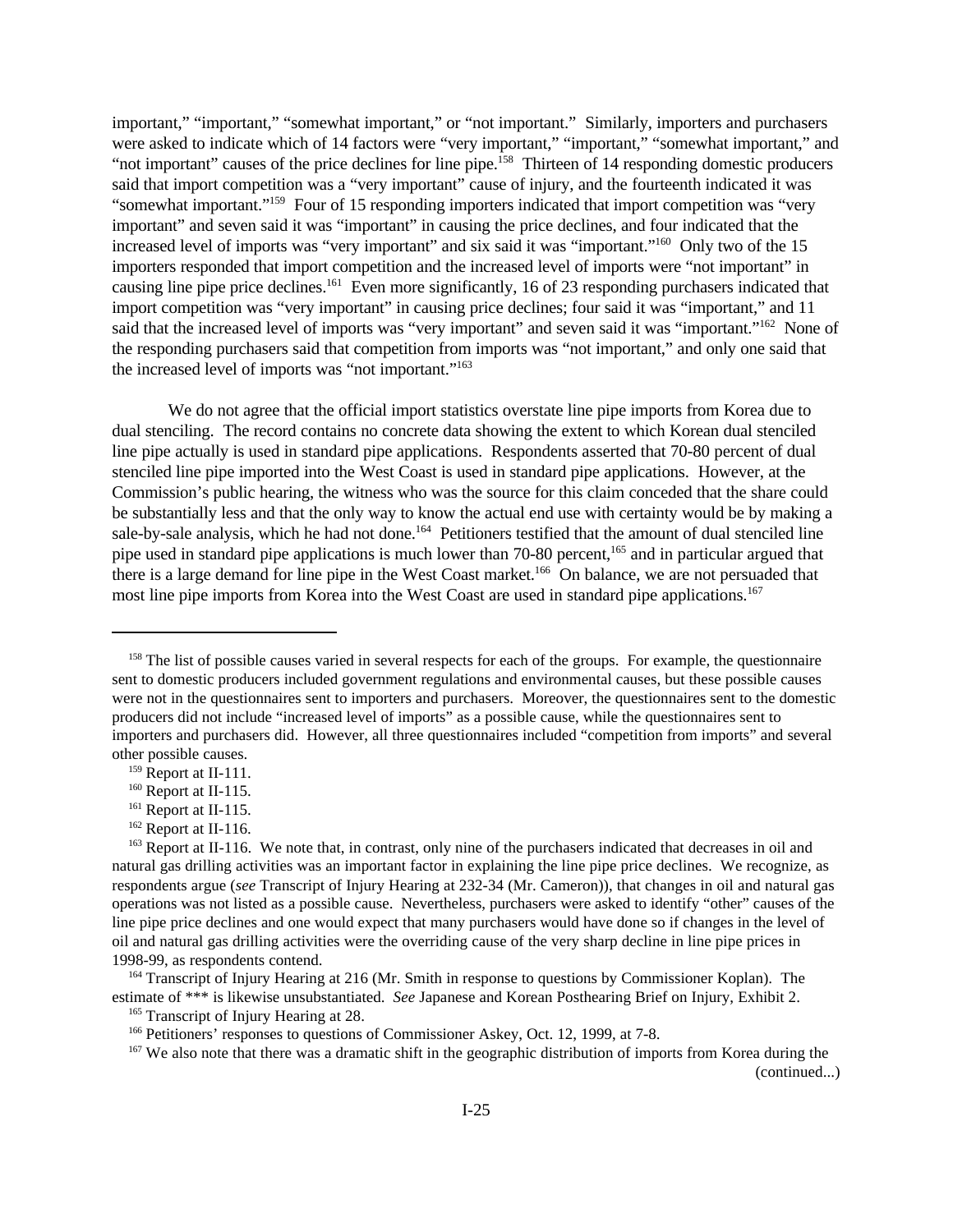Moreover, even if a significant portion of Korean multiple-stenciled line pipe actually is used in standard pipe applications, because such pipe still enters as line pipe and can be used as line pipe, its presence in the domestic market can affect the domestic price of line pipe. Accordingly, we find no basis for discounting the volume of imports of line pipe imports from Korea or their effect on the domestic industry.

In conclusion, the sharp increase in imports in 1998 and interim 1999, and the simultaneous import-led decline in prices, have caused a significant loss of sales, market share, and revenue on the part of the domestic industry, as well as a decline in other key indicators of the industry's health, such as capacity utilization and employment. Accordingly, we find that increased imports are an important cause of serious injury.<sup>168</sup>

### –*Oil and Natural Gas Declines*

We gave careful consideration to respondents' principal argument, that the decline in line pipe demand caused by reduced oil and natural gas drilling and production activities was a more important cause of the line pipe industry's serious injury than increased imports. Specifically, respondents argued that the demand for line pipe is tied closely to crude oil and natural gas drilling and production activities. They estimated that over \*\*\* percent of domestic line pipe is consumed in the "gathering" of crude oil and natural gas (i.e., the line pipe application closest to the wellhead) with the remainder consumed in the "transmission" (i.e., conveyance nationally and regionally) and "distribution" (i.e., conveyance at the local level to end users) of natural gas and, to a much lesser extent, crude oil.<sup>169</sup> They argued that the substantial decline in crude oil and natural gas prices in 1998 and 1999 resulted in significantly less drilling and production activities in the United States, which in turn, caused a substantial decline in line pipe demand, especially in gathering applications.<sup>170</sup>

 $167$  (...continued)

period of investigation from the West Coast to the Gulf Coast. Report at D-4, Table D-2. The Gulf Coast is the largest regional market for line pipe in the United States.

<sup>&</sup>lt;sup>168</sup> We note that we would have reached the same result had we excluded imports from Canada and Mexico from our analysis. Imports from non-NAFTA sources increased significantly over the period of investigation, in absolute terms and as a percentage of domestic production. Non-NAFTA imports fell from \*\*\* tons in 1994 to \*\*\* tons in 1996, but then rose sharply to \*\*\* tons in 1997 and \*\*\* tons in 1998. While non-NAFTA imports fell from \*\*\* tons in interim 1998 to \*\*\* tons in interim 1999, they remained at a very high level in interim 1999, exceeding in just 6 months the level of *full* year 1995 and 1996 imports. These imports also increased significantly in terms of market share at the end of the period of investigation, rising from \*\*\* percent in 1996 to \*\*\* percent in 1998, and from \*\*\* percent in interim 1998 to \*\*\* percent in interim 1999. Moreover, the non-NAFTA imports were among the lowest-priced imports. Except for 1994, the average unit value of imports from Canada exceeded the average import unit value throughout the period of investigation, and the volume of imports was relatively small. The average unit value of imports from Mexico exceeded the average for all imports in 1998 and interim 1999, the period in which the serious injury occurred, and the volume of imports from Mexico declined during this period. Moreover, in the 244 possible product-specific price comparisons, non-NAFTA imports undersold domestic line pipe in 194 instances (about 80 percent), and Korean product accounted for by far the largest number of instances of underselling (95 of the 194). Data are based on those in Table C-1 adjusted to exclude certain imports of Arctic-grade and alloy line pipe.

<sup>&</sup>lt;sup>169</sup> Japanese and Korean Respondents' Posthearing Brief on Injury at 29 (citing estimate of \*\*\*).

<sup>170</sup> Japanese and Korean Respondents' Posthearing Brief on Injury at 29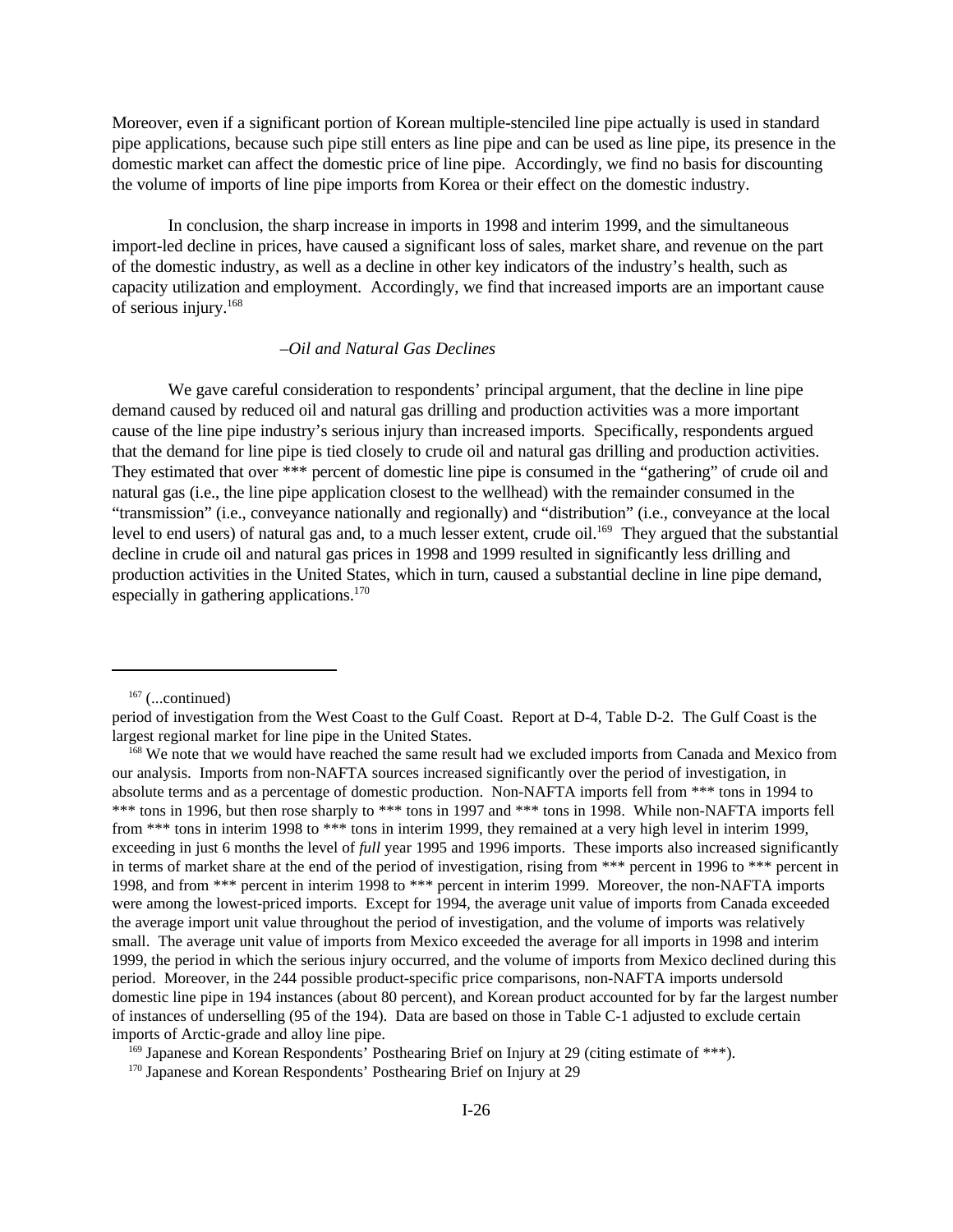As an initial matter, we note that it is not clear whether line pipe demand is as closely tied to oil and gas drilling and production activities as respondents contend. The respondents' estimate of the percentage of line pipe used in gathering applications is based on the views of a single industry source. This source based his estimate on the likely use of particular grades of line pipe, rather than any empirical analysis of actual uses of those line pipe grades.<sup>171</sup> Petitioners argued that, while the demand for OCTG products is closely linked to oil and natural gas drilling, the demand for line pipe is much broader and generally is linked to overall economic activity.<sup>172</sup> Affidavits of industry sources submitted by petitioners indicate between \*\*\* and \*\*\* percent of domestic line pipe is consumed in "gathering" activities.<sup>173</sup>

While it is unclear to what extent line pipe is used in each of gathering, transmission, and distribution activities, there is no dispute that the vast majority (in excess of 90 percent) of line pipe is used in natural gas applications and the remainder is used in crude oil and other applications.<sup>174</sup> We note that the recent declines in prices, production, and drilling activities (as evidenced by the active rotary rig count) were much less severe for natural gas than for crude oil.<sup>175</sup>

Nevertheless, we recognize that apparent consumption of line pipe in 1999 was significantly lower than in 1998.<sup>176</sup> We presume that this decline in demand largely resulted from reduced oil and natural gas drilling and production activity, as respondents argued.<sup>177</sup> There is no question that such a substantial decline in demand contributed to the serious injury experienced by the domestic industry in 1998-99.<sup>178</sup>

<sup>&</sup>lt;sup>171</sup> This source did not testify at the Commission's hearing. In a discussion with a member of the Commission's staff, this source conceded that those line pipe grades that he treated as being used in "gathering" activities could, in fact, also be used in the transmission of natural gas. Report at II-75, note 106.

 $172$  Report at II-18, notes 55 and 56.

<sup>&</sup>lt;sup>173</sup> Petitioners' Posthearing Brief on Injury, Exhibits 3 and 16. Based on an analysis of existing pipeline mileage, petitioners separately estimated that as much as 95 percent of domestic pipelines, by length, are used for transmission and distribution, and only 5 percent is used in gathering activities. *Id.* at 39-40. However, petitioners were unable to show the extent to which these pipelines are made from welded line pipe as opposed to other types of pipe (e.g., seamless steel or plastic).

<sup>174</sup> Staff interview with \*\*\*, Oct. 20, 1999; *see also* Petitioners' Posthearing Brief on Injury at 39-40. Unlike natural gas, crude oil is transmitted and distributed mainly by trucks, rather than by pipeline. Report at II-74.

<sup>175</sup> Report at II-76-78; Staff Memorandum INV-W-247 (Oct. 27, 1999) (showing oil and natural gas rotary drilling rigs in operation).

 $176$  Report at II-18 (reporting that apparent consumption declined by over 27 percent in the first half of 1999 as compared to the first half of 1998); also, based on data in Table C-1 adjusted to exclude imports of certain Arcticgrade and alloy line pipe.

<sup>&</sup>lt;sup>177</sup> Petitioners argued that actual consumption declined very little and that the drop in apparent consumption can be explained by a large buildup of purchasers' inventories. Petitioners' Posthearing Brief on Injury at 34. However, the inventory data they submitted are mostly for products other than line pipe. Moreover, questionnaire responses contain only one brief comment on inventories and we are unaware of any contemporary industry publications that mention a significant inventory buildup. Japanese and Korean respondents argued that Commission data confirm that the domestic line pipe industry has not had a significant build-up of inventories in 1999 and operates with a relatively low and stable level of inventories. Japanese and Korean Respondents Prehearing Brief on Injury at 15.

<sup>&</sup>lt;sup>178</sup> Indeed, as discussed in our views on Remedy, the fact that demand has improved since the first half of 1999, and is not expected to weaken in the foreseeable future, was an important element in our decision to recommend a remedy that is substantially less restrictive than the remedy proposed by petitioners.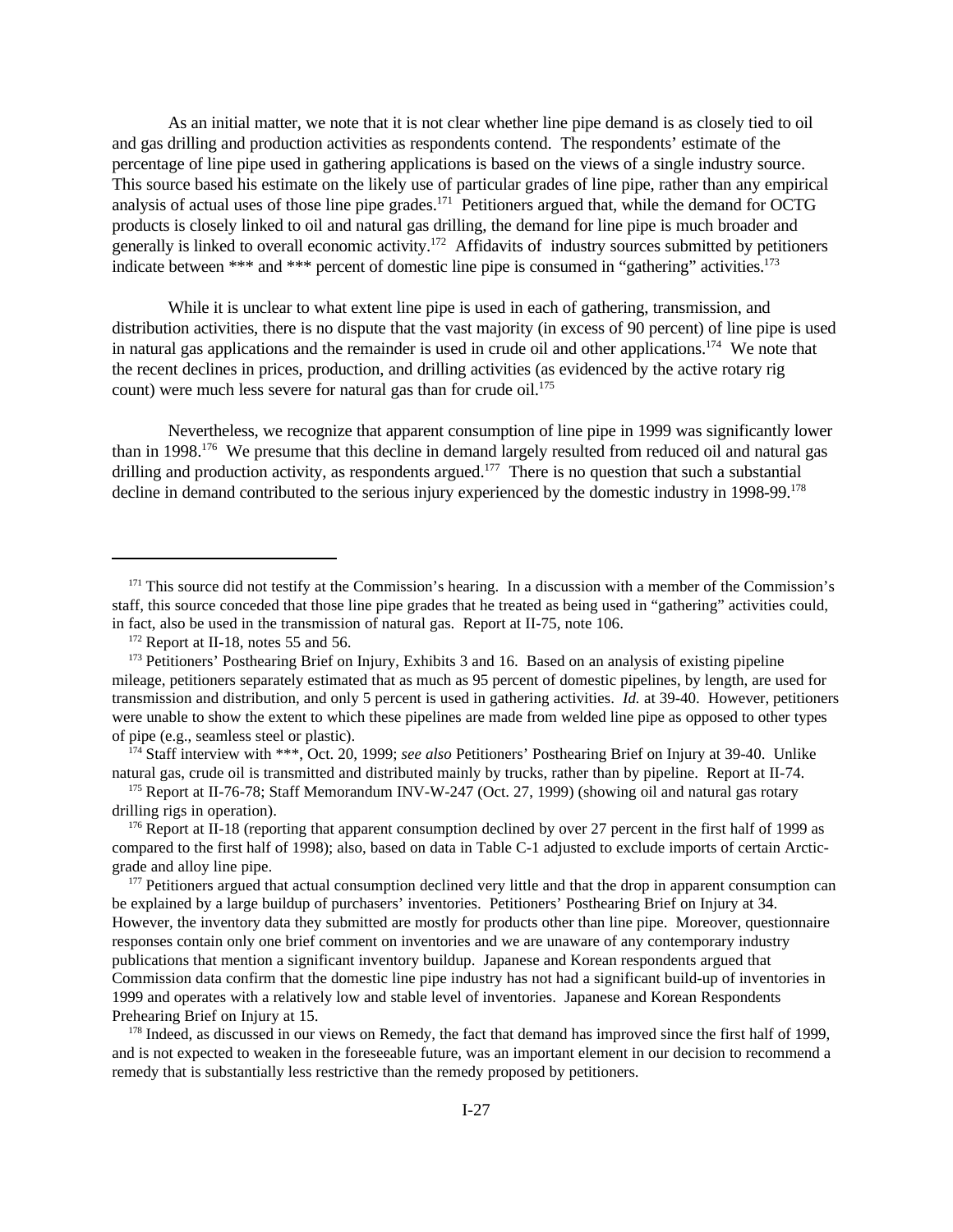For several reasons, however, we are not persuaded that the decline in oil and natural gas activities was a greater contributing factor to the industry's serious injury than the imports.

First, although there was a substantial decline in apparent consumption from 1998 to 1999, this decline was from unusually high levels. Apparent consumption in 1997 and 1998 greatly exceeded apparent consumption in 1994 through 1996. On an annualized basis, interim 1999 consumption is comparable to the level of apparent consumption in 1994 through 1996. Although the domestic industry had slight operating losses in 1994, the industry's financial performance in 1995 and 1996 was healthy.<sup>179</sup>

This prior experience suggests that the reduced level of demand would not be expected to generate the severe financial losses suffered by the industry in the second half of 1998 and first half of 1999, and that other factors therefore must account for this very different level of industry performance. The most significant difference in market conditions between interim 1999 and the 1994 through 1996 period is the market presence of imports. In 1995 and 1996, for example, when the industry had healthy operating profits, import market share was approximately \*\*\* percent. In interim 1999, import market share had more than doubled to \*\*\* percent, notwithstanding significant excess capacity among domestic suppliers.<sup>180</sup>

Second, reduced line pipe demand due to reduced oil and natural gas drilling and production activity does not explain the dramatic shift in market share from domestic suppliers to imports. A decline in demand for a standardized product like line pipe should impact all sources of supply in roughly proportional amounts. Respondents attempted to explain the transfer of market share from the domestic suppliers to the imports on the ground that imports have much longer order lead times than domestic product and, therefore, respond more slowly to a decrease in demand.<sup>181</sup> They argued that the very high monthly import volumes in late 1998 and through January 1999 are therefore a reflection of orders that were made earlier in 1998, before the substantial decline in drilling activity occurred.<sup>182</sup> Respondents pointed to the fact that monthly import volumes in February, March, and April 1999 were much lower than the 1998 and January 1999 monthly volumes.<sup>183</sup>

<sup>179</sup> Report at II-34, Table 9.

<sup>&</sup>lt;sup>180</sup> Based on data in Table C-1 adjusted to exclude imports of certain Arctic-grade and alloy line pipe. The conclusion that reduced demand was not the most significant problem facing the domestic industry is supported by the testimony of the domestic producers at the Commission's hearing. The producers stated that substantially lower prices, rather than reduced demand, was the major problem they faced in interim 1999. Transcript of Injury Hearing at 40 (Mr. Evans) ("[T]he problem is not decline in demand, but an overwhelming import supply devastating the market.") This conclusion is also supported by the Commission's variance analysis, which indicates that the substantial decline in domestic prices accounts for the industry's dismal financial performance in interim 1999 to a much greater extent than reduced shipment volumes. Report at II-46, Table 12.

<sup>&</sup>lt;sup>181</sup> Respondents asserted that there is a 4- to 6-month lag time between import order and entry. Japanese and Korean Respondents' Posthearing Brief on Injury at 40. Information gathered by the Commission show that lead times, on average, for domestic producers were less than two months as compared to approximately four months for importers. Report at II-85.

<sup>&</sup>lt;sup>182</sup> Japanese and Korean Respondents' Posthearing Brief on Injury at 40.

<sup>183</sup> Japanese and Korean Respondents' Posthearing Brief on Injury at 40.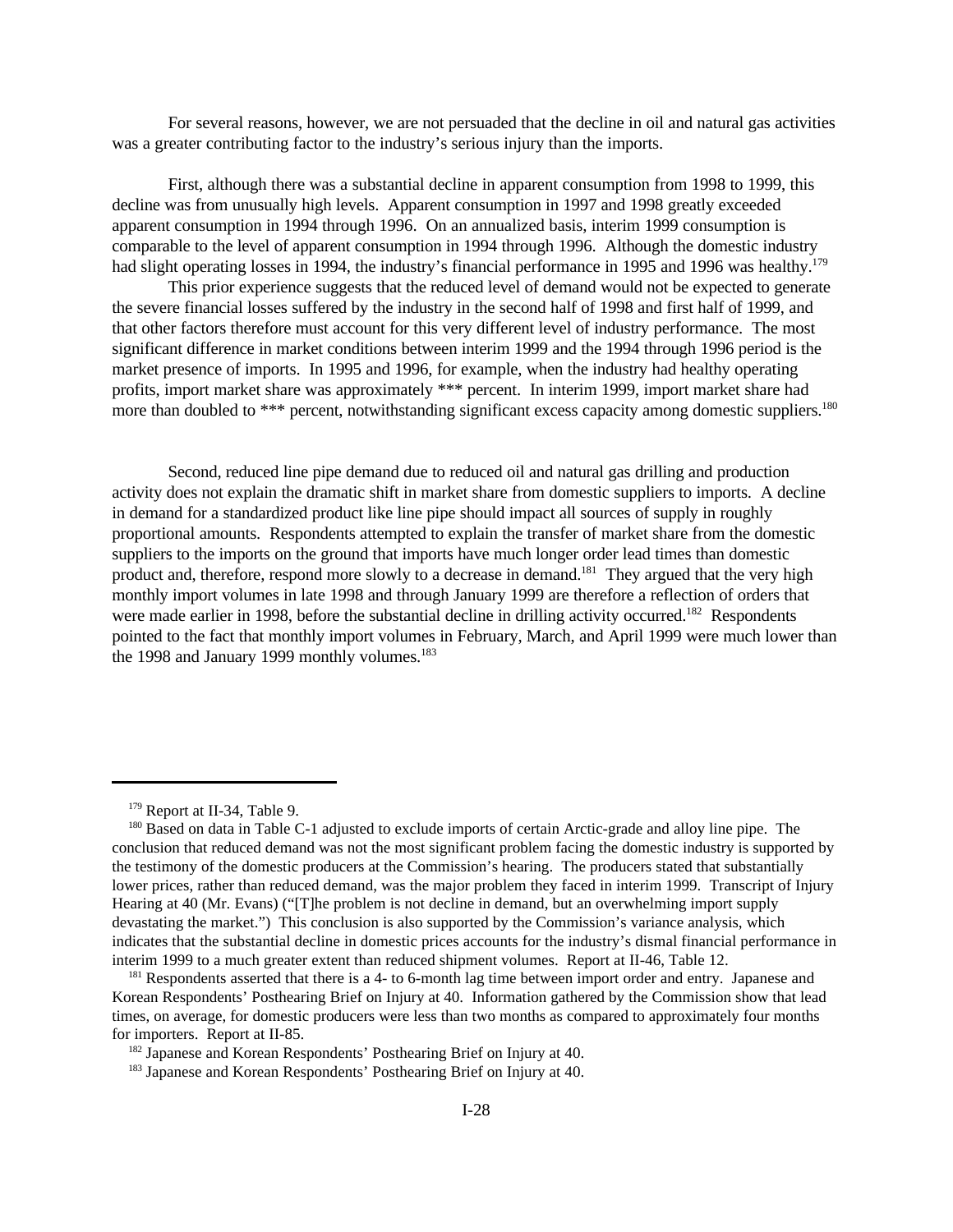In May, June and July 1999, however, monthly import volumes were again at levels comparable to the very high monthly levels in 1998.<sup>184</sup> Under respondents' theory, these substantial volumes of imports would have been ordered in late 1998 and the first quarter of 1999 when drilling activity was at its very lowest, which is inconsistent with their argument that the extraordinarily high import volumes in late 1998 and January 1999 were merely the reflection of unusually strong demand earlier in 1998. These monthly data undermine the notion that imports simply had a delayed reaction to the decline in line pipe demand. Rather, the data show that imports have the ability to take and maintain substantial market share even at a time of decreased demand.

Lastly, the decline in oil and gas drilling and production activity does not explain the substantial decreases in line pipe prices that occurred in 1998 and interim 1999. These price declines appear to have been across the board. The record does not indicate that the price declines mainly affected those line pipe grades that are typically used in "gathering" applications, as respondents' theory would suggest.<sup>185</sup> And, as discussed earlier, there is a consensus among producers, importers, and purchasers that imports played the major role in the decline in domestic line pipe prices in 1998 and interim 1999.<sup>186</sup>

In sum, while the decline in line pipe demand resulting from reduced oil and natural gas drilling and production activities undoubtedly played a role in the industry's poor performance in 1998 and interim 1999, we find that the effect of the imports on the domestic industry was as great or greater.

### *--Other Possible Causes of Serious Injury*

We also considered several other possible causes of serious injury alleged by respondents, including competition among domestic producers; changes in the OCTG market that caused domestic line pipe producers to switch production out of OCTG; declines in U.S. producers' export markets; increases in per-unit overhead and SG&A resulting from declines in overall production; and declines in raw material costs. Respondents also argued that we may not attribute injury caused by these factors to the imports.<sup>187</sup> We have not done so. As required by the statute, after evaluating all possible causes of injury, we have determined that the imports are an important cause of serious injury and are not less than any other cause.

With respect to competition among domestic producers, we considered that two firms began production of line pipe in 1998 and that industry capacity increased over the period of the investigation. However, from 1994 to 1998 industry capacity increased by only a modest amount, less than 8 percent, considerably less than the \*\*\* percent increase in domestic consumption of line pipe during that period, indicating that the increase in capacity was reasonable in view of growing consumption. Moreover, competition between domestic producers has always been a factor in the market and does not explain the

<sup>184</sup> Staff Memorandum INV-W-247 (Oct. 27, 1999) (attaching monthly carbon steel line pipe import data).

<sup>&</sup>lt;sup>185</sup> Report at II-88-103.

<sup>&</sup>lt;sup>186</sup> Report at II-111-115. Again, this evidence, especially that of the purchasers, cannot be dismissed on the ground that questionnaire recipients were not expressly asked whether reduced oil and natural gas drilling and production activity was a cause of line pipe price declines. The purchaser questionnaire responses clearly indicate the purchasers' awareness of the overall importance of oil and gas drilling and production activities to line pipe demand. *See* Japanese and Korean Respondents' Posthearing Brief on Injury at 21-23, 56 (summarizing purchaser responses). Yet, purchasers consistently identified imports as the major cause of the sharp decline in line pipe prices.

<sup>&</sup>lt;sup>187</sup> Japanese and Korean Respondents' Prehearing Brief on Injury at 46-49.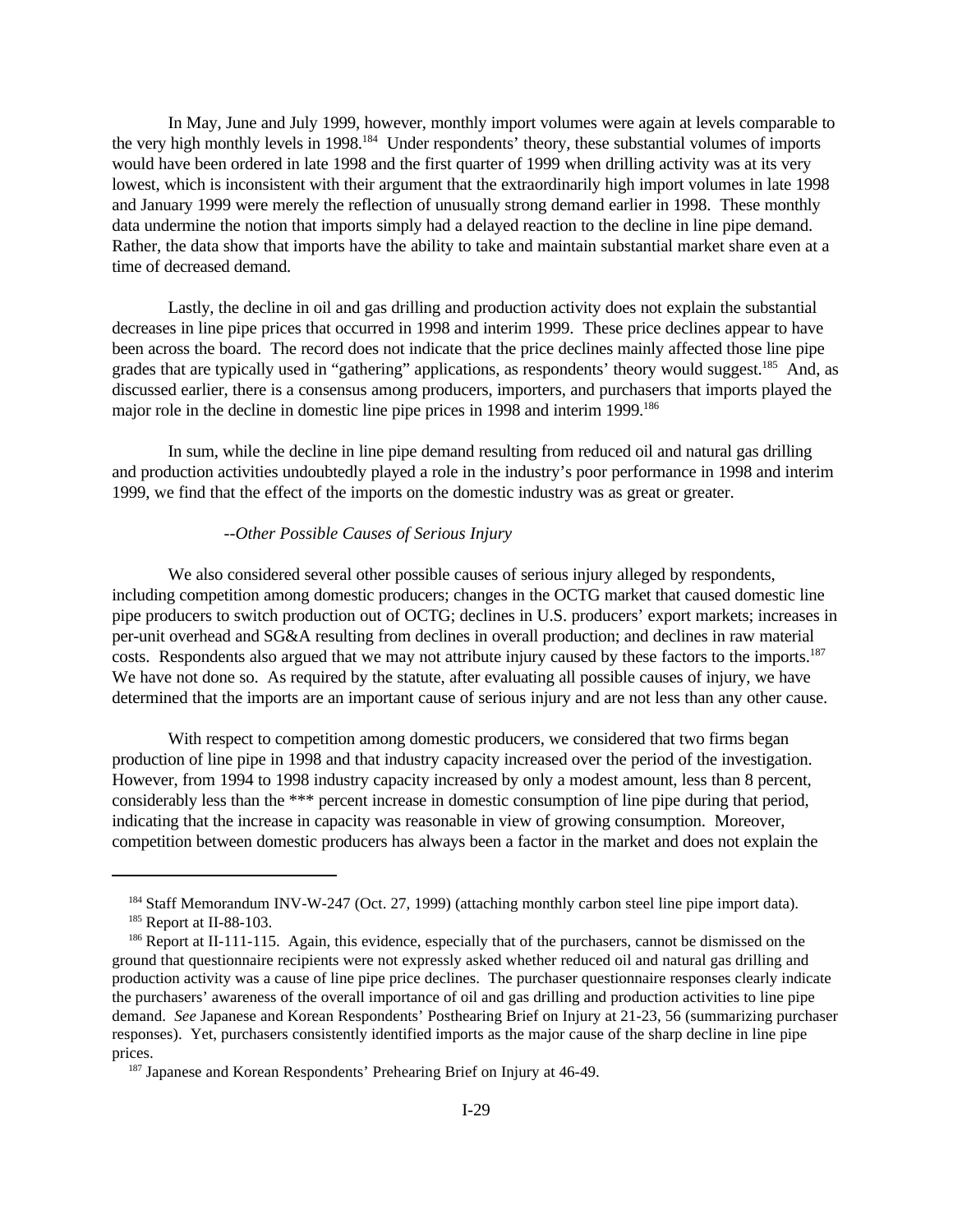severe decline in domestic prices and shipments.<sup>188</sup> Thus, we conclude that competition among domestic producers was not a more important cause of serious injury.

The record does not support a finding that domestic producers shifted from OCTG production to line pipe production in such substantial quantities as to be a more important cause of the serious injury. While it appears that some domestic producers switched from production of OCTG to other products, it is not clear that they switched to line pipe–as opposed to standard pipe or another type of pipe–in substantial quantities. Petitioners argued that any change would have been relatively small.<sup>189</sup> There is no contrary evidence in the record.<sup>190</sup>

While the decline in export markets in 1998 and interim 1999 served to worsen the serious injury caused by increased imports, it was not a more important cause of the serious injury than increased imports. U.S. line pipe exports fluctuated during 1994-1998, reaching their highest level in 1997 at 118,791 tons and then falling sharply to 21,115 tons in 1998, the lowest level of the period;<sup>191</sup> exports were lower in interim 1999 than in interim 1998.<sup>192</sup> However, the increase in imports in 1998 was considerably larger than the decline in exports, so any impact on the domestic industry from the drop in exports was dwarfed by the impact of the rise in imports. Morever, 1997 was an anomalous year for exports–the next highest annual export level was 42,251 tons in 1996. Except in 1997, when exports equaled 13.5 percent of domestic production, exports have not exceeded 6 percent of domestic production throughout our period of investigation.

We are satisfied that increases in per-unit allocated overhead and SG&A resulting from declines in the production of other pipe products such as OCTG were not mistakenly or disproportionately attributed to line pipe. Increases in per-unit overhead and SG&A were allocated by the domestic producers in proportion to their sales of end products or based on other acceptable allocation methodologies. As indicated above, the Commission verified the data furnished by two of the largest domestic producers of line pipe and found the allocations made to be reasonable.<sup>193</sup>

Finally, we considered raw material costs, and whether and to what extent the decline in the price of hot-rolled carbon steel in 1998 and interim 1999 caused the decline in line pipe prices. While the evidence shows that the price of hot-rolled carbon steel, the main raw material used in the production of

<sup>&</sup>lt;sup>188</sup> A number of purchasers identified competition among domestic producers as a "very important" or "important" cause of the price decline. However, even more purchasers identified imports as a "very important" or "important" cause of the price decline. Report at II-116.

<sup>&</sup>lt;sup>189</sup> Transcript of Injury Hearing at 110 (Mr. Schagrin).

<sup>&</sup>lt;sup>190</sup> There is no dispute that demand for OCTG is closely linked to oil and natural gas drilling and production activities. Thus, to the extent that domestic producers did switch production from OCTG to line pipe, it undercuts respondents' theory that line pipe demand is overwhelmingly dependent on oil and natural gas drilling and production activity. Moreover, any switch from OCTG to line pipe would have been another form of increased intra-industry competition. For the reasons discussed above, we are satisfied that increased domestic competition, while a factor, is not a more important cause of serious injury than the increased imports.

<sup>&</sup>lt;sup>191</sup> Table C-1, report at C-4.

 $192$  Table C-1, report at C-4.

<sup>&</sup>lt;sup>193</sup> While the financial data strongly support a finding of serious injury, we reiterate that we considered a number of other factors in reaching that conclusion.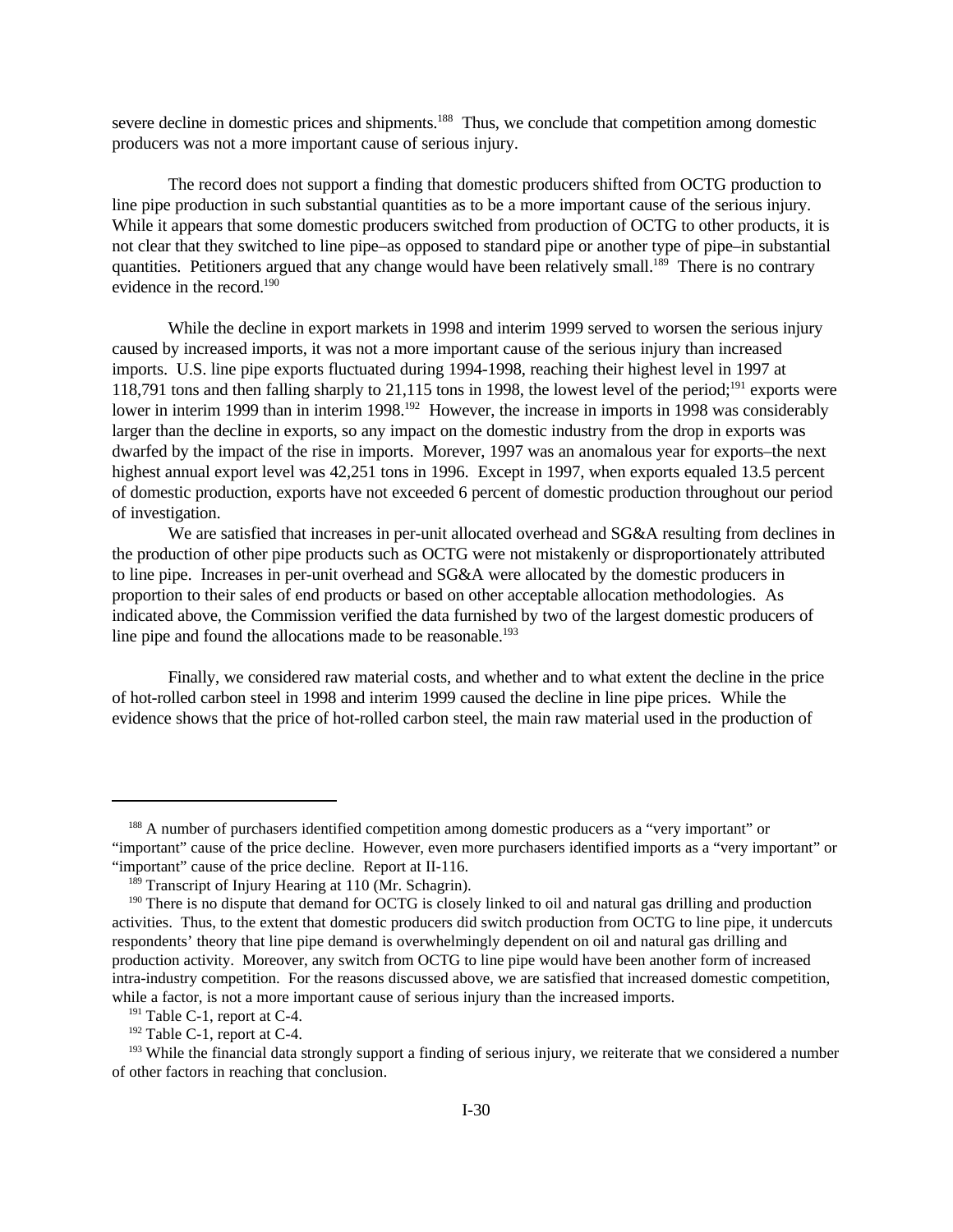line pipe, fell sharply during 1998 and early 1999,<sup>194</sup> Commission questionnaire data show that overall raw material costs were stable during 1994-1998 (except for a temporary increase in 1995).<sup>195</sup> Although the data indicate that raw material costs were lower in interim 1999 than in the same period of 1998, these lower costs were partially offset by increased labor and other factory costs.<sup>196</sup> The decline in the unit cost of goods sold, which gives a truer picture of industry production costs, was less than 5 percent between interim 1998 and interim 1999.<sup>197</sup> This was considerably less than the almost 25 percent decline in the unit value of imports between interim 1998 and interim 1999. Further, there is some evidence that raw material costs, particularly for hot-rolled steel, have increased in recent months.<sup>198</sup> Thus, the decline in raw material costs and cost of goods sold in interim 1999 does not come anywhere close to explaining the decline in prices that occurred in interim 1999. Accordingly, we do not find that a decline in raw material costs was a more important cause of serious injury than increased imports.

# **Finding With Respect to Imports From NAFTA Countries**

*Statutory framework*. Section 311(a) of the NAFTA Implementation Act provides that if the Commission makes an affirmative injury determination under section 202 of the Trade Act it must also find whether--

- (1) imports of the article from a NAFTA country, considered individually, account for a substantial share of total imports; and
- (2) imports of the article from a NAFTA country, considered individually or, in exceptional circumstances, imports from NAFTA countries considered collectively, contribute importantly to the serious injury, or threat thereof, caused by imports.<sup>199</sup>

Section 311(b)(1) states that imports from a NAFTA country "normally" will not be considered to account for a substantial share of total imports if that country is not among "the top 5 suppliers of the article subject to the investigation, measured in terms of import share during the most recent 3-year period."<sup>200</sup> Section 311(c) defines "contribute importantly" to mean "an important cause, but not necessarily the most important cause."<sup>201</sup> In determining whether imports have contributed importantly to the serious injury or threat, the Commission is directed to consider "such factors as the change in the import share of the NAFTA country or countries, and the level and change in the level of imports from a NAFTA country or countries."<sup>202</sup> Imports from a NAFTA country or countries "normally" will not be considered to contribute importantly to the serious injury or threat "if the growth rate of imports from such

<sup>194</sup> Report at II-84.

<sup>&</sup>lt;sup>195</sup> Report at II-36.

<sup>196</sup> Report at II-36.

<sup>&</sup>lt;sup>197</sup> Report at II-36.

<sup>198</sup> Petitioners' Posthearing Brief on Injury at 30-31.

<sup>199</sup> 19 U.S.C. § 1371(a).

 $200$  19 U.S.C. § 1371(b)(1).

 $201$  19 U.S.C. § 1371(c).

 $202$  19 U.S.C. § 1371(b)(2).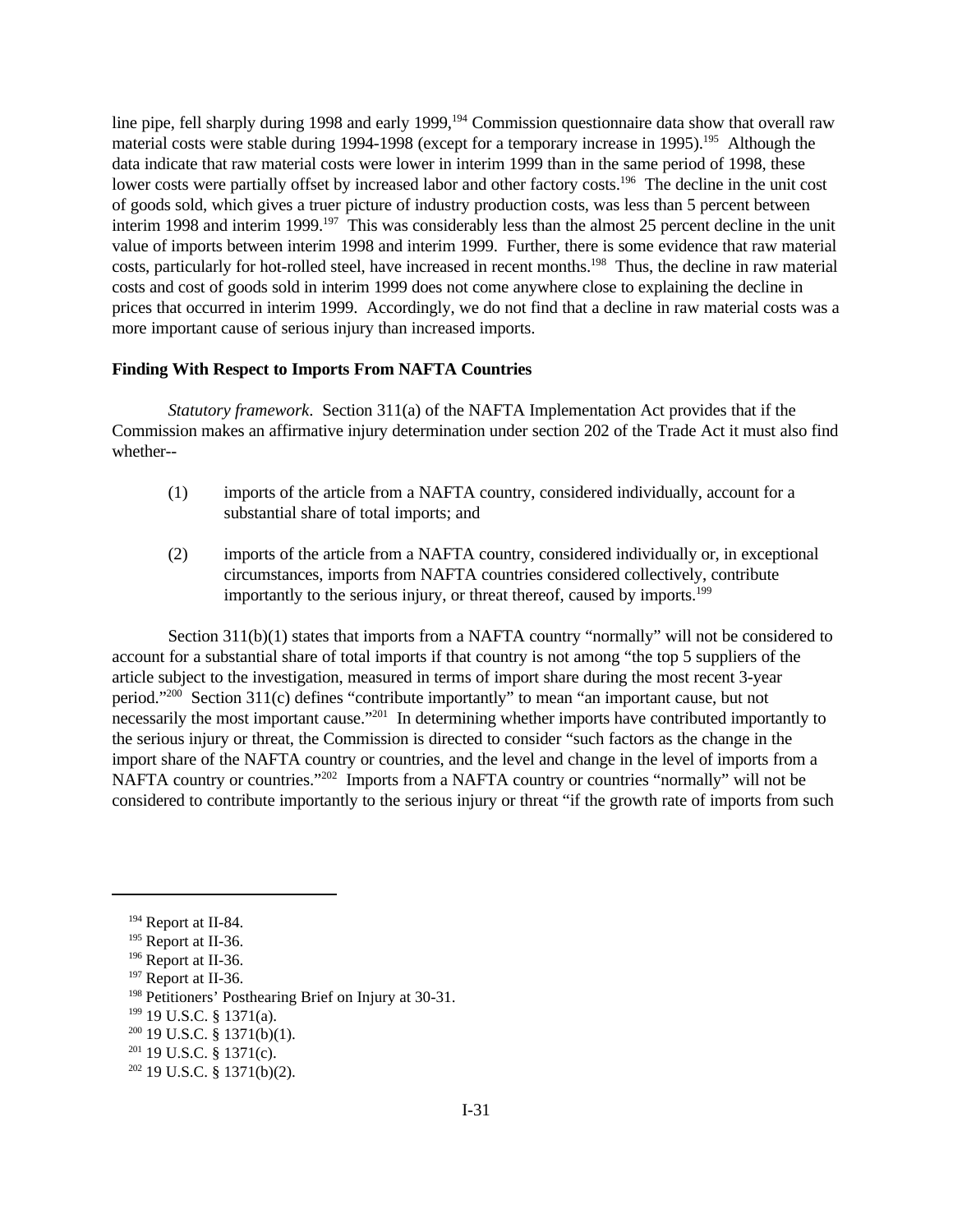country or countries during the period in which an injurious increase in imports occurred is appreciably lower than the growth rate of total imports from all sources over the same period."<sup>203</sup>

*Arguments of the parties*. Petitioners alleged that imports from Mexico account for a substantial share of total imports and contribute importantly to the serious injury or threat of serious injury, but did not allege that imports from Canada contribute importantly to the serious injury or threat of serious injury.<sup>204</sup> Petitioners asserted that imports from Mexico, while declining from 1997 to 1998, have not grown at a rate that is "appreciably lower" than the growth of total imports, but rather have increased at a rate that is appreciably higher than the total growth rate.<sup>205</sup> In addition, they argued that if the Commission makes an affirmative serious injury determination under section 202, but finds that imports from Mexico are not contributing importantly to the serious injury, it must separately determine whether imports from Mexico are contributing importantly to a *threat* of serious injury.<sup>206</sup>

The Mexican respondents argued that imports from Mexico did not contribute importantly to any serious injury or threat of serious injury. They claimed that the growth in imports from Mexico paralleled the profitability of the domestic industry, rising through 1997, and then falling sharply in 1998.<sup>207</sup> They asserted that imports from Mexico are moving in the opposite direction of total imports, having fallen by 40 percent between 1997 and 1998, while total imports doubled,<sup>208</sup> and that the growth rate of imports from Mexico was "substantially lower" than the growth rate of total imports during the period in which the alleged injurious increase in imports occurred.<sup>209</sup> The Mexican respondents also argued that any threat of serious injury from imports from Mexico is speculative, and in any event a Commission finding with regard to threat of injury under section 311(a) would be contrary to the statutory scheme if there was a finding of serious injury (as opposed to threat of serious injury) under section 202. They also noted that section 312(c) of the NAFTA Implementation Act establishes a surge mechanism that can be invoked if a surge in imports from a NAFTA country subsequently undermines the effectiveness of the section 201 remedy.<sup>210</sup>

The Government of Canada argued that Canada was not among the top five suppliers during 1996- 1998, and thus does not account for a substantial share of total imports.<sup>211</sup> It further argued that the growth rate in imports from Canada during the last 3 years was "appreciably lower" than the growth rate for all imports and thus did not contribute importantly to any serious injury or threat of serious injury.<sup>212</sup> It states that imports from Canada declined by 9.6 percent between 1995 and 1998, while total imports

 $203$  Id.

<sup>&</sup>lt;sup>204</sup> Petition at 25-26, and Petitioners' Posthearing Brief on Injury at 51.

<sup>&</sup>lt;sup>205</sup> Petitioners argued that imports from Mexico increased by 107 percent between 1994 and 1998, while total imports grew by 83 percent and that the ratio of imports from Mexico to domestic production increased between January-June 1998 and January-June 1999. Petitioners' Posthearing Brief on Injury at 52-53.

<sup>206</sup> Petitioners' Posthearing Brief on Injury at 55.

 $207$  Transcript of Injury Hearing at 249 (Mr. Winton).

<sup>208</sup> Transcript of Injury Hearing at 249-50 (Mr. Winton).

<sup>209</sup> Mexican Respondents' Posthearing Brief on Injury at 1 (Oct. 6, 1999).

<sup>210</sup> Mexican Respondents' Posthearing Brief on Injury at 6-8, and Transcript of Injury Hearing at 250-52 (Mr. Winton).

<sup>&</sup>lt;sup>211</sup> Government of Canada Prehearing Brief on Injury at 2 (Sept. 24, 1999).

<sup>212</sup> Id. at 3.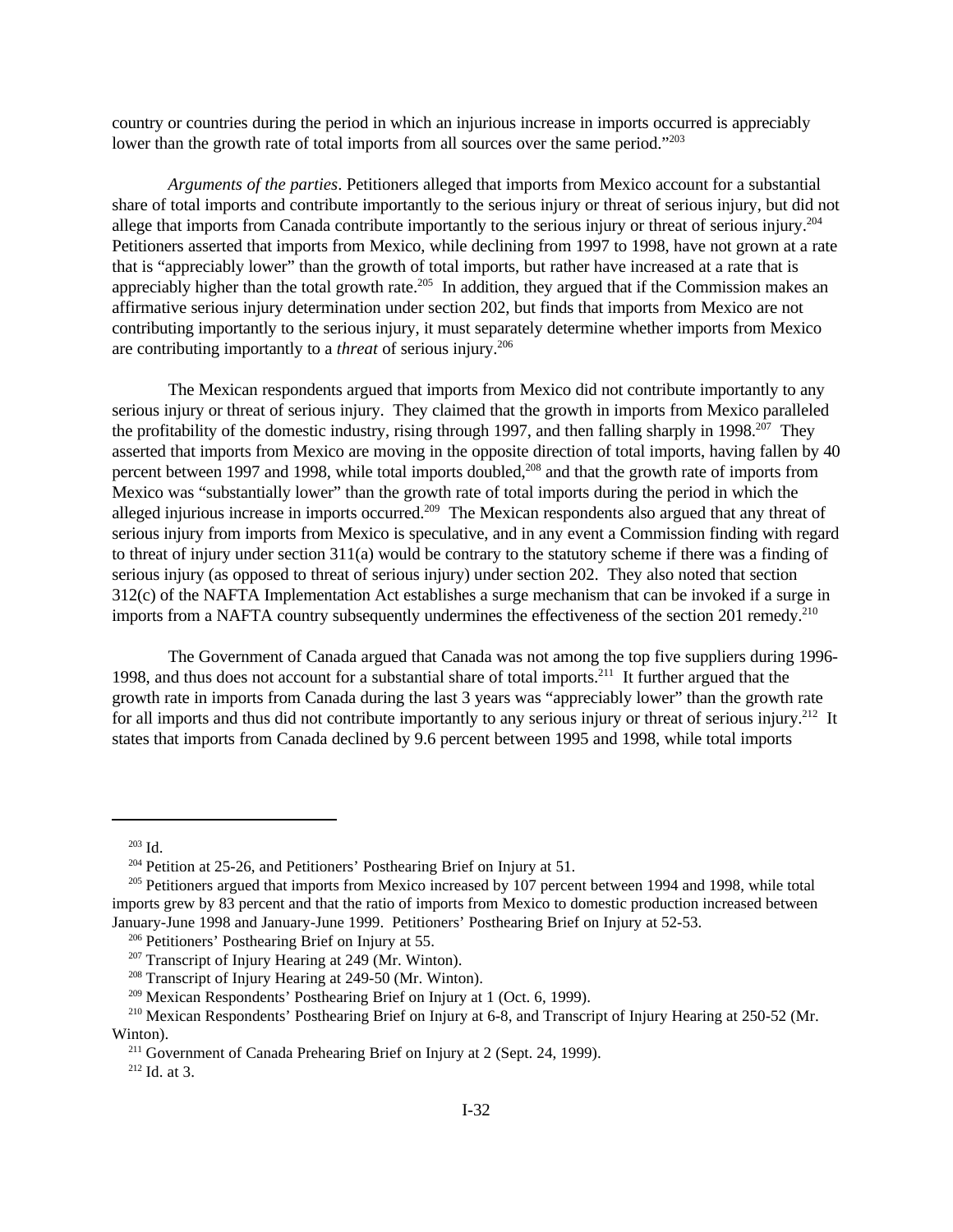increased by 159.2 percent during the same period.<sup>213</sup> Finally, the Government of Canada noted that the average unit value of imports from Canada was well above the average unit value of total imports.<sup>214</sup>

*Finding*. We find that imports of line pipe from Mexico account for a substantial share of total line pipe imports but do not contribute importantly to the serious injury. We also find that imports from Canada do not contribute importantly to the serious injury.

Mexico has been among the top five suppliers during each of the 3 most recent years. It was the largest supplier in 1997 and the second largest supplier in 1996, 1998, interim (January-June) 1998, and interim 1999.<sup>215</sup> Mexico also accounted for between \*\*\* and \*\*\* percent of total imports during this period.<sup>216</sup> Thus, we find that the first prong of the NAFTA test is satisfied in the case of Mexico. However, we do not find that the second prong of the test is met. Imports from Mexico fell significantly in 1998 and interim 1999 at the same time that imports from other countries were surging and when the domestic industry was seriously injured. Imports from Mexico were 80,129 tons in 1997, but then fell sharply to 48,180 tons in 1998.<sup>217</sup> This decline continued into 1999, with imports falling from 32,468 tons in interim 1998 to 23,245 tons in interim 1999.<sup>218</sup> The share of total imports accounted for by imports from Mexico declined substantially, from \*\*\* percent in 1997 to \*\*\* percent in 1998, and from \*\*\* percent in interim 1998 to \*\*\* percent in interim 1999.<sup>219</sup> Thus, imports from Mexico declined substantially during the period in which the injurious increase in imports occurred. Pricing data also support a finding that imports from Mexico are not contributing importantly to the serious injury. The average unit value of imported Mexican welded line pipe, while trending downward, fell at a slower rate than the average for all imports.<sup>220</sup> Moreover, the specific product pricing data that the Commission collected show that imports from Mexico were generally priced above line pipe from other foreign sources.<sup>221</sup>

We also considered petitioners' argument that, if we find serious injury under section 202 of the Trade Act and find that imports from Mexico do not contribute importantly to that serious injury, we must consider whether imports from Mexico contribute importantly to a *threat* of serious injury. Petitioners argued that because the phrase "serious injury, or threat thereof," in section 311(a) of the NAFTA Implementation Act is expressed in the disjunctive, we must make a separate threat of serious injury determination with respect to Mexico alone.<sup>222</sup> We disagree with petitioners' interpretation. Sections 311 and 312 of the NAFTA Implementation Act implement a U.S. obligation in chapter 8 of the NAFTA to

 $213$  Id.

 $214$  Id.

<sup>&</sup>lt;sup>215</sup> Based on data in Table C-1 adjusted to exclude imports of certain Arctic-grade and alloy line pipe.

<sup>216</sup> Based on data in Table C-1 adjusted to exclude imports of certain Arctic-grade and alloy line pipe.

<sup>217</sup> Report at II-19.

<sup>218</sup> Report at II-19.

<sup>&</sup>lt;sup>219</sup> Based on data in Table C-1 adjusted to exclude imports of certain Arctic-grade and alloy line pipe.

<sup>220</sup> Report at II-20.

 $221$  Report at II-89-97.

<sup>&</sup>lt;sup>222</sup> Petitioners' Posthearing Brief on Injury at 56. Petitioners compared this provision to provisions in the U.S. antidumping and countervailing duty laws under which the Commission analyzes whether an industry is threatened with material injury in cases where the Commission determines that the industry is not materially injured. The analogy is inapposite, however, because the Commission here has made an *affirmative* serious injury determination. Accordingly, consistent with our antidumping and countervailing duty practice, there is no basis for making a separate determination of threat.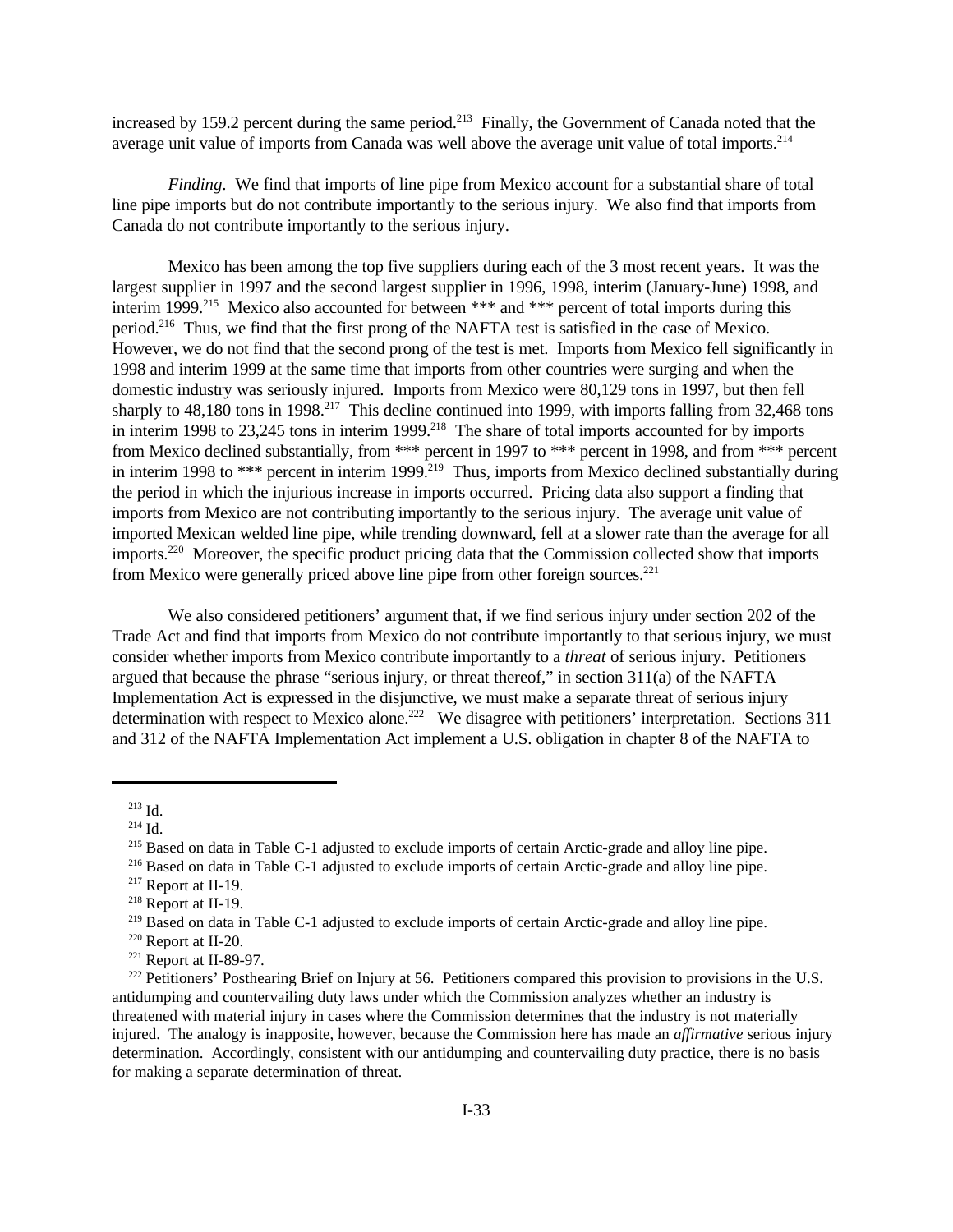exclude imports from a NAFTA country from a global safeguard action unless such imports are found to account for a substantial share of total imports *and* to contribute importantly to the serious injury or threat thereof caused by imports. Thus the finding that we make under section  $311(a)(2)$  of the NAFTA Implementation Act relates to the question of whether imports from Mexico "contribute importantly to the serious injury, or threat thereof," that we found under section 202 of the Trade Act. The Commission is not authorized to make a new determination of serious injury or threat thereof under section 311. The statutory language plainly supports this conclusion. Section  $311(a)(2)$  refers to "the" serious injury or threat thereof caused by imports, referring to a finding already made. In addition, section  $312(a)(2)$ , which concerns Presidential action regarding NAFTA imports, also refers to the Commission's injury determination under section 202. It requires that the President determine, *inter alia,* whether imports from a NAFTA country "contribute importantly to the serious injury, or threat thereof, found by the International Trade Commission."<sup>223</sup>

We do not find that imports from Canada contributed importantly to the serious injury.<sup>224</sup> Imports from Canada were small during the period in which the surge in total imports occurred and indicators of industry performance dropped. Canada's share of total imports was \*\*\* percent in 1997 and then rose to \*\*\* percent in 1998, but Canada's share fell from \*\*\* percent in interim 1998 to \*\*\* percent in interim 1999.<sup>225</sup> The average unit value of imports from Canada has been well above the average for all imports since 1995.<sup>226</sup> Also, the specific product pricing data show that when imports from Canada undersold domestic line pipe, it was by relatively small margins. $227$ 

Finally, we are unaware of any "exceptional circumstances" that would lead us to combine imports from Canada and Mexico in our section 311(a)(2) analysis.

 $223$  19 U.S.C. § 1372(a)(2).

<sup>&</sup>lt;sup>224</sup> We make no finding on whether Canada accounts for a substantial share of total imports. We note that Canada was the fourth largest supplier in 1996 and the fifth largest in interim 1999. However, Canada's share of total imports has been less than \*\*\* percent since 1997.

<sup>&</sup>lt;sup>225</sup> Based on data in Table C-1 adjusted to exclude imports of certain Arctic-grade and alloy line pipe.

<sup>&</sup>lt;sup>226</sup> Based on data in Table C-1 adjusted to exclude imports of certain Arctic-grade and alloy line pipe.  $227$  Report at II-110.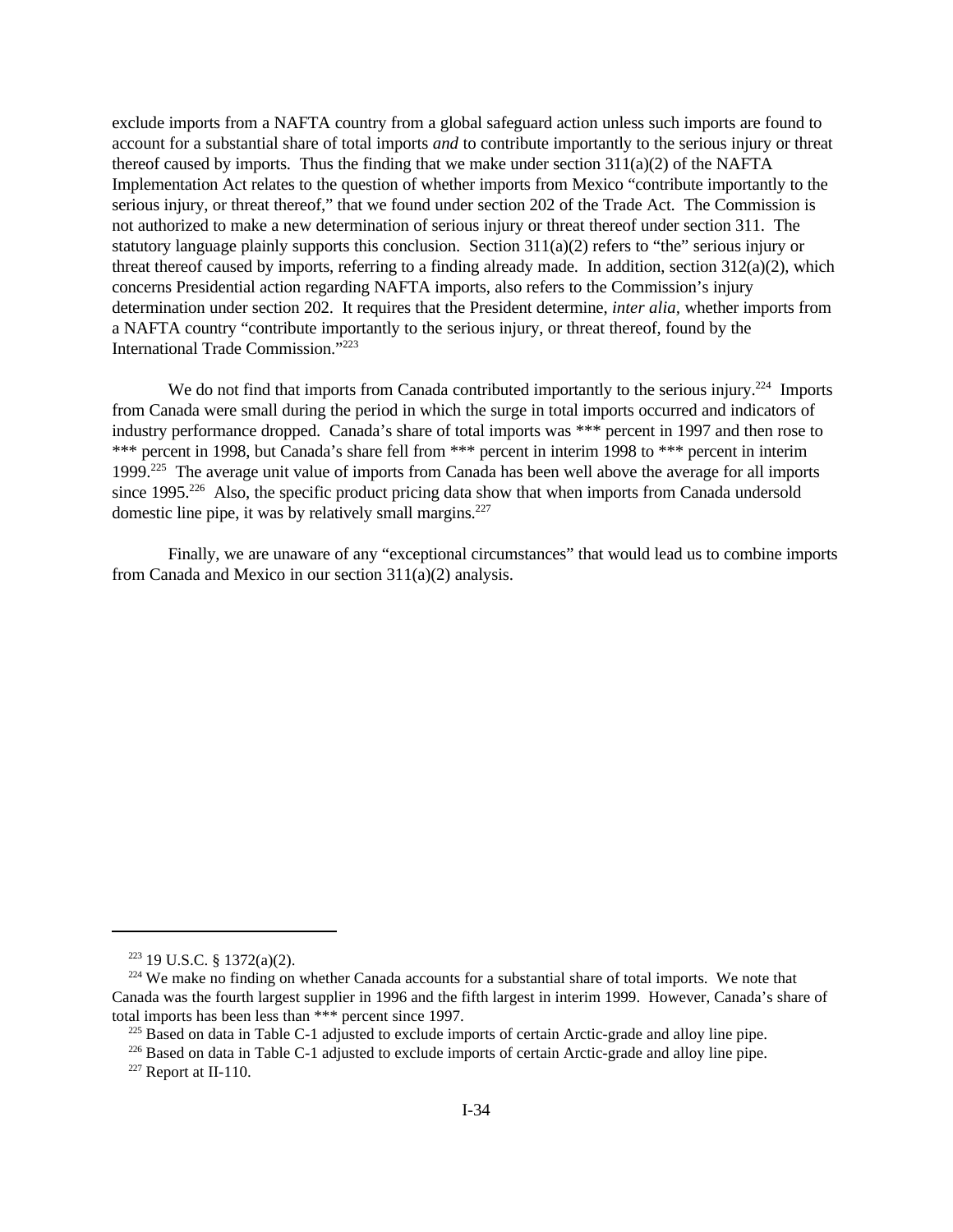# **SEPARATE VIEWS ON INJURY OF CHAIRMAN LYNN M. BRAGG AND COMMISSIONER THELMA J. ASKEY**

# *CIRCULAR WELDED CARBON QUALITY LINE PIPE TA-201-70*

As noted, we join in the background discussion for this investigation with our three colleagues who determined that circular welded carbon quality line pipe ("line pipe") is being imported in such increased quantities as to be a substantial cause of serious injury to the domestic industry. Chairman Bragg also joins their domestic like product and domestic industry analysis while Commissioner Askey engages in her own domestic industry analysis. We further join in the analysis of the first of the three statutory criteria, *i.e.* that imports have entered the United States in "increased quantities." However, because we find that increased imports are a substantial cause of the threat of serious injury to the domestic industry, and not present serious injury, we set forth our separate views regarding injury below.

#### **Threat of Serious Injury**

*Statutory framework*. The second of the three statutory criteria concerns whether the domestic industry is seriously injured or threatened with serious injury. The term "serious injury" is defined in the statute to mean "a significant overall impairment in the position of a domestic industry,"<sup>1</sup> and the term "threat of serious injury" is defined to mean "serious injury that is clearly imminent."<sup>2</sup>

The statute sets out certain economic factors that must be taken into account. With respect to the threat of serious injury, these factors are: (1) a decline in sales or market share, a higher and growing inventory (whether maintained by domestic producers, importers, wholesalers, or retailers), and a downward trend in production, profits, wages, productivity, or employment (or increasing underemployment) in the domestic industry; (2) the extent to which firms in the domestic industry are unable to generate adequate capital to finance the modernization of their domestic plants and equipment, or are unable to maintain existing levels of expenditures for research and development; and, (3) the extent to which the United States market is the focal point for the diversion of exports of the article concerned by reason of restraints on exports of such article to, or on imports of such article into, third country markets.<sup>3</sup> These factors are not exclusive; the statute instead directs consideration of all economic factors that are found to be relevant, including the listed factors. Also, the statute directs that the presence or absence of any of these factors shall not be considered "necessarily dispositive."<sup>4</sup>

The Commission has developed no set formula for determining whether an industry is seriously injured or threatened with serious injury, but instead has examined the relevant facts in the record of each investigation and made its determination on the basis of the totality of these facts. The Commission

<sup>&</sup>lt;sup>1</sup> Section 202(c)(6)(B).

<sup>&</sup>lt;sup>2</sup> Section 202(c)(6)(D). This definition is also consistent with the legislative history, which defines a "threat" of serious injury to exist "when serious injury, although not yet existing, is clearly imminent if imports [sic] trends continued unabated." *Trade Reform Act of 1974, Report of the Committee on Finance . . . on H.R. 10710*, S. Rep. 93-1298, 93d Cong., 2d Sess. (1974), at 121.

<sup>&</sup>lt;sup>3</sup> Section 202(c)(1).

<sup>4</sup> Section 202(c)(3).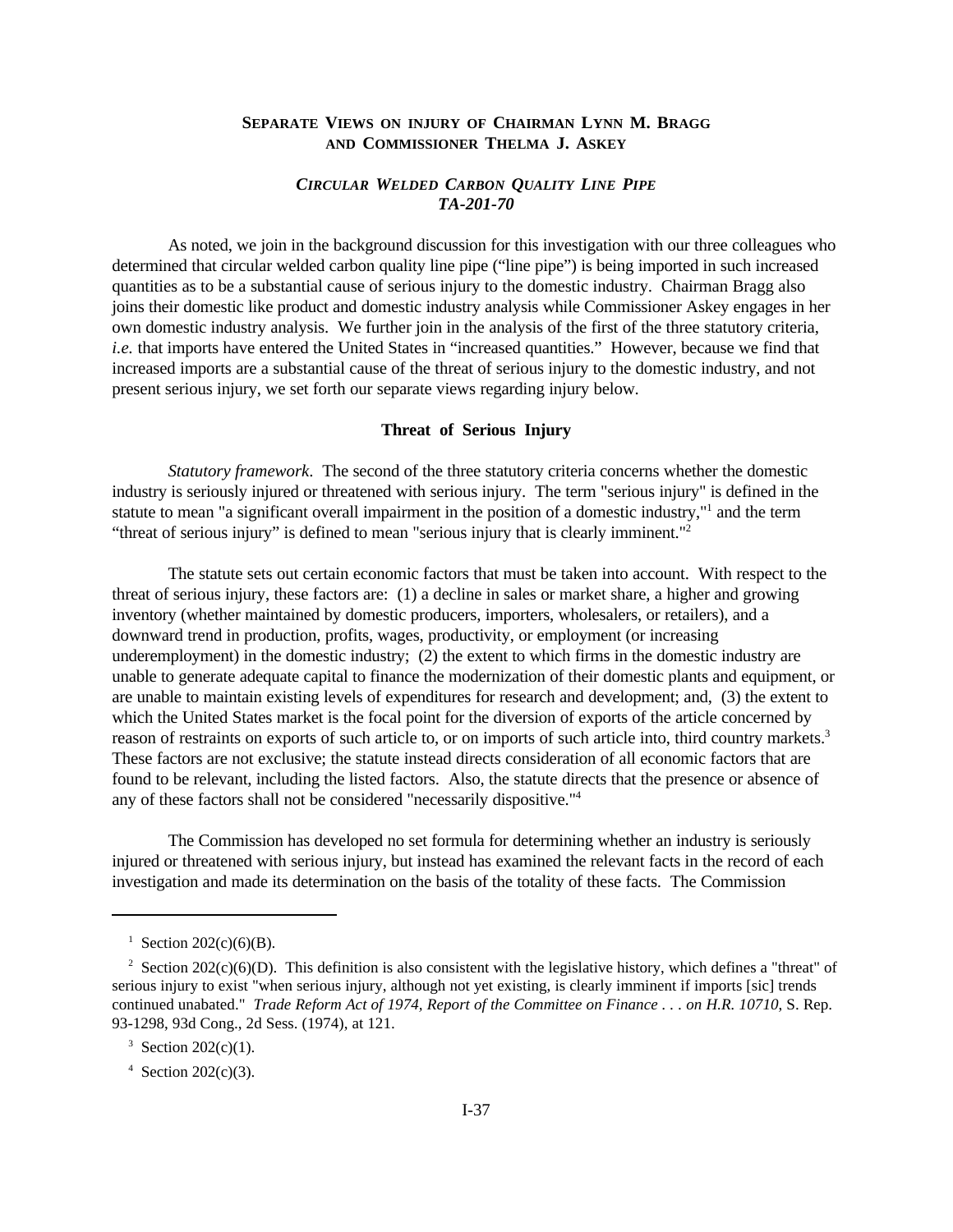examines data for the entire period of investigation ("POI"), focusing in particular on the most recent data so as to assure itself whether the domestic industry is in fact seriously injured or threatened with serious injury at the time it makes its determination.<sup>5</sup>

*Finding.* As described below, we find that the domestic line pipe industry is threatened with serious injury, *i.e.* we find that serious injury is clearly imminent.

# *–Overview of the domestic circular welded carbon quality line pipe industry*

In 1998, there were 14 domestic producers of circular welded carbon quality line pipe matching the scope of the instant investigation; a fifteenth domestic producer commenced production of line pipe in 1999.<sup>6</sup> Three firms are owned in whole or in part by firms located outside of the United States.<sup>7</sup> Eight firms, accounting for 60 percent of reported domestic production in 1998, are petitioners in the instant investigation; joining them as co-petitioner are the United Steelworkers of America, AFL-CIO.<sup>8</sup>

### *–Analysis of factors*

As discussed below, the data collected in this investigation indicate a precipitous drop in the financial health and operating performance of the domestic industry beginning in the latter half of 1998 and extending into the first half of 1999. When viewed together, such data establish that serious injury to the domestic line pipe industry is clearly imminent.

First, with regard to *market share*, we note that as measured by quantity, the share of apparent U.S. consumption held by domestic producers increased slightly between 1994 and 1997, from \*\*\* percent to \*\*\* percent, before declining in 1998 to \*\*\* percent; between interim 1998 and interim 1999, domestic producers' U.S. market share declined from \*\*\* percent to \*\*\* percent.<sup>9</sup> Commensurately, total import market share increased from \*\*\* percent to \*\*\* percent between 1994 and 1998, and was \*\*\* percent in interim 1999.<sup>10</sup> The record thus reflects an increasingly significant presence of subject imports in the U.S.

- <sup>7</sup> Report at II-14.
- 8 Report at II-3 and II-14.

<sup>5</sup> *See, e.g., Wheat Gluten*, Inv. No. TA-201-67, USITC Pub. 3088 (Mar. 1998) at I-12.

<sup>6</sup> Report at II-14 and Table 1, at II-15.

<sup>9</sup> Table C-1, Report at C-3 (adjusted). As noted in the background discussion of the majority's views, the Commission amended the scope of the investigation to exclude arctic grade line pipe. As a result, we excluded data for arctic grade line pipe from the aggregate data compiled in the Commission's Report, in reaching our determination that subject imports are a substantial cause of the threat of serious injury to the domestic industry. We also excluded data regarding alloy line pipe outside the scope of the investigation in reaching our affirmative threat determination. Data for arctic grade line pipe are found in the Report at II-12 to II-13 and data for out-ofscope alloy line pipe are accounted for by imports from Japan under HTS subheading 7306.10.50. Accordingly, our citations to "Table C-1, Report at C-3 to C-4 (adjusted)" refer to aggregate data as adjusted to account for these two exclusions.

<sup>&</sup>lt;sup>10</sup> Table C-1, Report at C-3 (adjusted).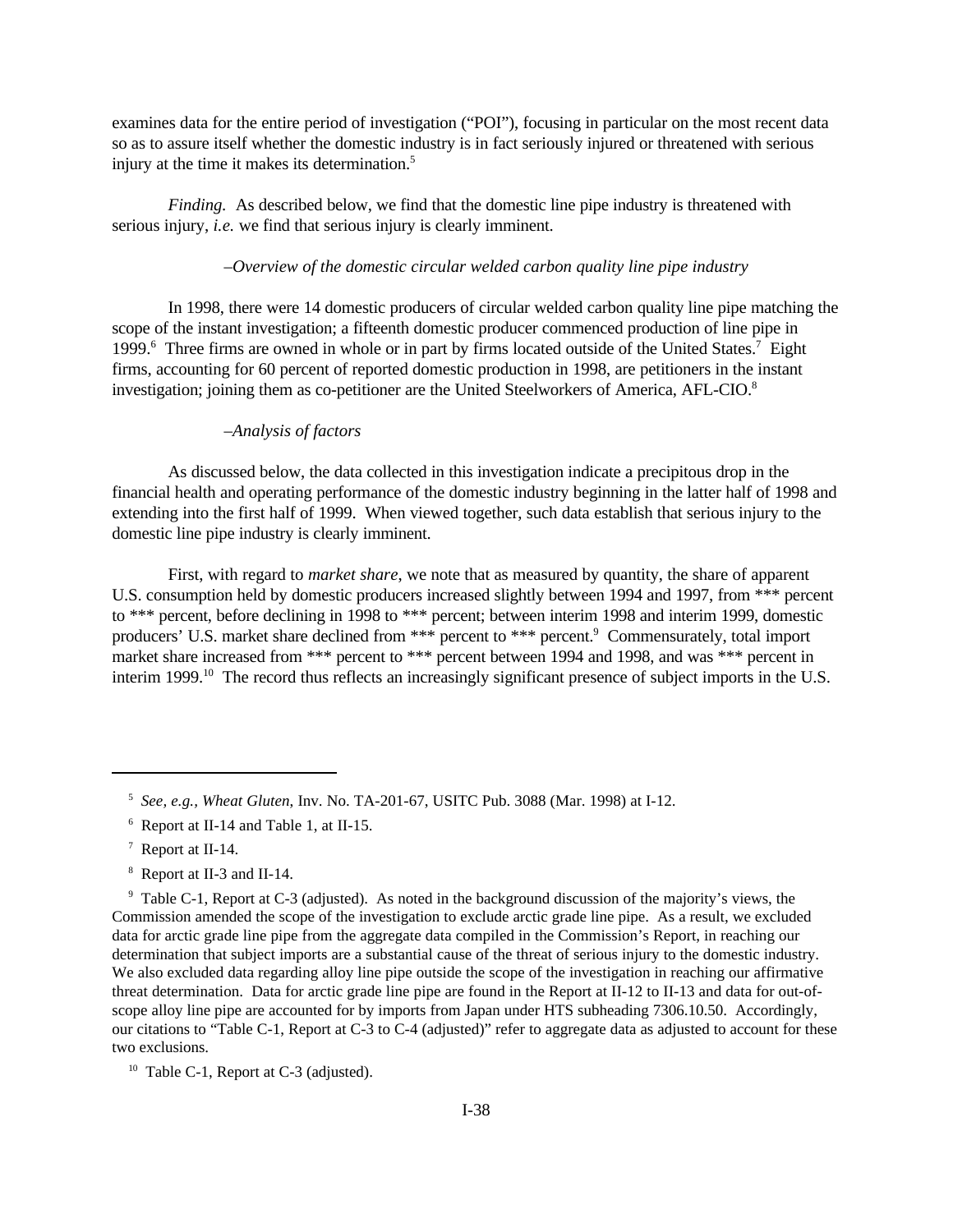market over the course of the POI, and in particular, a dramatically increased presence beginning in the latter six months of 1998 and extending into the first six months of 1999.<sup>11</sup>

Second, with regard to domestic producers' *U.S. shipments*, we note that although domestic producers' U.S. shipments increased 23.0 percent between 1994 and 1997 (from 611,883 short tons to 752,824 short tons), they then declined 15.0 percent between 1997 and 1998 (to 640,061 short tons).<sup>12</sup> Interim data also depict a sharp decline, with U.S. shipments declining from 388,844 short tons in interim 1998 to 265,757 short tons in interim 1999.<sup>13</sup>

Given the interim and full year data for 1998, it is apparent that domestic producers' U.S. shipments were only 251,217 short tons during the latter six months of 1998. In other words, domestic producers' U.S. shipments declined 35.4 percent between the first six months and the latter six months of 1998, before increasing 5.8 percent between the last six months of 1998 and the first six months of 1999. Between interim periods alone, domestic producers' U.S. shipments declined by almost one-third. The record thus indicates significant overall declines in both shipments and market share for the domestic industry, particularly during the most recent twelve months for which data were collected. We further note that *sales* data evidences similar trends; sales data for the domestic industry indicate a 33.3 percent increase between 1994 and 1997 (by quantity), followed by a 13.0 percent decline between 1997 and 1998, and a 31.3 percent decline between interim 1998 and interim 1999.<sup>14</sup>

Third, with regard to *inventories*, we note that domestic producers' end-of-period inventories increased from 52,506 short tons in 1994 to 73,340 short tons in 1998, or by 39.7 percent.<sup>15</sup> Interim data show a slight decline, from 79,996 short tons in interim 1998 to 79,639 short tons in interim 1999, or by 0.4 percent.<sup>16</sup> In addition, the ratio of end-of-period inventories to U.S. shipments for domestic producers increased over the POI, from 8.6 percent in 1994 to 11.5 percent in 1998.<sup>17</sup> Interim data also show an increase in this ratio, from 10.3 percent in interim 1998 to 15.0 percent in interim 1999, reflecting the sharp decline in U.S. shipments between interim periods.<sup>18</sup>

Ending inventories of total imports in the U.S. also increased over the POI, albeit from low levels. For all imports, inventories increased from 1,591 short tons in 1994 to 6,251 short tons in 1998, *i.e.* almost

18 *See id.*

<sup>&</sup>lt;sup>11</sup> We further note in this regard that, as measured by value, the share of U.S. apparent consumption held by domestic producers increased slightly from \*\*\* percent in 1994 to \*\*\* percent in 1997, and then declined to \*\*\* percent in 1998; between interim 1998 and interim 1999, this measure of domestic producers' U.S. market share declined from \*\*\* percent to \*\*\* percent. Table C-1, Report at C-3 (adjusted). Commensurately, as measured by value, total import market share increased from \*\*\* percent to \*\*\* percent between 1994 and 1998, and was \*\*\* percent in interim 1999. *Id.*

<sup>&</sup>lt;sup>12</sup> Table C-1, Report at C-4 (adjusted).

<sup>13</sup> *Id.* We note that there was no captive production of line pipe in the United States during the POI. *See* Report at II-27.

<sup>&</sup>lt;sup>14</sup> Table C-1, Report at C-4 (adjusted).

<sup>15</sup> *Id.*

<sup>16</sup> *Id.*

<sup>17</sup> *See id.*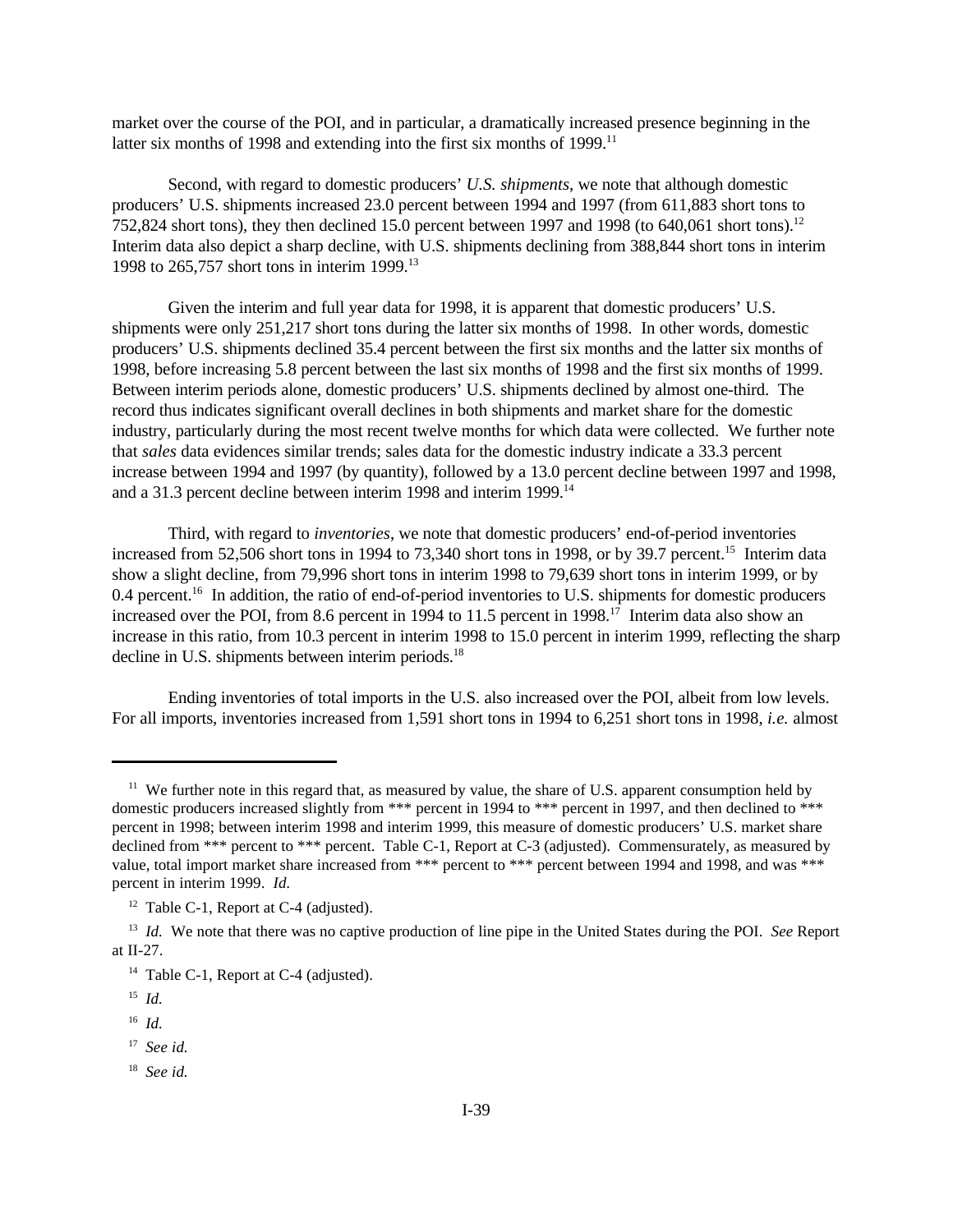three-fold. Although interim data do show a decline from 4,321 short tons in interim 1998 to 3,017 short tons in interim 1999,<sup>19</sup> ending inventories of total imports still increased 56.3 percent between the latter six months of 1998 and the first six months of 1999.

The record thus indicates significant increases in inventories for U.S. producers, particularly when measured as a ratio of U.S. shipments, as well as a substantial percentage increase in inventories of total imports, over the POI.

Fourth, with regard to *production,* we note that production of line pipe by U.S. producers increased from 635,815 short tons in 1994 to 881,946 short tons in 1997, an increase of 38.7 percent; between 1997 and 1998, however, U.S. production decreased 24.0 percent to 669,876 short tons.<sup>20</sup> Interim data also evidence a sharp decline in U.S. production, from 412,872 short tons in interim 1998 to 282,247 short tons in interim 1999, a decrease of 31.6 percent. $21$ 

By way of reference, apparent U.S. consumption increased from \*\*\* short tons in 1994 to \*\*\* short tons in 1997, or by \*\*\* percent.<sup>22</sup> Apparent U.S. consumption then declined in 1998 by \*\*\* percent, to \*\*\* short tons.<sup>23</sup> Between interim 1998 and interim 1999, however, apparent U.S. consumption declined by \*\*\* percent, from \*\*\* short tons to \*\*\* short tons.<sup>24</sup>

The record thus indicates that declines in apparent U.S. consumption do not account for the entirety of the sharp decreases in U.S. production evidenced during the latter part of the POI.

Fifth, with regard to *profits,* we note that the industry as a whole reported an operating loss of \$1.7 million in 1994; subsequently, the industry became progressively profitable, to the point where it posted an operating profit of \$34.7 million in 1997.<sup>25</sup> The profitability of the domestic industry then began to deteriorate, with aggregate operating profits declining to \$10.8 million for all of 1998.<sup>26</sup> Interim 1998 data show an operating profit of \$13.5 million, which indicates an operating loss of \$2.7 million for the latter

<sup>19</sup> *Id.*

<sup>&</sup>lt;sup>20</sup> Table C-1, Report at C-4 (adjusted).

<sup>&</sup>lt;sup>21</sup> *Id.* The record further indicates that the domestic industry's capacity utilization rate increased from 60.2 percent in 1994 to 74.0 percent in 1997, before declining to 58.9 percent in 1998; interim data show a decline from 62.9 percent in interim 1998 to 39.8 percent in interim 1999. *Id.* We note that average annual capacity declined 4.6 percent between 1997 and 1998, before increasing roughly 8.0 percent between interim 1998 and interim 1999. *See id.* Thus, although the decline in capacity utilization between interim periods is due in part to an increase in total capacity, the same cannot be said of the decline in capacity utilization between 1997 and 1998. Moreover, even when the increase in capacity between interim periods is taken into account, there remains a significant decline in capacity utilization; for example, even if interim 1999 capacity remained at the same level as in interim 1998, based upon interim 1999 production the domestic industry's capacity utilization rate would have been only 43.0 percent. *See id.*

<sup>&</sup>lt;sup>22</sup> Table C-1, Report at C-3 (adjusted).

<sup>23</sup> *Id.*

<sup>24</sup> *Id.*

<sup>&</sup>lt;sup>25</sup> Table C-1, Report at C-4 (adjusted).

<sup>26</sup> *Id.*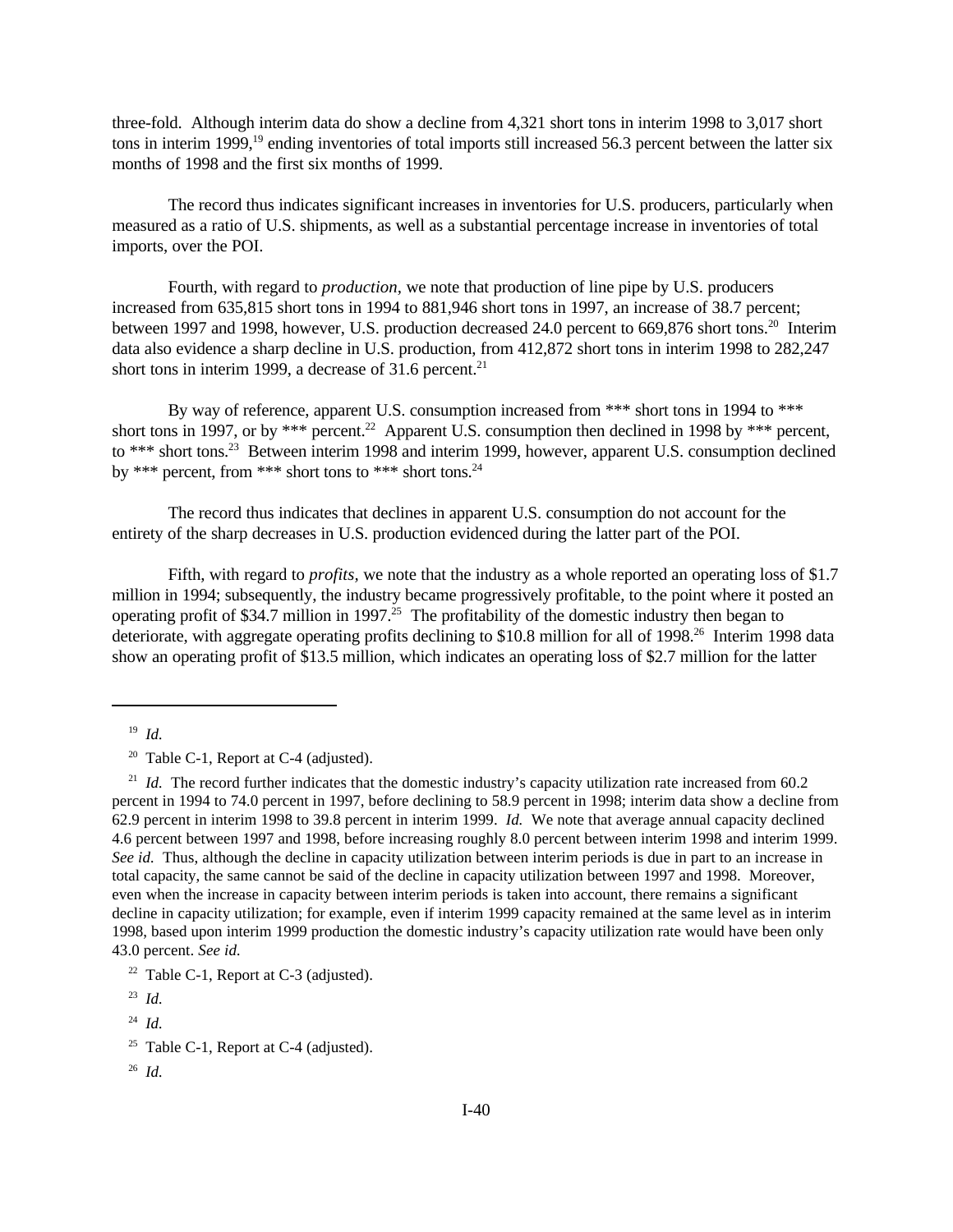half of 1998<sup>27</sup> This financial deterioration accelerated significantly, with the industry as a whole sustaining an operating loss of  $$12.8$  million in interim 1999.<sup>28 29</sup>

These trends are reflected in the number of individual firms reporting operating losses during the POI. In 1994, seven responding firms reported operating losses; this declined to only one firm in 1997 before increasing to five firms in 1998 and ten firms in interim 1999.<sup>30</sup> In other words, over 71 percent of responding firms (accounting for over 75 percent of domestic production during interim 1999), reported operating losses for interim  $1999$ <sup>31</sup> We find significant the fact that the domestic industry's aggregate operating loss during the first six months of 1999 was more than seven times the operating loss evidenced for full year 1994, and that in interim 1999, for the first time during the POI, a majority of the individual members of the domestic industry sustained operating losses.<sup>32</sup> The magnitude and rapid acceleration of the domestic industry's operating losses during the latter part of the POI contribute significantly to our determination that the domestic line pipe industry currently is in a vulnerable state.

Sixth, with regard to *wages, productivity, and employment in the domestic industry,* we note that wages paid increased from \$46.6 million in 1994 to \$67.9 million in 1997, or by 45.6 percent, before declining 20.0 percent in 1998, to \$54.3 million.<sup>33</sup> Between interim 1998 and interim 1999, wages paid declined 33.2 percent, from \$32.4 million to \$21.6 million.<sup>34</sup> Hourly wages paid, however, increased from \$18.00 in 1994 to \$20.11 in 1997, and \$20.57 in 1998.<sup>35</sup> Between interim 1998 and interim 1999, hourly wages declined from \$20.26 to \$19.15.<sup>36</sup> On the whole, then, recent declines in wages paid appear largely attributable to significant declines in employment levels within the domestic industry.

Specifically, between 1994 and 1997, the number of production and related workers ("PRWs") increased from 1,234 to 1,519 (or by 23.1 percent), and hours worked increased by 30.4 percent.<sup>37</sup> Between 1997 and 1998, however, the number of PRWs declined from 1,519 to 1,286 (or by 15.3 percent),

<sup>30</sup> Table 9, Report at II-34.

- <sup>36</sup> *Id.*
- <sup>37</sup> *Id.*

<sup>27</sup> *See id.*

<sup>&</sup>lt;sup>28</sup> *Id.* These trends are similarly reflected in the operating margins attained by the domestic industry. Specifically, the domestic industry's operating margin increased from negative 0.6 percent in 1994 to 8.1 percent in 1997, before declining to 2.9 percent in 1998; interim data show a decline from 6.7 percent in interim 1998 to negative 11.4 percent in interim 1999. *Id.*

 $29$  The record thus reflects a \$23.6 million absolute decline in the fortunes of the domestic industry between calendar year 1998 and interim 1999, with the operating results for interim 1999 entirely offsetting the operating results posted for calendar year 1998. Contributing to this decline was the bankruptcy of Geneva Steel in the first quarter of 1999. Report at II-24.

<sup>31</sup> *See* Table 11, Report at II-37 to II-45 (indicating that 10 out of 14 responding firms posted operating losses in interim 1999).

<sup>32</sup> *See id.*

<sup>33</sup> Table C-1, Report at C-4 (adjusted).

<sup>34</sup> *Id.*

<sup>35</sup> *Id.*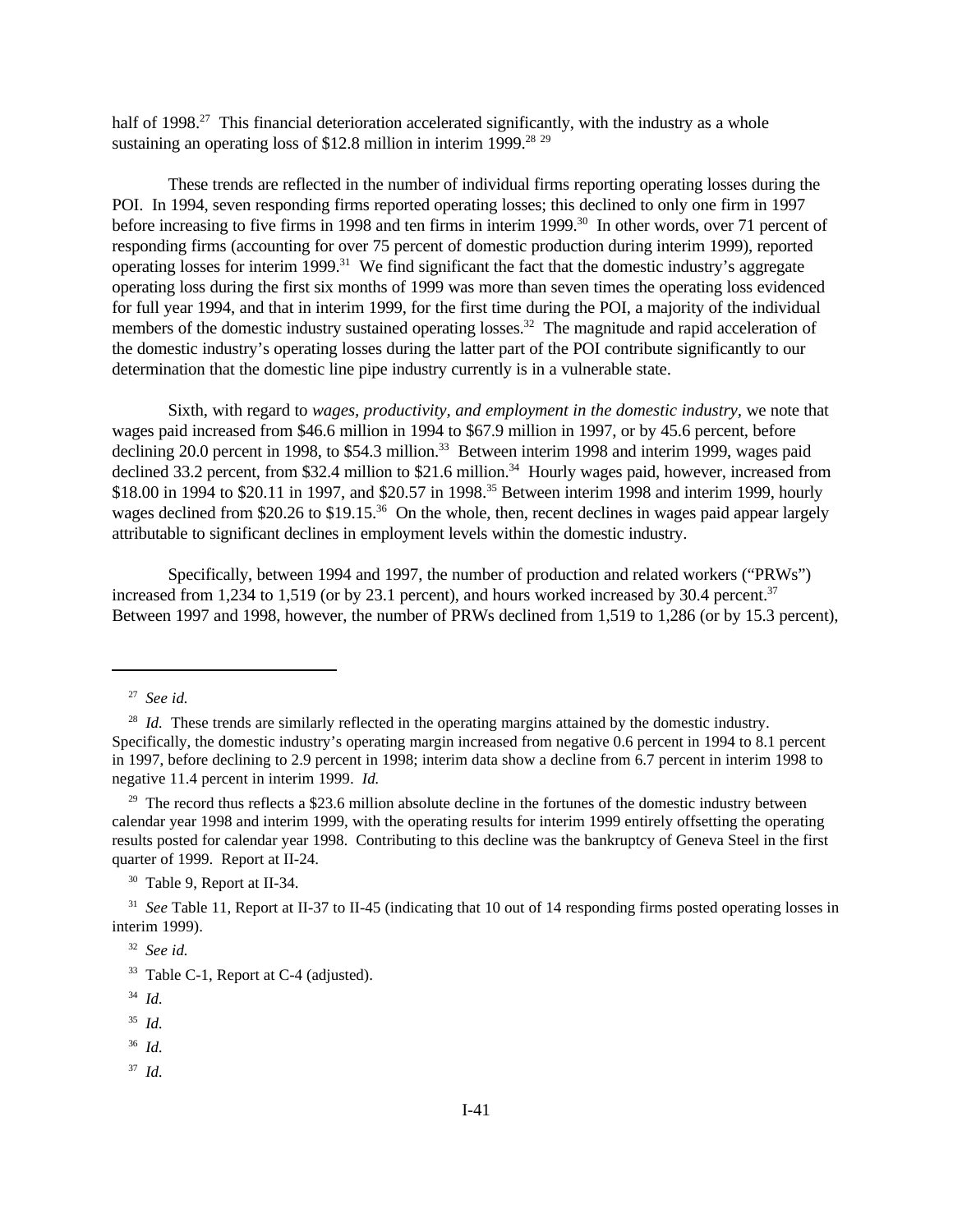and hours worked declined by 21.8 percent.<sup>38</sup> Interim data show even greater declines: between interim 1998 and interim 1999, the number of PRWs declined from 1,476 to 1,055 (or by 28.5 percent), and hours worked declined by 29.3 percent.<sup>39</sup>

We further note that, as measured by short tons per hour, productivity increased by 6.4 percent between 1994 and 1997, from 245.5 short tons to 261.2 short tons.<sup>40</sup> Productivity then declined by 2.8 percent in 1998, to 253.8 short tons. Between interim 1998 and interim 1999, productivity declined by 3.6 percent, from 258.7 short tons to 249.4 short tons.<sup>41</sup> In addition, unit labor costs (per short ton) increased from \$73.32 in 1994 to \$76.98 in 1997, and \$81.06 in 1998.<sup>42</sup> Between interim 1998 and interim 1999, however, unit labor costs declined from \$78.32 to \$76.78.<sup>43</sup>

We find that the foregoing record evidence demonstrates significant declines in wages, productivity, and employment in the domestic industry during the latter portion of the POI, and that these data further demonstrate that the domestic industry currently is in a vulnerable state.

Seventh, with regard to *capital expenditures* for plant and equipment, as well as *research and development ("R&D") expenses,* we note that total capital expenditures for the domestic industry declined 38.8 percent between 1994 and 1997, from \$30.1 million to \$18.4 million, before increasing 97.1 percent in 1998, to \$36.3 million.<sup>44</sup> This sharp increase between 1997 and 1998 appears to be due entirely to \*\*\*.<sup>45</sup> Between interim 1998 and interim 1999, total capital expenditures increased by 30.7 percent, from \$20.0 million to \$26.1 million.<sup>46</sup> This increase between interim periods also appears to be due entirely to \*\*\*.<sup>47</sup> We note that capital investment projects in the steel industry generally require long lead times in order to afford sufficient time for project approval, securing of financing, installation, and start-up operations.

In addition, we note that total research and development expenses for the domestic industry declined 45.4 percent between 1994 and 1997, from \*\*\* to \*\*\*, before declining an additional 7.3 percent in 1998, to \*\*\*.<sup>48</sup> Between interim 1998 and interim 1999, R&D expenditures declined by 1.0 percent, from \*\*\* to \*\*\*  $49$ 

<sup>38</sup> *See id.*

<sup>39</sup> *See id.*

<sup>40</sup> *Id.*

<sup>41</sup> *Id.*

<sup>42</sup> *Id.*

<sup>43</sup> *Id.*

<sup>44</sup> Table C-1, Report at C-4 (adjusted).

- <sup>46</sup> Table 13, Report at II-48.
- 47 *See* Report at II-47 to II-49.
- <sup>48</sup> Table 13, Report at II-48.

<sup>49</sup> *Id.* Excluding the capital expenditures of \*\*\*, the record evidences a \*\*\* percent decline in capital expenditures between interim periods for the remainder of the domestic industry. *See id.*

<sup>45</sup> *See* Report at II-47 to II-49.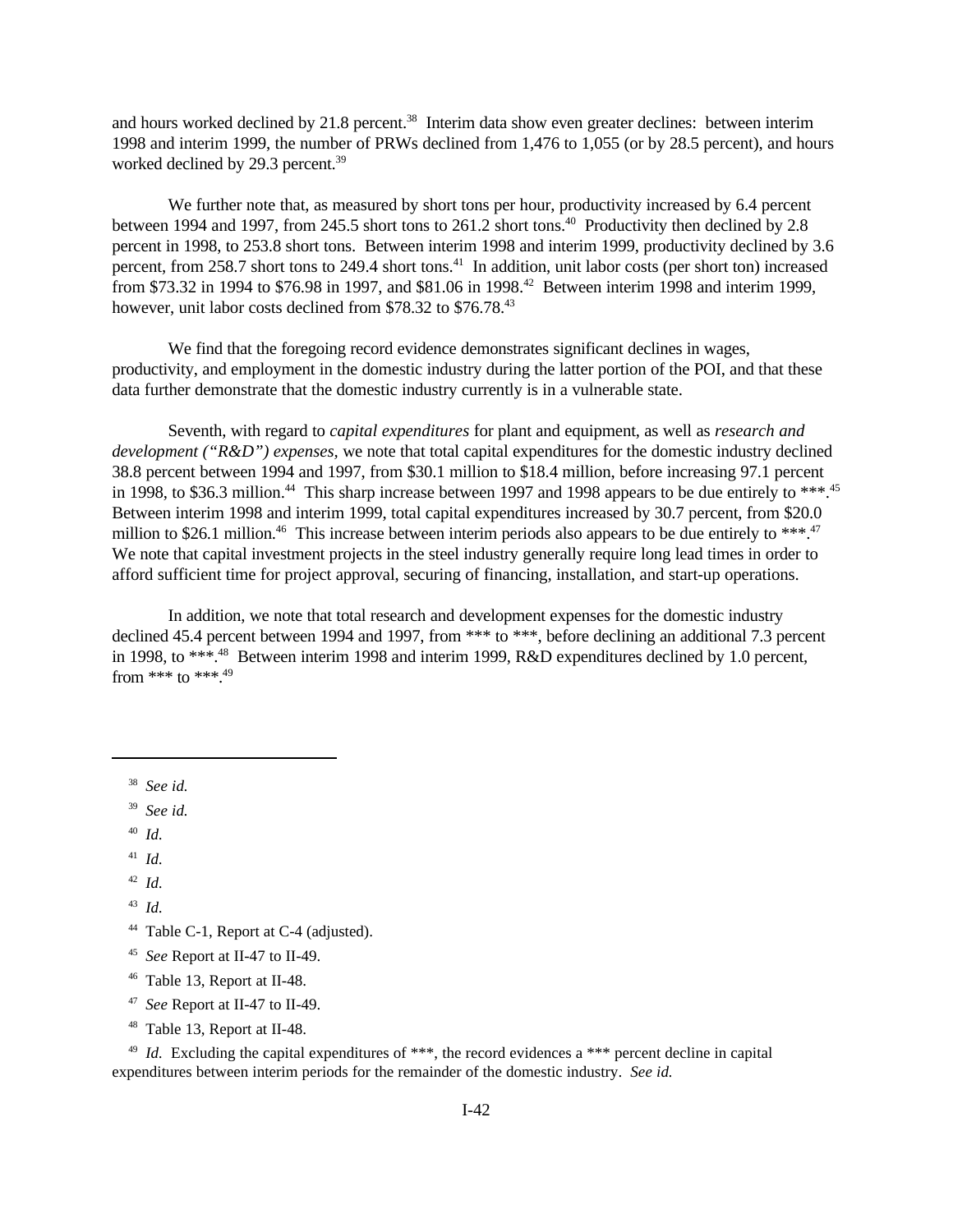The foregoing record evidence demonstrates a general trend of declining R&D expenses and fluctuating capital expenditures during the POI. Although capital expenditures did increase between 1997 and 1998, and between interim 1998 and interim 1999, such increases appear entirely due to \*\*\*. Absent the expenditures by \*\*\*, total capital expenditures evidence a precipitous drop between interim periods. We find that declining trends in capital expenditures and R&D expenses among existing members of the domestic industry<sup>50</sup> further indicate that the domestic industry currently is in a vulnerable state, particularly when viewed against the size and extent of operating losses sustained by individual firms within the domestic industry in interim 1999.

Eighth, we note that the record contains no evidence that the U.S. market is a focal point for the diversion of any exports by reason of restraints on such exports to third country markets.

Ninth, we note in addition that the Commission's Report contains quarterly pricing data for six specific products.<sup>51</sup> These data indicate that domestic prices generally trended upward between the first quarter of 1994 and the latter half of 1997, before trending downward until reaching the lowest levels evidenced during the entire POI in the second quarter of 1999.<sup>52</sup> Indeed, quarterly data indicate that prices in the second quarter of 1999 for each of the six products were between 9.0 percent and 21.0 percent lower than the lowest quarterly price levels evidenced during the period 1994-1998 for these products.<sup>53</sup> These trends are mirrored to some extent in average unit value ("AUV") data for the domestic industry.

Specifically, we note that the average unit value of domestic producers' U.S. shipments increased by 6.1 percent between 1994 and 1997, from \$474.74 per short ton to \$503.66 per short ton; the AUV for domestic producers increased a further 0.1 percent in 1998, to \$504.13 per short ton.<sup>54</sup> Between interim 1998 and interim 1999, however, the AUV for domestic producers declined from \$509.70 per short ton to \$412.85 per short ton, or by 19.0 percent.<sup>55</sup>

Although the probative value of AUV data may be somewhat limited by differences in product mix, we conclude that when viewed in conjunction with the quarterly pricing data, the magnitude of the decline in AUV's between interim periods (*i.e.* roughly \$90 per short ton) is significant notwithstanding any differences in product mix. Based upon the entirety of the record evidence, we find that the financial performance of the domestic industry worsened in the latter half of 1998 and the first half of 1999 due largely to falling prices.

The record reflects a precipitous decline in the financial health and operating performance of the domestic industry beginning in the latter half of 1998 and extending into the first six months of 1999. We

<sup>50</sup> *See id.*

<sup>51</sup> Tables 27-32, Report at II-89 to II-98.

 $52$  We note that for four of the products, the highest quarterly price level occurred during the latter half of 1997; as for the remaining two products, the highest quarterly price level for product 5 occurred in the fourth quarter of 1995 and the highest quarterly price level for product 6 occurred in the second quarter of 1998. *See id.; see also* Figures 7-12, Report at II-99 to II-101.

<sup>53</sup> *See* Tables 27-32, Report at II-89 to II-98.

<sup>54</sup> Table C-1, Report at C-4 (adjusted).

<sup>55</sup> *Id.*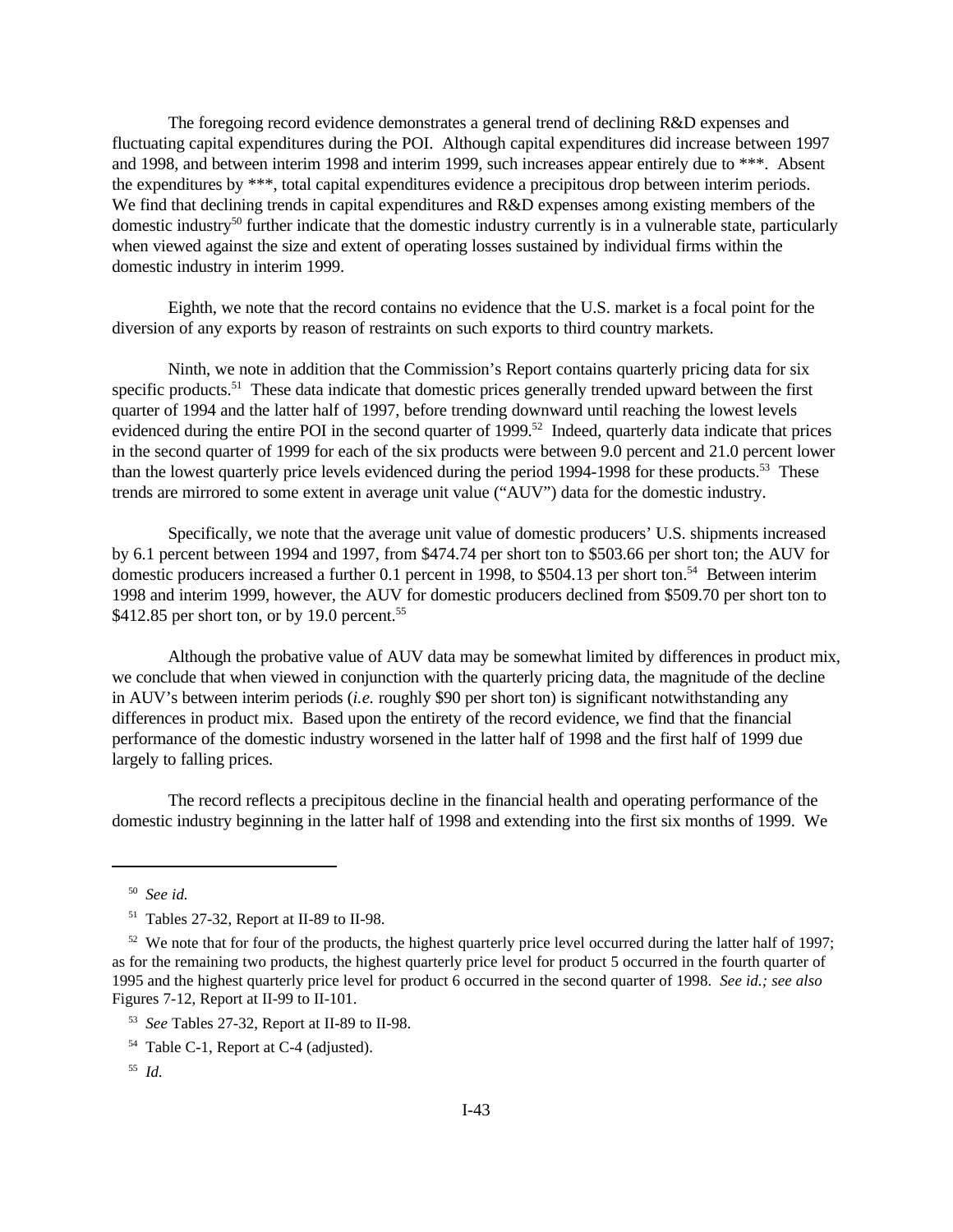find significant the declines in the domestic industry's U.S. market share (as measured by both quantity and value); U.S. shipments; production levels; capacity utilization rates; profitability (as measured by operating income and operating margins, as well as the number of firms posting operating losses and the extent of such losses); employment; wages paid; productivity; R&D expenses; capital expenditures (for a number of domestic producers); and price levels. In addition, we find a significant increase in inventories for U.S. producers, particularly when measured as a ratio of U.S. shipments.

In light of the foregoing evidence and, in particular, the precarious financial condition of the domestic line pipe industry in 1998 and interim 1999 as evidenced by the significant and increasing number of domestic producers that sustained operating losses during these periods as well as the extent of such losses, we find that the indicia discussed above demonstrate that the domestic line pipe industry is threatened with serious injury–that is, we find that serious injury is clearly imminent.

## **Causation**

*Statutory framework.* The third statutory criterion concerns whether the subject article is being imported in such increased quantities as to be a "substantial cause" of serious injury or threat thereof. The term "substantial cause" is defined in section  $202(b)(1)(B)$  to mean "a cause which is important and not less than any other cause."<sup>56</sup> Thus, increased imports must be both an important cause of the serious injury or threat thereof *and* a cause that is equal to or greater than any other cause.

In determining whether increased imports are a substantial cause of serious injury or threat thereof, the statute instructs that all relevant economic factors be taken into account, including but not limited to "an increase in imports (either actual or relative to domestic production) and a decline in the proportion of the domestic market supplied by domestic producers."<sup>57</sup> In addition, the statute directs that the condition of the domestic industry be considered over the course of the relevant business cycle.<sup>58</sup> The statute further directs the Commission to "examine factors other than imports" that may be a cause of serious injury or threat to the domestic industry, and to include such findings in the Commission's report.<sup>59</sup>

*Finding.* As described below, we find that increased imports of line pipe are both an important cause of the threat of serious injury and a cause that is not less than any other cause. Thus, we find that increased imports of line pipe are a "substantial cause" of the threat of serious injury to the domestic line pipe industry under section 202(b)(1)(B).

*–Conditions of competition*

- 57 Section 202(c)(1)(C).
- 58 Section 202(c)(2)(A).

 $56$  Section 202(b)(1)(B).

 $59$  Section 202(c)(2)(B). The legislative history of the Trade Act includes examples of other causes "such as changes in technology or in consumer tastes, domestic competition from substitute products, plant obsolescence, or poor management," which, if found to be more important causes of injury than increased imports, would require a negative determination. *Trade Reform Act of 1974, Report of the Committee on Finance . . . on H.R. 10710*, S. Rep. 93-1298, 93d Cong., 2d Sess. (1974), at 121.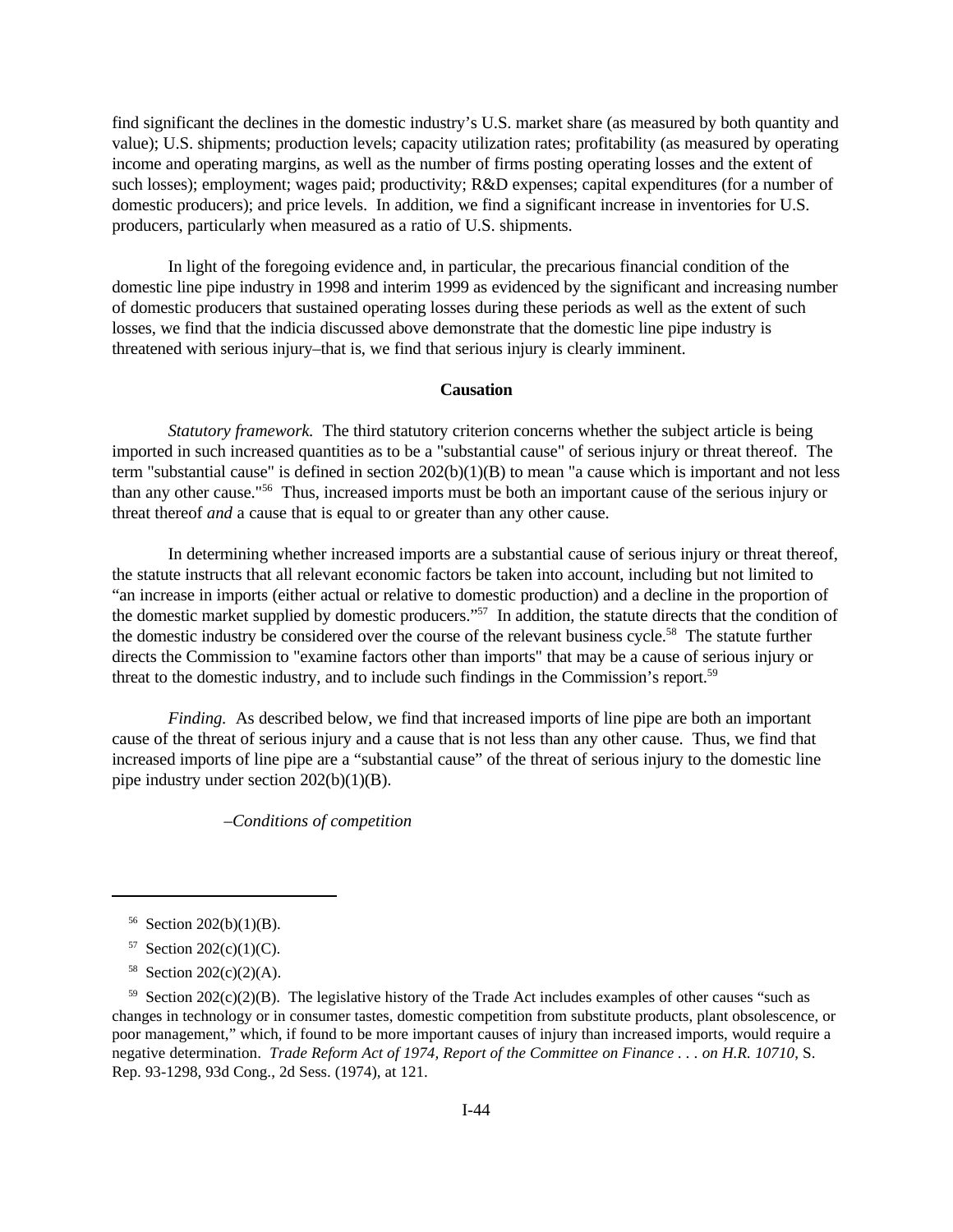We have considered the relevant conditions of competition in the domestic line pipe market for purposes of our causation analysis. Fifteen domestic producers responded to the Commission's questionnaire; of these, one firm that already produced standard pipe began production of line pipe in 1998, and one new entrant to the U.S. market began line pipe production in 1999. $^{60}$  The remaining firms produced line pipe throughout the POI. In total, fourteen of the domestic line pipe producers also manufactured other products such as standard pipe, oil country tubular goods ("OCTG"), and structural pipe, in the same facilities.<sup>61</sup> For the most part, these firms reported that minimal adjustments or modifications to production equipment were necessary to produce other types of pipe; product mix is determined largely by market demand, and by the fact that not all firms produce pipe in all sizes.<sup>62</sup>

Welded line pipe is used for the transmission of gas, oil, or water, generally in pipeline or utility systems.<sup>63</sup> Welded line pipe intended for use in oil and gas pipelines is generally produced to API specifications, which require higher hydrostatic test pressures and more restrictive weight tolerances than standard pipe, which is produced to ASTM specifications; consequently, line pipe meeting a more restrictive API specification is often dual-stenciled to indicate conformance with both specifications.<sup>64</sup> Although line pipe can be used for the same applications as standard pipe, the reverse is not true unless the standard pipe also meets line pipe specifications.<sup>65</sup> Notwithstanding some differences between the domestic product and imported line pipe, the record indicates a relatively high degree of substitutability between the  $two.<sub>66</sub>$ 

Because welded line pipe is used to transport gas and oil, demand for welded line pipe is sensitive to changes in gas and oil prices, depending on its use. Welded line pipe is used for gathering, transmitting, and distributing gas and oil, and is most sensitive to changes in gas and oil prices when used for gathering, less sensitive when used for transmitting, and least sensitive when used for distributing, gas and oil.<sup>67</sup> The parties disagree as to the distribution of line pipe consumption among these three end-uses; however, given the more stringent specifications and concomitantly higher cost of line pipe vis-à-vis standard pipe, we rely upon record evidence indicating proportionately greater uses of line pipe for gathering and transmitting gas and oil, as opposed to distributing gas and oil. $^{68}$ 

Chairman Bragg further notes that the record contains some evidence that most welded line pipe is now being used in gas lines, as opposed to oil lines.<sup>69</sup>

61 *Id.*

64 *Id.*

<sup>60</sup> Report at II-14.

<sup>62</sup> Report at II-26.

<sup>63</sup> Report at II-7.

<sup>&</sup>lt;sup>65</sup> Report at II-11.

<sup>66</sup> Report at II-79 and II-81.

<sup>67</sup> Report at II-74.

<sup>68</sup> Report at II-75.

 $69$  Memorandum to File from James Fetzer, Applied Economics Division (Oct. 21, 1999) (stating that \*\*\*).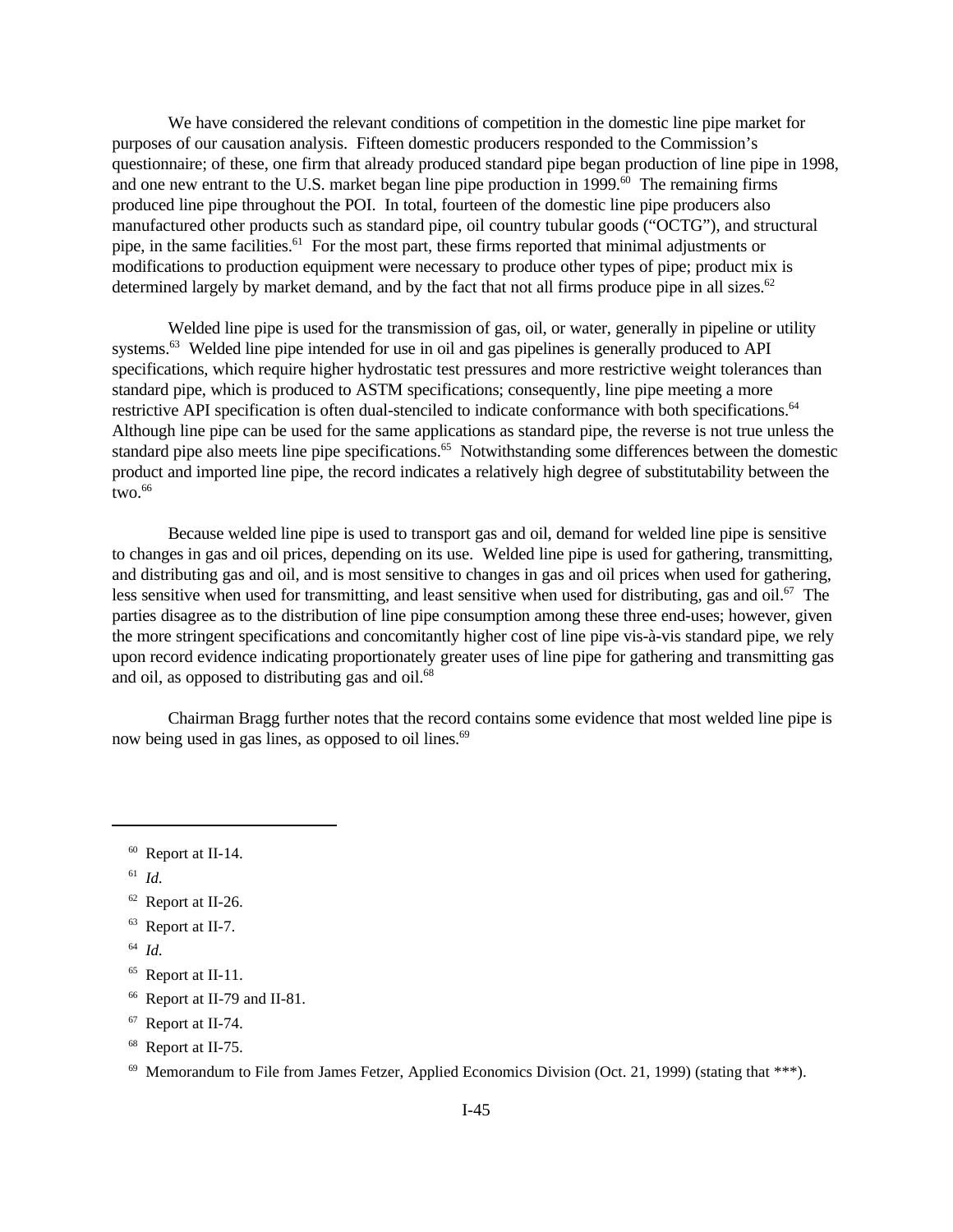Commissioner Askey further notes that the latter portion of the POI coincided with an unprecedented collapse in the crude oil industry, with prices and production reaching record lows. Crude oil prices were relatively high in 1997 before beginning to slide in early 1998, dropping to their lowest level in late 1998 and early 1999 before rebounding.<sup>70</sup> Likewise, the number of rotary oil drilling rigs in operation were at period highs in 1997, began dropping off in early 1998 and reached a deep trough in early 1999 before beginning to climb again.<sup>71</sup> Similarly, data from AISI reporting companies also show both line pipe and OCTG shipments following virtually identical patterns: Shipments of both were strong in 1997 and declined in 1998, reaching their lowest points in very late 1998 and early 1999 before beginning to recover.<sup>72</sup>

With respect to foreign supply in the domestic market, we note in particular that Korea has been by far the largest source of imports into the United States over the course of the POI.<sup>73</sup> Korea accounted for the largest share of imports in each year of the POI, including interim 1999, with the exception of 1996 when Korea had the second largest share.<sup>74</sup> Korean imports are also noteworthy in that they continued to increase during interim 1999, even as imports into the United States from virtually all other countries decreased and apparent consumption in the U.S. declined; the volume of imports from all sources declined by \*\*\* percent between interim 1998 and interim 1999, while Korean imports alone rose 5.9 percent between interim periods.<sup>75</sup>

# *–Analysis of Causation*

In the context of the foregoing conditions of competition, we find that the financial performance of the domestic industry sharply worsened in the latter half of 1998 and first half of 1999 due largely to falling prices. For the reasons set forth below, we find that increasing volumes of imports contributed significantly to this price decline, and that future increases in import volume will be the chief cause of further negative effects on the domestic industry's prices, shipment volumes, and financial condition, in the imminent future.

First, we find that increased imports are an important cause of the threat of serious injury to the domestic line pipe industry. Subject imports into the United States increased \*\*\* percent in actual terms between 1994 and 1998, although interim data indicate a decline of \*\*\* percent between interim 1998 and interim 1999.<sup>76</sup> Notwithstanding this decline between interim periods, subject imports during the first six months of 1999 exceeded the total annual import volume registered in either 1995 or 1996, and are well over half the total annual import volume registered in either 1994 or 1997.<sup>77</sup> Total import market share in

- <sup>71</sup> Staff Memorandum, INV-W-247 (Oct. 27, 1999).
- 72 *Id.*
- 73 *See* Table C-1, Report at C-3 to C-4 (adjusted).
- 74 *See id.*
- 75 *See* Table C-1, Report at C-4 (adjusted).

<sup>76</sup> See id. Although the total volume of subject imports declined between interim periods, subject imports from Korea, the largest import source in the U.S. market, increased 5.9 percent between interim 1998 and interim 1999, after more than doubling between 1997 and 1998. *See id.*

77 *See id.*

<sup>70</sup> Figure 3, Report at II-77.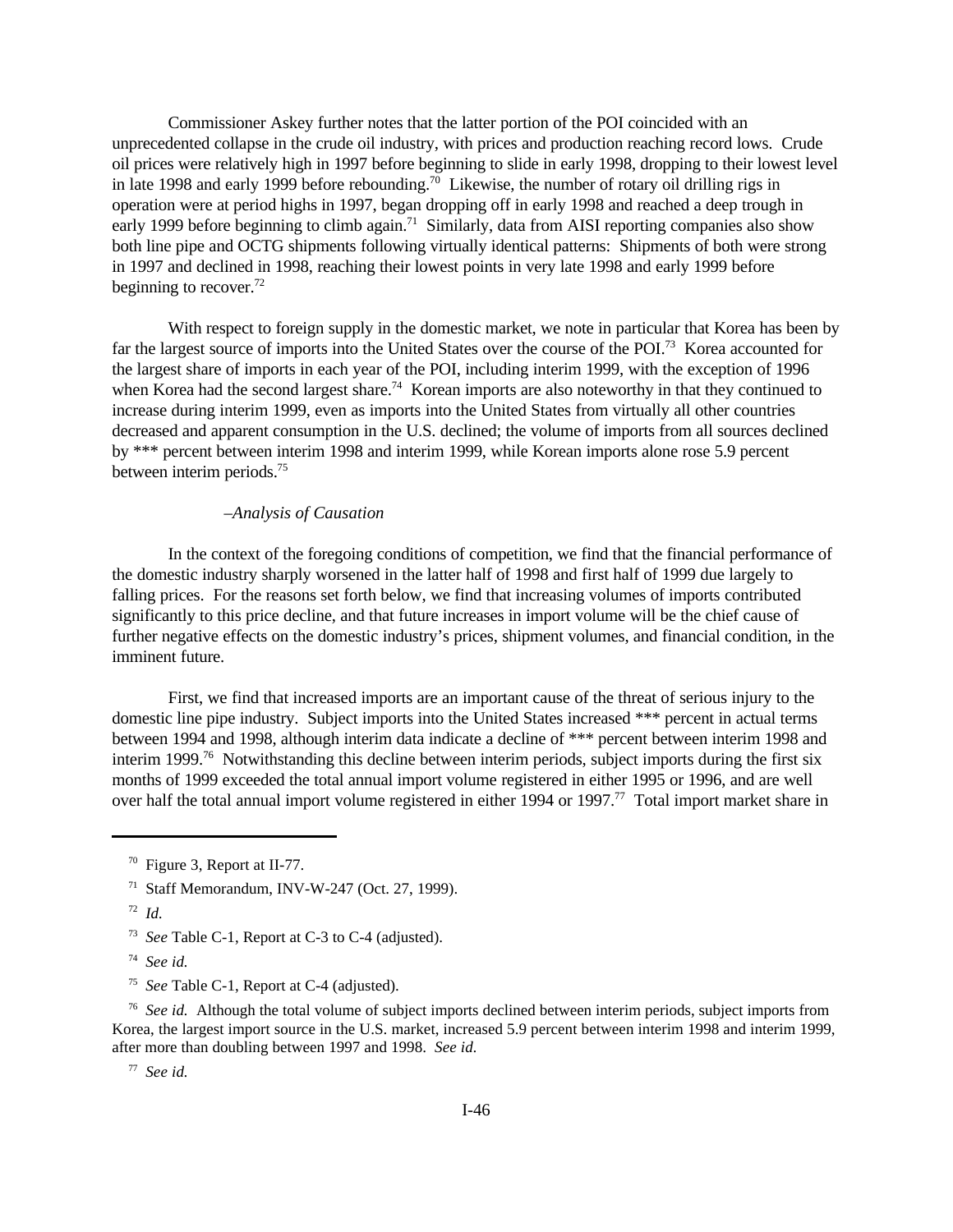the U.S. increased from \*\*\* percent to \*\*\* percent between 1994 and 1998. After having declined in 1995 and 1996, imports surged between 1997 and 1998, jumping from \*\*\* percent U.S. market share in 1997 to \*\*\* percent in 1998.<sup>78</sup> Between interim periods, total import market share increased from \*\*\* percent in interim 1998 to \*\*\* percent in interim 1999.<sup>79</sup> This increased presence of imports in 1998 and interim 1999 coincided with declines in the domestic industry's financial performance, particularly in interim 1999.

We note that the Commission collected quarterly pricing data for six products. Pricing data compiled in the Commission Report permit a total of 276 quarterly pricing comparisons between domestic and imported products during the POI, of which there are 226 instances where the imported product undersold the domestic product *(i.e.* underselling is evidenced in about 82 percent of comparisons).<sup>80</sup> Data for 1998 and interim 1999 alone permit 80 pricing comparisons, of which 57 indicate underselling (*i.e.* a 71.3 percent incidence of underselling).<sup>81</sup> In particular, the record permits 33 quarterly pricing comparisons between the domestic product and imports from Korea, of which 29 indicate underselling (*i.e.* an 87.9 percent incidence of underselling). $82$ 

Although of somewhat less probative value when viewed in isolation (due to possible differences in product mix), we also note that the average unit value of total subject imports in the U.S. market increased by \*\*\* percent between 1994 and 1997, from \*\*\* per short ton to \*\*\* per short ton, before declining by \*\*\* percent in 1998, to \*\*\* per short ton.<sup>83</sup> Between interim 1998 and interim 1999 the AUV of total subject imports declined from \*\*\* per short ton to \*\*\* per short ton, or by \*\*\* percent.<sup>84</sup> Coupled with evidence of pervasive underselling, we find that low-priced subject imports exacerbated the magnitude of U.S. price declines that may otherwise have occurred during the latter part of the POI as a result of significantly declining apparent U.S. consumption.<sup>85</sup>

As noted, there is a relatively high degree of substitutability between imported line pipe and the domestic product.<sup>86</sup> Thus, given the importance of maximizing production in order to spread fixed costs over the broadest possible production base in a capital-intensive industry such as this, domestic line pipe producers are constrained to lower prices in response to the availability of lower-priced imports (as long as variable costs are still being covered)<sup>87</sup> in order to maintain or limit the loss of market share. This is particularly true in a market characterized by sharply declining apparent consumption, as is evidenced between interim periods in this investigation.

79 *Id.*

84 *Id.*

85 *See* Table C-1, Report at C-3 (adjusted) (apparent U.S. consumption declined \*\*\* percent between interim 1998 and interim 1999).

<sup>86</sup> Report at II-79 and II-81.

<sup>87</sup> For example, although \*\*\* began production of welded line pipe in January 1999, the company \*\*\*. Report at II-14, II-31, and II-49.

<sup>78</sup> Table C-1, Report at C-3 (adjusted).

<sup>80</sup> Report at II-103.

<sup>81</sup> *See* Tables 27-32, Report at II-89 to II-98.

<sup>82</sup> *Id.*

<sup>83</sup> Table C-1, Report at C-4 (adjusted).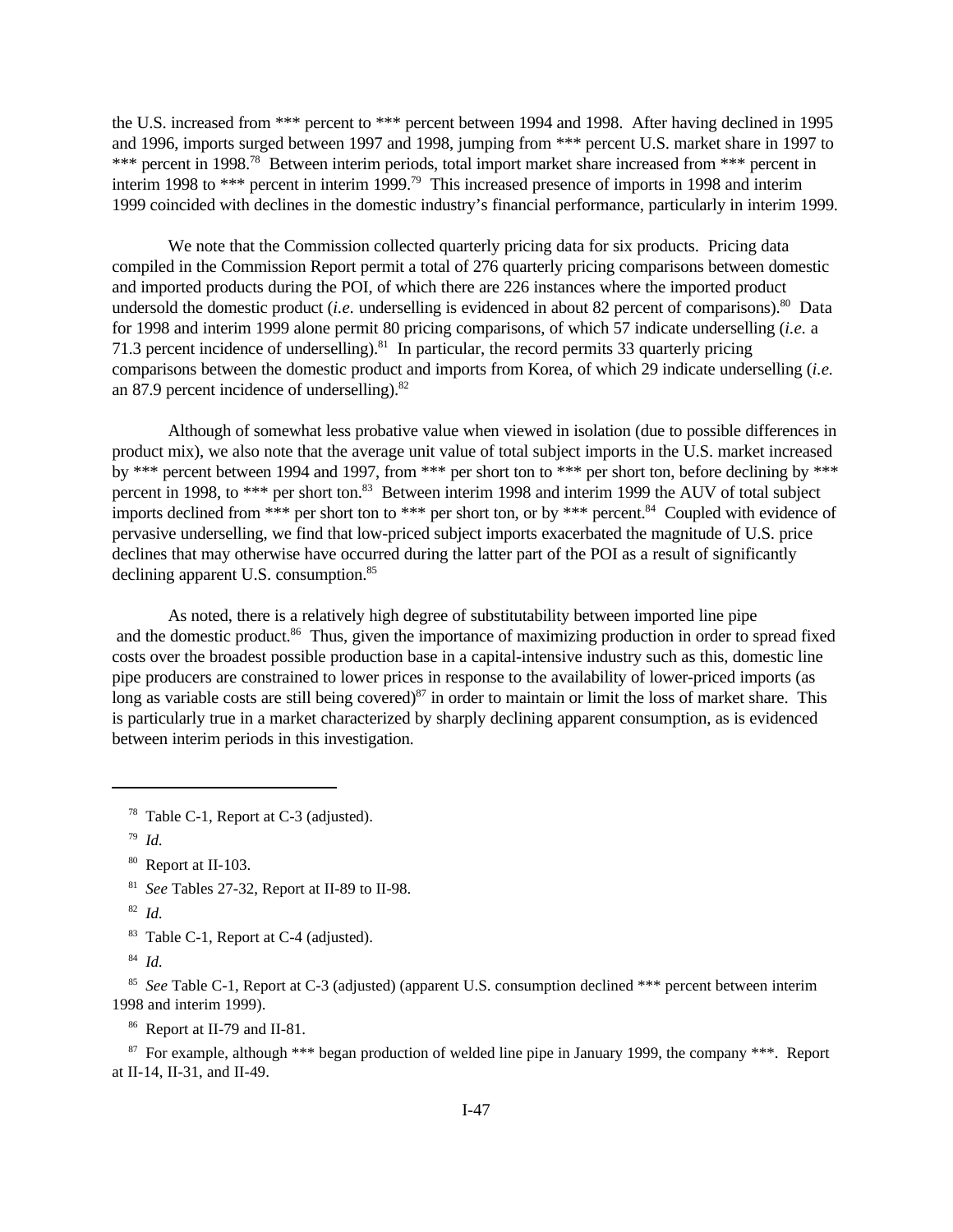We are satisfied that domestic prices for line pipe have declined to the point where the domestic industry is clearly threatened with serious injury, and if sustained,<sup>88</sup> will quickly result in serious injury; furthermore, in light of the import trends evidenced in the record, and in particular the substantially increased U.S. market share captured by subject imports by the end of the POI, we find that increased imports are an important cause of this threat of serious injury. We note in this regard that domestic producers have experienced a disproportionate decline in sales relative to imports in the face of declining apparent consumption over the latter portion of the POI.<sup>89</sup> Thus, even in the event of an increase in apparent U.S. consumption, the substantially increased presence of predominantly lower-priced subject imports in the U.S. market, and the likely increase in such imports if consumption increases, will significantly curb the potential benefit to the domestic industry that would otherwise result from any such increase in consumption.

Although we find that the existing increase in imports is a cause no less than any other cause of the threat of serious injury to the domestic line pipe industry, we further find that, notwithstanding the decline in subject import volume evidenced between interim periods, subject imports are likely to increase in the foreseeable future. In this regard, we note that there is significant unused capacity projected to be available in 1999 and 2000 among foreign line pipe producers located in Korea, Japan, United Kingdom, Venezuela, and Turkey.<sup>90</sup> Chairman Bragg further notes that there is significant unused capacity projected to be available in 1999 and 2000 among foreign line pipe producers in Mexico.<sup>91</sup>

Indeed, projected unused capacity for the foregoing six countries in 1999 is equivalent to roughly 32 percent of apparent U.S. consumption in 1998; excluding the projection for Mexico, the figure is about 24 percent.<sup>92</sup> Similarly, projected unused capacity for the foregoing six countries in 2000 is equivalent to roughly 22 percent of apparent U.S. consumption in 1998; excluding the projection for Mexico, the figure is about 16 percent. $93$  At a minimum, then, we find a very real potential for increased imports from these sources, notwithstanding the modest decline in import volume evidenced between interim periods.

<sup>&</sup>lt;sup>88</sup> We note that several domestic producers have announced price increases in 1999. Report at II-88 n.118. We further note, however, that most of these price increases were to have taken effect in August 1999, which coincides with the imposition of antidumping duties on imports of hot-rolled steel from Japan and is generally contemporaneous with the entry into effect of suspension agreements covering hot-rolled steel imports from Brazil and Russia. *See* 64 Fed. Reg. 38642 (July 19, 1999); 64 Fed. Reg. 38792 (July 19, 1999); 64 Fed. Reg. 38797 (July 19, 1999); 64 Fed. Reg. 34778 (June 29, 1999). Hot-rolled carbon steel is the main raw material used in the production of line pipe. Report at II-84. We are persuaded that, to the extent any such announced price increases may have "stuck" in the marketplace, they are attributable in significant part to anticipated increases in raw materials costs by domestic producers.

<sup>89</sup> Although apparent U.S. consumption declined \*\*\* percent between interim periods, *see* Table C-1, Report at C-3 (adjusted), domestic shipments declined 31.7 percent while subject imports declined only \*\*\* percent. *See id.* at C-4 (adjusted).

<sup>&</sup>lt;sup>90</sup> We also note that monthly import data show an increase in imports toward the end of interim 1999. Staff Memorandum, INV-W-247 (Oct. 27, 1999).

<sup>91</sup> *See* Tables 14-16 and 19-21, Report at II-51 to II-57 and II-65 to II-69.

<sup>92</sup> *See id.*

<sup>93</sup> *See id.*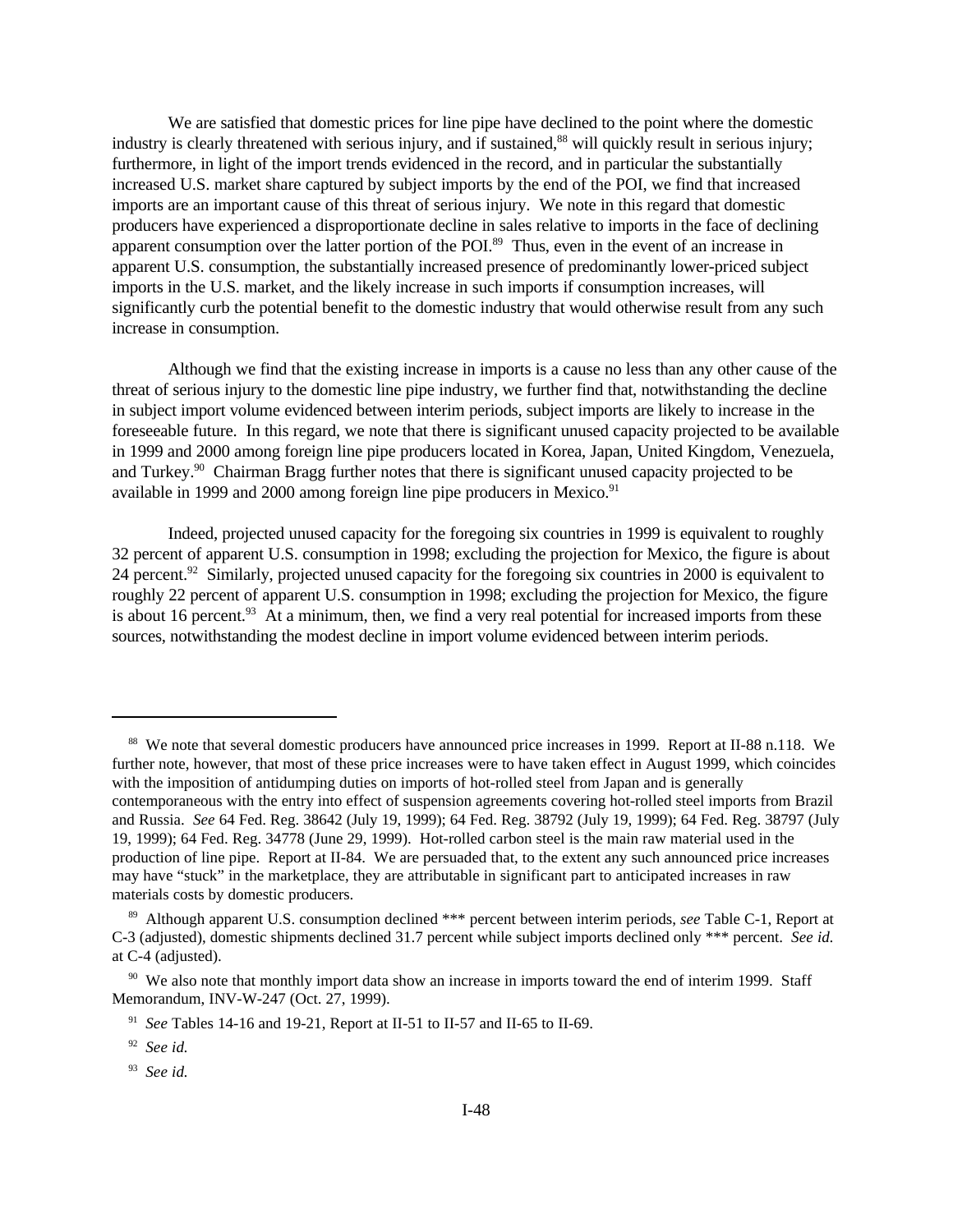Second, we find that increased imports are not less important than any other cause of the threat of serious injury to the domestic line pipe industry. In this regard, we have considered each of the alternative explanations posited by respondents for the deteriorating condition of the domestic line pipe industry, *i.e.* a downturn in the oil and gas industries; competition between U.S. producers; changes in the market for OCTG; declining U.S. export shipments; increases in allocated overhead and SG&A for the domestic industry; and, decreases in raw material costs. Upon review, we find that none of these is more important than increased imports in causing the threat of serious injury to the domestic industry.

Respondents argue that the principal cause of any injury to the domestic industry was the recent glut in the supply of oil and the associated decline in oil prices; according to respondents, these factors resulted in reduced oil and gas drilling activity and hence a reduced demand for line pipe, which caused prices to decline for line pipe in the U.S. market.<sup>94</sup> Respondents further argue that with the recent improvement in oil prices and increased gathering and transmission activity both in the U.S. market and globally, the prospects for the domestic line pipe industry are good and thus the domestic industry is not threatened with serious injury.<sup>95</sup>

We note that prices for crude oil and natural gas began declining in late 1997 through the end of 1998, before recovering somewhat in interim 1999.<sup>96</sup> Coinciding with these price declines were declines in crude oil and natural gas production.<sup>97</sup> The decline in natural gas production over this period, however, was significantly less than the decline in crude oil production.<sup>98</sup> Respondents argue that conditions in the oil and gas industries have been the predominant cause of any deterioration in the domestic industry's financial condition; this argument rests in large part on the unprecedented collapse in crude oil prices and crude oil production activity evidenced during the latter portion of the POI.

Chairman Bragg is not persuaded that, given the modest decline in natural gas production evidenced over the latter portion of the POI, the downturn in the oil and gas industries is a more important cause of threat of injury to the domestic industry than increased imports. Chairman Bragg notes that record evidence indicates most welded line pipe is now being used to transport natural gas, rather than oil.<sup>99</sup> Chairman Bragg further notes that prices for both crude oil and natural gas have rebounded in 1999, possibly presaging an increase in domestic line pipe consumption. Thus, recent events indicate that conditions in the oil and gas industries do not pose a threat of serious injury to the domestic line pipe industry; rather, as noted, Chairman Bragg finds that it is the significant increase in subject import volume, and likely increase in import volume, which chiefly threaten serious injury to the domestic industry, even in the face of increased domestic line pipe consumption.

Commissioner Askey notes that although the record contains mixed evidence concerning the relative effects of the gas and oil industries on the line pipe industry, the collapse in crude oil prices and production coincided with recent declines in the domestic line pipe industry. She sees the close correlation

<sup>&</sup>lt;sup>94</sup> Prehearing Brief of Japanese and Korean Respondents (Injury) at 36, (Sept. 24, 1999).

<sup>95</sup> *See* Post-Hearing Brief of Japanese and Korean Respondents (Injury) at 71, (Oct. 6, 1999).

<sup>96</sup> *See* Figure 3, Report at II-77.

<sup>97</sup> *See* Figure 4, Report at II-77.

<sup>98</sup> *See* Figures 4 and 5, Report at II-77 and II-78.

<sup>&</sup>lt;sup>99</sup> Memorandum to File from James Fetzer, Applied Economics Division (Oct. 21, 1999) (stating that \*\*\*).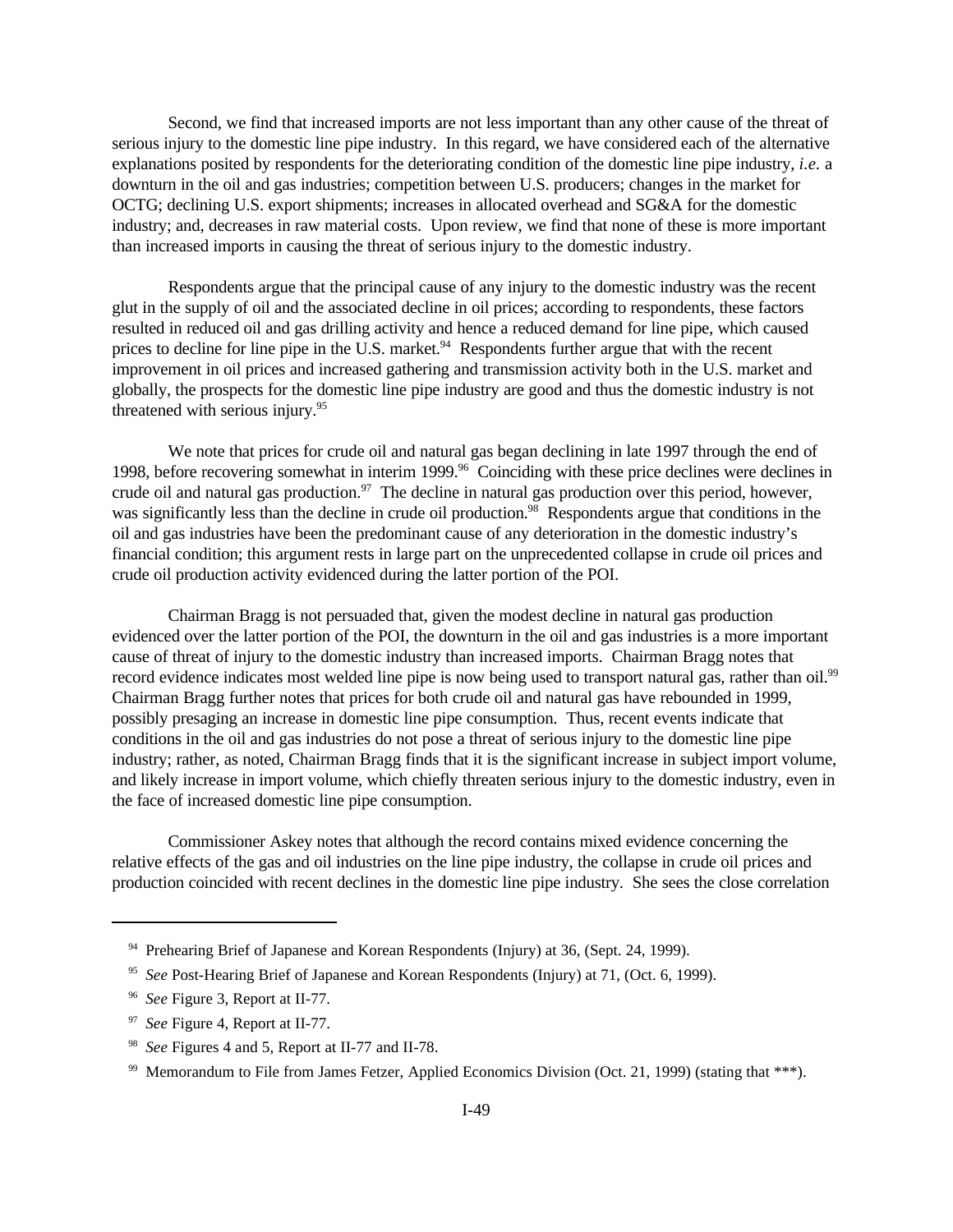between trends in the oil industry and in the line pipe industry throughout the POI as a strong indicator that oil industry declines have been a significant cause of the domestic industry's current condition. Prices for both crude oil and natural gas have rebounded in 1999, presaging an increase in domestic line pipe consumption. Thus, recent events indicate that current conditions in the oil and gas industries do not pose a threat of serious injury to the domestic line pipe industry; rather, as noted, she finds that it is the significant increase in subject import volume, and likely increased import volume, which constitute a substantial threat of serious injury to the domestic industry, even in the face of increased domestic line pipe consumption.

### *–Other Proposed Alternative Causes*

With regard to the remaining alternatives posited by respondents, we note initially that these arguments are directed more to the question of whether the domestic industry has suffered present serious injury, and do not directly implicate our threat analysis. Nevertheless, to the extent that: *(i)* competition between domestic producers; *(ii)* changes in the market for OCTG; *(iii)* declines U.S. line pipe export shipments; *(iv)* increases in allocated overhead and SG&A; and,  $(v)$  declines in raw materials costs,<sup>100</sup> may have adversely impacted the domestic line pipe industry during the latter portion of the POI, the evidence of record which indicates a rebound in the oil and gas industry (and concomitant increase in the demand for welded line pipe) suggests to us that none of these factors will serve as a cause of serious injury to the domestic industry in the imminent future.

## *–Conclusion*

In conclusion, we find that the increased imports are an important cause, and a cause no less important than any other cause, of the threat of serious injury to the domestic line pipe industry. Our finding is based upon the increase in imports that has already occurred and which we find likely to continue, the increase in the share of the domestic market taken by imports, the depression of line pipe prices due in large part to the increase in imports, and our certainty that the increased imports will have a serious negative effect on the volume and prices of the domestic industry's sales of line pipe. In short, we are satisfied that serious injury, although not yet existing, is clearly imminent if import trends continue unabated.<sup>101</sup>

# **Findings with Respect to NAFTA Country Imports**

*Statutory framework.* Section 311(a) of the NAFTA Implementation Act<sup>102</sup> provides that if the Commission makes an affirmative injury determination in an investigation under section 202 of the Trade

<sup>&</sup>lt;sup>100</sup> The main raw material used in the production of welded line pipe is hot-rolled carbon steel. The price of this raw material increased by roughly 12 percent between 1994 and mid-1995, before declining by roughly the same amount between mid-1995 and mid-1998; the price continued to decline by over 10 percent between mid-1998 and mid-1999. *See* Report at II-84. As noted, however, the imposition of antidumping duties on imports of hot-rolled steel from Japan and the entry into effect of suspension agreements covering hot-rolled steel imports from Brazil and Russia during the summer of 1999 may presage increased raw materials costs for domestic line pipe producers. *See supra* n.88.

<sup>101</sup> *See Trade Reform Act of 1974, Report of the Committee on Finance . . . on H.R. 10710*, S. Rep. 93-1298, 93d Cong., 2d Sess. (1974), at 121.

 $102$  19 U.S.C. § 1371(a).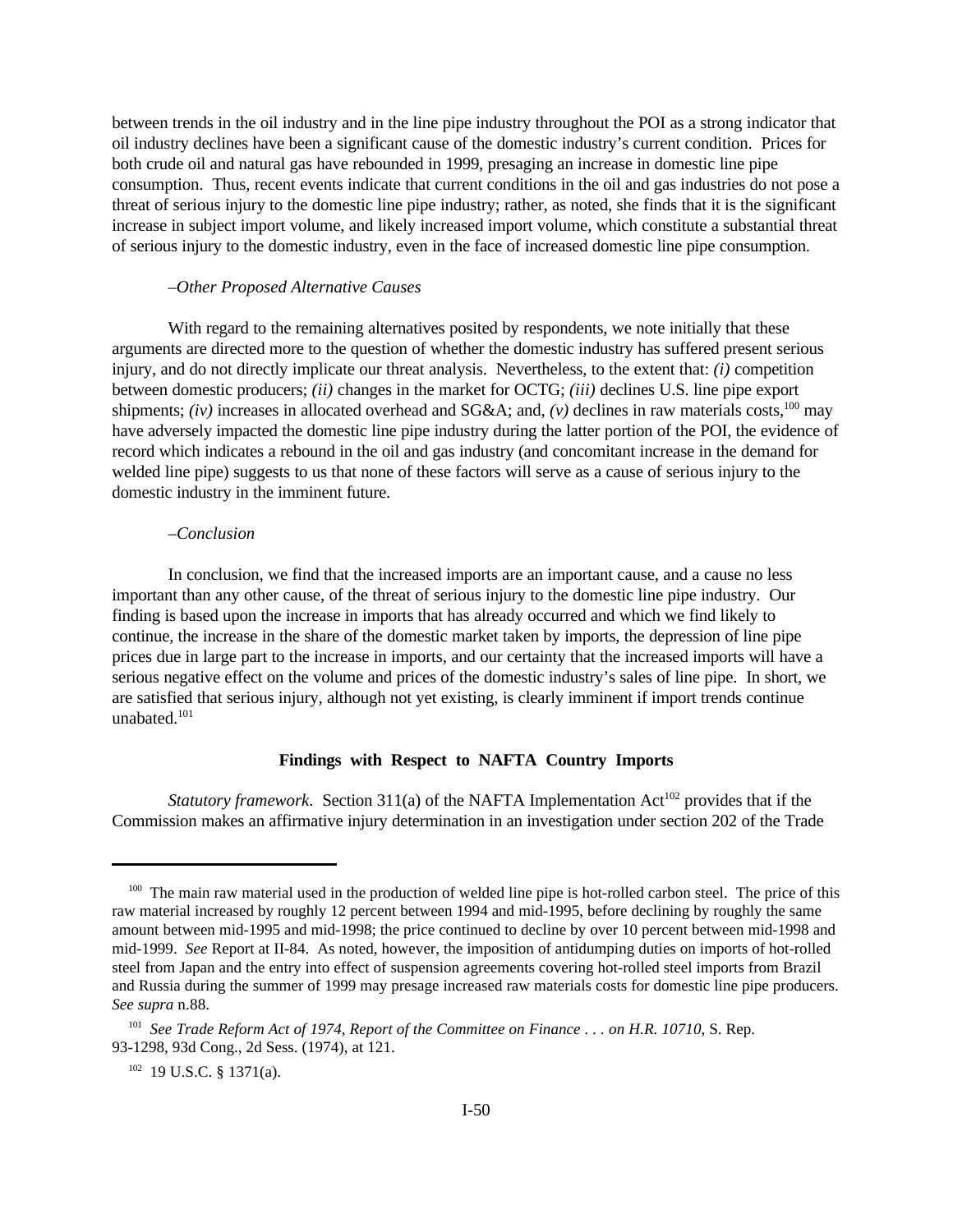Act, or if the Commission is equally divided, the Commission must also find whether (1) imports of the article from a NAFTA country, considered individually, account for a substantial share of total imports; and (2) imports of the article from a NAFTA country, considered individually or, in exceptional circumstances, imports from NAFTA countries considered collectively, contribute importantly to the serious injury, or threat thereof, caused by imports. Section 311(b)(1) states that imports from a NAFTA country "normally" will not be considered to account for a substantial share of total imports if that country is not among "the top 5 suppliers of the article subject to the investigation, measured in terms of import share during the most recent 3-year period." Section 311(c) defines "contribute importantly" to mean "an important cause, but not necessarily the most important cause." In determining whether imports have contributed importantly to the serious injury or threat, the Commission is directed to consider "such factors as the change in the import share of the NAFTA country or countries, and the level and change in the level of imports from a NAFTA country or countries.<sup>103</sup> Imports from a NAFTA country or countries "normally" will not be considered to contribute importantly to the serious injury or threat "if the growth rate of imports from such country or countries during the period in which an injurious increase in imports occurred is appreciably lower than the growth rate of total imports from all sources over the same period."<sup>104</sup>

*Findings by Chairman Bragg:* I find that imports of welded line pipe from Canada account for a substantial share of total imports but do not contribute importantly to the threat of serious injury to the domestic industry. First, I note that Canada was the *fourth* largest source of subject imports in 1996, the eighth largest in 1997, and the sixth largest in 1998; interim data indicate that Canada was the sixth largest source of subject imports in interim 1998, and the *fifth* largest source in interim 1999.<sup>105</sup> Based upon the foregoing, I find that Canada accounted for a substantial share of total line pipe imports.

I further find, however, that imports from Canada do not contribute importantly to the threat of serious injury to the domestic line pipe industry. In this regard, I note that Canada accounted for \*\*\* percent of total imports in 1994, \*\*\* percent in 1995, \*\*\* percent in 1996, \*\*\* percent in 1997, and \*\*\* percent in 1998; interim data indicate that Canada accounted for \*\*\* percent of total imports in interim 1998, and \*\*\* percent in interim 1999.<sup>106</sup> Thus, since 1996, imports from Canada have constituted a diminishing portion of total imports, and currently account for only a minimal portion of total imports.<sup>107</sup> Those imports which have entered the United States from Canada during the POI appear to have been priced higher than other comparable imports.<sup>108</sup> In addition, I note that total capacity in Canada is projected to decline from \*\*\* short tons in 1998 to \*\*\* short tons in both 1999 and 2000.<sup>109</sup> Based upon

 $103$  Section 311(b)(2) of the NAFTA Implementation Act.

<sup>107</sup> Indeed, the largest absolute volume of imports from Canada in any one year occurred in 1994, the first year of the POI. *See id.* at C-3.

108 *See* Table 27, Report at II-89 to II-90.

109 *See* Table 18, Report at II-63.

<sup>104</sup> *Id.*

<sup>105</sup> *See* Table C-1, Report at C-3 and C-4 (adjusted).

<sup>&</sup>lt;sup>106</sup> See Table 3, Report at II-19 to II-21.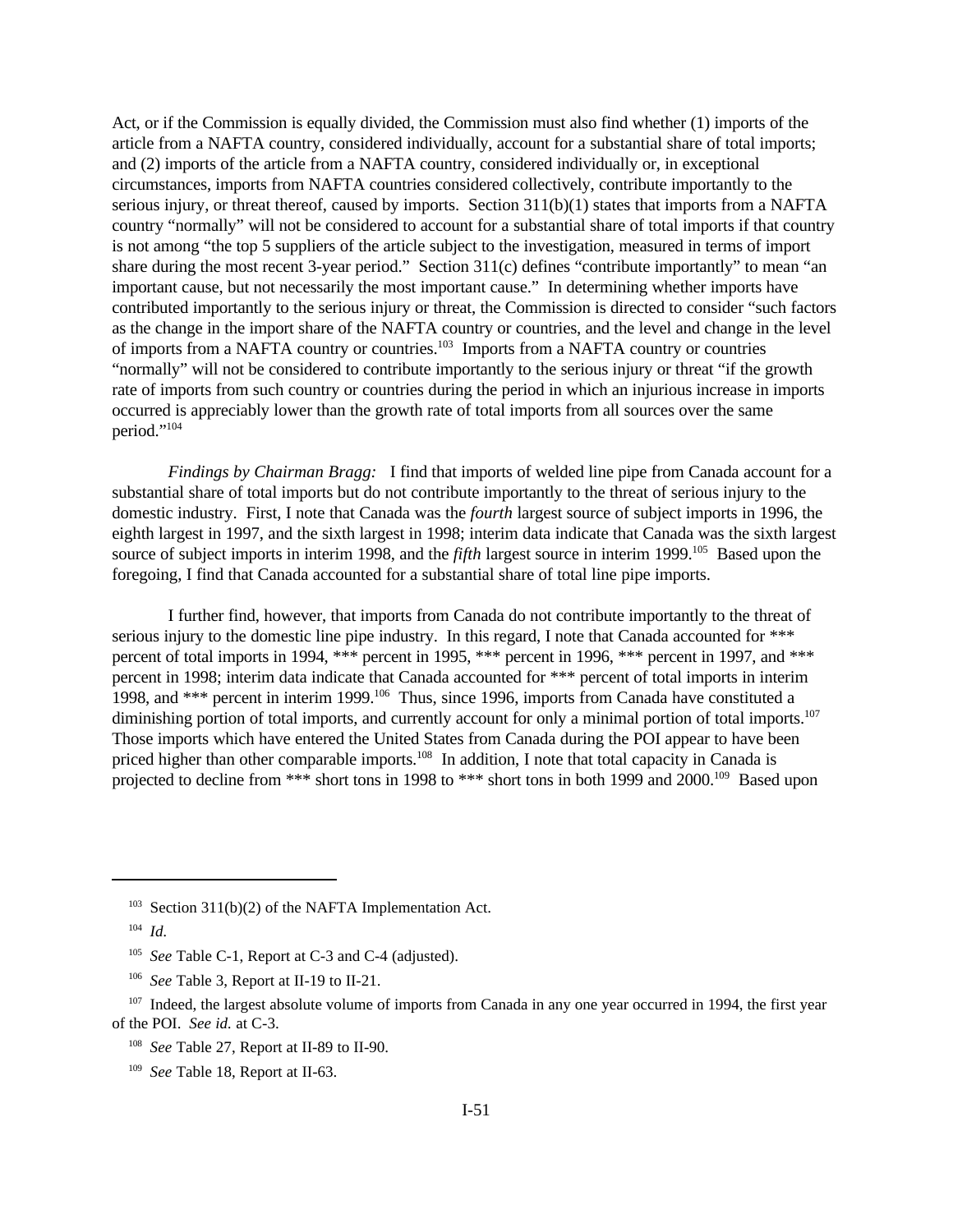the foregoing, I find that imports from Canada do not contribute importantly to the threat of serious injury to the domestic line pipe industry. $110$ 

With regard to Mexico, I find that imports of welded line pipe from Mexico account for a substantial share of total imports, and do contribute importantly to the threat of serious injury to the domestic industry. First, I note that the record indicates that Mexico has been among the top five sources of subject imports during each year of the period 1996-1998, as well as during interim 1999.<sup>111</sup> Accordingly, I find that imports from Mexico account for a substantial share of total imports.

Second, I note that although subject imports from Mexico increased 107 percent in absolute terms between 1994 and 1998, Mexican imports did decline 28.4 percent between interim 1998 and interim 1999; in comparison, total imports increased \*\*\* percent between 1994 and 1998, and declined \*\*\* percent between interim 1998 and interim 1999.<sup>112</sup>

Pursuant to the NAFTA Implementation Act, imports from a NAFTA country "normally" will not be considered to contribute importantly to serious injury or the threat thereof if the growth rate of imports from that country during the period in which an injurious increase in imports occurred is appreciably lower than the growth rate of total imports from all sources over the same period.<sup>113</sup> Although the increase in imports from Mexico outpaced the increase in imports from all sources between 1994 and 1998, between interim periods imports from Mexico declined to a greater extent than did imports from all sources.

More significant, in my view, is the fact that Mexico was the second largest source of subject imports (next to Korea) in 1996, 1998, and both interim 1998 and interim 1999; in addition, Mexico was the largest single source of imports in 1997.<sup>114</sup> Also significant is the fact that annual production capacity in Mexico has been quite large, vacillating between roughly 225,000 short tons and 254,000 short tons during the POI; moreover, although capacity in Mexico is projected to remain above 240,000 short tons in both 1999 and 2000, capacity utilization is projected to be only 67.3 percent in 1999 and 75.1 percent in 2000.<sup>115</sup> Notably, subject imports from Mexico in both 1999 and 2000 are projected to exceed the annual import volume evidenced in 1998.<sup>116</sup> Consequently, I find that Mexico will remain a significant source of line pipe imports both in the imminent future and beyond.

In light of my determination that U.S. prices for welded line pipe have been depressed due in large part to the increase in imports, and that imports will likely continue to increase and will have a substantial negative effect on the volume and prices of the domestic industry's sales of line pipe (thereby causing further financial deterioration in a domestic industry which has already sustained a significant aggregate

<sup>110</sup> Accordingly, Chairman Bragg would have reached the same conclusion in this investigation had she excluded subject imports from Canada in evaluating whether line pipe imports are a substantial cause of the threat of serious injury to the domestic line pipe industry.

<sup>111</sup> *See* Table C-1, Report at C-3 and C-4 (adjusted).

<sup>112</sup> *Id.*

<sup>&</sup>lt;sup>113</sup> Section 311(b)(2) of the NAFTA Implementation Act.

<sup>114</sup> *See* Table C-1, Report at C-3 and C-4 (adjusted).

 $115$  Table 16, Report at II-57.

<sup>116</sup> *Cf.* Table 16, Report at II-57 *with* Table C-1, Report at C-3 (adjusted).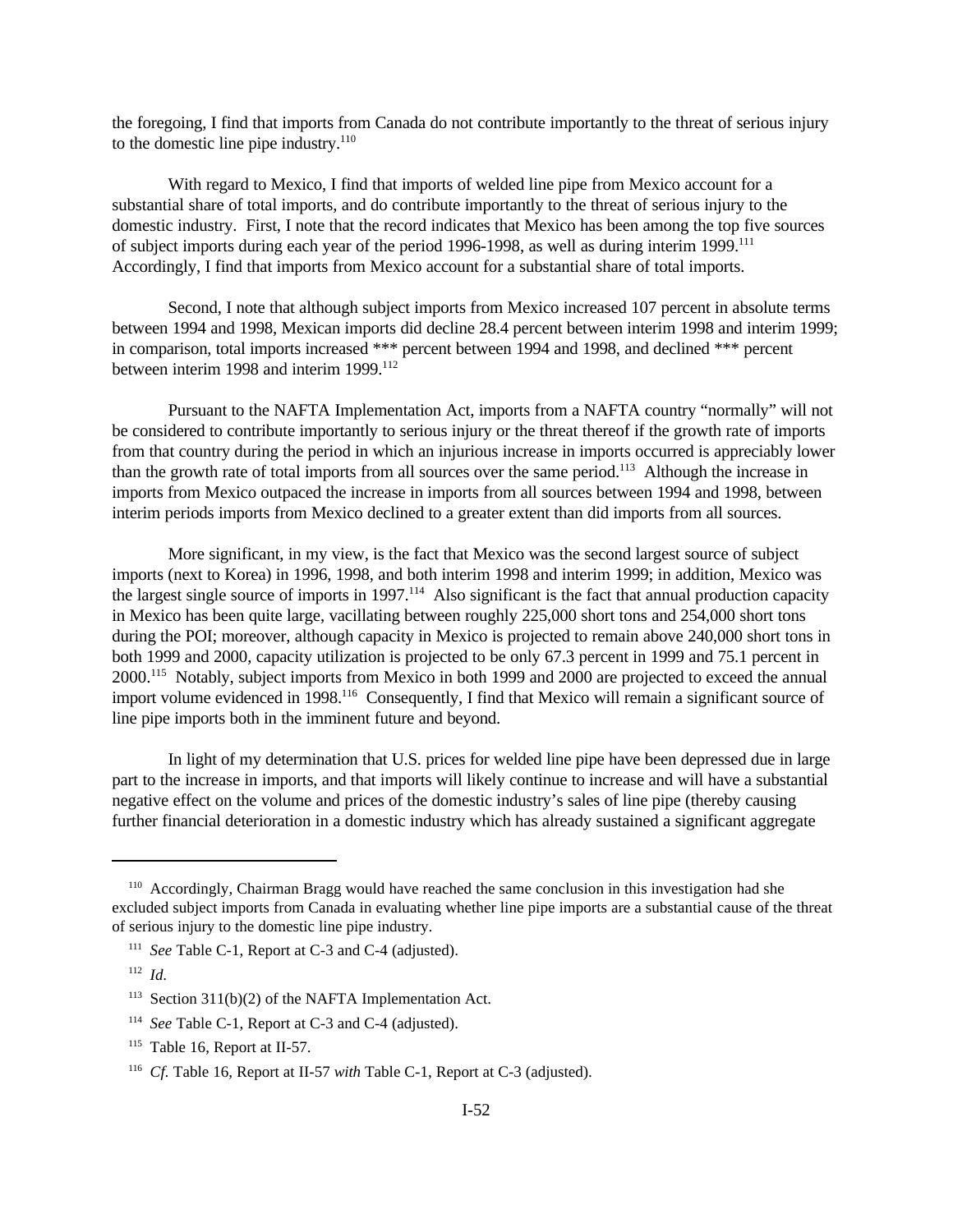operating loss in interim 1999), I find that imports from Mexico contribute importantly to the threat of serious injury to the domestic line pipe industry, notwithstanding any difference in import trends between interim periods.<sup>117</sup>

*Findings by Commissioner Askey:* First, I find that Canadian imports, considered individually, did not account for a substantial share of total imports. The statute provides that a country "normally" will not be considered to account for a substantial share of imports if it is not among the top five suppliers in the most recent three year period. Of total imports during 1996-98, Canada represented the seventh largest individual source.<sup>118</sup> Accordingly, Canada was not among the top five sources of imports in 1996-98. I find no other circumstances in the record that would nevertheless compel a finding that Canadian imports made up a significant share of total imports and otherwise contributed importantly to the threat of serious injury to the domestic industry.

Second, I find that while Mexican imports individually account for a substantial share of total imports of line pipe they are not contributing importantly to the threat of serious injury. Mexico was one of the top three suppliers to the United States of line pipe during 1996-98<sup>119</sup> and its imports individually accounted for a substantial share of total imports during that period. However, Mexico's imports are not contributing importantly to the threat of injury to the domestic industry because Mexico's import pattern differs appreciably from that of the other major importing countries.

Overall imports, including those from Mexico, increased after 1995. However, while Mexican imports peaked in 1997 -- at the time when the domestic industry remained profitable and healthy -- and then declined thereafter; imports from each of the other major importing countries peaked in 1998 before declining in interim 1999.<sup>120</sup> Accordingly, because Mexican imports have been declining since 1997 even as imports overall continued to increase substantially,<sup>121</sup> the Mexican import "growth rate" was appreciably lower than that of imports from other countries during 1998 and interim 1999, when overall imports surged and domestic industry performance began to decline. Therefore, I find that Mexican imports should be excluded from the remedy recommendation because Mexican imports do not contribute importantly to the threat of serious injury to the domestic line pipe industry.

<sup>&</sup>lt;sup>117</sup> In this regard, I note that pricing comparisons on the record indicate that imports from Mexico predominantly undersell the domestic like product; moreover, the extent of underselling by imports from Mexico is comparable to other sources of low-priced imports. *See, e.g.,* Table 39, Report at II-110.

<sup>118</sup> *See* Table C-1, Report at C-3 (adjusted).

<sup>&</sup>lt;sup>119</sup> Table C-1, Report at C-3 (adjusted).

<sup>&</sup>lt;sup>120</sup> The only other exception was Korea, whose import level continued to climb in 1999 even as imports from all other significant sources of imports fell. Table C-1, Report at C-3 (adjusted).

<sup>&</sup>lt;sup>121</sup> Overall imports increased from \*\*\* short tons in 1997 to \*\*\* short tons in 1998, a \*\*\* percent increase. Table C-1, Report at C-4 (adjusted).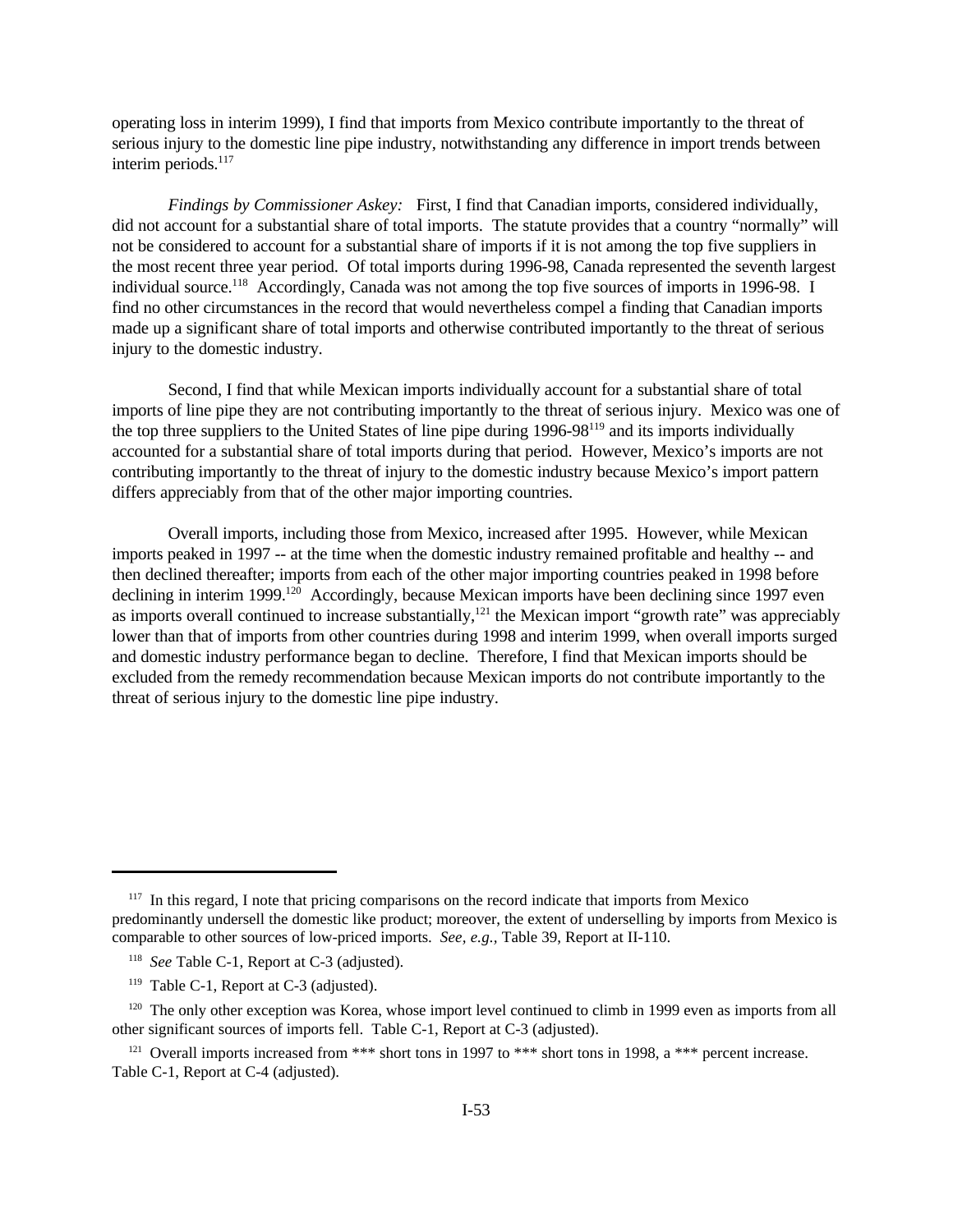### **DISSENTING VIEWS OF COMMISSIONER CAROL T. CRAWFORD ON INJURY**

### **Introduction**

Pursuant to section 202(b) of the Trade Act of 1974 (Trade Act) (19 U.S.C. 2252(b)), I determine that circular welded carbon quality line pipe ("line pipe") is not being imported into the United States in such increased quantities as to be a substantial cause of serious injury, or the threat thereof, to the domestic industry producing an article like or directly competitive with the imported article. The basis for my negative injury determination is set forth below.

### **Background**

The Commission instituted this investigation effective June 30, 1999, following receipt of a petition filed by eight U.S. line pipe producers and the United Steel Workers of America. The petition alleged that certain line pipe is being imported into the United States in such increased quantities as to be a substantial cause of serious injury or the threat of serious injury to the domestic line pipe industry.

The line pipe subject to this investigation<sup>1</sup> is produced from slit "carbon quality" steel sheets, often referred to as skelp. Carbon quality steel includes certain grades of steel that have been modified through the addition of small amounts of alloying elements but specifically excludes all products, proprietary or otherwise, based on an alloy specification of the American Petroleum Institute (API). The skelp passes through a series of tapered rollers which impart a circular shape. The product is welded along the joint axis, then beveled on either end. The finished pipe is tested, inspected, and certified as meeting the appropriate standards of the API. It is then sold, typically through distributors but also directly to end users, for use in oil and gas pipelines and for gathering lines in oil and gas fields.<sup>2</sup>

### **Overview**

Line pipe is one of several steel tubular products manufactured for the oil and gas industry. Line pipe is used primarily for gathering, transmitting, and, in some instances, distributing oil and natural gas. Other related products include, for example, casing and tubing (oil country tubular goods or OCTG) and standard pipe. Casing and tubing are used in the extraction of oil and gas, while standard pipe is used for low pressure transmission and distribution of liquids or gases. Demand for line pipe and the other related products is dependent upon oil and gas production and transmission as well as the overall health of the U.S. economy.

Line pipe is sold in a highly competitive market characterized by a large number of producers with substantial production capabilities. Producers have capacity dedicated to line pipe production as well as substantial additional capacity in use for the production of other welded tubular products but available to produce line pipe when market conditions warrant. Traditional mills, with a long history in the production and sales of energy-related tubular products, have faced increasing competition from new domestic producers. Some of these new producers are new participants in the industry. Others are producers of related products that have expanded their product lines to include line pipe. The result is that buyers have

<sup>&</sup>lt;sup>1</sup> Imports of "Arctic grade" line pipe are excluded from the scope of this investigation.

<sup>&</sup>lt;sup>2</sup> Petitioners estimate that 90 percent of all products that are carbon quality and stenciled to an API specification are used in oil and gas pipelines and for gathering lines in oil and gas fields. *Petition* at 3.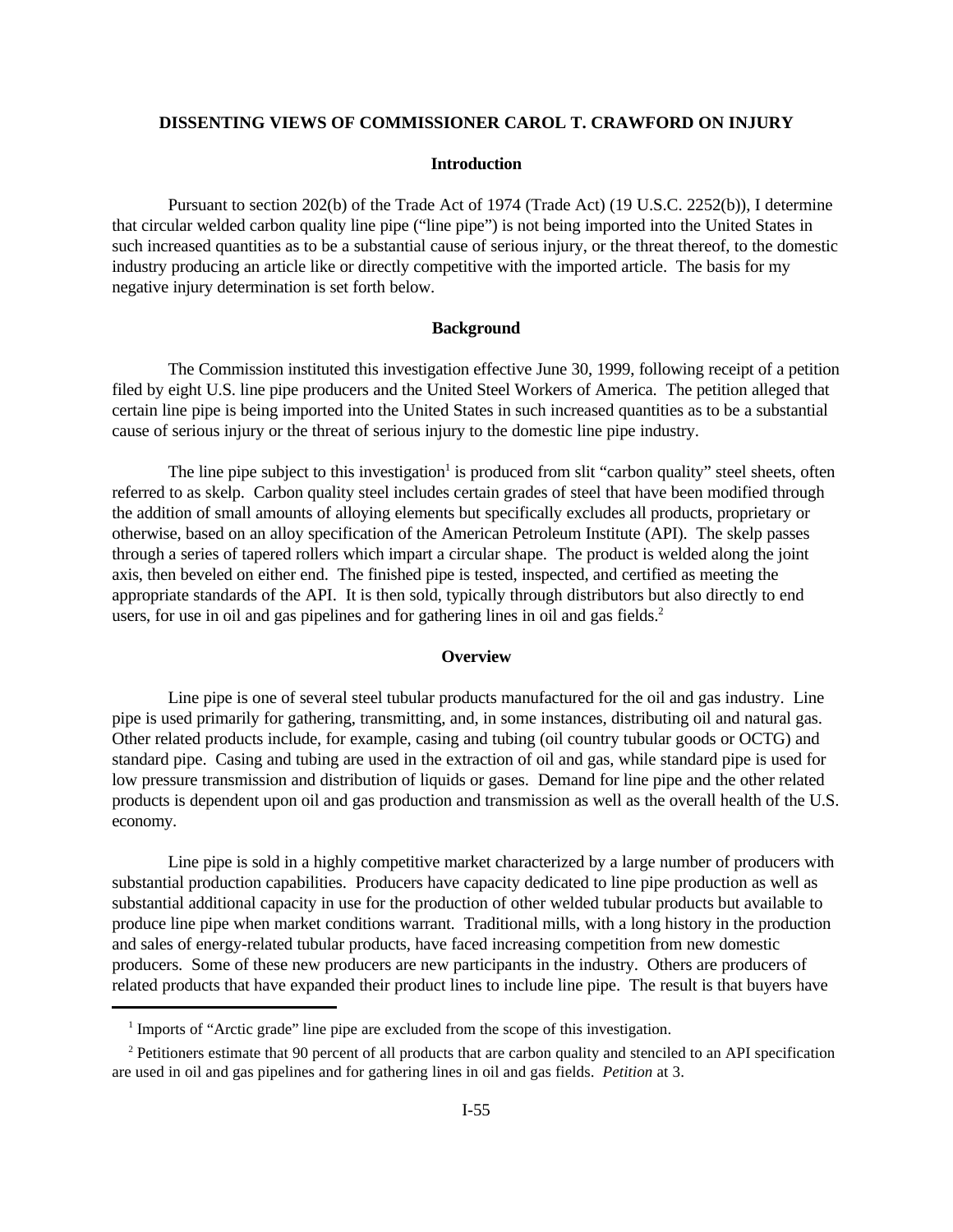more sources from which to purchase their line pipe. In addition, purchasers have long considered imported line pipe to be an integral part of the U.S. market for energy-related tubular products.<sup>3</sup> In recent years, U.S. purchasers have sourced line pipe from NAFTA-partners Canada and Mexico, as well as Korea, Japan, Germany, and Turkey.

Demand for line pipe grew for much of the period under review. The market absorbed the new and increased production of domestic line pipe and the increased (though fluctuating) volume of imported line pipe. Although the domestic industry's share of the U.S. market varied over the period reviewed, U.S. line pipe producers prospered. U.S. producers increased capacity and production, and added workers. The domestic industry's net sales increased on an annual basis, generating substantial profits and encouraging significant investment.

In 1998, the oil and gas industry experienced drastic price declines, followed by steep reductions in oil and gas production in the United States and elsewhere around the world. Declining oil and gas production quickly deflated the demand for energy-related tubular products, including line pipe. U.S. line pipe producers lost large portions of their domestic and export markets. At the same time, producers of other energy-related tubular products (*e.g.*, OCTG) also lost their markets, and sought to shift some additional production into line pipes. Thus the line pipe market experienced a temporary but intense imbalance in supply and demand in 1998 and into 1999, causing the domestic line pipe industry financial hardship during the period.<sup>4</sup>

The oil and gas industry has now rebounded. Oil and gas prices, drilling activity, and production are up, and with their recovery, demand for line pipe is regaining strength. Domestic line pipe producers have continued their expansion plans, and shipments have increased steadily since the Spring of 1999. Line pipe prices have stabilized and are now rising.

Most industries enjoy a diverse customer base, which helps to insulate them from downturns in any one purchaser industry. Line pipe producers, in contrast, depend upon a single industry for virtually all their sales. When that industry suffers, the line pipe industry necessarily suffers. These effects are similar on imported line pipe. Long in demand by the U.S. oil and gas industry and a significant presence in the U.S. market, imported line pipe cannot itself be viewed as a substantial cause of the domestic industry's financial hardship as defined in the statute.

<sup>&</sup>lt;sup>3</sup> In its most recent prior investigation on line pipe (resulting in a negative determination), the Commission found that U.S. imports of line pipe averaged 378,262 short tons between 1984 and 1986, accounting for nearly 44 percent of the U.S. market during that period. *Certain Line Pipes and Tubes from Canada*, Inv. No. 731-TA-375 (Preliminary), USITC Pub. 1965, March 1987, at a-13.

<sup>&</sup>lt;sup>4</sup> It is clear from previous investigations that the line pipe industry is not immune to the business cycle. In its 1987 investigation of Canadian line pipe, the Commission found that the U.S. industry reported declining prices, idled capacity, a devastated workforce, and consistent and substantial losses in the face of falling demand between 1984 and 1986. *Certain Line Pipes and Tubes from Canada*, Inv. No. 731-TA-375 (Preliminary), USITC Pub. 1965, March 1987, at a-14-17, a-20, and a-30.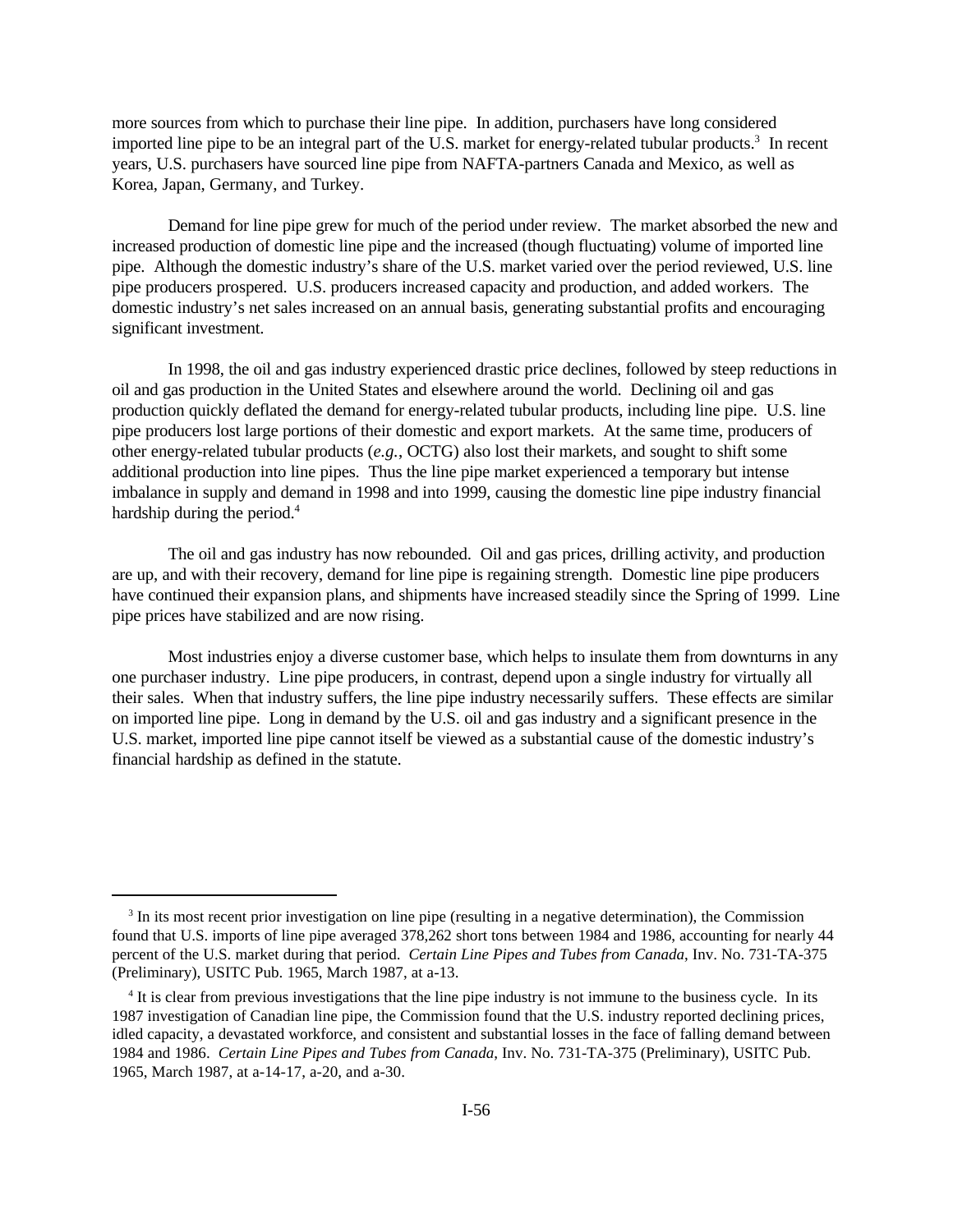### **Domestic Industry**

# **Statutory Framework and Commission Practice**

Section  $202(b)(1)(A)$  of the Trade Act requires that I determine whether an article is being imported into the United States in such increased quantities as to be a substantial cause of serious injury, or the threat thereof, to "the domestic industry producing an article that is like or directly competitive with the imported article." The term "domestic industry" is defined in section 202(c)(6)(A)(i) of the Trade Act to mean "the domestic producers as a whole of the like or directly competitive article or those producers whose collective production of the like or directly competitive article constitutes a major proportion of the total domestic production of such article."

In order to identify the domestic industry, the Commission must identify the domestic article or articles like or directly competitive with the imported article. The phrase "like or directly competitive" is defined in the legislative history of the Trade Act. The term "like" means those articles that are "substantially identical in inherent or intrinsic characteristics (i.e., materials from which made, appearance, quality, texture, etc.)," and the term "directly competitive" means those articles that are "substantially equivalent for commercial purposes, that is, are adapted to the same uses and are essentially interchangeable therefor."<sup>5</sup> In some instances, more than one domestic article may be like or directly competitive with the imported article, in which case the Commission may find that more than one domestic industry is involved in the investigation.

 In determining what constitutes the like or directly competitive domestic article, the Commission traditionally has taken into account such factors as the physical properties of the article, its customs treatment, where and how it is made (*e.g.*, whether products are manufactured in separate facilities), its uses, and the marketing channels through which the product is sold.<sup>6</sup> Each of the factors is relevant, but the weight given to each particular factor will depend upon the facts in the specific case. The Commission traditionally has looked for clear dividing lines among possible products, and has disregarded minor variations.7

<sup>5</sup> H.R. Rep. No. 93-571 at 45 (1973); S. Rep. No. 93-1298 at 121-122 (1974).

<sup>6</sup> *See* Views of Chairman Watson and Commissioners Crawford and Bragg in *Fresh Winter Tomatoes*, Inv. No. TA-201-64 (Provisional Relief Phase), USITC Pub. 2881 (April 1995) at I-7.

<sup>7</sup> *See, e.g., Stainless Steel Table Flatware*, Inv. No. TA-201-49, USITC Pub. 1536 (June 1984) at 4-5, where the Commission concluded that differences in weight, length, gauge, grading, finish, knife construction and refinement, alloy of stainless steel used, and price of stainless steel table flatware did not constitute sufficient differences in characteristics to warrant a finding of different like products.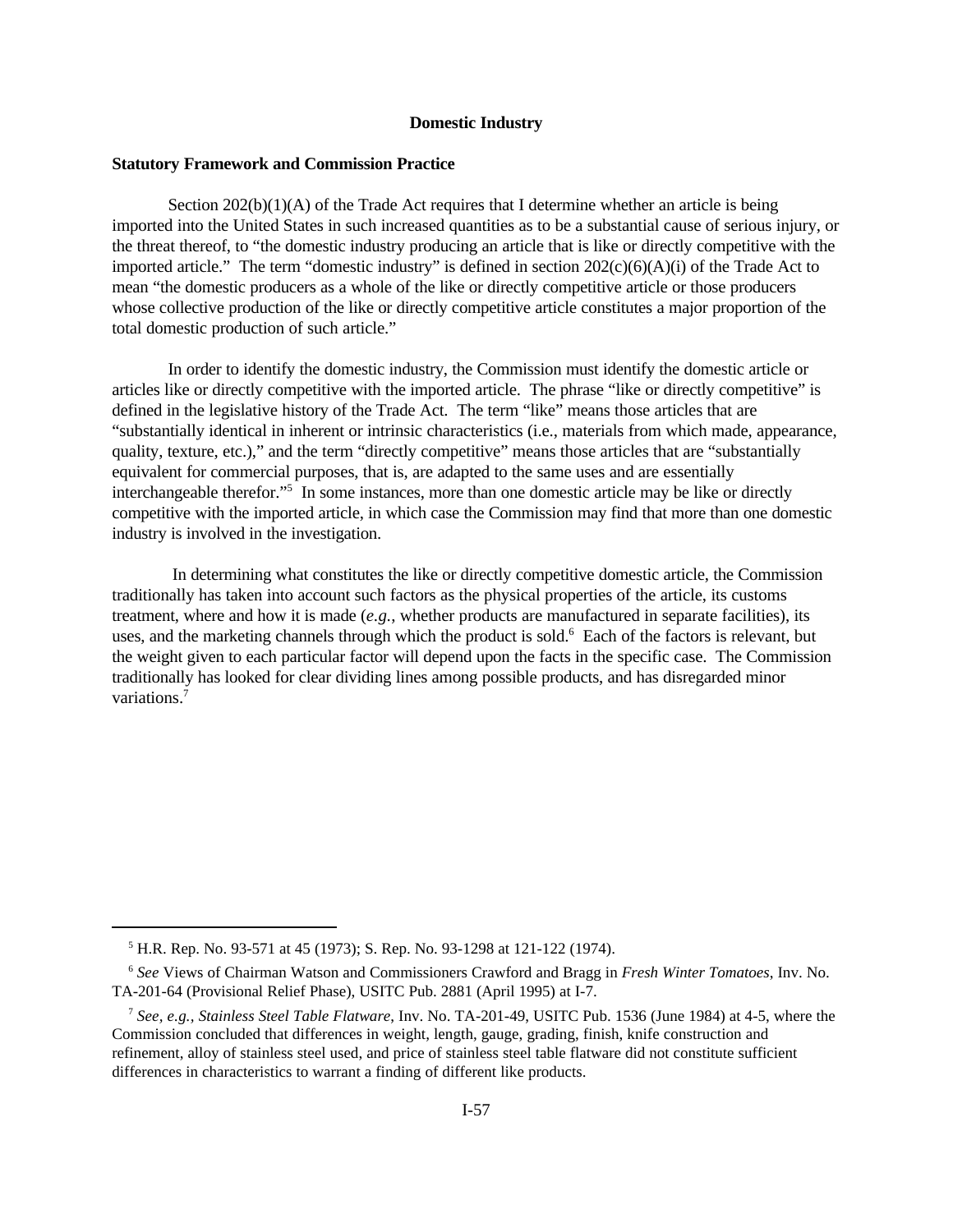# **Finding**

I find that the article like or directly competitive with the imported article is line pipe commensurate with the scope of the investigation.<sup>8</sup> I have given serious consideration to two productrelated issues. First, should the like or directly competitive product encompass two distinct products, (1) high-frequency induction welded (HFI) pipe as defined by the German Respondents and (2) all other welded line pipe? On the basis of the record in this investigation, I concur in both the reasoning and the conclusion of my colleagues that HFI pipe in the size range established by the German Respondents does not constitute a distinct product. Second, should the like or directly competitive product include standard pipe? Unlike my colleagues, I find that the record in this investigation might well justify defining the like or directly competitive product to include both welded standard and line pipe. However, I join my colleagues in concluding that, on balance, the evidence collected in this investigation supports a finding that the article like or directly competitive with the imported article is line pipe. My analysis on this issue follows.

*Physical properties*: Line pipe is typically produced to the specifications of the API, while standard pipe is produced to various less-exacting specifications of the American Society for Testing and Materials (ASTM). Petitioners estimate that 50 percent of their line pipe shipments are stenciled to both API and ASTM specifications.<sup>9</sup> However, most line pipe is sold in sizes more than 4.5 inches in outside diameter, while most standard pipe is sold in sizes up to 4.5 inches in outside diameter. Line pipe tends to be sold in lengths of 40-45 feet, while standard pipe sales are concentrated in 20-foot lengths. Both types of pipe are frequently sold "black," but standard pipe is also frequently galvanized (especially for fencing applications). While both types of pipes are often sold "plain end," it is not uncommon for standard pipe to be sold "threaded & coupled." Because line pipe is often welded in the field, it is less likely to be sold "threaded & coupled."<sup>10</sup>

*Customs treatment*: Welded line pipe is provided for in subheadings 7306.10.10 and 7306.10.50 of the HTS. Welded standard pipe is provided for in subheadings 7306.30.10 and 7306.30.50 of the HTS.

*Where and how made*: Fourteen of fifteen reporting line pipe producers (every company other than \*\*\*) manufacture standard pipe on the same production lines and with the same employees that produce line pipe. The same raw material -- skelp -- is used for production and the same principal manufacturing processes are employed: electric resistance welding (ERW) and continuous welding (CW), although CW line pipe is quite limited in volume. $11$ 

*Uses*: Welded line pipe is intended for the conveyance of oil and natural gas or other fluids in pipelines. Welded standard pipe is intended for the low temperature and pressure conveyance of water, steam, natural gas, air and other liquids and gases in plumbing and heating systems, air conditioning units,

<sup>&</sup>lt;sup>8</sup> I do not base my analysis on the Commission's findings regarding the domestic like product in the 1996 antidumping investigations under title VII of the Tariff Act of 1930 (*See Circular Welded Nonalloy Steel Pipe from Romania and South Africa*, Invs. Nos. 731-TA-732 & 733 (Final), USITC Pub. 2973, July 1996, at 5-6). While those investigations covered certain multiple-stenciled pipe, the statutory definitions and factors traditionally considered by the Commission in section 201 actions differ from those in title VII investigations.

<sup>9</sup> *Response to the Questions of Chairman Bragg, Commissioner Crawford, and Commissioner Askey*, submitted by Petitioners on October 12, 1999, at 16.

<sup>10</sup> *Confidential Report* ("CR") at I-6-7, *Public Report* ("PR") at II-5.

<sup>&</sup>lt;sup>11</sup> CR at I-8-9, PR at II-7.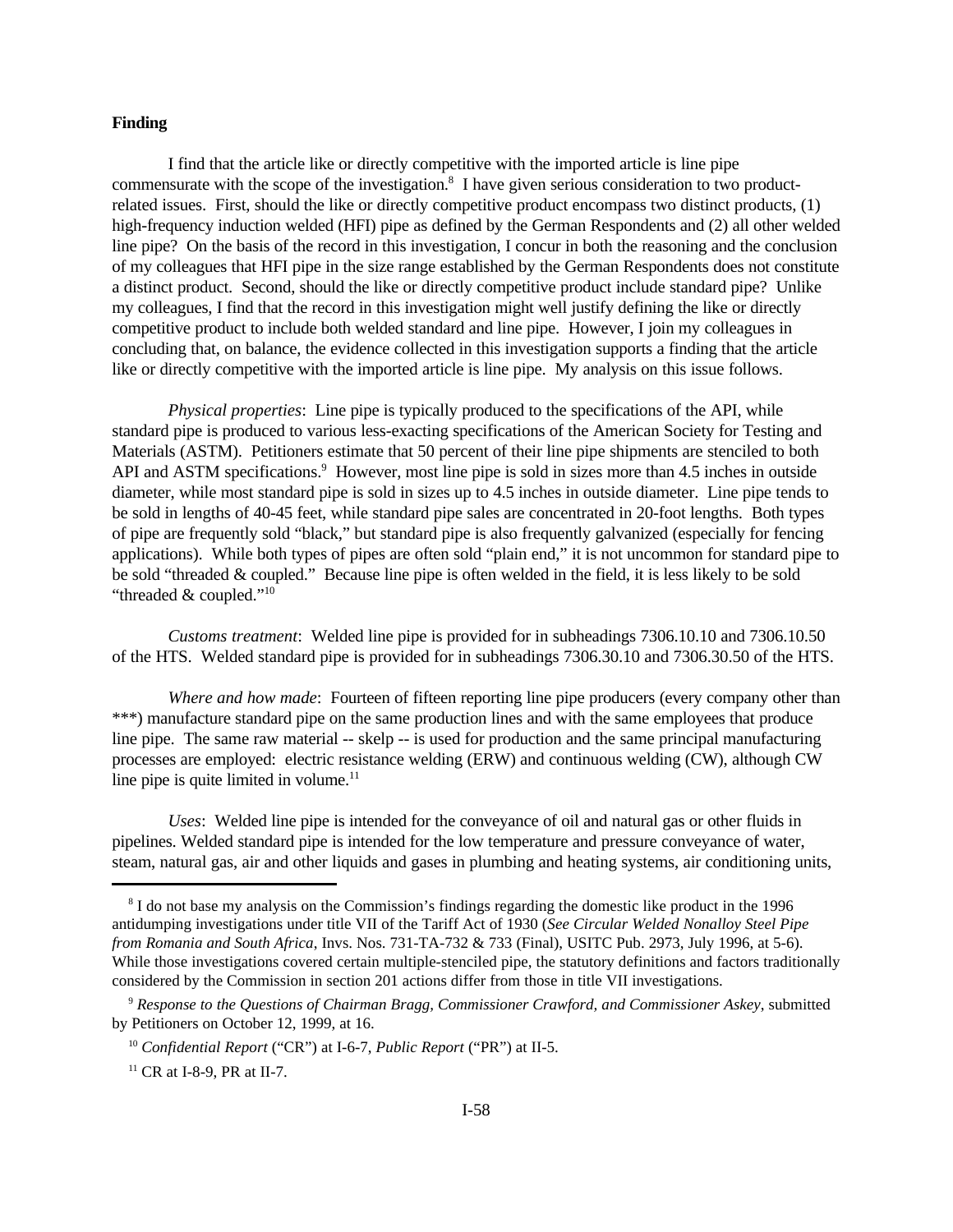automatic sprinkler systems, and other related uses.<sup>12</sup> Purchasers report that while line pipe can be used in certain standard pipe applications, standard pipe cannot be used in line pipe applications.<sup>13</sup> Based on Petitioners' estimates and data from the 1996 investigation on welded carbon steel pipe, 10-15 percent of U.S.- produced line pipe is multiple-stenciled pipe sold for standard pipe applications.<sup>14</sup>

*Marketing channels*: The majority -- 50 to 70 percent -- of domestically produced line pipe is sold to distributors and service centers.<sup>15</sup> Based on the record of the 1996 investigation on welded carbon steel pipe, 84 percent of domestically produced standard pipe was sold to distributors in 1995.<sup>16</sup>

Although information related to production could support a conclusion that standard pipe is like line pipe, U.S. mills manufacture a variety of welded pipe products on the same production lines, not just standard and line pipe. Moreover, purchasers' observations tend to support the view that the two pipe products are not directly competitive. This case presents one-way substitutability, and even that is sporadic. While one-half of U.S.-produced line pipe is multiple-stenciled, implying the potential for substantial equivalence for commercial purposes, only 10-15 percent of line pipe is actually sold for standard pipe applications. On balance, my evaluation of the record in this investigation leads to a conclusion that standard pipe is not like or directly competitive with line pipe. Because I find that the domestic article like or directly competitive with the imported article is limited to line pipe commensurate with the scope of the investigation, I find that the domestic industry consists of all U.S. producers of line pipe.

# **Increased Imports**

### **Statutory Framework and Commission Practice**

The first of the three statutory criteria for an affirmative determination under section 201 is that imports must be entering the United States in "increased quantities." Under section 202 of the Trade Act, increased quantities of imports may be "either actual or relative to domestic production."<sup>17</sup> In determining whether imports have increased, the Commission considers imports from all sources. The Commission traditionally has considered imports over the most recent 5-year period as a framework for its analysis, but may consider longer or shorter periods as it deems appropriate. A simple increase in imports is sufficient to satisfy this statutory requirement.

<sup>&</sup>lt;sup>12</sup> Standard pipe is also used for load-bearing applications, scaffolding, fencing, and electrical conduit.

<sup>&</sup>lt;sup>13</sup> CR at I-11, PR at II-8.

<sup>14</sup> *Petition* at 3; *Circular Welded Nonalloy Steel Pipe from Romania and South Africa*, Invs. Nos. 731-TA-732 & 733 (Final), USITC Pub. 2973, July 1996, at A-3-A-8.

<sup>&</sup>lt;sup>15</sup> CR at I-10, PR at II-8.

<sup>16</sup> *Circular Welded Nonalloy Steel Pipe from Romania and South Africa*, Invs. Nos. 731-TA-732 & 733 (Final), USITC Pub. 2973, July 1996, at I-9.

<sup>&</sup>lt;sup>17</sup> Section 202(c)(1)(C).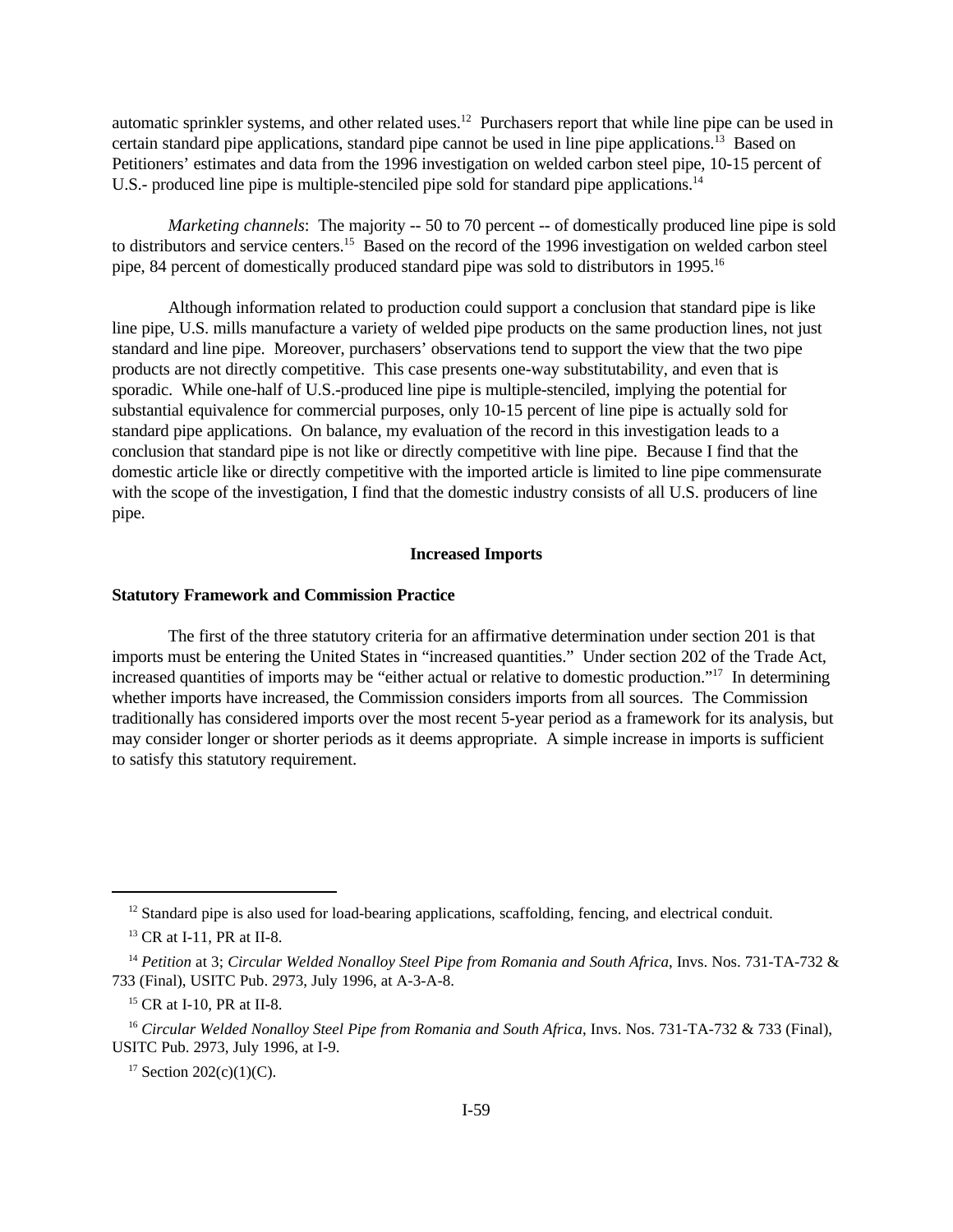### **Finding**

I find that imports of line pipe have increased both in actual terms and relative to domestic production. Imports increased from \*\*\* short tons in 1994 to \*\*\* short tons in 1998, an increase of \*\*\* percent. The quantity of imports increased erratically over the years covered by the investigation, declining in 1995 and stabilizing at low levels in 1996, then recovering in 1997 and continuing to increase in 1998. However, imports of line pipe were \*\*\* short tons in the first half of 1999, \*\*\* short tons less than the quantity of imports in the first half of 1998 (\*\*\* short tons).<sup>18</sup>

The ratio of imports to domestic production also increased during the period examined, rising from \*\*\* percent in 1994 to \*\*\* percent in 1998. The ratio of imports to domestic production rose from \*\*\* percent in the first half of 1998 to \*\*\* percent in the second half of 1998, then retreated to \*\*\* percent in the first half of 1999.<sup>19</sup>

# **Serious Injury or Threat**

### **Statutory Framework and Commission Practice**

The second of the three statutory criteria requires the Commission to determine whether the domestic industry is seriously injured or threatened with serious injury. Section 202(c) of the Trade Act defines "serious injury" as "a significant overall impairment in the position of a domestic industry,"<sup>20</sup> and "threat of serious injury" as "serious injury that is clearly imminent."<sup>21</sup>

The statute directs the Commission to take into account all economic factors that it finds relevant, including but not limited to the following:

> (i) the significant idling of productive facilities in the domestic industry, (ii) the inability of a significant number of firms to carry out domestic production operations at a reasonable level of profit, and (iii) significant unemployment or underemployment within the domestic industry.<sup>22</sup>

<sup>&</sup>lt;sup>18</sup> *See* Table I of the addendum to these views. I note that the inclusion in the official imports statistics of nonsubject alloy (including stainless steel) line pipe somewhat overstates the quantity and value of imports subject to this investigation. Moreover, the inclusion of high-value alloy line pipe in the import data contributes to certain anomalies in data derived from quantity and value (*e.g.*, average unit values).

<sup>&</sup>lt;sup>19</sup> *Compare* the level of U.S. imports calculated above *with* the level of production reported in Table 5, CR at I-27, PR at II-22.

<sup>&</sup>lt;sup>20</sup> Section 202(c)(6)(B).

<sup>&</sup>lt;sup>21</sup> Section 202(c)(6)(D).

<sup>&</sup>lt;sup>22</sup> Section 202(c)(1)(A).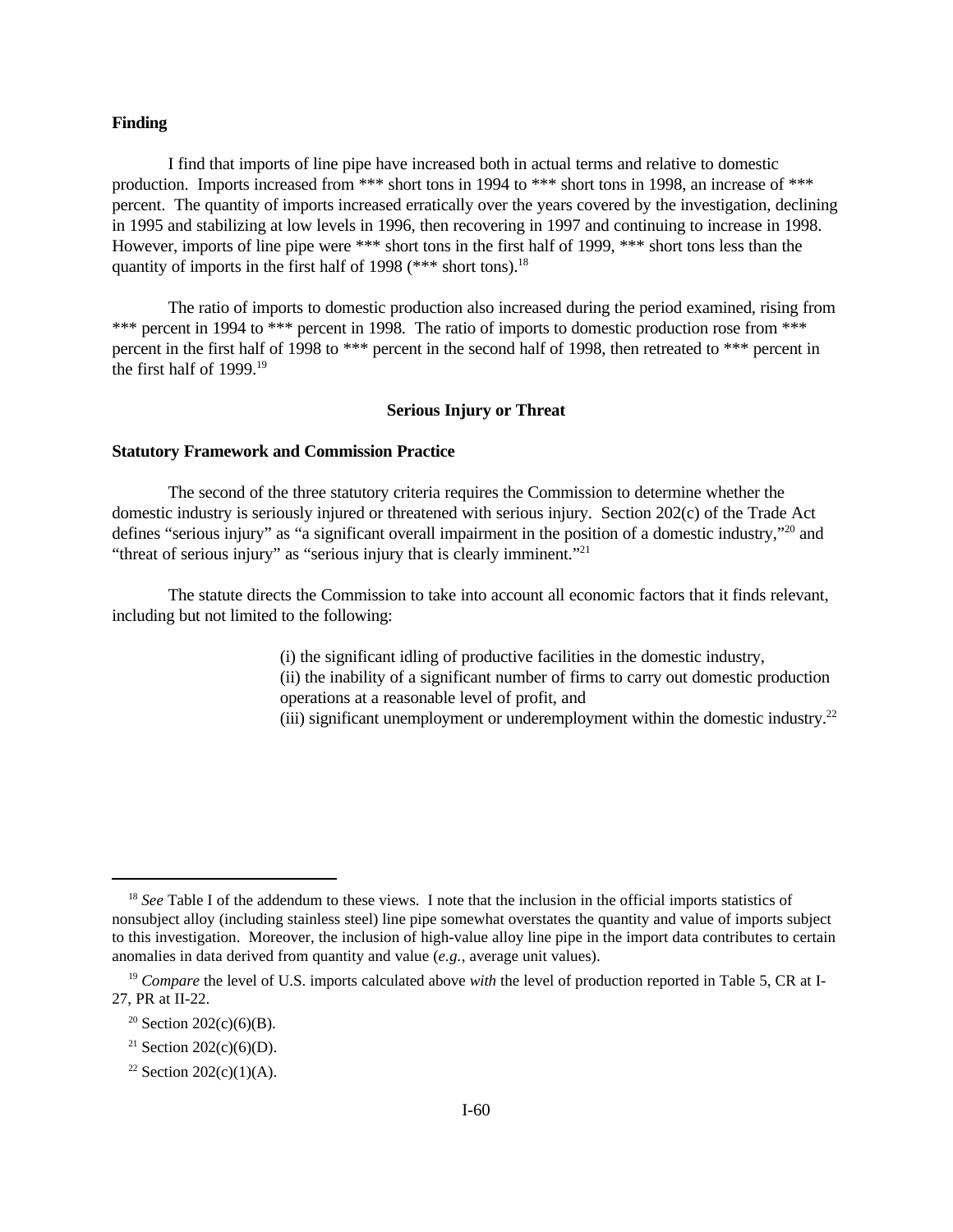The "significant idling of productive facilities" includes the closing of plants or the underutilization of production capacity.<sup>23</sup> The presence or absence of any of these factors is not necessarily dispositive of the question of injury. $24$ 

# **Finding**

For reasons set forth below, I find that the domestic industry is not seriously injured and is not threatened with serious injury. That is, I do not find "a significant overall impairment in the position" of the industry, nor do I find that serious injury is "clearly imminent."

### The Domestic Industry Is Not Seriously Injured

In determining that the domestic industry is not seriously injured, I considered evidence relating to the specifically enumerated statutory factors, as well as evidence relating to domestic production, sales, inventories, productivity, capital expenditures, and research and development ( $R&D$ ) expenditures.<sup>25</sup> Some factors demonstrated improvement, while others demonstrated mixed performance. Considered in their entirety, these factors do not indicate that the domestic industry is seriously injured.

*No significant idling of productive facilities*. The record indicates that the number of mills reporting production of line pipe in the United States increased over the period examined. Thirteen companies operating 16 production facilities produced line pipe in 1994. By 1998, 14 companies operating 17 production facilities were producing line pipe. By early 1999, the domestic line pipe industry consisted of 15 companies operating 18 production facilities.<sup>26 27</sup>

In addition to establishing new production capacity in the Western United States, several domestic mills invested heavily in the modernization of their domestic plants and equipment. Most notably, IPSCO and Stupp upgraded their line pipe production capabilities in 1997.<sup>28</sup> Over the period examined in this investigation, nine U.S. producers made capital expenditures in excess of \$1 million in at least one fiscal

 $27$  In mid-1999, IPSCO commissioned its new small-diameter welded pipe mill in Blytheville, AR. This facility, which does not yet have its API license, will have an annual production capacity of \*\*\* short tons. CR at I-24-26 and n. 67, PR at II-21 and n. 67. LTV shut down its \*\*\*-short ton small-diameter standard and line pipe and tube welding line in Cleveland, OH, in mid-1999, then acquired structural tubing producers Copperweld Corp. and Welded Tube Co. of America. CR at I-24, PR at II-21 and *Transcript* at 42 (Mr. Carroll, Vice President and General Manager, LTV).

<sup>28</sup> CR at I-24-26, PR at II-21.

<sup>&</sup>lt;sup>23</sup> Section 202(c)(6)(B).

 $24$  Section 202(c)(3).

 $25$  I address the domestic industry's sales, inventories, capital expenditures, and research and development (R&D) expenditures in detail in my finding that the domestic industry is not threatened with serious injury.

<sup>&</sup>lt;sup>26</sup> Northwest Pipe, a standard pipe producer, expanded the product line in its Portland, OR, facility to include line pipe in the second half of 1998. Prudential Steel built a new facility in Longview, WA, and began line pipe production in early 1999. CR at I-14, PR at II-11 and *Transcript* at 194 (Mr. Smith, President, Palomar Pipe).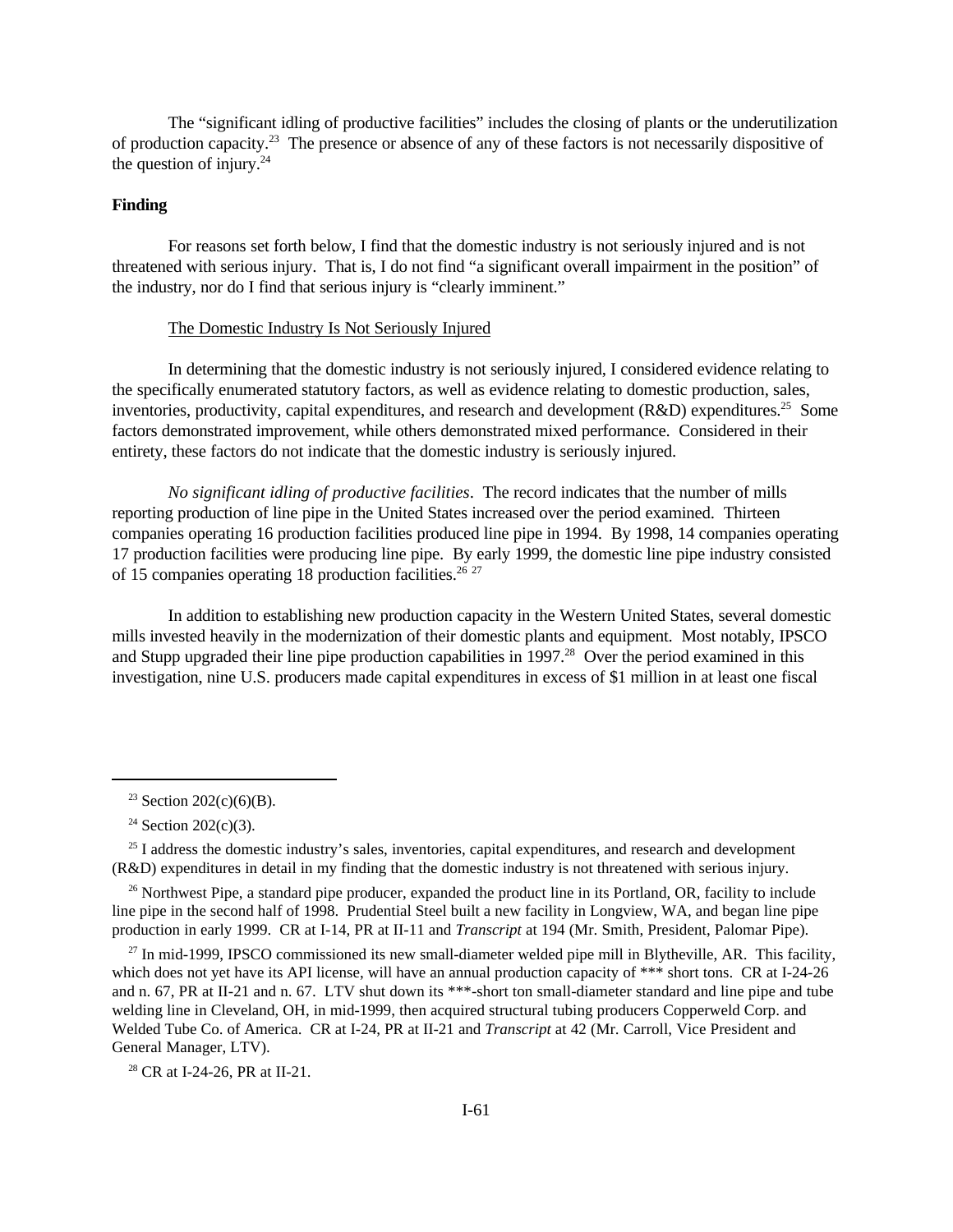year. Moreover, the trend is continuing. Maverick recently invested in a structural pipe mill that it will relocate and re-engineer to produce several types of tubular products, including line pipe.<sup>29</sup>

Actual production by the U.S. industry tended to follow overall U.S. consumption trends. U.S. mills raised production levels by 5.4 percent between 1994 and 1998, from 635,815 short tons to 669,876 short tons. Production peaked in 1997 at 881,946 short tons. U.S. mills produced 282,247 short tons of line pipe in the first half of 1999 compared to 412,872 short tons in the first half of 1998.<sup>30</sup> Reflecting the extensive capital investment in new facilities and new equipment by U.S. producers over the period examined, the domestic industry increased its productive capacity by 7.6 percent between 1994 and 1998. Mill capacity was 8.0 percent higher in the first half of 1999 than in the first half of 1998. Nominal mill capacity utilization fluctuated markedly, standing at 59-60 percent in 1994, 1996, and 1998 and at 72-74 percent in 1995 and 1997. Capacity utilization was 40 percent in the first half of 1999 compared to 63 percent in the first half of 1998.<sup>31</sup>

The domestic industry is composed of more firms operating more production facilities today than in 1994. The entrance of new producers into the line pipe market, the substantial levels of capital expenditures (especially later in the period examined), the generally-increasing levels of production and capacity, and the absence of any remarkable drop in capacity utilization until the first half of 1999 suggest that there is no significant idling of productive facilities in the industry.

Accordingly, I do not find that there is a significant idling of productive facilities in the industry.

*No inability of a significant number of firms to operate at a reasonable level of profit*. The domestic industry as a whole reported gross profits in each full fiscal year between 1994 and 1998, before reporting a gross loss for the six-month period January-June 1999.<sup>32</sup> In 1998, 9 of 14 mills reported operating income. Although not as favorable as 1996 and 1997 (when 12 and 13 mills, respectively, reported operating income), 1998 was not divergent from 1994 and 1995 (when 6 and 9 mills, respectively, reported operating income). Most firms in the industry experienced financial difficulties in January-June 1999, with only 4 of 14 mills reporting operating income, but this appears to be a short-term phenomenon rather than a multi-year, ongoing trend.<sup>33</sup> As in the recent *Wire Rod* safeguard investigation, in 1997 many of the firms in the domestic industry (10 of 13) reported their best or second-best operating income of the

<sup>33</sup> Operating income was \$10.8 million in 1998, somewhat lower than the levels reported in 1995 and 1996 (\$16-17 million), substantially higher than the level reported for 1994 (a loss of \$1.7 million), but substantially lower than the level reported for 1997 (\$34.7 million). U.S. mills reported an operating loss of \$12.8 million in the first half of 1999 compared to operating income of \$13.5 million in the first half of 1998. Table 9, CR at I-34, PR at II-27.

<sup>29</sup> CR at I-24, PR at II-19-21.

 $30$  Table 5, CR at I-27, PR at II-22. Similarly, apparent U.S. consumption of line pipe increased markedly between 1994 and 1998 (peaking in 1997), before declining sharply in the first half of 1999. *See* Table I of the addendum to these views.

<sup>&</sup>lt;sup>31</sup> Table 5, CR at I-27, PR at II-22.

<sup>&</sup>lt;sup>32</sup> Gross profits were \$28.3 million in 1998, generally comparable to levels reported in 1995 and 1996, substantially higher than the level reported for 1994 (\$11.4 million), but substantially lower than the level reported for 1997 (\$51.0 million). U.S. mills reported a gross loss of \$5.6 million in the first half of 1999 compared to a gross profit of \$21.8 million in the first half of 1998. Table 9, CR at I-34, PR at II-27.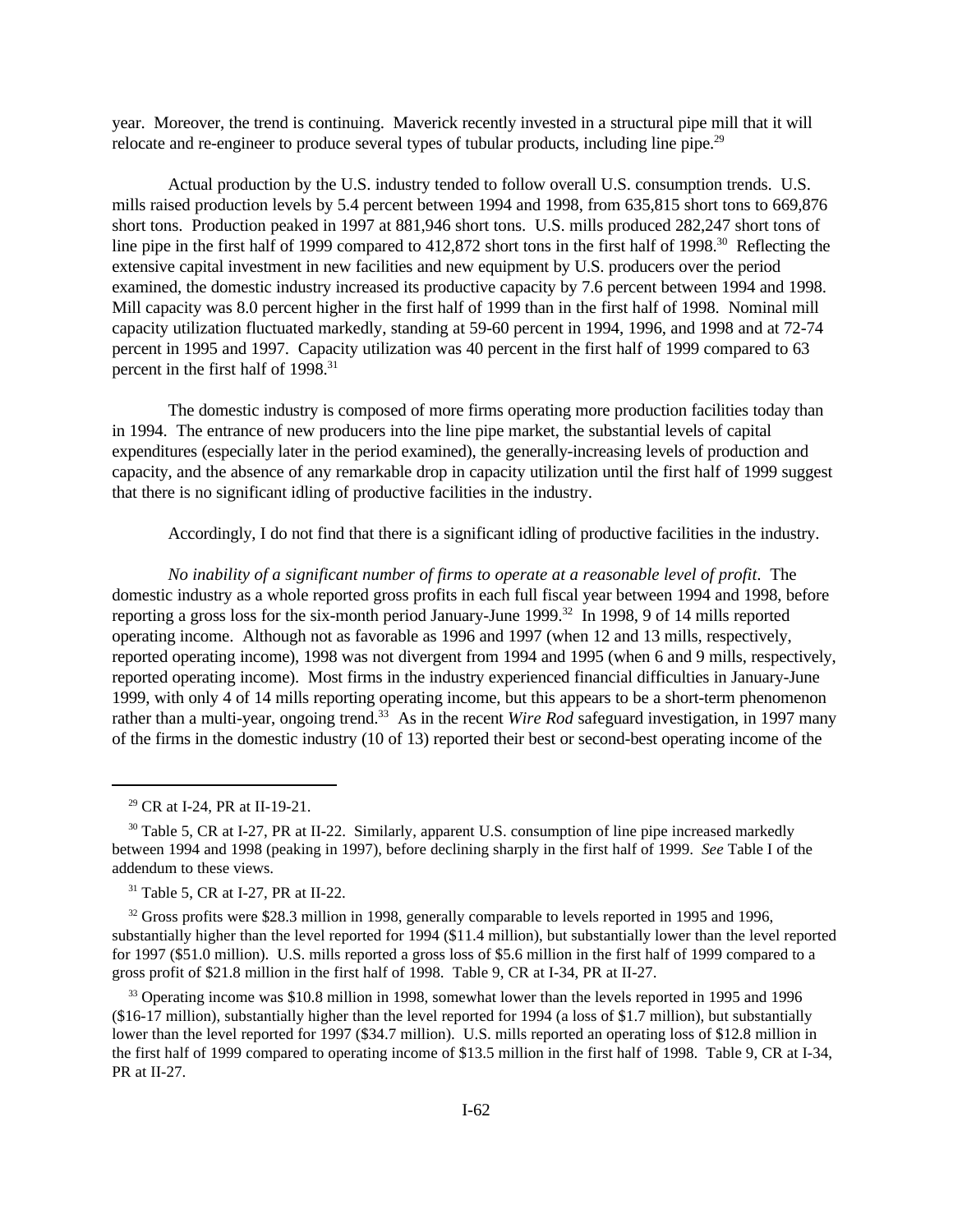period examined. Moreover, in many ways the domestic industry's performance in fiscal year 1998 was comparable to its performance in 1995 and 1996. It was clearly superior to the results for 1994.

The first half of 1999 was a difficult period for U.S. producers, as was the second half of 1998. However, the recent poor performance of the domestic industry essentially reflects only a one-year decline. The data on the record therefore do not indicate that a significant number of firms in the line pipe industry cannot operate at a reasonable level of profit.

I note that the 1998 operating income on the record may be somewhat misleading. In 1998, Lone Star allocated \*\*\* of charges for \*\*\* (primarily a reduction in operating its \*\*\* in favor of \*\*\*). The results of this decision appear to have been felt most keenly in the second half of 1998.<sup>34</sup> This decision had a marked impact on SG&A for the company and for the industry as a whole, reducing the industry's level of operating income to \$10.8 million in 1998.<sup>35</sup>

I also note that Geneva Steel temporarily shut down one of its two blast furnaces between December 1998 and September 1999, and filed for bankruptcy protection under Chapter 11 of the United States Bankruptcy Code in February 1999. While I do not discount the negative effects that these actions have had on the company's cost structure and on its employment levels, I find that they reflect the competitive conditions faced by Geneva Steel in its primary markets of hot-rolled sheet and cut-to-length plate.<sup>36</sup>

Thus, I find that the financial situation indicated by the 1999 data reflects a temporary condition and the overall profitability in 1998-99 to be understated and misleading. Based on this record, I do not find that a significant number of firms are unable to operate at a reasonable level of profit.

*No significant unemployment or underemployment*. I similarly do not find evidence of significant unemployment and underemployment in the industry. The number of workers increased each year between 1994 and 1997, increasing from 1,234 to 1,519, then decreased in 1998 to 1,286 (a net increase of 4.2 percent (52 workers) between 1994 and 1998). The number of workers employed in the first half of 1999 was 28.5-percent lower than the number of workers employed in the first half of 1998: 1,055 as compared to  $1,476$ <sup>37</sup>. The number of hours worked and wages paid exhibited similar trends, peaking in 1997 and declining in 1998 and the first half of 1999. I also do not find evidence of significant underemployment. Worker productivity fluctuated in a generally-upward trend from 246 tons per 1,000 hours in 1994 to 254 tons per 1,000 hours in 1998. The number of hours worked per worker over the course of a year exceeded 2,000 throughout the period examined, rising to 2,223 in 1997 before retreating to 2,053 in 1998. The

<sup>34</sup> *Compare* the ratio of SG&A expenses to sales for fiscal year 1998 *with* that of Jan.-June 1998. Table 11, CR at I-39, PR at II-28.

<sup>35</sup> Moreover, it is likely that this change in operating procedure had an impact on Lone Star's COGS (\*\*\*). *See* CR at I-31 n.71; I-34; I-38; I-41; and I-43, PR at II-25-28.

<sup>36</sup> *See, e.g., Transcript* at 51-52 (Mr. Johnsen, Executive Vice President and General Counsel, Geneva Steel) and CR at I-32, PR at II-25.

<sup>37</sup> Table 8, CR at I-30, PR at II-24.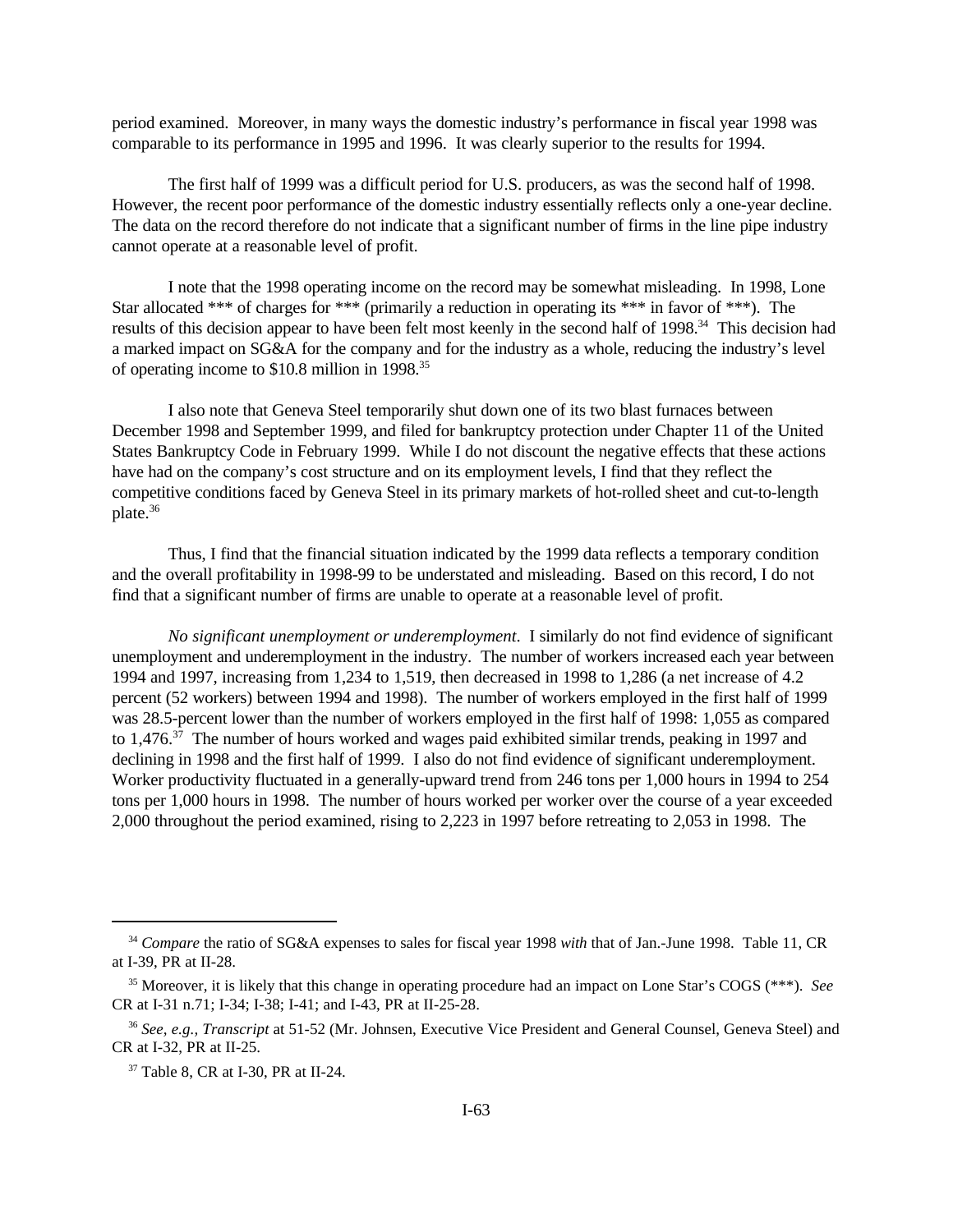number of hours worked per worker in the first half of 1999 was comparable to the number of hours worked in the first half on 1998.<sup>38</sup>

In sum, the evidence does not show a "significant overall impairment" in the position of the industry. The domestic industry expanded through the addition of new producers in late 1998 and early 1999. Production rose between 1994 and 1998, and there is no evidence of a significant idling of productive facilities or significant unemployment or underemployment. Capital expenditures have resulted in increased capacity. Subsequent to 1994, the overall financial performance of the domestic industry was generally positive, with the exception of performance in the second half of 1998 and the first half of 1999. However, these financial results represent only a one-year decline (following an extremely strong 1997 performance), likely reflect a temporary situation, and likely understate the health of the domestic industry. As a result, and consistent with the overall record, I do not find that the U.S. line pipe industry is seriously injured.

# The Domestic Industry Is Not Threatened With Serious Injury

In considering whether the industry is threatened with serious injury, I considered the statutory threat factors:

> (i) a decline in sales or market share, a higher and growing inventory (whether maintained by domestic producers, importers, wholesalers, or retailers), and a downward trend in production, profits, wages, productivity, or employment (or increasing underemployment) in the domestic industry,

> (ii) the extent to which firms in the domestic industry are unable to generate adequate capital to finance the modernization of their domestic plants and equipment, or are unable to maintain existing levels of expenditures for research and development,

> (iii) the extent to which the United States market is the focal point for the diversion of exports of the article concerned by reason of restraints on exports of such article to, or on imports of such article into, third country markets.<sup>39</sup>

I find that these factors do not indicate any clearly imminent threat of serious injury.

*Mixed trends in sales*. From 1994 to 1998, the domestic industry's net sales increased irregularly in both quantity and value. Net sales quantity fluctuated during the period examined but rose overall, from 628,286 short tons in 1994 to 728,416 short tons in 1998. Net sales value also fluctuated, rising from \$294.1 million in 1994 to \$370.2 million in 1998. However, while the quantity of net sales rose by 15.9 percent and the value of net sales rose by 25.9 percent between 1994 and 1998, the level of net sales was markedly lower in the first half of 1999 compared to the first half of 1998. The quantity of net sales in the first half of 1999 was 31.3-percent lower than in the first half of 1998, and the value of net sales in the first half of 1999 was 44.4-percent lower than in the first half of 1998.<sup>40</sup> Overall, these data show mixed trends. Furthermore, after facing declining sales in the second half of 1998 and the first half of 1999, several

<sup>38</sup> Calculated from Table 8, CR at I-30, PR at II-24.

 $39$  Section 202(c)(1).

<sup>40</sup> Table 9, CR at I-34, PR at II-27.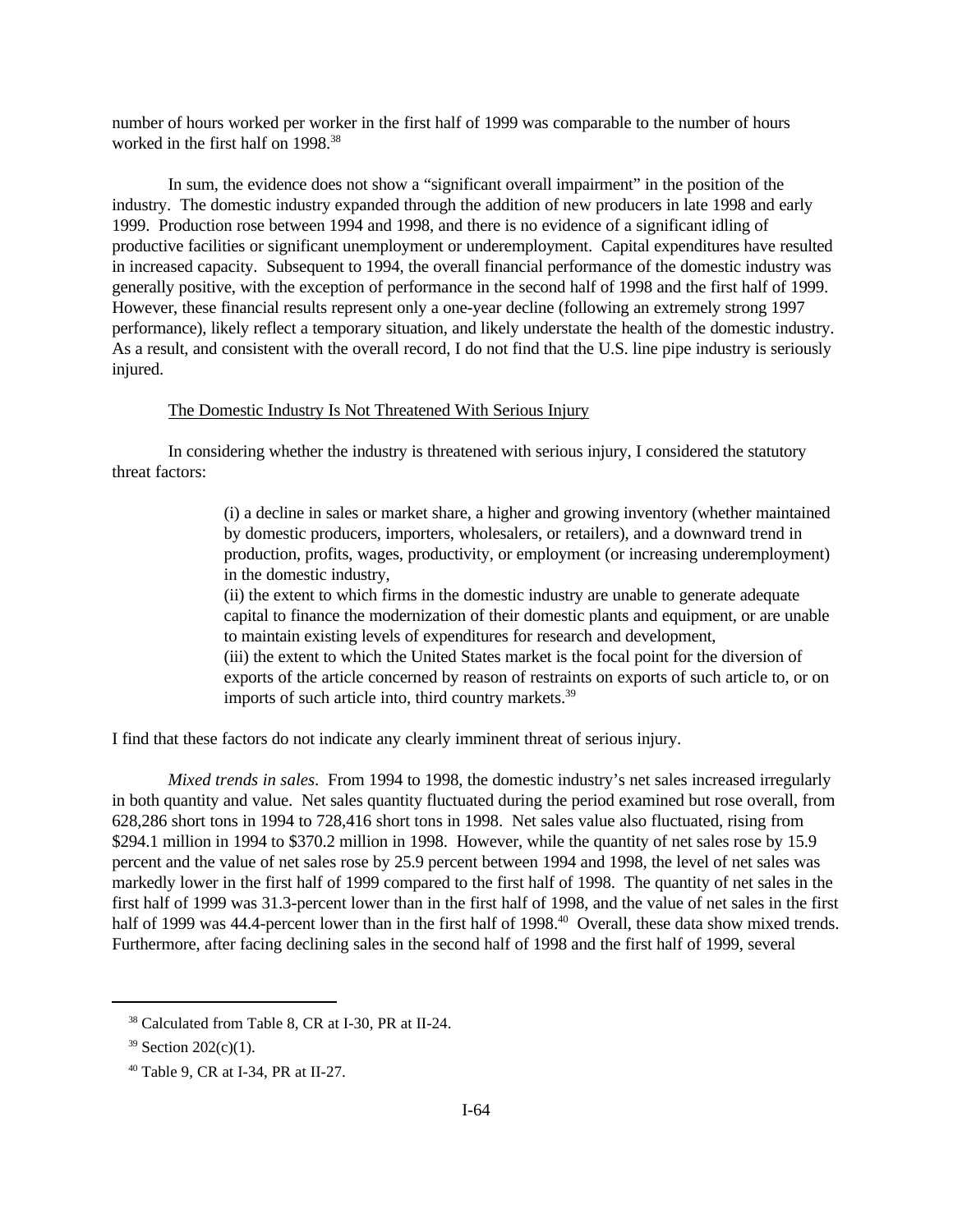producers recently have announced price increases that have already begun to take effect.<sup>41</sup> In addition, the volume of U.S. mill shipments of line pipe stabilized during the first half of 1999 and has been recovering notably since April 1999.<sup>42</sup>

*Fluctuating market shares*. The market share held by U.S. mills increased between 1994 and 1995, but declined throughout the remainder of the period examined. U.S. mills held about \*\*\* percent of the market in 1998 and the first half of 1999, compared to \*\*\* percent in 1994 and 1997 and \*\*\* percent in 1995 and 1996. Overall, the market share held by U.S. mills decreased by \*\*\* percentage points over the period 1994-98, with the largest decline occurring in 1998. The market share held by U.S. mills was \*\*\* percentage points lower in the first half of 1999 than in the first half of 1998.<sup>43</sup> However, rising U.S. mill shipments and declining U.S. imports suggest that the U.S. mills are once again tightening their grip on the U.S. market.<sup>44</sup>

*Mixed trends in inventories*. U.S. mill inventories increased from 52,506 to 73,412 short tons over the period 1994-98, and were equivalent to 11.1 percent of total shipments in 1998. Much of this growth occurred between 1994 and 1995, as inventories held by U.S. mills expanded by more than 20,000 short tons to 73,362 short tons, then fluctuated erratically thereafter. Inventories as of June 1999 were 0.4 percent lower than inventories as of June 1998, and were equivalent to 14.6 percent of annualized sales.<sup>45</sup>

In contrast, only four U.S. importers maintained inventories of imported line pipe in the United States. Such inventories increased unevenly from 1,591 short tons in December 1994 to 6,251 short tons in December 1998, but were 3,017 short tons by June 1999 (compared to 4,321 short tons in June 1998). Importers typically held inventories equivalent to 2-3 percent of the U.S. shipments, except in 1996 (when inventory levels were equivalent to 5.4 percent of U.S. shipments).<sup>46</sup> Foreign manufacturers of line pipe reported holding inventories of 55,019 short tons as of December 1998, a decrease of 11,352 short tons  $(17.1 \text{ percent})$  from the volume held as of December 1994.<sup>47 48</sup>

(continued...)

<sup>41</sup> CR at I-88 n.118, PR at II-55 n. 118. Respondents provided an *American Metal Market* article reporting price increases by Lone Star (\$30/ton effective August 1999) as well as correspondence from Lone Star (\$25/ton effective November 1999 and \$25/ton effective February 2000); Maverick (\$50/ton effective August 1999); and Newport Steel (\$30/ton effective August 1999). *Posthearing Brief on Injury of the Japanese and Korean Respondents* at exh. 1.

 $42$  Net shipments of welded line pipe by reporting companies began to decline in May 1998 and fell dramatically between August 1998 and February-March 1999. However, reporting mills recorded sharply higher monthly volumes in April, May, June, July, and August of 1999. *See* Memorandum INV-W-247, compiled by Commission staff from data of the American Iron and Steel Institute.

<sup>43</sup> *See* Table I of the addendum to these views.

<sup>&</sup>lt;sup>44</sup> Monthly import volumes peaked in September 1998, and have fluctuated in a downward trend since January 1999. Import volumes in August 1999 were the second lowest since September 1996. *See* Memorandum INV-W-247, compiled by Commission staff from data of the U.S. Department of Commerce.

<sup>45</sup> Table 7, CR at I-29, PR at II-24.

<sup>46</sup> Table 22, CR at I-70, PR at II-41.

<sup>47</sup> Tables 14-21, CR at I-51-69, PR at II-32-40.

<sup>&</sup>lt;sup>48</sup> The data collected in this investigation indicate that line pipe production has been reaching the intended customer base of distributors and end users, rather than being stockpiled by producers or importers. It is less clear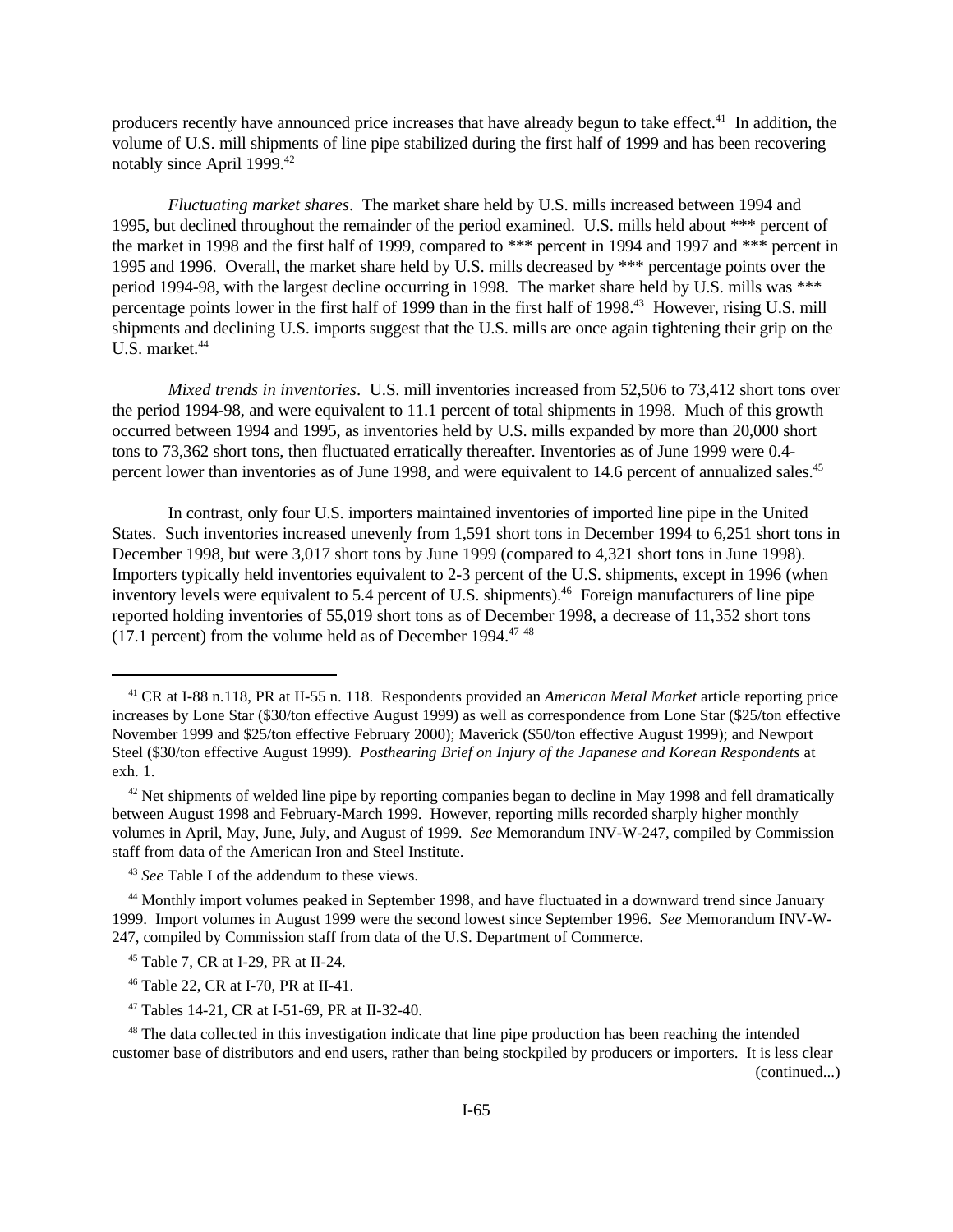*No indication of a threat of material injury based on other economic factors*. The domestic industry's production increased irregularly over the period examined, and was 5.4- percent higher in 1998 than in 1994. The level of production in the first six months of 1999 was higher than that of the preceding six months, but well below the robust level of the first half of 1998. Profits fluctuated over the period examined. The industry was profitable in 1995, 1996, 1997, and 1998, but operated at a loss in 1994 and the first six months of 1999. The industry improved its operating performance dramatically in 1995, 1996, and 1997, and maintained a high level of operating income in the first half of 1998, before weakening in the second half of 1998 and the first half of 1999. In sum, the data do not show a sustained downward trend.

Hourly wages rose steadily between 1994 and 1998, climbing from \$18.00 to \$20.57, an increase of 14.3 percent. Hourly wages were \$19.15 during January-June 1999, 5.5 percent lower than during January-June 1998. Total wages paid also peaked in 1998, increasing by 16.5 percent between 1994 and 1998. However, total wages were 33.2 percent lower during January-June 1999 than during January-June 1998. Worker productivity fluctuated in a generally-upward trend from 246 tons per 1,000 hours in 1994 to 254 tons per 1,000 hours in 1998, increasing by 3.4 percent before declining in the first half of 1999. The number of workers increased each year between 1994 and 1997, increasing from 1,234 to 1,519, then decreased in 1998 to 1,286 (a net increase of 4.2 percent (52 workers) between 1994 and 1998). The number of workers employed in the first half of 1999 was 28.5-percent lower than the number of workers employed in the first half of 1998: 1,055 as compared to 1,476. The number of hours worked per worker over the course of a year exceeded 2,000 throughout the period examined, rising to 2,223 in 1997 before retreating to 2,053 in 1998. The number of hours worked per worker in the first half of 1999 was comparable to the number of hours worked in the first half on 1998.<sup>49</sup> These changes in employment and hours worked do not indicate a threat of serious injury.

*No evidence of inability to generate adequate capital or maintain R&D expenditures*. The evidence does not show that firms in the industry have been unable to generate adequate capital to finance modernization of plants or maintain levels of R&D expenditures. Capital expenditures declined between 1994 and 1996, then increased sharply in 1997 and peaked in 1998 at \$36.3 million. Capital expenditures in the first half of 1999 were \$26.1 million, 30.7 percent greater than the level of capital expenditures in the first half of 1998. The industry financed \$125.5 million of capital expenditures over the period examined, building new mills and expanding and modernizing their domestic plants and equipment. Book value grew markedly from about \$100 million during 1994-97 to \$128 million in 1998 and \$132 million in the first half of 1999. The domestic industry reduced R&D expenditures from \$326,000 in 1994 to \$178,000 in 1996, then maintained R&D expenditures at a stable level for the remainder of the period examined.<sup>50</sup>

*No indication that U.S. market is focal point for diverted exports.* Finally, I do not find evidence that the U.S. market is the focal point for the diversion of exports by reason of restraints on exports to or imports in third country markets. Venezuela initiated antidumping actions against imports of welded and

<sup>48</sup> (...continued)

whether distributors' inventory levels have increased over the period examined. On this issue, I do not rely on inventory data for carbon tubing collected by the Steel Service Center Institute, since such data are reported for pressure, mechanical, and structural tubing, rather than for line pipe.

<sup>49</sup> Calculated from Table 8, CR at I-30, PR at II-24.

 $50$  Table 13, CR at I-48, PR at II-31. R&D expenditures were \*\*\* in 1996 and 1997 and \*\*\* in 1998. U.S. producers maintained R&D expenditures at \*\*\* in the first half of 1999 compared to \*\*\* in the first half of 1998. Id.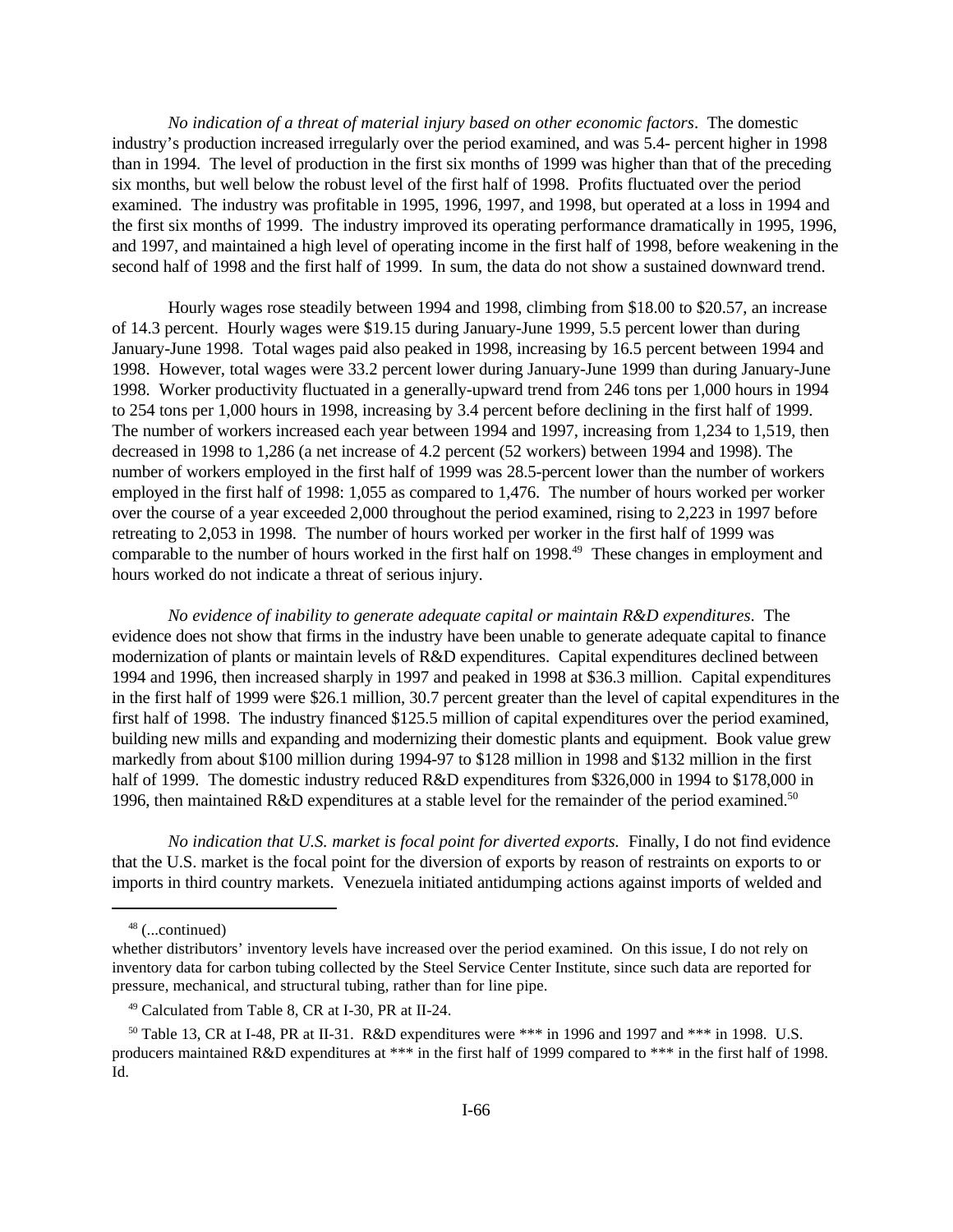seamless line pipe from Japan in April 1999.<sup>51</sup> On June 7, 1999, the U.S. Department of Commerce revoked a countervailing duty against line pipe from Turkey (effective January 1, 2000) because no domestic interested party responded to its notice of initiation by the applicable deadline.<sup>52</sup> No other orders are in place.

Based on the foregoing discussion, I conclude that the domestic industry is not threatened with material injury.

### **Causation**

Even were I to assume, *arguendo,* that the industry is seriously injured or threatened with serious injury, the evidence in the record indicates that increased imports are not a substantial cause of any actual or threatened injury. I find that the decline in demand for pipe in the oil and gas industry is the most important cause of any injury or threat of injury facing the domestic line pipe industry.

### **Statutory Framework and Commission Practice**

The statue's third criterion for an affirmative determination is that the subject merchandise be imported in such increased quantities as to be a "substantial cause" of serious injury or threat thereof. The statutory definition of "substantial cause" is "a cause which is important and not less than any other cause."<sup>53</sup> Thus, the increased imports must be *both* an important cause of the serious injury or threat *and* a cause that is equal to or greater than any other cause.<sup>54</sup>

In determining whether increased imports are a substantial cause of serious injury or threat, the statute requires that I take into account all economic factors that I find relevant, including but not limited to ". . . an increase in imports (either actual or relative to domestic production) and a decline in the proportion of the domestic market supplied by domestic producers."<sup>55</sup> The statute further directs me to consider "the condition of the domestic industry over the course of the relevant business cycle."<sup>56</sup> Also, the statute requires me to "examine factors other than imports" that may be a cause of serious injury or threat to the domestic industry and to include such findings in my report.<sup>57</sup>

 $57$  Section 202(c)(2)(B). The legislative history of the Trade Act includes examples of other causes "such as changes in technology or in consumer tastes, domestic competition from substitute products, plant obsolescence, or

<sup>51</sup> CR at I-55 and I-66, PR at II-35 and II-40.

<sup>52</sup> 64 F.R. 30305, June 7, 1999.

 $53$  Section 202(b)(1)(B).

<sup>&</sup>lt;sup>54</sup> Section 202(b)(1)(B) defines the term "substantial cause" to mean "a cause" that is important and not less than any other cause, indicating that I am to consider individual causes, and not to combine causes. This interpretation is supported by section  $202(c)(2)(A)$ , which provides instruction with respect to how I am to consider the issue of causation in the context of an economic recession. Section  $202(c)(2)(A)$  states that I am to consider the condition of the industry over the course of the business cycle "but may not aggregate the causes of declining demand associated with a recession or economic downturn in the United States economy into a single cause of serious injury or threat of serious injury." Accordingly, I have not combined possible causes into one cause.

<sup>55</sup> Section 202(c)(1)(C).

 $56$  Section 202(c)(2)(A).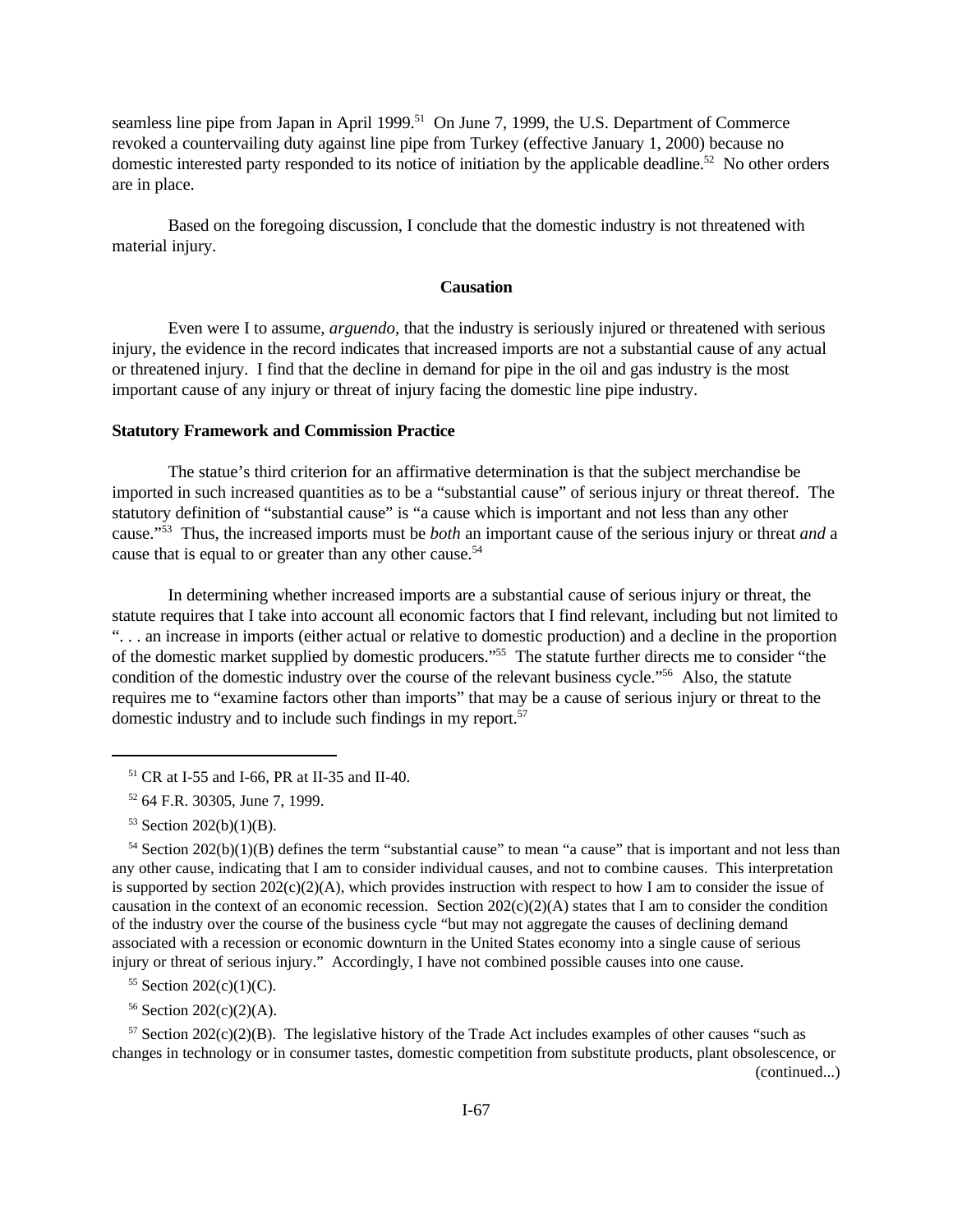### **Finding**

As discussed earlier, imports of line pipe generally increased over the period examined. Imports increased from \*\*\* short tons in 1994 to \*\*\* short tons in 1998. However, imports of line pipe were \*\*\* short tons in the first half of 1999, \*\*\* short tons less than the quantity of imports in the first half of 1998  $(***$  short tons).<sup>58</sup> The ratio of imports to domestic production also increased during the period examined, rising from \*\*\* percent in 1994 to \*\*\* percent in 1998. The ratio of imports to domestic production rose from \*\*\* percent in the first half of 1998 to \*\*\* percent in the second half of 1998, then retreated to \*\*\* percent in the first half of 1999.<sup>59</sup> The market share held by U.S. mills increased between 1994 and 1995, but declined throughout the remainder of the period examined. U.S. mills held about \*\*\* percent of the market in 1998 and the first half of 1999, compared to \*\*\* percent in 1994 and 1997 and \*\*\* percent in 1995 and 1996.<sup>60</sup>

For purposes of this discussion, I have considered Petitioners' arguments that increased imports are an important cause of injury and there is no cause of injury to the domestic line pipe industry that is more important than increased imports.<sup>61</sup> I have likewise considered the multiple causes of injury alleged by Respondents and otherwise indicated by the record. The various Respondents identify a number of causes of varying degrees of importance. The primary cause of any injury, they assert, is the oil glut that led to declining oil and gas prices, causing reduced drilling and production, which translated into lower demand for line pipe. $62$ 

I conclude that the decline in demand for welded pipe in the oil and gas industry is the most important cause of any injury or threat of injury facing the domestic industry. This conclusion is based on several considerations.

The U.S. industry producing line pipe is heavily dependent upon its sales in the United States. For the most part, U.S. line pipe producers have been unable to maintain a consistent presence in markets

 $57$  (...continued)

<sup>58</sup> *See* Table I of the addendum to these views.

<sup>59</sup> *Compare* the level of U.S. imports calculated above *with* the level of production reported in Table 5, CR at I-27, PR at II-22.

 $62$  *See, e.g., Posthearing Brief on Injury of Japanese and Korean Respondents* at 29-37. The Respondents also assert that, while the oil and gas decline was overwhelmingly the principal cause of problems for the domestic industry, other developments, some of which were created by the domestic producers themselves, also caused problems for the domestic industry. These include (1) competition among U.S. producers as they fought for market position in the falling market; (2) changes in the OCTG market that caused U.S. welded line pipe producers to switch production either into or out of OCTG; (3) declines in U.S. producers' export markets, as these markets reacted to oil and gas price declines; (4) increases in allocated overhead and SG&A resulting from declines in overall production; and (5) increases in raw material costs. *Prehearing Brief on Injury of Japanese and Korean Respondents* at 46-49.

poor management," which, if found to be more important causes of injury than increased imports, would require a negative determination. *Trade Reform Act of 1974, Report of the Committee on Finance. . . on H.R.. 10710*, S. Rep. No. 93-1298, at 121 (1974).

<sup>60</sup> *See* Table I of the addendum to these views.

<sup>61</sup> *Petitioners' Prehearing Brief on Injury* at 26-32.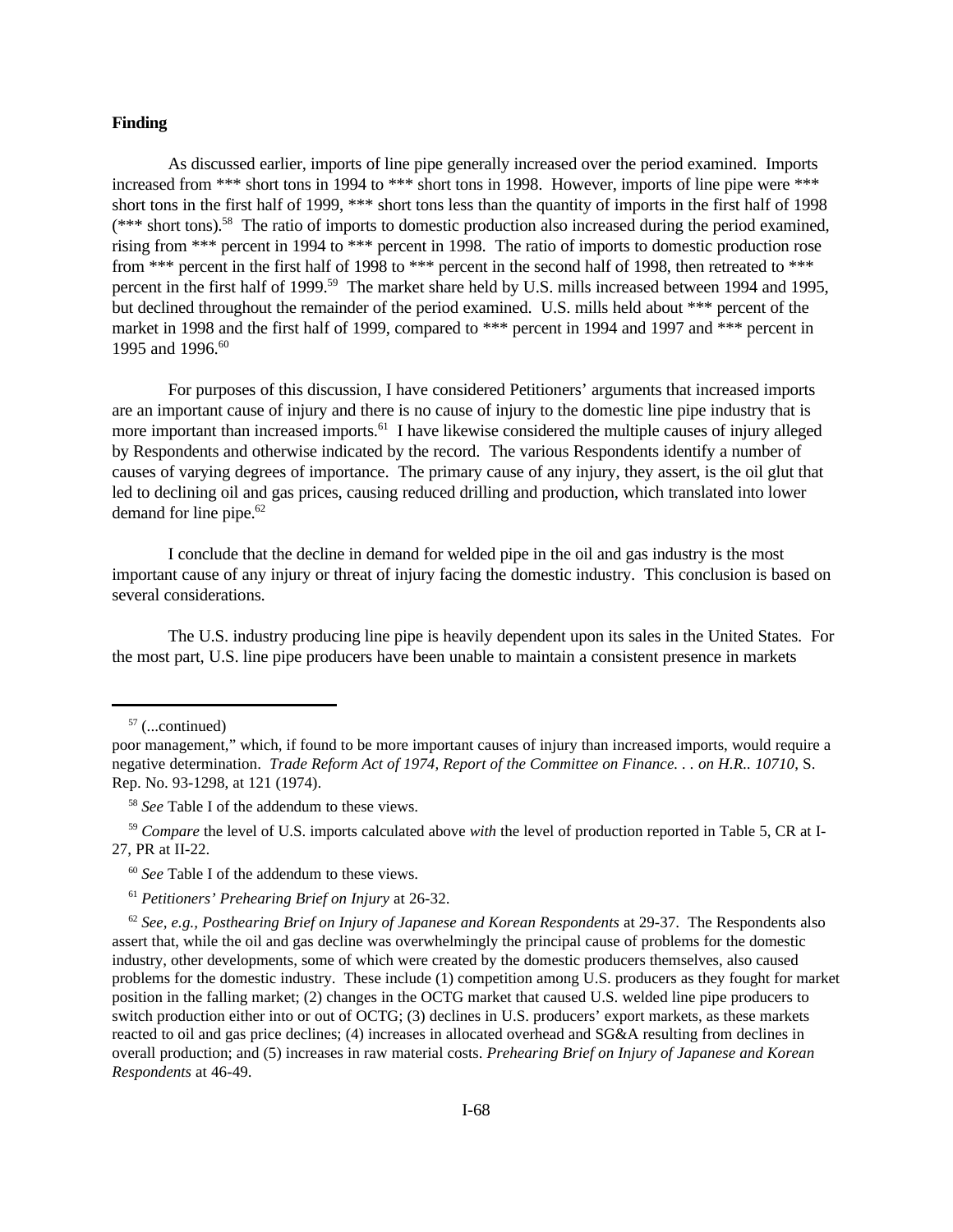outside the United States.<sup>63</sup> Therefore, demand for line pipe in the United States is a primary determinant of the domestic industry's performance. While Petitioners and Respondents recognize this fact, they focus most of their arguments on quantifying the factors that influence demand. While this is helpful, it skirts an issue of central importance -- how much line pipe is being purchased by distributors and end users?

Apparent U.S. consumption of line pipe increased by \*\*\* percent in 1995, decreased by \*\*\* percent in 1996, increased by \*\*\* percent between in 1997, and decreased by \*\*\* percent in 1998. Similarly, U.S. shipments of line pipe by the domestic industry increased by 18.1 percent in 1995, decreased by 7.9 percent in 1996, increased by 13.2 percent in 1997, and decreased by 15.0 percent in 1998.<sup>64</sup> As discussed above, the domestic industry showed strong improvement throughout most of this period, until the second half of 1998.

U.S. consumption of line pipe was \*\*\* short tons lower in the second half of 1998 than in the first half of 1998. U.S. imports decreased by \*\*\* short tons, while U.S. shipments fell by 137,627 short tons. In the first half of 1999, apparent U.S. consumption fell by an additional \*\*\* short tons. U.S. shipments of line pipe increased by only 14,540 short tons from the diminished level of the second half of 1998, while U.S. imports decreased noticeably by an additional \*\*\* short tons.<sup>65</sup> Thus, for the U.S. industry to have simply maintained its collective output at the same levels as the first half of 1998, virtually all imported line pipe would have had to have been eliminated from the U.S. market.

Declining demand for line pipe in the United States and abroad,<sup>66</sup> coming at a time when U.S. pipe producers were struggling to absorb a sharp reduction in sales of welded  $OCTG<sup>67</sup>$  as well as accommodate the entry into the line pipe market of two new producers, had a significant adverse impact on operating performance. Production and sales expenses had to be spread over substantially fewer tons of actual production and sales revenues.<sup>68</sup> Domestic producers faced an unappealing choice in the second half of 1998: accept lower output or reduce prices in order to stimulate production and sales. To complicate matters further, demand conditions in the line pipe market essentially dictated that increased output by

 $^{63}$  During the period examined, U.S. exports of line pipe typically ranged from 20,000 to 40,000 short tons. The notable exception occurred in 1997, when exports reached 118,791 short tons. Table 6, CR at I-28, PR at II-23. Events in Canada likely contributed significantly. A work stoppage crippled Canadian producer Stelpipe's operations from November 1996 until October 1997, seriously diminishing its ability to supply the Canadian market or to export to the United States. *See* Table 18, CR at I-63, PR at II-39 (reduced home market shipments by Stelpipe) and Table 4, CR at I-25, PR at II-20 (sizable reduction in U.S. imports of Canadian line pipe).

<sup>64</sup> *See* Table I of the addendum to these views.

<sup>65</sup> *See* Table I of the addendum to these views.

<sup>&</sup>lt;sup>66</sup> As noted above, U.S. exports peaked in 1997 and bottomed out in 1998 and January-June 1999.

 $67$  Net shipments of welded OCTG products by reporting companies began to decline markedly in May 1998 and collapsed altogether between September 1998 and March 1999. *See* Memorandum INV-W-247, compiled by Commission staff from data of the American Iron and Steel Institute.

<sup>68</sup> *See, e.g.,* Table 10, CR at I-36, PR at II-28. Despite only a modest (\$5, or 0.9 percent) decrease in per-ton net sales in fiscal year 1998, per-ton operating income fell by \$26, as unit labor, factory overhead, and SG&A expenses increased by 10-20 percent. Per-ton raw material costs remained stable, despite a steep decline in the nominal price of hot-rolled steel in the second half of 1998. Figure 6, CR at I-84, PR at II-51.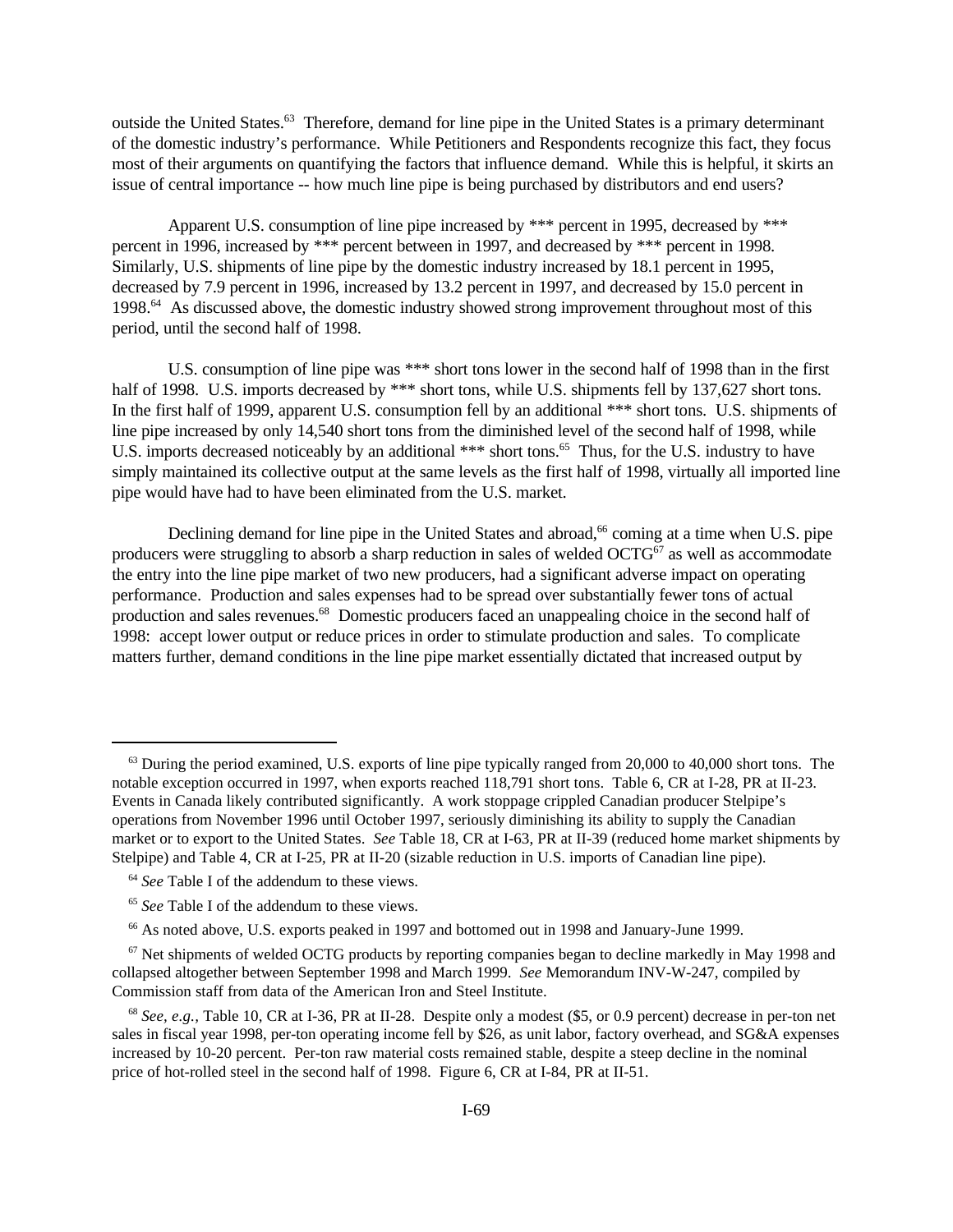individual U.S. producers brought about by price reductions could only come at the expense of other suppliers.<sup>69</sup> As noted earlier, the majority of the U.S. market is supplied by U.S. producers.<sup>70</sup>

The domestic industry began to reduce prices for line pipe in 1998. While prices initially declined modestly in the first or second quarter of 1998, the trend accelerated rapidly beginning in the third quarter of 1998, throughout the fourth quarter of 1998, and into the first half of 1999. Petitioners attribute the decline in U.S. line pipe prices to the suppressing and depressing effects of a "surge" of low-priced imports,<sup>71</sup> but overlook a number of important factors.

First, supply conditions determine how producers respond to a change in demand for their product, and also affect whether producers can institute price increases and make them stick. For example, unused capacity exerts price discipline in a competitive market, because no individual producer can make a price increase stick. Any attempt at a price increase by any one producer would be beaten back by competitors who have available capacity and are willing to sell more at a lower price. As a result of the steep decline in demand for line pipe, the domestic industry's capacity utilization in 1998 stood at 58.9 percent, and declined to 39.8 percent in the first half of 1999.<sup>72</sup> Thus, a substantial share of capacity was unused and available to increase production.

Moreover, the available capacity reported by the domestic industry does not fully reflect the capability of most of the U.S. producers to shift production between and among various forms of welded pipe, particularly standard pipe and OCTG. As noted above, the pronounced decline in demand for OCTG in the oil and gas industry led to a collapse in U.S. shipments of welded OCTG, freeing up capacity and increasing the responsiveness of U.S. producers to changes in the level of demand for line pipe.<sup>73</sup>

In addition, the level of competition in the domestic market has a critical effect on producer responses to changes in the level of demand. A competitive market is one with a number of suppliers in which no one producer has the power to influence price significantly. In the U.S. market, there are at least fifteen companies that produce line pipe, and there is intense competition within the domestic industry.

 $69$  Key factors that influence the willingness of purchasers to alter the quantity of their purchases if the price of the product changes are the importance of the product to purchasers and the significance of its cost relative to overall production costs. Demand for line pipe used in gathering lines at the wellhead and in cross-country transmission lines is sensitive to the price of oil and gas, according to virtually all (14 of 15) U.S. producers and most (15 of 20) U.S. importers. Line pipe is a large cost component in petroleum transport products. However, the majority of purchasers indicated there are few substitutes for welded line pipe (seamless pipe and, in some instances, plastic and polyethylene pipe). The limits on the availability and substitutability of alternative products offset the high cost share of line pipe and reduces the elasticity of demand. For this reason, purchasers will not alter significantly the amount of line pipe they buy in response to a general change in the price of line pipe. *See* CR at I-74-79, PR at II-45-47.

 $70$  Moreover, according to their questionnaire responses, approximately one-half of responding distributors and end users expressed a preference for U.S.-produced line pipe. Many of these companies purchased only domestic line pipe in 1998.

<sup>71</sup> *See, e.g., Petitioners' Prehearing Brief on Injury* at 13, 17-18.

 $72$  Table 5, CR at I-27, PR at II-22.

<sup>&</sup>lt;sup>73</sup> The U.S. industry maintains only moderate levels of inventory, but has demonstrated some flexibility in shifting production between U.S. and alternative markets. *See* Tables 6-7, CR at I-28-29, PR at II-23-24. These factors tend to offset each other in evaluating the responsiveness of U.S. producers to changes in demand.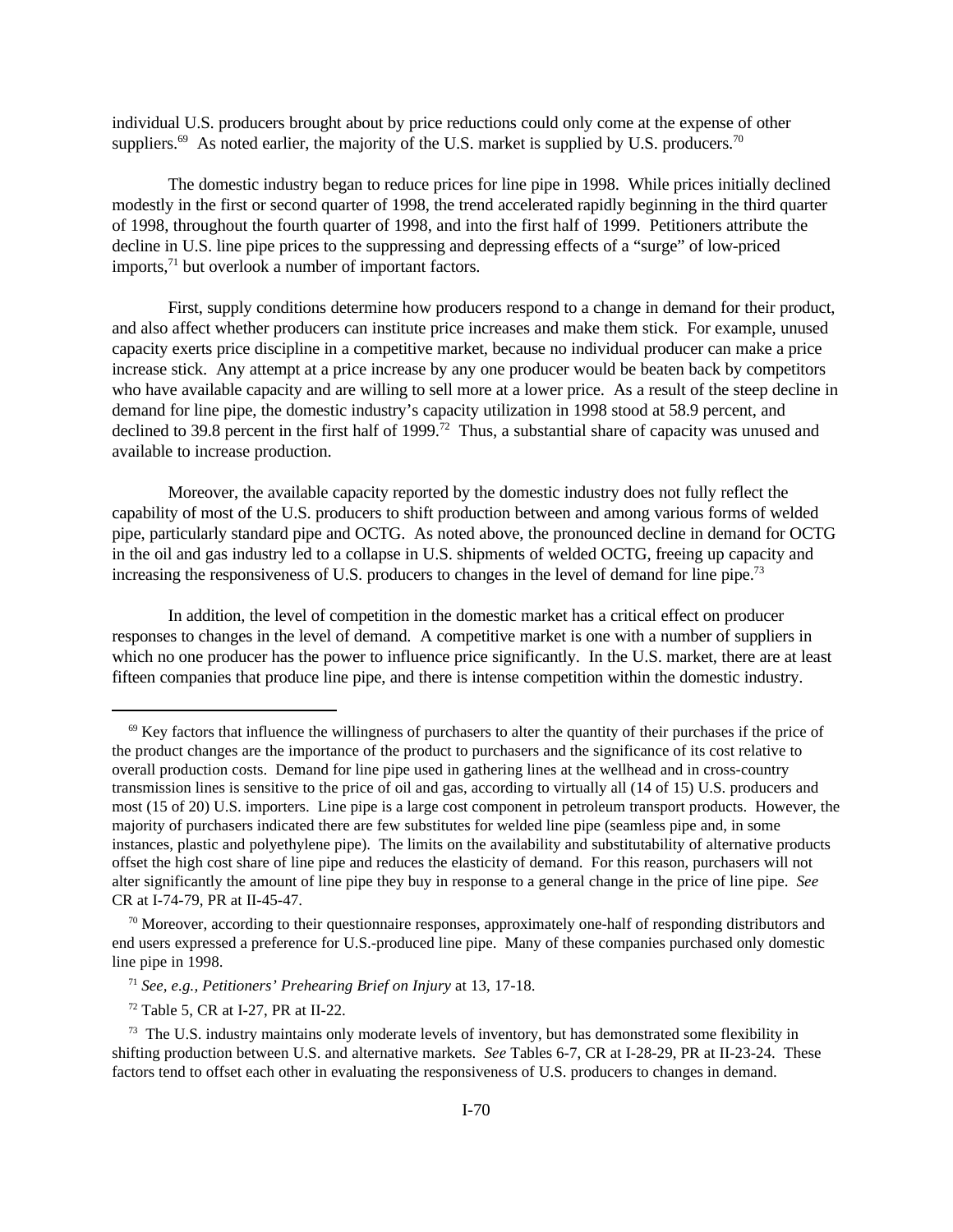Given the competitive nature of the U.S. industry and the large amount of available capacity, price movements tend to reflect jockeying for market share (as each producer attempts to "fill the mill"). Therefore, one direct consequence of low and declining levels of demand was the price decline that reduced the domestic industry's revenue stream in the first half of 1999. However, I also note that the price decline in line pipe coincided with a steep reduction in the nominal price of hot-rolled carbon steel, which decreased by more than 10 percent between mid-1998 and mid-1999.<sup>74</sup>

Finally, Petitioners attribute the injury suffered by the domestic industry to the lower prices ("underselling") of imported line pipe.<sup>75</sup> However, while price is nearly always important in purchasing decisions, non-price factors that differentiate products determine the value that purchasers receive for the price they pay. If products are close substitutes, their value to purchasers is similar, and thus purchasers will respond more readily to relative price changes. On the other hand, if products are not close substitutes, relative price changes are less important and are therefore less likely to induce purchasers to switch from one source to another.

All producers and most importers agree that domestically-produced and imported line pipe can be used interchangeably.<sup>76</sup> However, even this very general conclusion should be qualified. While all line pipe must meet or exceed API specifications, U.S.-produced line pipe is typically produced to API grades X-42 and above, with approximately one-half of the industry's line pipe sales in 1998 in grades X-52 and above.<sup>77</sup> In contrast, a large share of imported line pipe is only certified to the API standards closest to standard pipe (API 5L-A or 5L-B).<sup>78</sup> Furthermore, imports of German line pipe, which constituted \*\*\* percent and \*\*\* percent of subject imports in 1997 and 1998, respectively, were comprised primarily of HFI pipe in a size range not produced by the domestic industry. Finally, there are indications that the domestic industry cannot supply high strength and/or heavy-walled pipe available from some importers.<sup>79</sup>

Quality is the primary factor considered by purchasers, followed by price and availability.<sup>80</sup> Several U.S. producers identified lead time, availability, and quality as distinguishing features of domestically produced line pipe, while importers cited quality, meeting severe requirements, availability, technical support, and product range.<sup>81</sup> While all line pipe must meet API specifications, many customers require additional supplier qualifications.

Moreover, as noted above, many purchasers prefer domestic line pipe, and some purchasers will only purchase U.S.-produced pipe. Other purchasers simply expect and accept a price differential between

 $74$  Figure 6, CR at I-84, PR at II-51.

<sup>75</sup> *See, e.g., Petitioners' Brief on Injury* at 28.

<sup>76</sup> CR at I-81, PR at II-48.

<sup>77</sup> *See, e.g.*, *Transcript* at 118 (Mr. Schagrin, Counsel for Petitioners, estimating that 75-80 percent of all line pipe used in the United States is in the X-42/X-52 range) and CR at I-75-76 and n. 106 and 109, PR at II-44-45 and n. 106 and 109.

<sup>78</sup> *Posthearing Brief on Injury of the Japanese and Korean Respondents* at exh. 12 (providing data showing that \*\*\* percent of 1998 Korean exports were certified to API 5L-A or 5L-B).

<sup>79</sup> *Posthearing Brief on Injury of the Japanese and Korean Respondents* at 49.

<sup>80</sup> CR at I-80, PR at II-48.

<sup>81</sup> CR at I-82, PR at II-49.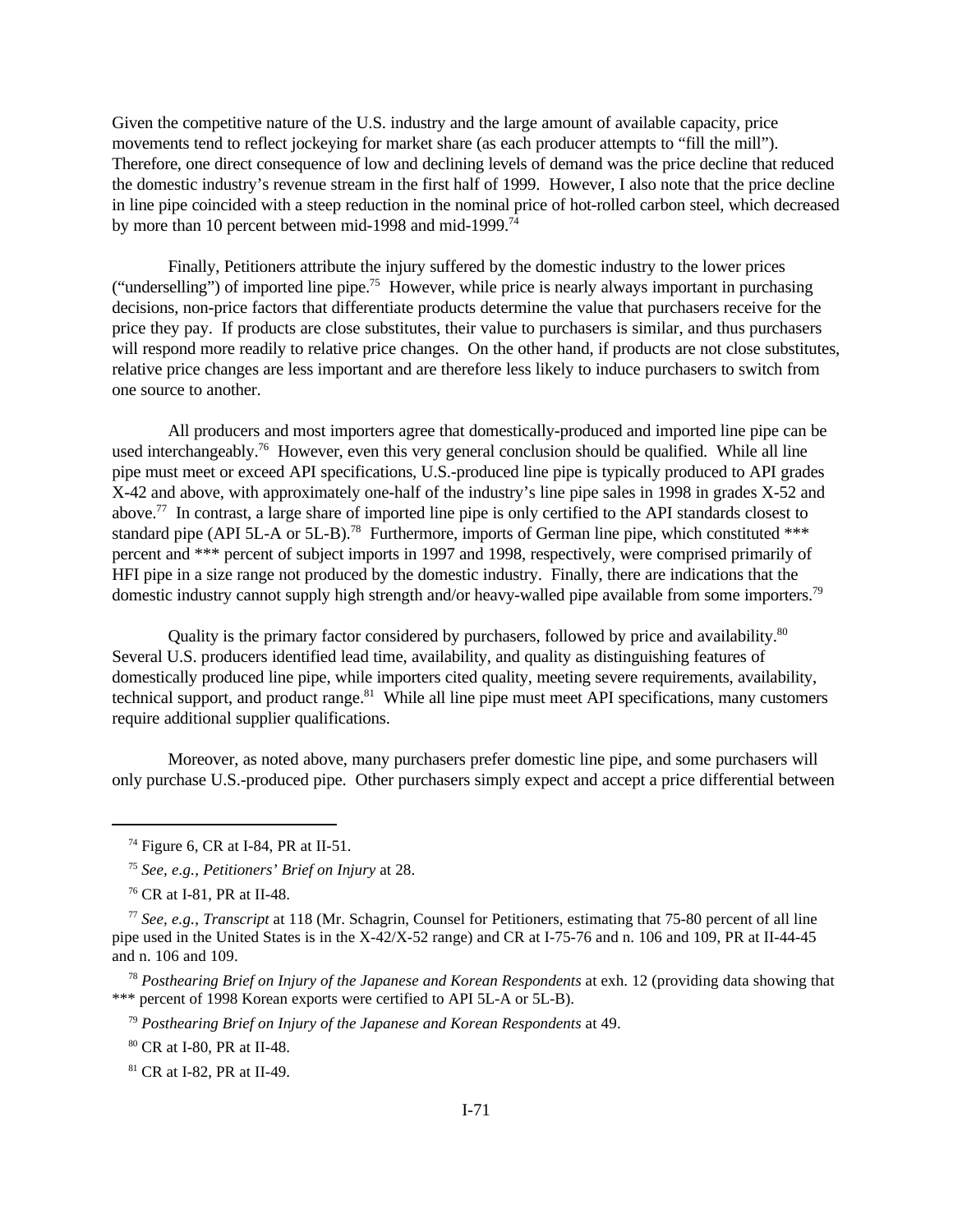U.S.-produced line pipe and imported product.<sup>82</sup> For all of these reasons, I find U.S.-produced line pipe and imported line pipe to be only moderate substitutes. I therefore place less emphasis on persistent "underselling" by imported line pipe.

Finally, while underselling by imports was widespread, it was not any more prevalent during 1998 and 1999 than in prior periods. In fact, while Korean suppliers continued to undersell U.S. producers by varying degrees, suppliers such as Mexico and Turkey tended to sell line pipe at prices higher than the domestic industry's prices.<sup>83</sup>

In the final analysis, the impact of imports on the output and prices, and therefore revenues of the domestic industry, must be measured against changes in U.S. demand. Three different possible measurements of U.S. demand are available. The Petitioners' favored data show sharply increased pipe usage in pipelines in 1997, moderate increases in 1998, and projected declines in 1999.<sup>84</sup> The Respondents' favored data show sharply increased rig counts (and therefore pipe usage) in 1997, an overall decrease in 1998 after a strong first quarter, and declines through much of the first half of 1999, followed by a recovery.<sup>85</sup> Apparent U.S. consumption data show a strong increase in 1997, stable consumption levels in 1998 (divided into a strong first half and a weak second half), and a marked decrease in the first half of 1999. Pulling all of these data together, it appears likely that the companies supplying line pipe to the U.S. market benefitted from an extraordinary 18-month period of rising demand between, roughly, January 1997 and June 1998. This period was followed by a sharp decline in demand for the next 12 months between, roughly, July 1998 and June 1999. There are signs that demand has now begun to recover, although it is unlikely that 1999 as a whole will be characterized by the high levels of demand observed in 1997 and the first half of 1998.

In conclusion, having found that the decline in demand for pipe in the oil and gas industry is a greater cause of any injury or threat of injury than increased imports, I find that imports are not a substantial cause of any such injury or threat of injury. Accordingly, because I find that the domestic industry is not seriously injured or threatened with serious injury, and that imports are not a substantial cause of any injury being experienced by the domestic industry, I therefore make a negative determination.

<sup>82</sup> *See, e.g., Transcript* at 144 (Mr. Brock, Line Pipe Manager for distributor Wilson Supply, noting that the majority of his end user customers ask for domestic-only material, but that he will offer both a domestic price and a price for non-U.S. pipe).

<sup>83</sup> Tables 33-38, CR at I-104-109, PR at II-64.

<sup>84</sup> *Posthearing Brief on Injury of the Petitioners* at exh. 20.

<sup>85</sup> *Posthearing Brief on Injury of the Japanese and Korean Respondents* at exh. 8. As measured by the Baker Hughes rig count, the U.S. oil and gas industry saw a substantial decline in active oil and gas rigs beginning in February/March 1998. However, a recovery has been underway since late April 1999. *See* Memorandum INV-W-247, compiled by Commission staff from data of Baker Hughes.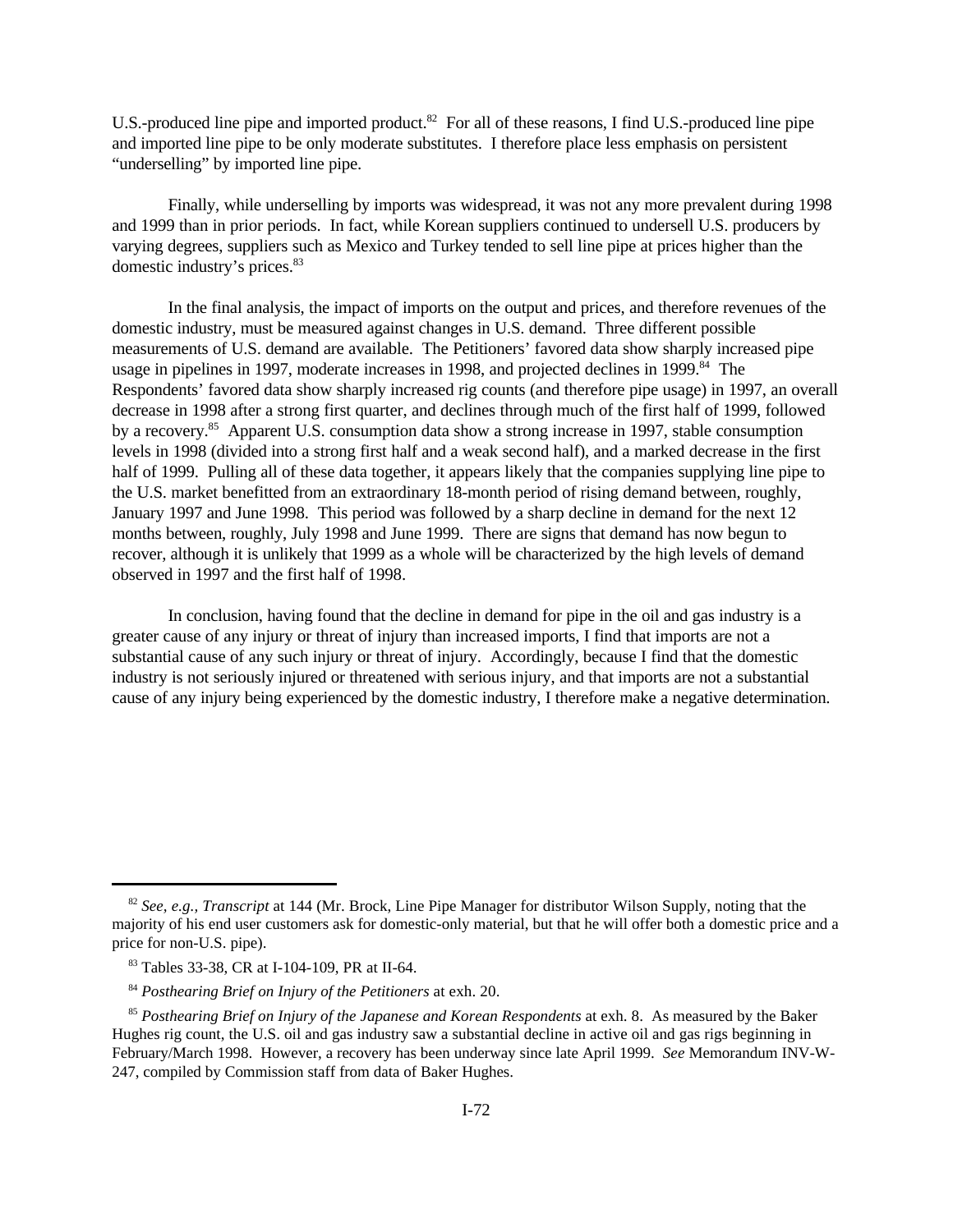# **ADDENDUM TO THE DISSENTING VIEWS OF COMMISSIONER CAROL T. CRAWFORD ON INJURY**

**Table I**

**Line pipe: U.S. producers' U.S. shipments of domestic product, U.S. imports, apparent U.S. consumption, and market shares, 1994-98 and Jan.-June 1998, July-Dec. 1998, and Jan.-June 1999**

| <b>Source</b>                     | 1994                               | 1995    | 1996    | 1997    | 1998    |
|-----------------------------------|------------------------------------|---------|---------|---------|---------|
|                                   | <b>Quantity (short tons)</b>       |         |         |         |         |
| U.S. producers' U.S.<br>shipments | 611,883                            | 722,329 | 664,950 | 752,824 | 640,061 |
| Imports from all countries        | $***$                              | $***$   | $***$   | $***$   | $***$   |
| Apparent U.S. consumption         | $***$                              | $***$   | $***$   | $***$   | $***$   |
|                                   | <b>Share of Quantity (percent)</b> |         |         |         |         |
| U.S. producers' U.S.<br>shipments | $***$                              | $***$   | $***$   | $***$   | $***$   |
| Imports from all countries        | $***$                              | $***$   | $***$   | $***$   | $***$   |
| Apparent U.S. consumption         | 100.0%                             | 100.0%  | 100.0%  | 100.0%  | 100.0%  |

| <b>Source</b>                     | Jan.-June 1998                     | July-Dec. 1998 | Jan.-June 1999 |  |  |
|-----------------------------------|------------------------------------|----------------|----------------|--|--|
|                                   | <b>Quantity (short tons)</b>       |                |                |  |  |
| U.S. producers' U.S.<br>shipments | 388,844                            | 251,217        | 265,757        |  |  |
| Imports from all countries        | $***$                              | $***$          | $***$          |  |  |
| Apparent U.S. consumption         | ***                                | $***$          | $***$          |  |  |
|                                   | <b>Share of Quantity (percent)</b> |                |                |  |  |
| U.S. producers' U.S.<br>shipments | $***$                              | $***$          | $***$          |  |  |
| Imports from all countries        | ***                                | $***$          | $***$          |  |  |
| Apparent U.S. consumption         | 100.0%                             | 100.0%         | 100.0%         |  |  |

**Source: U.S. imports of non-alloy and alloy line pipe as compiled from official statistics of Commerce, less (1) positively identified imports of alloy line pipe as compiled from official statistics of Commerce and (2) imports of "Arctic grade" line pipe that are excluded from the scope of this investigation by the request of the Petitioners.** *See* **Table 3, CR at I-19-21, PR at II-15-17, and CR at I-12-13, PR at II-10. U.S. shipments are compiled from Table 6, CR at I-28, PR at II-23.**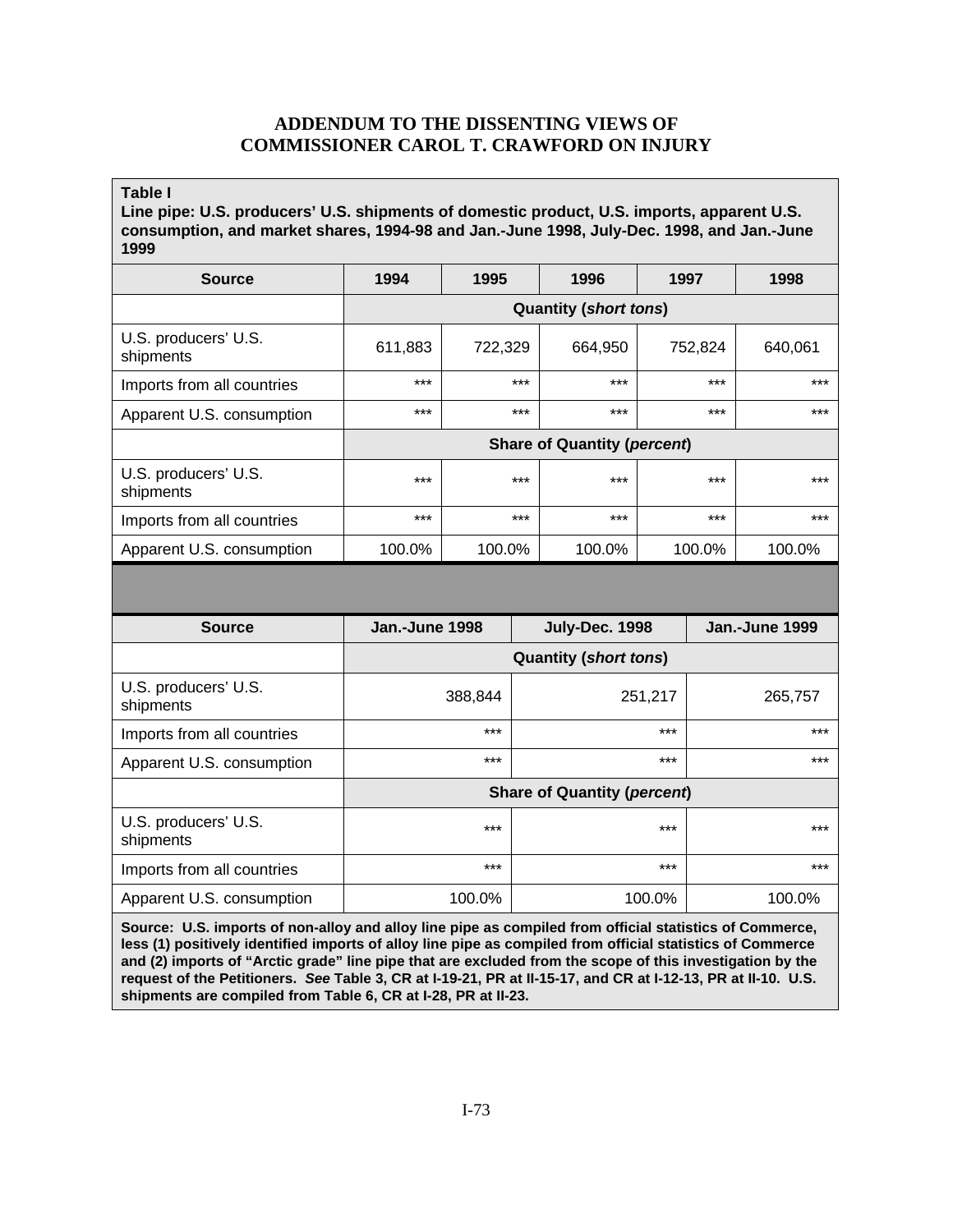# **VIEWS ON REMEDY OF THE COMMISSION<sup>1</sup>**

#### **Findings and Recommendations**

For the reasons set forth below, we recommend the following actions, which we find will address the serious injury we have found to exist and will be most effective in facilitating the efforts of the domestic industry to make a positive adjustment to import competition:

- (1) That the President impose a tariff-rate quota for a 4-year period on imports of line pipe, with the in-quota amount set at 151,124 tons in the first year, and with that amount to be increased by 10 percent in each of the second, third, and fourth years; with over-quota imports to be subject to a duty of 30 percent ad valorem in addition to current U.S. tariffs;
- (2) That the President, if he determines to allocate the overall quota, recognize the disproportionate growth and impact of the imports from Korea;
- (3) That the President initiate international negotiations with Korea to address the underlying cause of the import surge and the serious injury to the domestic industry;
- (4) Having made negative findings with respect to imports of line pipe from Canada and Mexico under section 311(a) of the NAFTA Implementation Act, that such imports be excluded from the tariff-rate quota; and
- (5) That the tariff-rate quota not apply to imports of line pipe from Israel, or to any imports of line pipe entered duty-free from beneficiary countries under the Caribbean Basin Economic Recovery Act or the Andean Trade Preference Act.

We find that the action described above will not exceed the amount necessary to remedy the serious injury we find to exist.

# **Introduction**

Having found that increased imports are a substantial cause of serious injury to the domestic line pipe industry, we must now recommend to the President the action that will address the serious injury and be most effective in facilitating the efforts of the domestic industry to make a positive adjustment to import competition. In deciding what relief to recommend, we took into account the considerations set forth in section  $202(e)(5)(B)$  of the Trade Act, including the form and amount of action that will, in our view, remedy the serious injury we have found to exist; commitments submitted by petitioners and firms in the industry during the course of the investigation; information available to the Commission concerning the

<sup>1</sup> Pursuant to section 330(d)(2) of the Tariff Act of 1930 (19 U.S.C. § 1330(d)(2)), the remedy findings and recommendations of Vice Chairman Miller and Commissioners Hillman and Koplan in this investigation will be treated as the remedy findings and recommendations of the Commission by the President for purposes of section 203 of the Trade Act.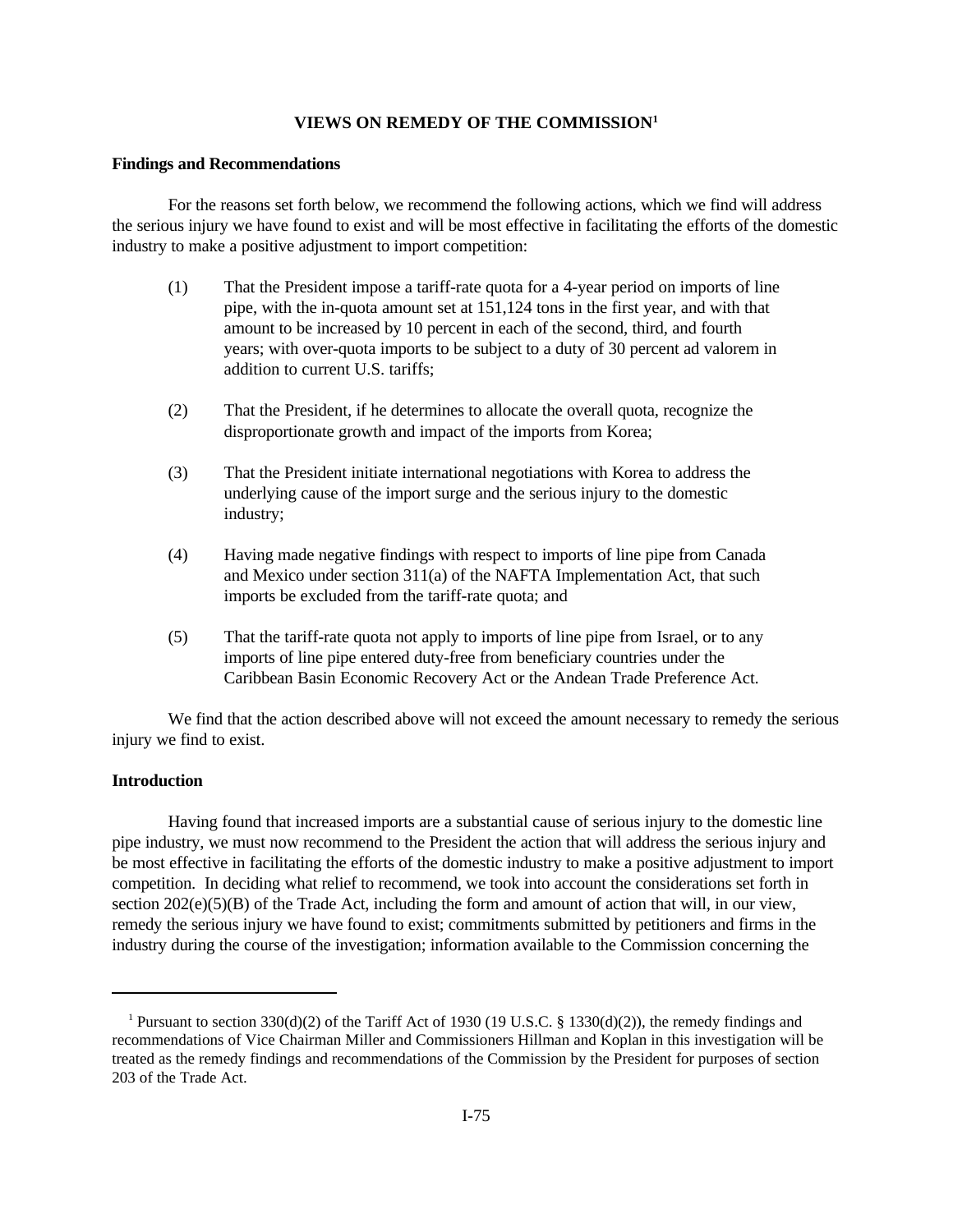conditions of competition in domestic and world markets and likely developments affecting such conditions during the period for which action is being requested; whether international negotiations may be constructive to address the serious injury or to facilitate adjustment; and the arguments of the parties.

The action we recommend must conform to certain statutory limitations with respect to the amount and duration of the relief. In addition, we must state whether our recommendations include imports from Canada and Mexico and whether and to what extent our recommendations apply to imports from Israel (with which the United States has a free trade agreement) and from beneficiary Caribbean Basin and Andean countries. We must also describe the likely short- and long-term effects of taking or not taking the recommended action on the petitioning industry and its workers, other industries, and consumers.

### **Conditions of Competition**

We considered the conditions of competition in the domestic market and likely developments affecting such conditions during the next several years in evaluating the various remedy options. As an initial matter, we note that the U.S. line pipe market is highly competitive, with a large number of suppliers, both domestic and foreign, selling line pipe.

### **Demand Conditions**

 Apparent consumption was relatively stable during 1994, 1995, and 1996. Apparent consumption increased substantially from 1996 to 1997 (by \*\*\* percent), fell slightly (by \*\*\* percent) in 1998, and then fell sharply (by \*\*\* percent) in interim (January-June) 1999 (as compared with interim 1998). Unit values for both domestic and imported line pipe trended upwards through 1997. The average unit value for domestic line pipe rose in 1998 but only by a very small amount (0.1 percent), and then fell by 19.0 percent in interim 1999 (as compared with interim 1998). The average unit value for imported line pipe, on the other hand, fell in 1998 (by \*\*\* percent) and fell again, by a much larger amount, in interim 1999 (by \*\*\* percent, as compared with interim  $1998$ ).<sup>2</sup>

Producers, importers, and purchasers generally agree that there are no substitutes for line pipe in most applications. Line pipe is used for gathering, transmitting, and distributing natural gas, crude oil and other liquids and gases. Thus, there are three major categories or segments of line pipe usage: "gathering" (*i.e.*, the line pipe application closest to the wellhead), "transmission" (*i.e.*, conveyance nationally or regionally), and "distribution" (*i.e.*, conveyance at the local level to end users). Consequently, the extent of natural gas and crude oil drilling and production activities in the United States is an important component of line pipe demand when the pipe is used in gathering applications. The extent of natural gas and crude oil drilling and production activities is in turn affected by natural gas and crude oil prices. As discussed in detail in the views on injury, crude oil and, to a lesser extent, natural gas prices decreased significantly in late 1998 and early 1999, which led to a decrease in crude oil and natural gas drilling and production activity. This decline in drilling and production activity contributed to decreased demand for line pipe in 1998-99. Natural gas and oil prices have increased since early 1999, leading to increased drilling and production activity and hence increased demand for line pipe.<sup>3</sup>

 $2$  Based on data in Table C-1 adjusted to exclude imports of certain Arctic-grade and alloy line pipe.

<sup>3</sup> *Platts Oilgram News and the Petroleum Economist*, various issues; Japanese Respondents' Prehearing Brief on (continued...)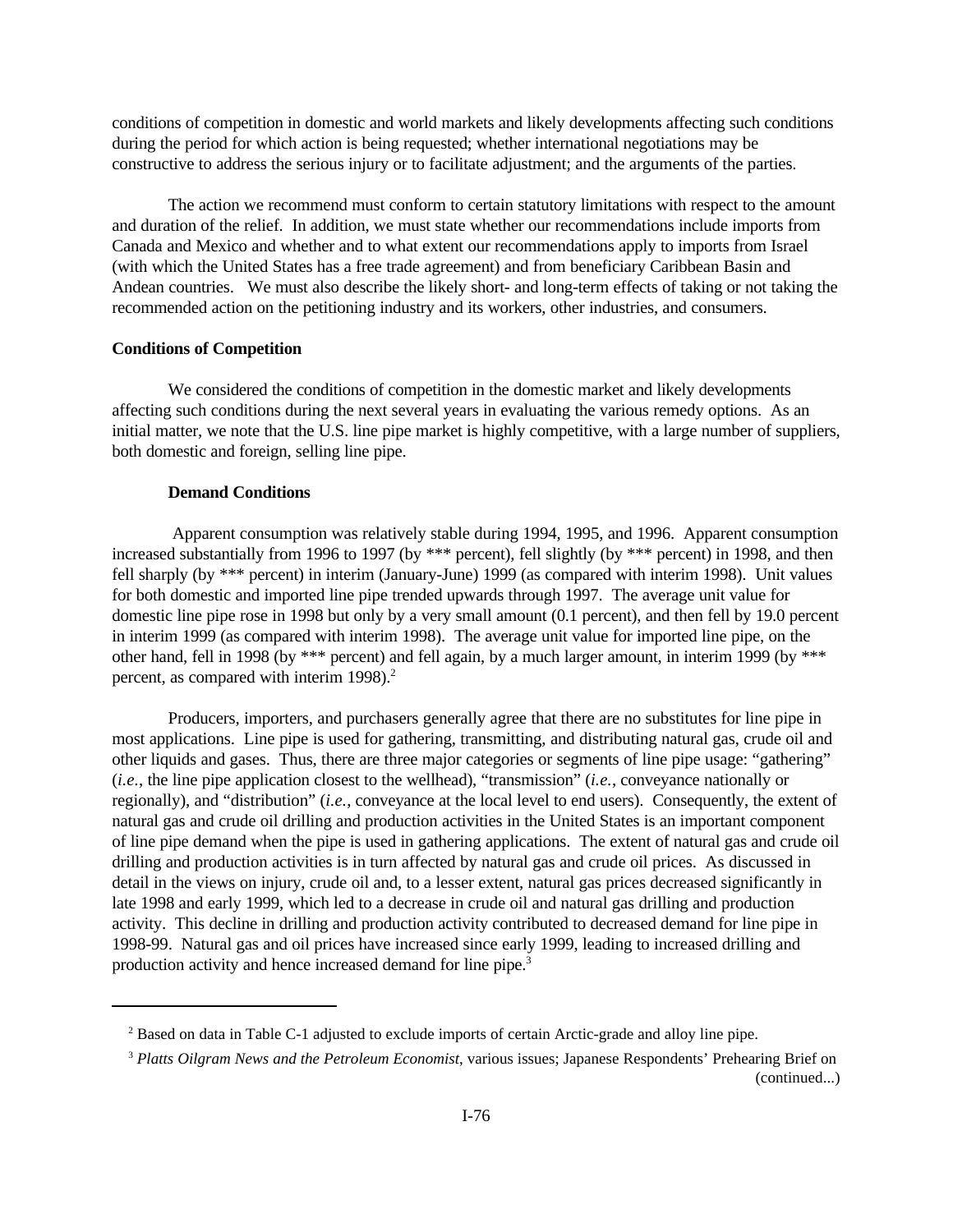The demand for line pipe used in the transmission and distribution of natural gas and (to a much lesser extent) crude oil is much less related to prices for natural gas and crude oil. Line pipe demand in these segments is tied to general economic growth.

In light of the long-term shift toward use of natural gas and away from other forms of energy, petitioners estimated that growth in line pipe demand will slightly exceed the growth rate of the economy. They predicted that if the economy grows at a 3-4 percent annual rate, line pipe consumption should grow by 4-5 percent.<sup>4</sup> U.S. economic growth in 1999 is predicted to be approximately 3.8 percent and 3.1 percent in 2000.<sup>5</sup>

# **Domestic Supply Conditions**

The U.S. line pipe industry comprises 15 producers. Domestic capacity to produce line pipe increased throughout 1994-97 and then declined somewhat in 1998, but to a level approximately eight percent above 1994. Production capacity increased eight percent in interim 1999 compared to interim 1998. Domestic line pipe producers' capacity utilization increased irregularly between 1994 and 1997, from 60.2 percent to 74.0 percent, and then fell sharply to 58.9 percent in 1998 and 39.8 percent in interim 1999.<sup>6</sup> Thus, U.S. producers have substantial unused capacity with which they could increase production of line pipe in the event of price changes or significantly increased domestic demand. In fact, domestic capacity exceeded domestic consumption throughout our investigation.<sup>7</sup>

# **Import Supply Conditions**

Line pipe is produced in many countries around the world. $8$  Imported line pipe is generally interchangeable with U.S. produced line pipe.<sup>9</sup> Imports of line pipe into the United States increased by \*\*\* percent between 1994 and 1998 and decreased by \*\*\* percent between interim 1998 and interim 1999. Even with this decrease between interim periods, however, interim 1999 imports were still running at an annual rate greater than that for 1994-1997, and near the 1998 level.<sup>10</sup>

Korea's share of total imports rose during the period of the investigation, and Korea was the largest import source in 1998 and interim 1999 when industry economic performance was at its worst.

 $\rm ^{7}$  Id.

<sup>8</sup> The Commission received foreign producer questionnaires from producers in eight countries–Canada, Germany, Japan, Korea, Mexico, Turkey, the United Kingdom, and Venezuela.

 $3$  (...continued)

Remedy at 4-6 (Nov. 3, 1999).

<sup>4</sup> Petitioners' Posthearing Brief on Remedy at 44 (Nov. 17, 1999).

<sup>5</sup> OECD, December 1999.

<sup>6</sup> Tables 5-6, *Circular Welded Carbon Quality Line Pipe*, Investigation No. TA 201-70, (hereinafter "Report") at II-27-28.

<sup>&</sup>lt;sup>9</sup> Report at II-79.

<sup>&</sup>lt;sup>10</sup> Based on data in Table C-1 adjusted to exclude imports of certain Arctic-grade and alloy line pipe.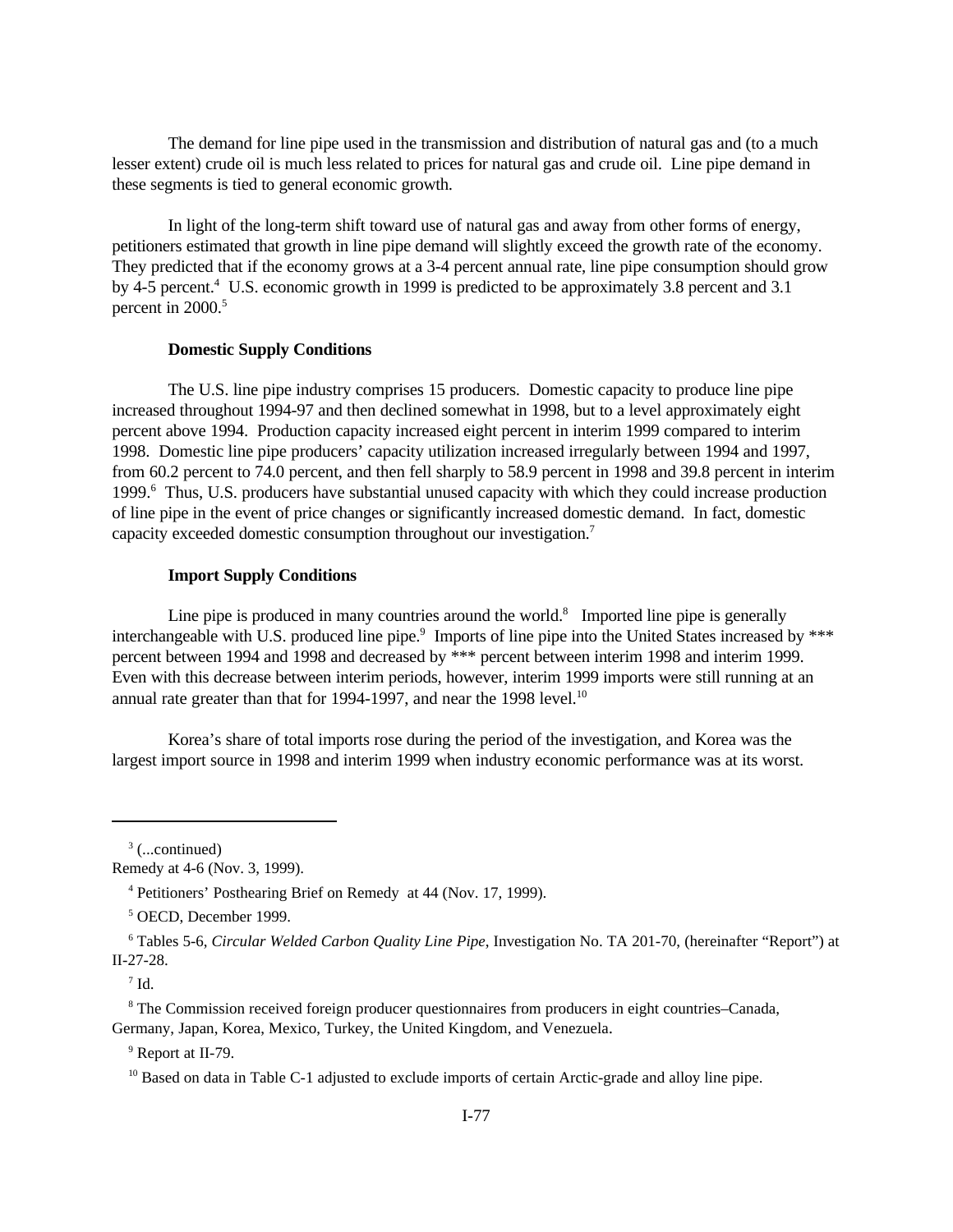Korea accounted for \*\*\* percent of total imports in 1998 and \*\*\* percent in interim 1999.<sup>11</sup> Prices for six types of line pipe imported from Korea and for which pricing data was collected by the Commission fell by \*\*\* percent to \*\*\* percent over the period of investigation. Much of this drop was experienced in the first half of 1999; during that period alone, the prices of these products imported from Korea fell by between \*\*\* and \*\*\* percent.

Korea's production capacity nearly doubled during the period of investigation, $12$  and while capacity utilization fluctuated between 1994 and 1998 it was down sharply in 1998 to 79.8 percent (from 93.4 percent in 1997), indicating that Korea has considerable unused capacity.<sup>13</sup> Further, Korean producers are heavily dependent on export markets, with more than 90 percent of Korean production exported each year during 1994-98. Korean firms exported 57.8 percent of their production to the U.S. market in 1998, the highest level of the period of investigation, and double their 1997 level.<sup>14</sup>

While foreign producer data for countries other than Korea show a limited amount of unused capacity, we note that the United States is only one of many potential markets, and therefore foreign producers have the ability to shift product between markets.<sup>15</sup> In addition, reported capacity levels for line pipe producers are actually a lower bound on their actual capacity since most producers can further increase their line pipe production by shifting production away from other products that they produce, such as standard pipe and OCTG.<sup>16</sup>

# **Industry Adjustment Plan**

We carefully examined the individual petitioning companies' adjustment plans.<sup>17</sup> These plans consist of investments that allegedly will improve the domestic industry's ability to adjust to import competition.<sup>18</sup> Petitioners stated that the planned investments are intended to enhance each producer's competitiveness, but that the specific objectives vary by producer. Specific plans include replacing and/or upgrading existing equipment, expanding production of line pipe for deepwater applications, developing

- <sup>15</sup> Report at II-51-69.
- <sup>16</sup> Report at II-26.

<sup>17</sup> We note that section  $202(a)(4)$  of the Trade Act provides for any such plans to be filed with the Commission "either with the petition, or at any time within 120 days after the date of filing of the petition." Petitioners did not file a plan as part of their petition or in a separate document described as an industry adjustment plan. Petitioners indicated that the plan in their prehearing brief reflected the adjustment plans contained in their individual company questionnaire responses (which were submitted within the 120-day period). The prehearing brief on remedy was filed on the 125<sup>th</sup> day after the filing of the petition. The statute does not require that an industry file a plan, but strongly encourages that an industry do so. The statute also does not prevent us from considering a plan or plans filed after the  $120<sup>th</sup>$  day. Accordingly, we have taken into account the plans submitted by the industry as part of its prehearing and posthearing briefs on remedy as well as the individual company plans outlined in their questionnaire responses.

<sup>18</sup> For a more detailed description of petitioners' commitments, *see* Petitioners' Prehearing Brief on Remedy at 16-21 (Nov. 3, 1999), and Petitioners' Posthearing Brief on Remedy at 24-34.

<sup>&</sup>lt;sup>11</sup> Based on data in Table C-1 adjusted to exclude imports of certain Arctic-grade and alloy line pipe.

<sup>&</sup>lt;sup>12</sup> Report at II-51.

<sup>&</sup>lt;sup>13</sup> Report at II-51.

<sup>&</sup>lt;sup>14</sup> Report at II-51. Korean producers allege that these recent trends will reverse course in 1999 and 2000.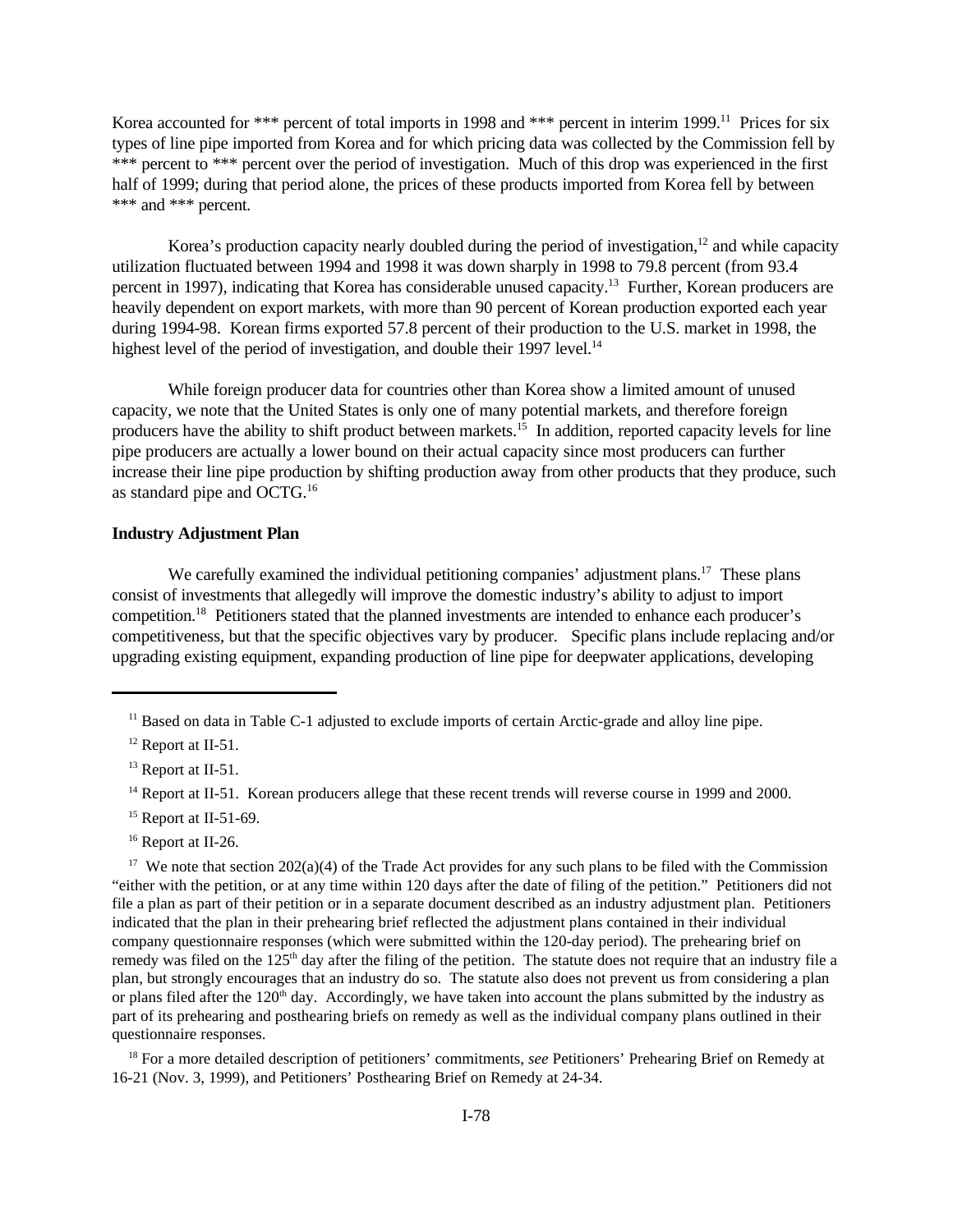high grade thin wall pipe and abrasion-resistant pipe, increasing line speed, reducing production downtime, and increasing capacity. Petitioners reported that temporary import relief would also allow some domestic line pipe producers to expand their product ranges. Finally, petitioners reported that many line pipe producers have already made capital expenditures or improvements that they believed were necessary to remain competitive. However, these producers have reportedly not reaped the full benefits of these investments due to the import surge and, according to petitioners, temporary import relief would enable these firms to reach anticipated efficient production levels. The proposed investments, by improving efficiency, lowering costs, and expanding product lines, should strengthen the domestic industry and make it better able to withstand import competition in the future.

#### **Recommended Relief**

 The statute authorizes the Commission to recommend several forms of import relief, including tariffs, quotas, tariff rate quotas, and adjustment measures, as well as a combination of these remedies. In determining which of these forms would be most effective in remedying the serious injury and facilitating positive adjustment to import competition, we have examined closely the costs and benefits of each. We have determined that a tariff-rate quota will provide the domestic industry with the most appropriate form of relief.

Petitioners asked the Commission to recommend that the President impose a quantitative restriction (quota) for a 4-year period on imports of line pipe. They proposed that the quota be limited to 82,081 tons in the first year, with the quota to increase by 5 percent in each subsequent year. Petitioners calculated the base quota amount by taking the average share of U.S. consumption that imports from Korea, Japan, and other "included" countries<sup>19</sup> each accounted for in 1995 and 1996, multiplying those market shares by estimated U.S. consumption in 1999, $^{20}$  and combining the resulting country amounts.<sup>21</sup> Petitioners asserted that the most recent representative period for purposes of establishing the base quota level is the 2 year period 1995-1996, claiming that there is no most recent 3-year representative period, and that use of the 2 year period 1995-1996 is "clearly justified." Petitioners also proposed that separate quota allocations be made for Korea, Japan, and for all other "included" countries, based on their respective shares of imports during 1995-1996. Petitioners requested that no more than 60 percent of the annual quota be permitted to enter in 2 consecutive quarters.<sup>22</sup> In response to criticism from respondents and questions from the Commission, petitioners in their posthearing brief took the position that if a quota were to be based on a 3 year period, then the years 1994-1996 would be the appropriate representative period.<sup>23</sup>

Respondents generally argued that no import relief should be provided in view of improving market conditions and prices. Japanese respondents argued that, if the Commission recommends a quota, it should be in place for no more than 2 years, and that 1994-1996 would be the most recent 3-year period that is representative of imports. As discussed below, Japanese respondents also urged the Commission to

<sup>&</sup>lt;sup>19</sup> Canada and Mexico were excluded.

<sup>&</sup>lt;sup>20</sup> Based on a doubling of first half 1999 U.S. consumption.

<sup>&</sup>lt;sup>21</sup> Petitioners' Prehearing Brief on Remedy at 4.

<sup>22</sup> Petitioners' Prehearing Brief on Remedy at 1-4.

<sup>23</sup> Petitioners' Posthearing Brief on Remedy at 12-14.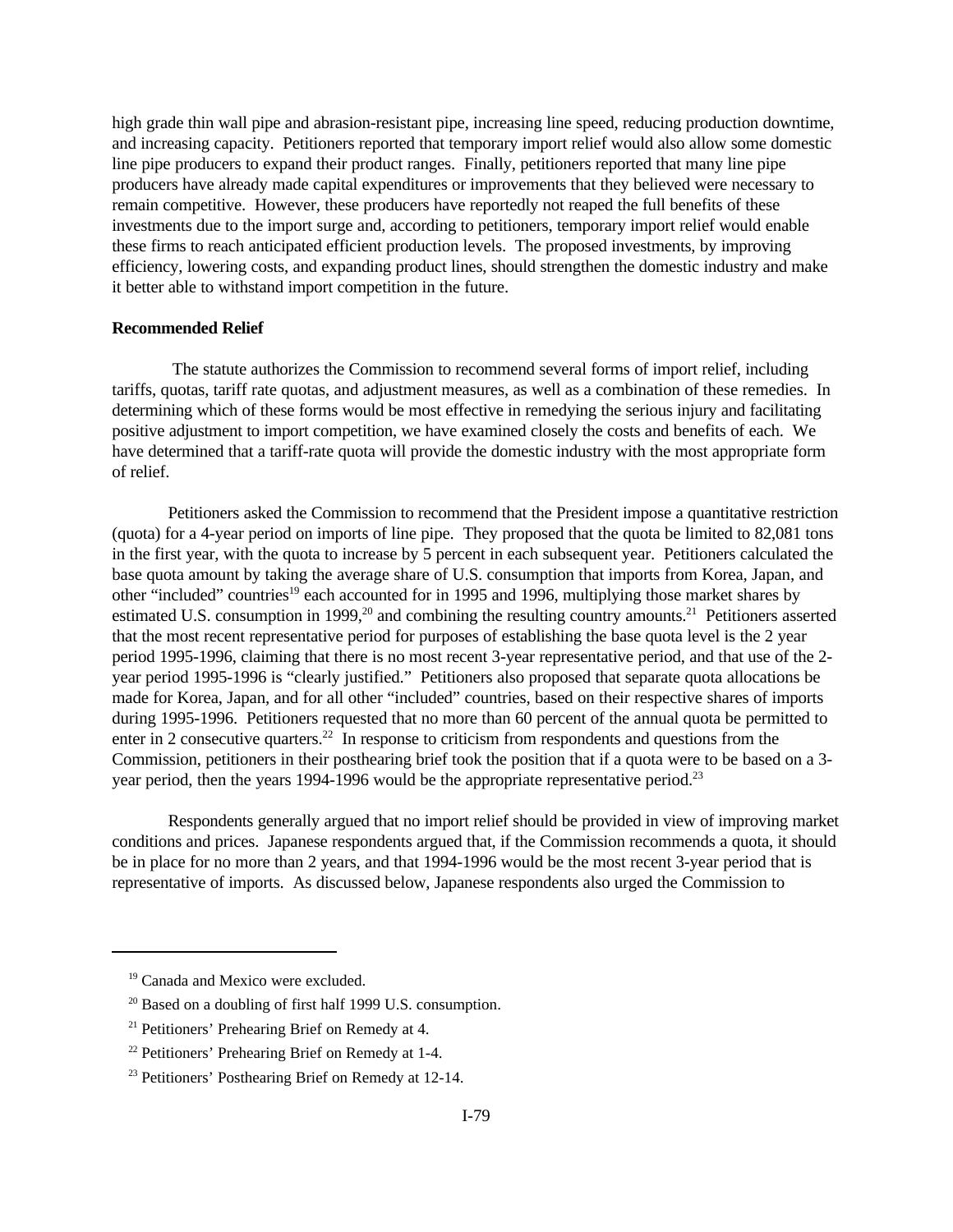exclude certain specialty line pipe products from any import relief.<sup>24</sup> Korean respondents challenged the legality of petitioners' proposal, particularly their selection of a 2-year representative period and their use of market share data in making their calculation. They suggested that 1996-1998 would be the appropriate 3-year representative period if the Commission were to recommend a quota.<sup>25</sup> As discussed below, German respondents argued that the Commission's remedy recommendation should exclude line pipe imported from Germany for use in deepwater applications.<sup>26</sup>

We considered the quota proposed by petitioners, but we believe that such a quota would exceed the amount necessary to prevent or remedy the serious injury.<sup>27</sup> As originally proposed, the petitioners' quota would reduce imports from all countries (other than Canada and Mexico) to 82,081 tons, or \*\*\* percent of the 1998 level. As revised, petitioners' quota would reduce imports from all countries (other than Canada and Mexico) to 105,849 tons, or \*\*\* percent of the 1998 level.<sup>28</sup> Our economic analysis indicates that such restrictions would be excessive. We note in this regard that natural gas and crude oil prices have increased since early 1999 and, consequently, drilling and production activity, as measured by the active rotary rig count, has improved.<sup>29</sup> Thus, demand in an important component of the line pipe market–the "gathering" segment–has improved and is not expected to weaken.<sup>30</sup>

We considered, but decided against, recommending an alternative quota remedy. The major drawback of a quota in this case is that there are several specialty grades of line pipe for which demand to date has been satisfied primarily by imports. A quota could severely restrict or eliminate imports of these products, thereby imposing significant burdens on U.S. purchasers.

We also considered a straight tariff increase. Our economic analysis indicates that a tariff at relatively low levels would not be sufficiently restrictive to prevent imports, which are generally lowerpriced, from continuing to cause the serious injury we found. On the other hand, while a relatively high tariff would be effective in remedying the serious injury, it would likely have the unintended consequence of

<sup>28</sup> Calculations from Petitioners' Prehearing Brief on Remedy at 4, Petitioners' Posthearing Brief on Remedy, Exhibit 5, and data in Table C-1 adjusted to exclude imports of certain Arctic-grade and alloy line pipe. This is a conservative estimate of the effect of petitioners' proposed quota since petitioners do not adjust for the excluded arctic grade and alloy line pipe when calculating their proposed quota allocation.

<sup>29</sup> "Rotary Drilling Rigs in Operation," Confidential Memorandum, INV-W-247 (hereinafter "INV-W-247").

<sup>30</sup> Shipments of line pipe have increased since the first quarter of 1999. *See* "Net shipments of welded line pipe, 16 inches and under, by AISI reporting companies, by month, 1994-1999," INV-W-247. *See also* Transcript of Remedy Hearing (Nov. 10, 1999) at 14-15 (Mr. Price).

<sup>&</sup>lt;sup>24</sup> Japanese Respondents' Posthearing Brief on Remedy at 1-7, 20-21 (Nov. 17, 1999); Japanese Respondents' Prehearing Brief on Remedy at 31-32 (Nov. 3, 1999).

<sup>&</sup>lt;sup>25</sup> Korean Respondents' Posthearing Brief on Remedy at 1-4 (Nov. 17, 1999).

<sup>&</sup>lt;sup>26</sup> German Respondents' Posthearing Brief on Remedy at 22-23 (Nov. 17, 1999).

 $27$  We consider petitioners' original proposed remedy to be inconsistent with the statute. Petitioners proposed a 2-year period instead of a 3-year period for purposes of calculating the minimum quota level allowed, which is inconsistent with section 203(e)(4) of the Trade Act, 19 U.S.C. § 2253(e)(4). Also, the quota that petitioners originally proposed is lower than the average quantity of line pipe entered during 1995 and 1996, the 2 years that they claim are the most recent period representative of imports, and they did not argue that such a lower amount is "clearly justified" to prevent or remedy serious injury.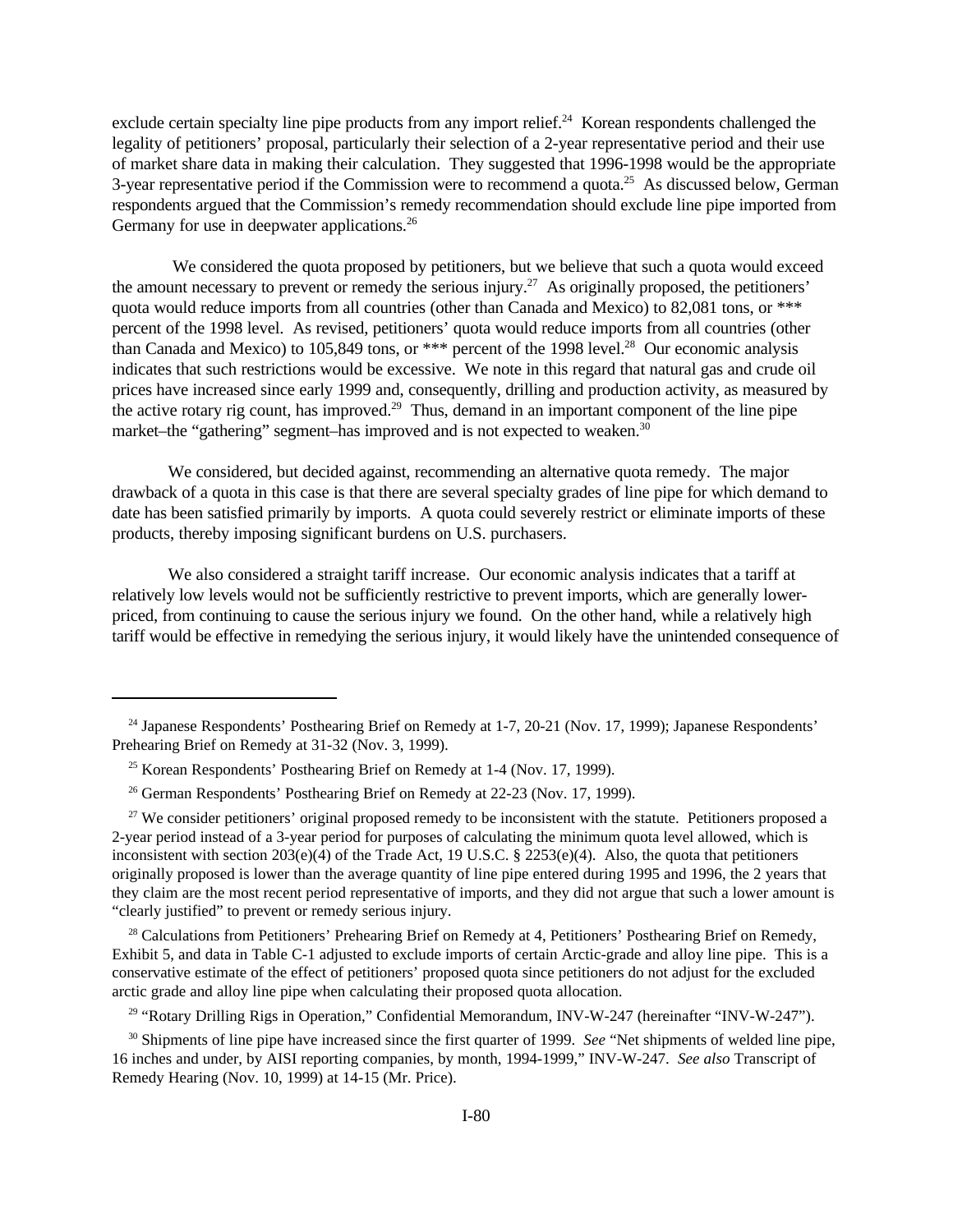falling relatively less heavily on imports from Korea, the country that is the main source of the injurious imports, $31$  and relatively more heavily on less injurious, higher priced imports. $32$ 

We also considered whether to recommend adjustment measures, such as the trade adjustment assistance programs administered by the U.S. Department of Commerce and the U.S. Department of Labor. The assistance and funding that these programs offer is limited in amount and scope. In the context of the record in this case, trade adjustment assistance would not provide the amount or type of assistance that would remedy the serious injury and facilitate adjustment. In particular, trade adjustment assistance would not limit the influx of imports that we have found is a substantial cause of serious injury. However, such adjustment assistance may prove useful in conjunction with import relief and, pursuant to section 202(a) of the Trade Act, we have notified the Secretary of Labor and the Secretary of Commerce of our affirmative determination. Under section 202(a) of the Trade Act, applications for adjustment assistance by firms or workers in the domestic line pipe industry are to be given expedited consideration once the Commission has reached an affirmative determination.

In this case we believe that a tariff-rate quota will provide the most stable, predictable, and appropriate form of remedy. Under our recommendation, in-quota imports will be subject to the current rates of duty and over-quota imports will be subject to an additional 30 percent ad valorem rate of duty. Our recommended base quota level will still allow significant participation by imports in the U.S. market. While the size of the over-quota tariff will likely discourage over-quota imports, it will not prohibit them from entering should domestic demand for line pipe rise sharply above projected levels. In addition, specialty grades of line pipe that may be in short domestic supply would still be able to enter even after the quota is filled, albeit at the over-quota rates of duty. As one importer of specialty line pipe, Shell Oil, testified at the Commission's remedy hearing, the availability of certain high-end specialty line pipe, such as line pipe used in deepwater drilling and production activities, is more important than the price of the pipe.<sup>33</sup>

### **Amount of relief; digressivity**

The recommended in-quota volume of 151,124 tons in the first year is equivalent to the average level of imports that entered during \*\*\*. The in-quota amount would increase by 10 percent in each of the second, third, and fourth years -- to 166,236 tons, 182,860 tons, and 201,146 tons, respectively. Imports of line pipe up to that amount (in-quota imports) would be subject to the current rate of duty, and imports over that amount (over-quota imports) would be subject to an additional duty of 30 percent ad valorem during all 4 years of the remedy period. Our economic analysis shows that this remedy should increase the price of the domestic product by between 1 and 2 percent over 1998 levels, increase domestic sales volumes by 8 to 12 percent, and increase sales revenues by 10 to 14 percent. We estimate that imports subject to our proposed remedy would decline by about 38 percent to \*\*\* tons in the first year of relief, which would

<sup>&</sup>lt;sup>31</sup> As discussed in our views on injury, Korea is the largest source of imports and imports from Korea are generally the lowest-priced of all imports.

<sup>&</sup>lt;sup>32</sup> We considered German respondents' arguments that we should recommend a tariff remedy with a value break. *See* German Respondents' Posthearing Brief on Remedy at 22-29. We find that, in this case, there would be significant difficulties in establishing and maintaining an appropriate level for such a value break and in administering such a remedy.

<sup>&</sup>lt;sup>33</sup> Transcript of Remedy Hearing at 198-199 (Mr. Patterson).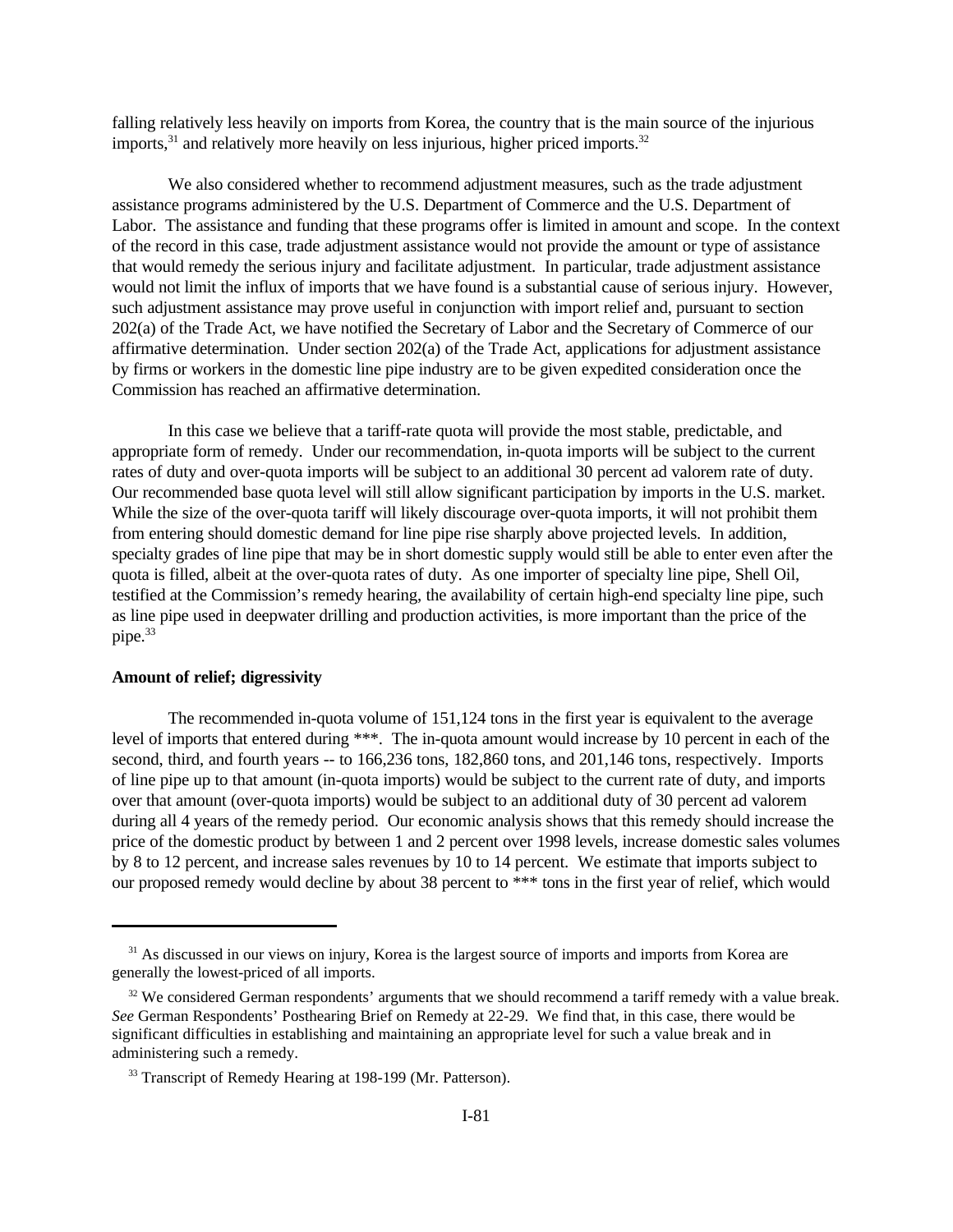be approximately equivalent to the average level of imports in 1996-98, during which time the domestic industry was generally profitable.<sup>34</sup> Thus, imports should fall below the level in 1998, the year in which imports surged and profitability and other indicators of industry performance fell sharply. Our economic analysis shows that this remedy would restore the domestic industry to a reasonable level of profitability, i.e., with a net income margin of approximately 3 to 5 percent.

The 10 percent annual growth for the in-quota amount represents a reasonable phase down of the remedy. Petitioners estimated that line pipe demand will increase over the long-term and will grow at a somewhat higher rate than the economy overall. Thus, petitioners estimated that line pipe demand may grow as much as 3-5 percent annually.<sup>35</sup> Respondents did not challenge this estimate. Thus, our proposed growth rate is well in excess of likely demand growth and, therefore, fully satisfies the requirement that the remedy be phased down at regular intervals during a recommended relief period of more than one year.<sup>36</sup> Our recommended growth rate will also encourage the domestic industry to implement its adjustment plan expeditiously. The in-quota level in the fourth year will be at approximately the level of annualized 1999 imports.

## **Duration**

We believe that a remedy of 4 years duration is needed in order to give the domestic industry sufficient time both to generate the profits needed to complete the investments called for in its adjustment plans, as well as to implement the plans themselves. The domestic industry has indicated that almost all of the anticipated investments would be implemented within 4 years.<sup>37</sup>

### **Allocation**

In the event the President adopts our tariff-rate quota recommendation and also determines to allocate the in-quota volume, we further recommend that the President take into account Korea's disproportionate share of the increase in imports that occurred during the period in which the domestic industry was seriously injured. The increase in imports from Korea in 1998 accounted for 70 percent of the increase in total imports that year, and imports from Korea continued to increase in interim 1999 (as compared with interim 1998) even though total imports declined between interim 1998 and interim 1999. Imports from Korea more than doubled between 1997 and 1998, and imports from Korea in interim 1999 alone exceeded *full year* imports from Korea in 1994 through 1996. Korea was the largest source of imports in 1998 and interim 1999, accounting for \*\*\* percent of total imports in 1998 and \*\*\* percent in interim 1999. Korea's share of imports in both 1998 and interim 1999 was more than three times that of

<sup>&</sup>lt;sup>34</sup> Thus, our economic analysis indicates that small volumes would be imported at the over-quota rate. We note that imports from Canada and Mexico are likely to increase and are expected to be about \*\*\* tons during the first year of the remedy. Thus, total imports would be approximately \*\*\* tons, equivalent to their 1997 level.

<sup>35</sup> Petitioners' Posthearing Brief on Remedy at 44.

<sup>36</sup> Section 203(e)(5) of the Trade Act, 19 U.S.C. § 2253(e)(5).

<sup>&</sup>lt;sup>37</sup> We note that a remedy of more than 3 years duration will trigger a mid-point report by the Commission under section 204(a)(2) of the Trade Act. Such a review would provide the Commission with an opportunity to formally review the industry's progress in implementing its adjustment plans.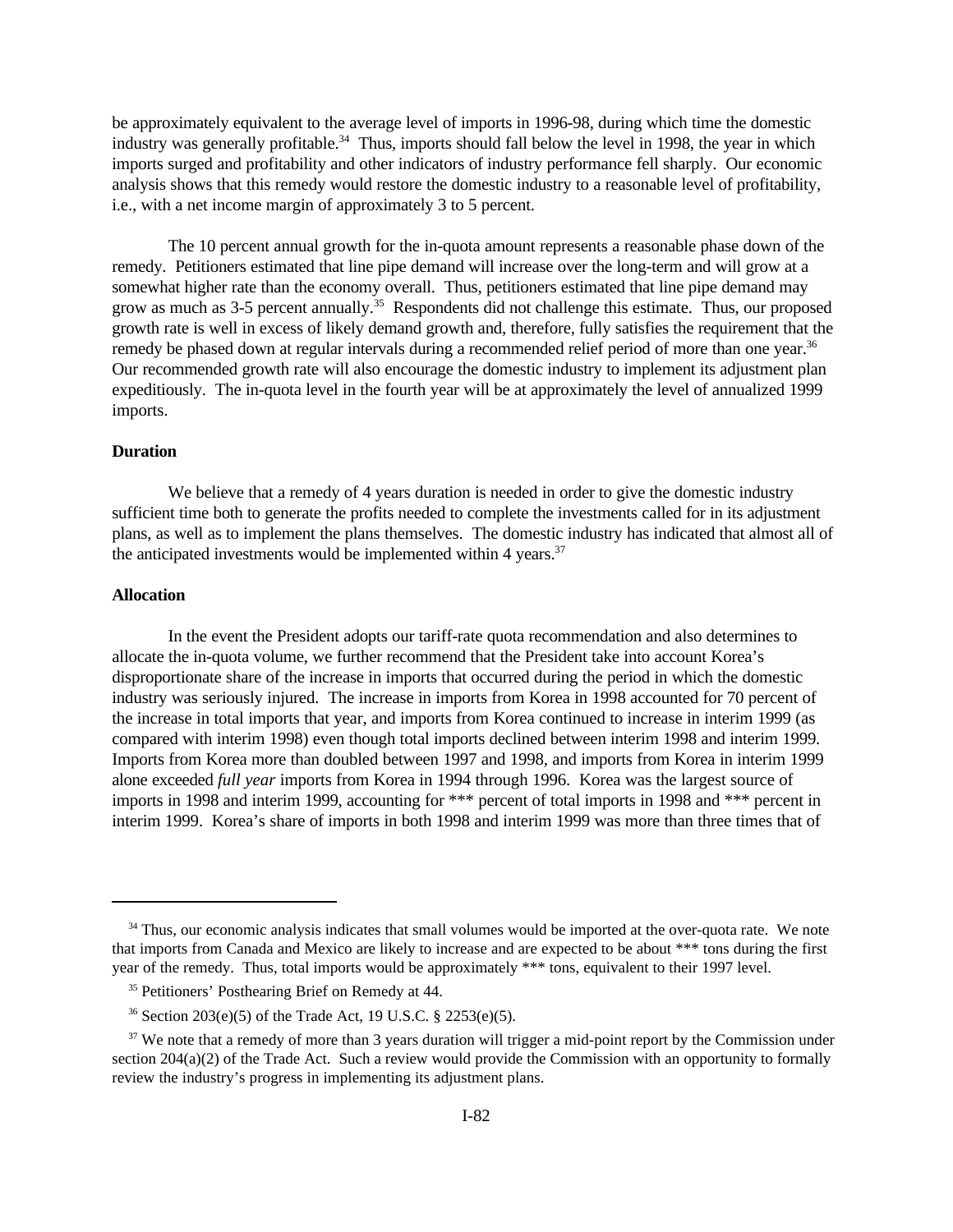the next largest supplier.<sup>38</sup> In addition, the average unit value (per ton) of imports from Korea was one of the lowest among foreign suppliers, and significantly below the average for all imports in 1998 and interim 1999.<sup>39</sup> Specific line pipe product pricing data also show imports from Korea to be among the lowest priced. Moreover, these data show prices of imports from Korea dropping sharply toward the end of our period of investigation.<sup>40</sup> Thus, Korea has demonstrated the ability to underprice both domestic line pipe and line pipe from other foreign suppliers. Lastly, Korea's production capacity nearly doubled since 1994,<sup>41</sup> and Korea had considerable unused capacity in 1998,<sup>42</sup> indicating that Korea retains the ability to fill a very large share of the in-quota volume.

## **Exclusions**

Having made negative findings with respect to imports from Canada and Mexico under section 311(a) of the NAFTA Implementation Act for the reasons set out in our injury views, we recommend that the President exclude Canada and Mexico from any remedy action. We also recommend that the President exclude imports from Israel and beneficiary countries under the Caribbean Basin Economic Recovery Act and the Andean Trade Preference Act. The only imports during the period of investigation from these countries were from Colombia and Israel, and they were small and sporadic.<sup>43</sup>

We also considered whether to exclude certain grades of deepwater and cold climate line pipe as urged by German and Japanese respondents, who alleged that such line pipe is not produced by domestic line pipe firms. The German respondents urged that we exclude HFI line pipe over six inches in outside diameter, certified to meet the specifications and criteria for deepwater use and actually used for such deepwater installation.<sup>44</sup> They asserted that such line pipe is not made in the United States, and cited testimony by petitioners at the remedy hearing that respondents argued supports their claim.<sup>45</sup> They argued that the manufacturing processes they use to produce line pipe with the HFI method<sup>46</sup> "are essentially different" from the processes used to produce line pipe with the ERW method and pointed to 12 differences in production and testing processes to support this claim.<sup>47</sup> They cited testimony from a large oil and natural gas producer to the effect that the firm would use seamless pipe in lieu of domestic line pipe if the imported HFI line pipe were not available.<sup>48</sup> Petitioners argued against such an exclusion, claiming that there is "complete substitution" between the induction welded and contact welded methods of producing

<sup>&</sup>lt;sup>38</sup> Based on data in Table C-1 adjusted to exclude imports of certain Arctic-grade and alloy line pipe.

<sup>&</sup>lt;sup>39</sup> Based on data in Table C-1 adjusted to exclude imports of certain Arctic-grade and alloy line pipe.

<sup>40</sup> Report at II-88-II-103.

<sup>&</sup>lt;sup>41</sup> Report at II-51.

<sup>42</sup> Report at II-51.

<sup>43</sup> Report at D-5, table D-3.

<sup>44</sup> German Respondents' Posthearing Brief on Remedy at 1.

<sup>45</sup> German Respondents' Posthearing Brief on Remedy at 8-9.

<sup>&</sup>lt;sup>46</sup> Although respondents suggested that HFI and ERW are different processes; as indicated in our injury views, HFI is a weld method under the ERW process.

<sup>47</sup> German Respondents' Posthearing Brief on Remedy at 10-11.

<sup>48</sup> German Respondents' Posthearing Brief on Remedy at 12.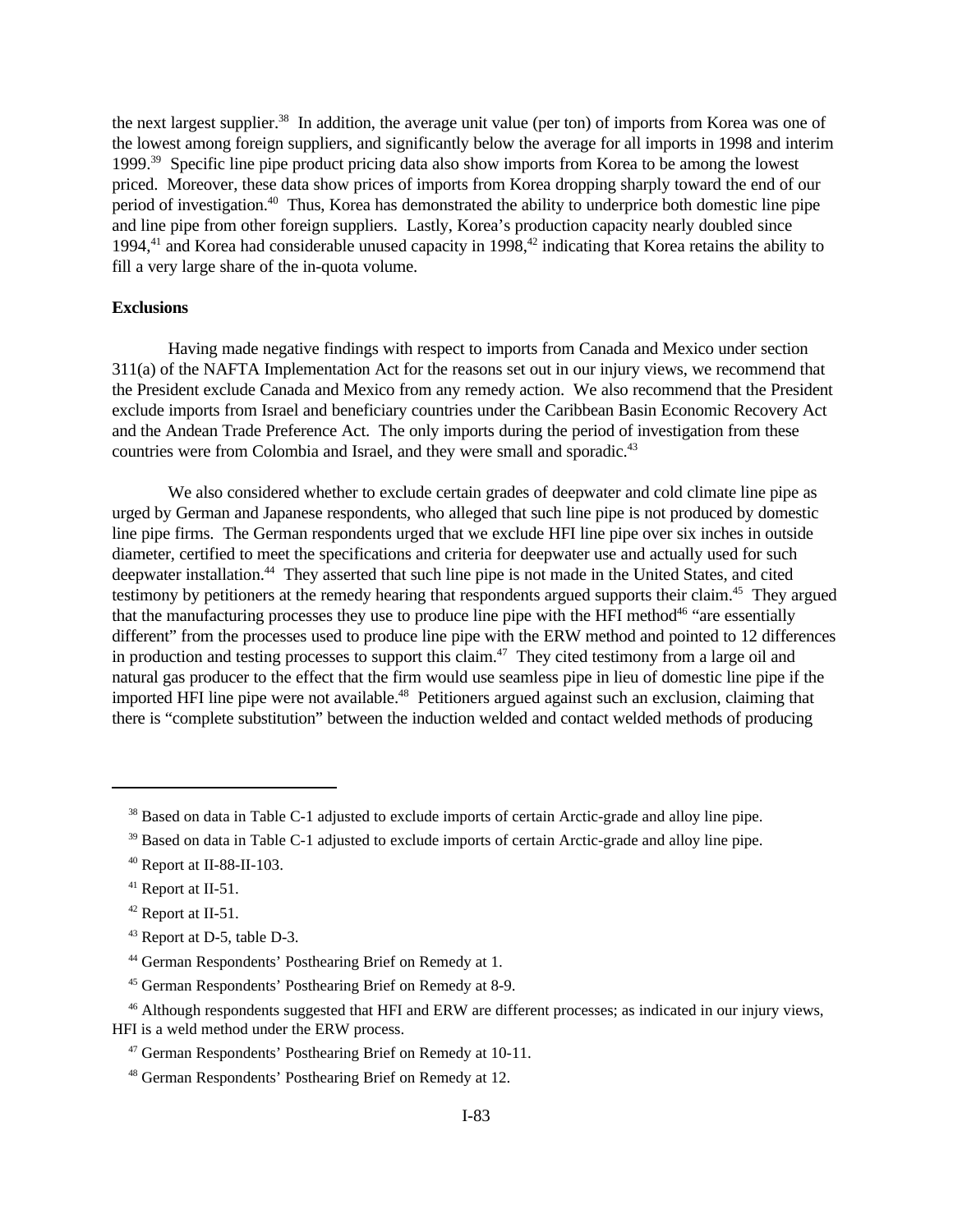line pipe,<sup>49</sup> and that the proposed exclusion was based "more on \*\*\*'s own marketing propaganda than on any scientific support."<sup>50</sup> Petitioners further asserted that two domestic producers routinely provide high quality ERW line pipe for deepwater uses.<sup>51</sup>

The Japanese respondents urged that we exclude three specialty grades of line pipe from any remedy. Two of the three specialty grades are intended for low-temperature service: miscible injection welded line pipe and vertical support member (VSM) welded line pipe. The third specialty grade is referred to as high strength line pipe for sour service application (*i.e.*, it is intended for the transportation of crude oil with high sulfur content).<sup>52</sup> They cited testimony to the effect that the two low-temperature grades are essential to the Alaskan operations of a petroleum producer and are not available from domestic producers.<sup>53</sup> They asserted that demand for such line pipe is so small that it is unlikely that domestic producers will invest the time and resources to become capable of supplying such line pipe.<sup>54</sup> They asserted that the sour service line pipe is made from a special grade of corrosion-resistant steel that is unavailable in the United States, and that there will likely be a growing demand for such line pipe as oil fields mature over time and become increasingly "sour."<sup>55</sup> Petitioners argued that the domestic industry can produce each of these products, and that each of these products are available from domestic producers.<sup>56</sup>

Although the evidence is mixed concerning the ability of the domestic industry to produce such line pipe, we are not persuaded that the domestic producers do not and cannot produce these products. Accordingly, we are not recommending that these products be excluded from the remedy.<sup>57</sup> Nevertheless, under the remedy we are proposing, domestic consumers of such specialty grades of line pipe would still retain the ability to import these grades, either at the lower in-quota rate of duty, or at the higher over-quota rate of duty.

## **International Negotiations**

We recommend that the President consider undertaking international negotiations with Korea to address the underlying cause of the increase in imports of line pipe or otherwise to alleviate the serious injury to the domestic industry. As discussed above, imports from Korea have surged much more rapidly than other imports, and have been among the lowest priced imports. Over our period of investigation, Korean producers have nearly doubled their capacity and now have very significant unused capacity. In

<sup>52</sup> Japanese Respondents' Posthearing Brief on Remedy at 3, 6.

<sup>49</sup> Transcript of Remedy Hearing at 104 (Mr. Schagrin).

<sup>50</sup> Petitioners' Posthearing Brief on Remedy at 70-71.

<sup>51</sup> Petitioners' Posthearing Brief on Remedy at 71.

<sup>53</sup> Japanese Respondents' Posthearing Brief on Remedy at 3.

<sup>54</sup> Japanese Respondents' Posthearing Brief on Remedy at 4.

<sup>55</sup> Japanese Respondents' Posthearing Brief on Remedy at 6-7.

<sup>56</sup> Petitioners' Posthearing Brief on Remedy at 68-69; and transcript of remedy hearing at 104 (Mr. Schagrin).

<sup>&</sup>lt;sup>57</sup> It appears that all or nearly all of the imports from Germany consist of the products for which the German respondents are seeking exclusion. These volumes are significant. See Table C-1, Report at C-4. However, the volume of imports from Japan for which exclusion is being requested is small, with only 5,495 tons imported during the entire period of investigation. Japanese Respondents' Posthearing Brief on Remedy at 4.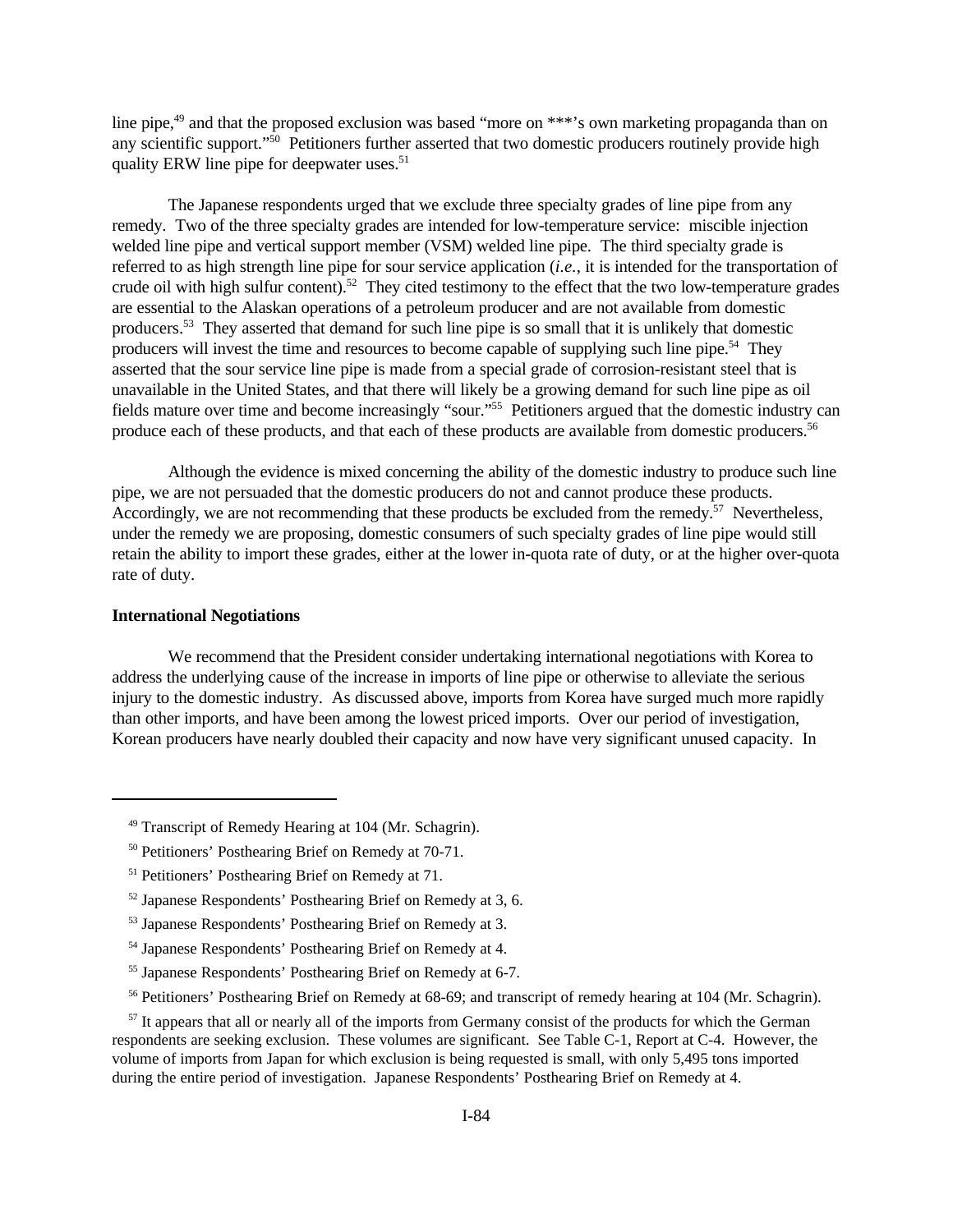addition, the vast majority of Korean producers' shipments are exported–96.8 percent in 1998, of which 57.8 percent were exported to the United States in 1998.<sup>58</sup>

Steel issues are already the subject of negotiations and discussions between the U.S. and the Korean Governments, both bilaterally and in multilateral fora such as the Organization for Economic Cooperation and Development. We recommend that the President take full advantage of such negotiations to address issues related to the Korean line pipe industry and its impact on the U.S. industry.

#### **Short and Long-Term Effects of Our Recommended Remedy**

We believe that the tariff-rate quota that we are recommending will address the serious injury to the domestic line pipe industry and will be most effective in facilitating the efforts of the domestic industry to make a positive adjustment to import competition. It also does not exceed the amount necessary to remedy such serious injury.

Our remedy is intended to restore domestic prices and industry profitability to reasonable levels, as the industry continues its investment efforts to modernize production facilities, add new product lines, and increase its level of capacity utilization. It gives the industry the time needed to make positive adjustment efforts while not excluding imports from the domestic market.

Based on 1998 data, we estimate that the recommended tariff-rate quota will initially raise the price of the domestic product by between 1 and 2 percent over 1998 levels, raise domestic sales volumes by 8 to 12 percent, and increase sales revenues by 10 to 14 percent. In conjunction with improved demand for line pipe, these additional sales should allow the domestic industry again to become profitable, increasing the percentage of net income to approximately 3 to 5 percent. We estimate that sales prices for imports subject to the remedy will increase by about 18 percent over 1998 prices, and that their volume will fall by about 38 percent from approximately \*\*\* tons to approximately \*\*\* tons in the first year of the remedy.

At the same time, our proposal would ensure a substantial amount of competition in the U.S. market and pose little likelihood of supply problems for domestic consumers. First, our proposed remedy would still permit a significant quantity of imports at the current low rate of duty. This amount exceeds the average amount entered in 1996 and 1997. Second, there is more than sufficient unused domestic capacity to offset the projected reduction in imports. Third, as discussed earlier, we recommend that the President exclude imports from Canada and Mexico from the remedy, pursuant to the NAFTA Implementation Act. Imports from Canada and Mexico accounted for about \*\*\* percent of 1998 imports and are projected to increase to approximately \*\*\* tons in the first year of our remedy proposal.<sup>59</sup> Finally, to the extent that any

<sup>&</sup>lt;sup>58</sup> Report at II-51.

<sup>59</sup> Based on data in Table C-1 adjusted to exclude imports of certain Arctic-grade and alloy line pipe. Thus, we estimate that total import levels, including imports from Canada and Mexico, would decline by about 29 percent, from a 1998 level of \*\*\* tons, to about \*\*\* tons, which represents almost \*\*\* percent of total 1998 domestic consumption of line pipe. This amount is approximately the same U.S. market share held by imported line pipe in 1994 and 1997 and more than that held by imported line pipe in 1995 and 1996.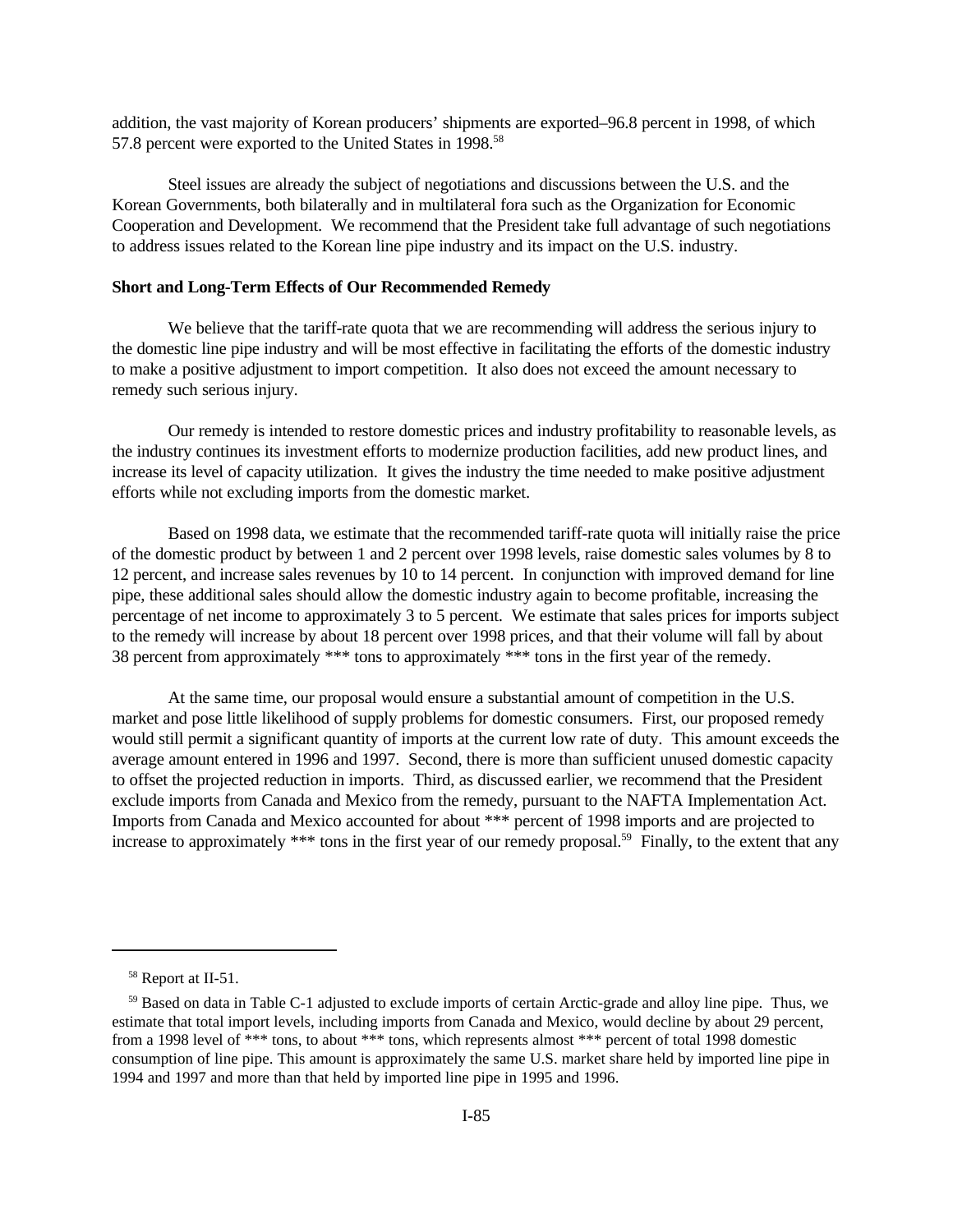specialty grades of line pipe are in short domestic supply, purchasers would still be able to obtain their products even after the quota is filled, albeit at the over-quota rates of duty.<sup>60</sup>

While this remedy may result in some initial negative impact on end users of line pipe, primarily in the form of modestly increased prices in the domestic market and some restrictions in import volumes, we believe this effect will be limited. The increased price of line pipe will not significantly affect the natural gas and crude oil industries or consumers of natural gas and crude oil, since line pipe makes up only a moderate percent of the cost of the final product.<sup>61</sup> This remedy should also provide a modest benefit to domestic industries that supply raw materials to the line pipe industry, particularly hot rolled steel, as a result of the expected increase in domestic line pipe production.

It is not possible to predict market effects with precision following the initial year of relief . In general, we would expect that as prices increase the domestic industry will be able to respond to predicted increasing demand with greater production. In addition, we would expect the domestic industry to be able to respond to increasing demand with sufficient supply as it undertakes its investment programs and utilizes existing unused capacity. After the initial year of the relief, we also expect overall imports to grow in absolute terms with increased demand, but at a stable market share a little above their 1997 level of \*\*\* percent.

## **Short and Long-Term Effects of Not Taking the Recommended Action**

In the absence of appropriate relief, we are convinced that the recent operating losses experienced by the domestic industry will continue. In particular, the price depression evident in the market in the most recent period will remain a major adverse market factor, and line pipe imports, particularly from Korea, will continue to capture an increasing share of the domestic market. Without appropriate relief, this trend is likely to worsen in its price and revenue impact on the domestic industry. Continued operating losses will prohibit the domestic industry from implementing its proposed investments, thereby leaving it less viable and less able to compete with imports. Over the longer term, a significant portion of the industry would be forced to shut down. Our assessment is based on the fact that the industry incurred substantial losses in 1998 and 1999, and is not likely to survive if such losses continue unabated.<sup>62</sup> Such closings and partial closings will lead to increased layoffs of workers in the industry. Many domestic line pipe mills are located in small towns and communities where the closing of a mill would have a significant impact on the local economy.

 $60$  As one importer of specialty line pipe, Shell Oil, testified at the Commission's remedy hearing, the availability of certain high-end specialty line pipe, such as deepwater line pipe, is more important than the price of the pipe. Transcript of Remedy Hearing at 198 (Mr. Patterson).

<sup>&</sup>lt;sup>61</sup> Report at II-79.

 $62$  We note that Geneva Steel is already operating under the protection of the bankruptcy court and other producers testified that they would likely exit line pipe production if relief is not provided. Transcript of Remedy Hearing at 32-34 (Mr. Cannon), at 36-38 (Mr. Barnes), and at 78-79 (Mr. Shagrin).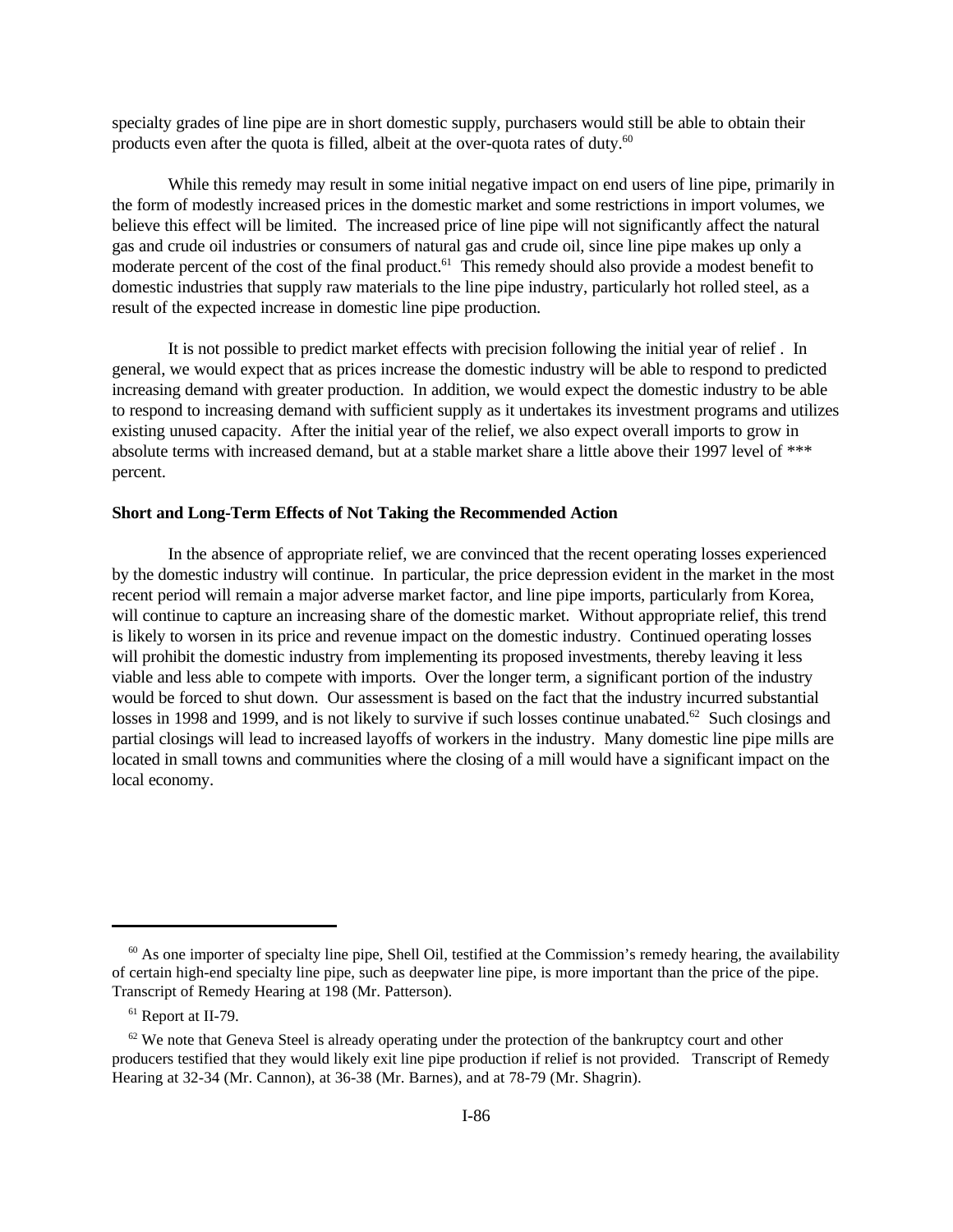## **VIEWS ON REMEDY OF CHAIRMAN LYNN M. BRAGG AND COMMISSIONER THELMA J. ASKEY**

## *CIRCULAR WELDED CARBON QUALITY LINE PIPE TA-201-70*

### **Findings and Recommendations**

For the reasons set forth below, we recommend the following action, which we find will address the threat of serious injury to the domestic line pipe industry and be most effective in facilitating the efforts of the domestic industry to make a positive adjustment to import competition without disrupting the U.S. line pipe market more than is necessary:

- (1) We recommend that the President impose a duty, in addition to the current rate of duty, for a four-year period, on all imports of line pipe that are within the scope of this investigation, as follows:
	- 12.5 percent *ad valorem* in the first year of relief;
	- 11.0 percent *ad valorem* in the second year of relief;
	- 9.5 percent *ad valorem* in the third year of relief; and,
	- 8.0 percent *ad valorem* in the fourth year of relief;
- (2) Based on our negative finding with respect to imports of line pipe from Canada under section 311(a) of the NAFTA Implementation Act, we recommend that such imports be excluded from the increase in duty;
- (3) Chairman Bragg, having made an affirmative finding with respect to imports of line pipe from Mexico under section 311(a) of the NAFTA Implementation Act, recommends that such imports be subject to the increase in duty;
- (4) Commissioner Askey, having made a negative finding with respect to imports of line pipe from Mexico under section 311(a) of the NAFTA Implementation Act, recommends that such imports be excluded from the increase in duty;
- (5) We further recommend that the increase in duty not apply to imports of line pipe entered duty-free from beneficiary countries under either the Caribbean Basin Economic Recovery Act or the Andean Trade Preference Act;
- (6) Finally, we recommend that the increase in duty not apply to imports of line pipe from Israel.

## **Introduction**

Having determined that increased imports are a substantial cause of the threat of serious injury to the domestic industry, we are required, pursuant to section  $202(e)(1)$  of the Trade Act, to recommend action to the President that will address the threat of serious injury to the domestic industry and be most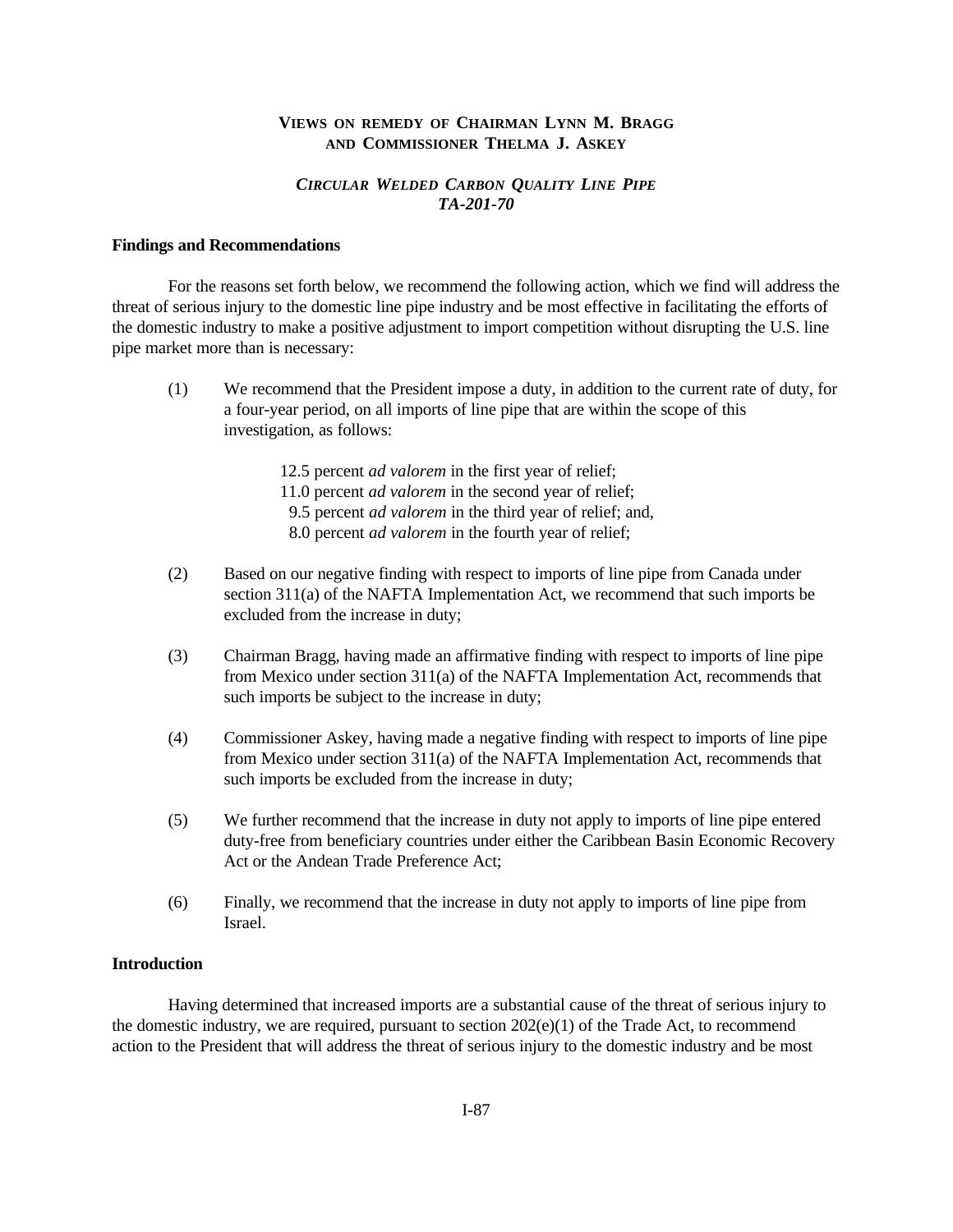effective in facilitating the efforts of the domestic industry to make a positive adjustment to import competition.

In deciding the form and amount of relief to recommend, we took into account the factors enumerated in section 202(e)(5) of the Trade Act, including: the threat of serious injury that we found to exist; the objectives and actions specified in proposed adjustments outlined by petitioners; information available to the Commission concerning market conditions in domestic and world markets; and likely developments affecting such conditions during the period for which action is requested. We further considered the evidentiary basis for our injury determination in this investigation, the impact relief may have on the line pipe market, and the administrative feasibility of implementing a given action.

### **Market Conditions**

**Demand conditions.** Apparent U.S. consumption of line pipe by volume increased \*\*\* percent between 1994 and 1998, before declining by \*\*\* percent between interim 1998 and interim 1999.<sup>1</sup> Apparent U.S. consumption of line pipe by value increased \*\*\* percent between 1994 and 1998, before declining \*\*\* percent between interim 1998 and interim 1999.<sup>2</sup> The larger decline in U.S. consumption by value between interim periods reflects the fact that overall demand for line pipe will not change significantly in response to changes in price; the fact that there are few, if any, products that can substitute for welded line pipe contributes to this low degree of price sensitivity.<sup>3</sup>

Demand in the United States has generally been strong over most of the period of investigation ("POI"), with a sharp decline in apparent U.S. consumption evidenced only in interim 1999. Demand in markets other than the United States also appears to have weakened during the latter part of the POI as a result of the financial crisis in Asia.<sup>4</sup>

Welded line pipe is produced in different grades and to various specifications. While there are some differences between domestic and imported line pipe and there may be some special types of line pipe that U.S. producers do not manufacture, there is nevertheless a high degree of substitutability between line pipe from the United States and from import sources.<sup>5</sup>

<sup>&</sup>lt;sup>1</sup> Table C-1, Report at C-3 (adjusted). As noted in the background discussion of the majority's views addressing injury, the Commission amended the scope of the investigation to exclude arctic grade line pipe. As a result, we excluded data for arctic grade line pipe from the aggregate data compiled in the Commission's Report, in reaching our determination that subject imports are a substantial cause of the threat of serious injury to the domestic industry. We also excluded data regarding alloy line pipe outside the scope of the investigation in reaching our affirmative threat determination. Data for arctic grade line pipe are found in the Report at II-12 to II-13 and data for out-of-scope alloy line pipe are accounted for by imports from Japan under HTS subheading 7306.10.50. Accordingly, our citations to "Table C-1, Report at C-3 to C-4 (adjusted)" refer to aggregate data as adjusted to account for these two exclusions.

<sup>&</sup>lt;sup>2</sup> Table C-1, Report at C-3 (adjusted).

<sup>3</sup> *See* Report at II-83.

<sup>4</sup> *See, e.g.,* Report at II-112.

<sup>&</sup>lt;sup>5</sup> Report at II-79.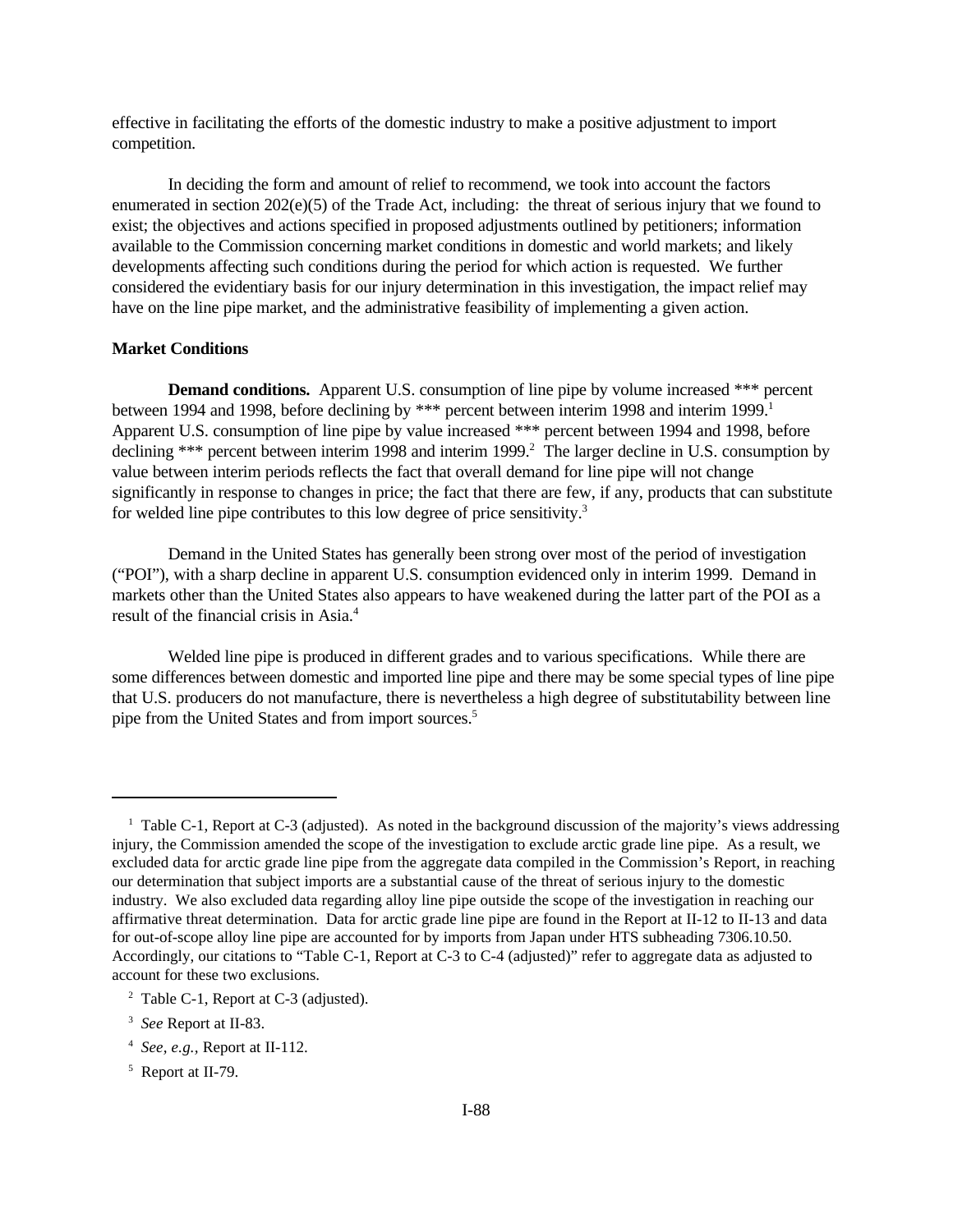**Domestic supply conditions.** U.S. production increased 5.4 percent between 1994 and 1998, before decreasing 31.6 percent between interim periods,<sup>6</sup> while U.S. producers' total capacity increased 7.6 percent between 1994 and 1998, and an additional 8.0 percent between interim periods. Capacity utilization among domestic producers declined from 60.2 percent in 1994 to 58.9 percent in 1998 and 39.8 percent in interim 1999.<sup>7</sup> As a ratio to total shipments, U.S. producers' inventories of line pipe were between 7.7 percent and 11.1 percent during the period 1994-1998, and rose to 14.6 percent in interim 1999.<sup>8</sup> Domestic capacity has exceeded total average domestic demand throughout the POI.<sup>9</sup>

Import supply conditions. Total imports of line pipe increased \*\*\* percent between 1994 and 1998, with imports increasing \*\*\* percent between 1996 and 1997 and by \*\*\* percent between 1997 and 1998, before declining by \*\*\* percent between interim periods.<sup>10</sup> For those foreign producers that responded to the Commission's questionnaires,<sup>11</sup> exports to the United States increased 112.1 percent over the entire POI, with such exports increasing 90 percent between 1997 and 1998 alone. Although projected data show exports to the United States declining in 1999 and 2000, we find such projections undermined by the fact that during the first six months of 1999, actual imports into the United States from the largest single source, *i.e.* Korea, were already equivalent to 91.5 percent of projected total exports from Korea to the United States for all of 1999.<sup>12</sup>

Aggregate capacity utilization for responding foreign producers increased from 58.4 percent in 1994 to 79.3 percent in 1997, before declining to 70.5 percent in 1998; aggregate capacity utilization is projected to remain at 70.5 percent in 1999 before increasing to 79.6 percent in 2000.<sup>13</sup>

The record demonstrates that export shipments are an important component of foreign producers' sales; during the period 1994-1998, aggregate export shipments accounted for over 60 percent of foreign production.<sup>14</sup> In 1998, one-third of reporting foreign producers' production was exported to the United States.<sup>15</sup> In some countries, more than 90 percent of production was sent to export markets in certain years.<sup>16</sup> Yearly shipments to markets other than the United States accounted for between 39.9 percent and 50.8 percent of total shipments for those foreign producers that responded to the Commission's

8 Table 7, Report at II-29.

9 *See* Table 2, Report at II-17; Table 5, Report at II-27.

<sup>10</sup> Table C-1, Report at C-3 (adjusted).

<sup>11</sup> We note that this aggregate data represents responding foreign producers located in the eight countries that constitute the principle sources of line pipe imports into the United States. These countries are Canada, Germany, Japan, Korea, Mexico, South Africa, Turkey and the United Kingdom. We further note that producers from Venezuela, who responded to the Commission's questionnaire but whose exports to the U.S. were either zero or negligible in each year of the POI, are not included in these aggregate numbers. Aggregate data is derived from aggregating the data contained in Tables 14-21, Report at II-51 to II-69.

<sup>12</sup> *Cf.* Table 14, Report at II-51 *with* Table C-1, Report at C-3 (adjusted).

<sup>6</sup> *See* Table 5, Report at II-27.

<sup>7</sup> *Id.*

<sup>&</sup>lt;sup>13</sup> See Tables 14-21, Report at II-51 to II-69.

<sup>14</sup> *Id.*

<sup>15</sup> *Id.*

<sup>16</sup> Table 14, Report at II-51; Table 15, Report at II-54.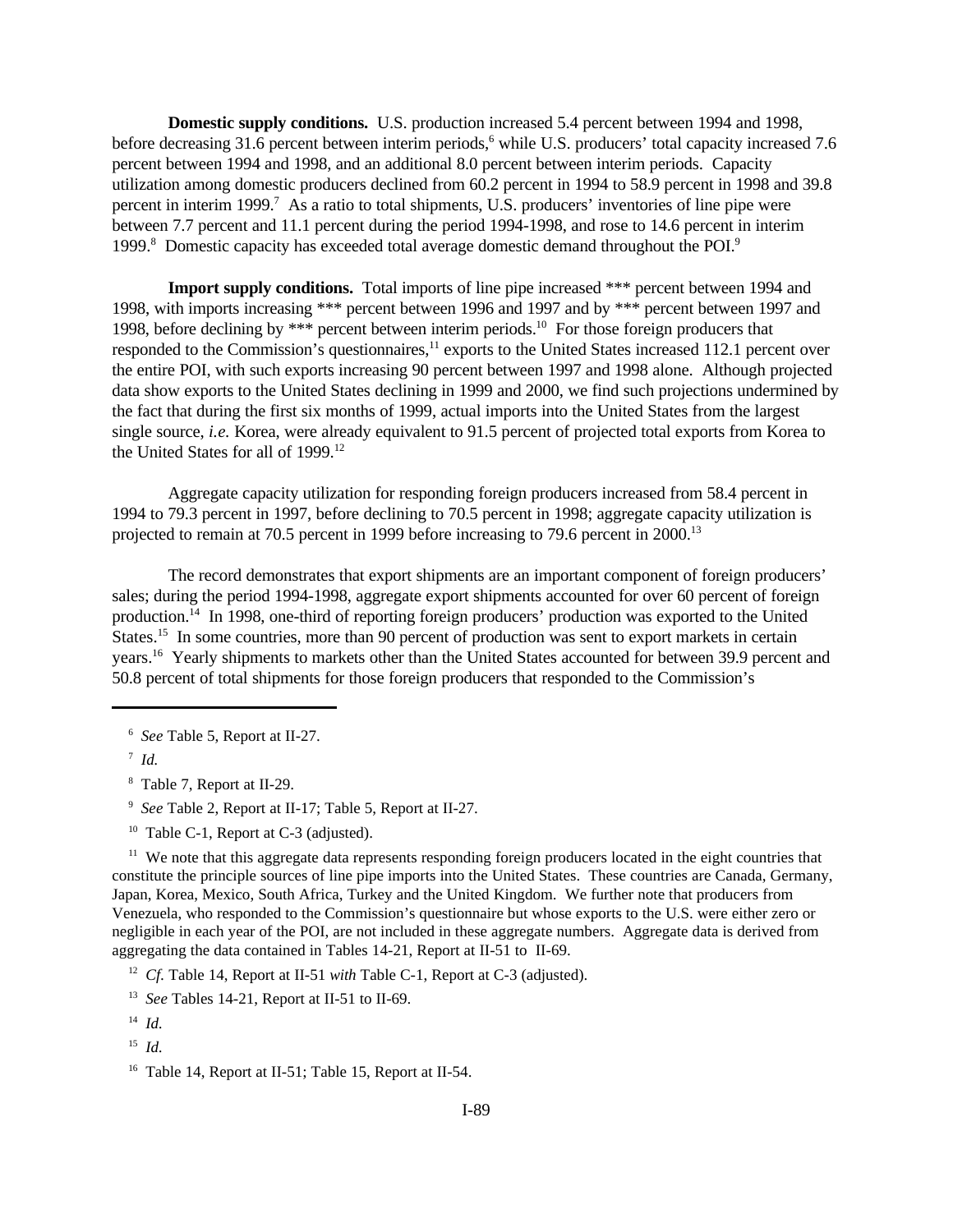questionnaire. Aggregate exports for responding foreign producers to the United States increased from 15.7 percent of production to 34.4 percent between 1996 and 1998,<sup>17</sup> while exports to countries other than the United States declined by 7 percent and foreign home market consumption decreased by 11.6 percent.<sup>18</sup> reflecting reduced global demand during the latter part of the POI and the redirection of exports to the U.S. market.

Based upon the foregoing, and notwithstanding the decline in the volume of imports into the United States between interim 1998 and interim 1999, we find that the supply of imported line pipe in the U.S. market is likely to increase in the imminent future.

#### **Industry Adjustment Proposals**

Petitioners presented to the Commission proposed adjustments, indicating that the industry plans to further modernize its equipment to produce line pipe more efficiently, and to develop new types of products constructed from lighter steel, as well as other specialized products, in order to be able to offer a broader product range and thereby enhance competitiveness.<sup>19</sup> Petitioners provided specific examples of the capital investments the domestic producers plan to make,<sup>20</sup> and indicated that for the most part, such investments are contingent upon obtaining temporary relief from the President.

## **Recommended Relief**

**Selection of a temporary increased tariff on line pipe imports.** Pursuant to section 202(e) of the Trade Act of 1974, we are recommending action to the President that, in our view, will address the threat of serious injury to the domestic line pipe industry and that will most effectively facilitate efforts by the domestic industry to make a positive adjustment to import competition. We have examined the different forms of relief that the Commission is authorized to recommend in this investigation,<sup>21</sup> and we have sought to develop a remedy that would be most effective in facilitating the domestic industry's efforts to adjust to import competition while not disrupting the U.S. line pipe market more than is necessary. The simple tariff increase that we recommend, as described above, is designed to provide domestic producers the modest price increases necessary to facilitate the domestic industry's adjustment plan, albeit to a lesser degree than that sought by petitioners.<sup>22</sup> We believe this will provide relief to allow the domestic industry to adjust to current and threatened market conditions without imposing unnecessarily harsh effects upon the U.S. economy as a whole.<sup>23</sup>

22 *Cf.* Commission Remedy Memorandum EC-W-071, (Dec. 1, 1999) *with* Additional Commission Remedy Memorandum EC-W-074 (Dec. 7, 1999).

<sup>&</sup>lt;sup>17</sup> See Tables 14-21, Report at II-51 to II-69.

<sup>18</sup> *Id.*

<sup>&</sup>lt;sup>19</sup> See, e.g., Petitioner's Post Hearing Remedy Brief at 24-26.

<sup>20</sup> *Id.*

<sup>&</sup>lt;sup>21</sup> As the Commission noted in *Wheat Gluten*, a simple tariff increase generally is preferred over tariff-rate quotas and quantitative restrictions because a simple tariff increase tends to be less distortive of trade and is easiest to administer. *Views of the Commission on Remedy, Wheat Gluten*, Inv. No. TA-201-67, USITC Pub. 3088 (March 1998), at I-26.

<sup>&</sup>lt;sup>23</sup> See Additional Commission Remedy Memorandum EC-W-074 (Dec. 7, 1999).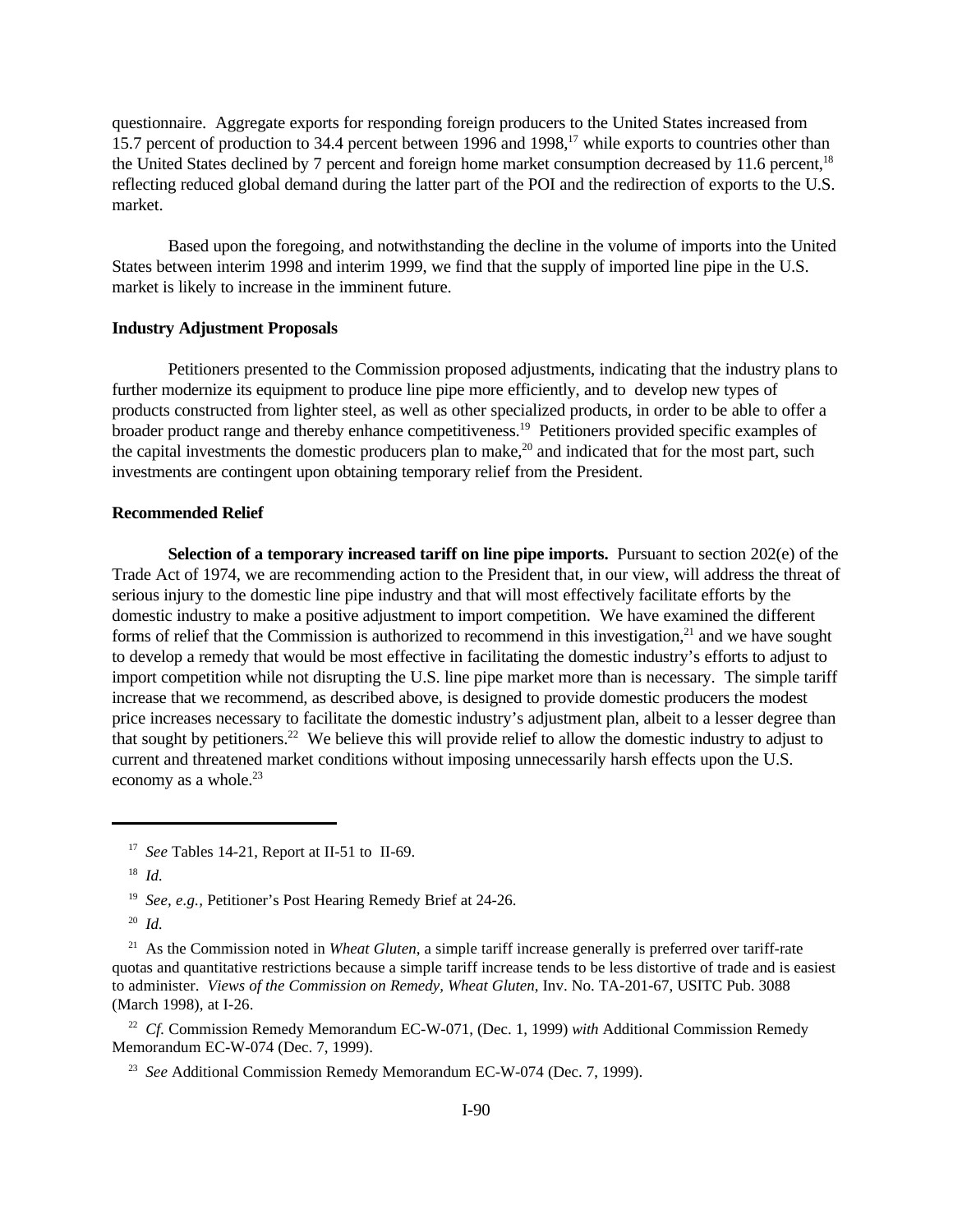In this investigation, we recommend a four-year relief period. The capital investment projects outlined in the domestic industry's adjustment plan require sufficient time for project approval, securing of financing, installation, and start-up operations. This latter consideration is significant; even after a capital investment project is completed, a producer inevitably requires additional time to develop the expertise necessary to become an efficient producer. As a result, such production efforts are often at an initial competitive disadvantage compared to established producers. The relatively modest tariff increase that we recommend will aid the competitiveness of domestic producers during the critical initial stages of their capital investment programs, such that by the end of the relief period they should be more capable of competing successfully with import competition.

Commissioner Askey also notes that the recent upturn in the oil and gas industries, the line pipe industry's principal customers, should assist the domestic industry in its efforts to respond to competition from imports.

As noted, in developing our remedy recommendation we considered the evidentiary basis for our injury determination in this investigation. We wish to stress that in formulating our remedy recommendation in this case, we relied upon the written description of the merchandise subject to this investigation. Accordingly, we consider the written description of the scope of this investigation to be dispositive; any references to HTS subheadings are provided merely for convenience.

For the reasons set forth in our views on injury, we both recommend that imports of line pipe from Canada be excluded from the increase in duty outlined above. Chairman Bragg finds that imports from Canada account for a substantial share of total imports but do not contribute importantly to the threat of serious injury to the domestic industry. Commissioner Askey finds that imports from Canada do not account for a substantial share of total imports and do not contribute importantly to the threat of serious injury to the domestic industry.

With regard to Mexico, Chairman Bragg finds that imports from Mexico account for a substantial share of total imports and do contribute importantly to the threat of serious injury to the domestic industry; consequently, Chairman Bragg recommends that imports from Mexico be subject to the increase in duty outlined above. Commissioner Askey finds that while imports from Mexico account for a substantial share of total imports, they do not contribute importantly to the threat of serious injury to the domestic industry; therefore, Commissioner Askey recommends that imports from Mexico be excluded from the increase in duty outlined above.

In addition, we both note that the Carribean Basin Economic Recovery Act, the Andean Trade Preference Act, and the U.S.-Israel Free Trade Agreement Act, require the Commission to state whether and to what extent its findings and recommendations apply to an article that is the subject of an affirmative determination under section 202 of the Trade Act when imported from beneficiary Caribbean Basin or Andean countries, or from Israel.<sup>24</sup> The record shows no imports from any beneficiary Andean country and only negligible imports from Israel and from one beneficiary Caribbean Basin country.<sup>25</sup> Accordingly, we recommend that the tariff increase described above not apply to imports of line pipe from Israel, nor to

<sup>&</sup>lt;sup>24</sup> 19 U.S.C. §§ 2112 note,  $2703(e)(2)$ ,  $3203(d)(2)$ .

<sup>25</sup> *See* Commission Remedy Memorandum EC-W-071, Table D-2 at p. 15 (Dec. 1, 1999). Columbia was the only beneficiary Caribbean Basin country with exports to the United States during the POI.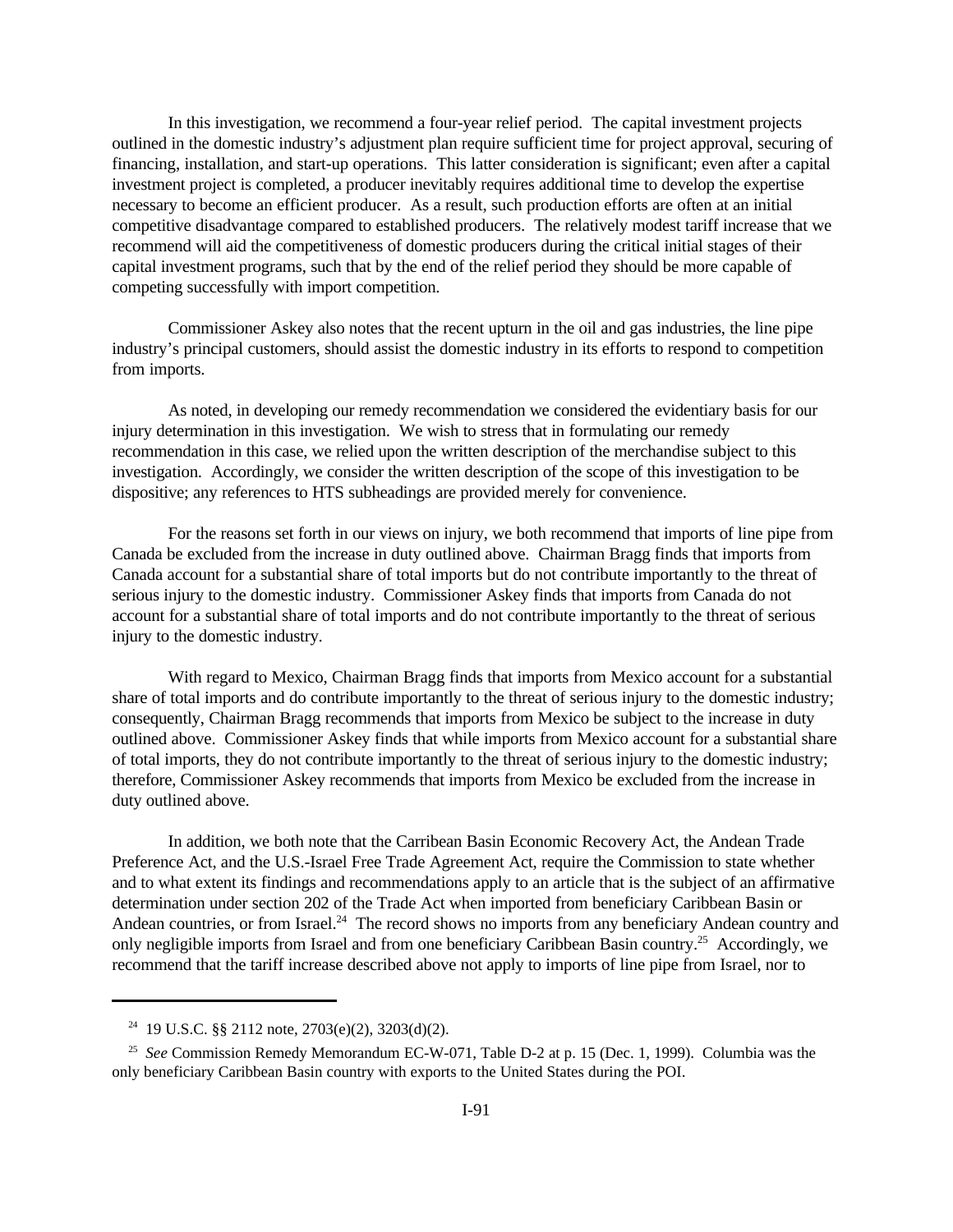imports of line pipe entered duty-free from beneficiary countries under the Andean Trade Preference Act and the Caribbean Basin Economic Recovery Act.

**Conclusion**. We believe that the tariff increase described above will most effectively address the threat of serious injury to the domestic line pipe industry and facilitate efforts by the domestic industry to make a positive adjustment to import competition without unnecessary adverse effects on the domestic economy. Our recommendation would result in modest price increases for line pipe in the U.S. market, as well as substantially increased revenues for the domestic industry due to increased shipment levels.<sup>26</sup> We are satisfied that these results will assist domestic producers in regaining profitability and in implementing the domestic industry's adjustment proposals without unduly increasing the costs incurred by line pipe purchasers and on the economy as a whole.

### **Short- and Long-term Effects of the Recommended Remedy**

The tariff increase that we are proposing will provide the level of relief that is necessary to address the threat of serious injury to the domestic line pipe industry and that will be the most effective, in our view, in facilitating the domestic industry's efforts "to make a positive adjustment to import competition and provide greater economic and social benefits than costs."<sup>27</sup>

As discussed above, the challenge facing the domestic industry is to regain profitability and to engage in substantial capital investments to improve its competitiveness in order to better serve its customers' needs. Our remedy recommendation would result in the modest price increases necessary to permit the domestic industry to overcome these challenges, while not unduly disrupting the U.S. line pipe market and harming the industries that use line pipe. Estimates by Commission staff indicate that our recommended remedy will result in increased revenues to the domestic industry through a combination of increased prices and sales volumes, although not to the degree sought by petitioners.<sup>28</sup> The increase in sales volumes should lead to increased cost-efficiency for domestic producers, and the increase in revenues should improve the profitability of the domestic industry. Again, these improvements should come without significantly adversely affecting downstream industries and consumers; a viable, competitive, modern line pipe industry is critical to that industry's principal customers, *i.e.* the oil and gas industries. As described above, we further recommend that the increase in duty be reduced over the course of the relief period, reflecting the anticipated improvement in the competitiveness of the domestic line pipe industry.

<sup>&</sup>lt;sup>26</sup> See Additional Commission Remedy Memorandum EC-W-074 (Dec. 7, 1999).

<sup>&</sup>lt;sup>27</sup> 19 U.S.C. § 2253(a)(1)(A).

<sup>28</sup> *Cf.* Commission Remedy Memorandum EC-W-071, (Dec. 1, 1999) *with* Additional Commission Remedy Memorandum EC-W-074 (Dec. 7, 1999).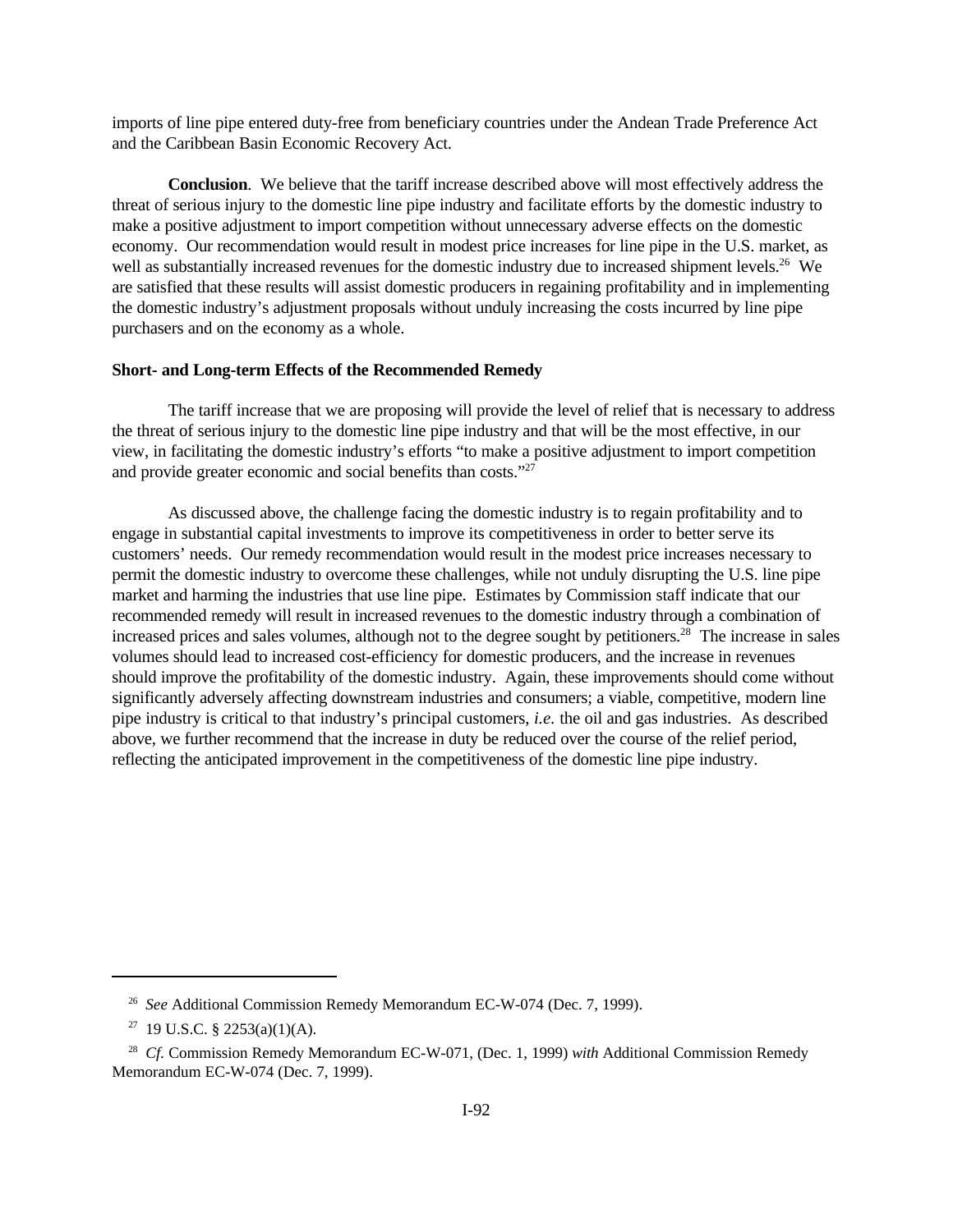#### **Short- and Long-term Effects of Not Taking the Recommended Action**

In the absence of the relief that we recommend, we believe that imports will continue to capture a significant and increasing share of the U.S. market, resulting in a continuing decline in capacity utilization, and hence the efficiency, of domestic producers, as well as continued price suppression or depression in the U.S. market for line pipe. Such conditions would likely continue to depress the profitability of domestic producers, thereby serving as an impetus for contraction, both in terms of production and employment, in the domestic industry. Line pipe production facilities are substantial operations that are an important component of their local economies, so any partial shut-downs or plant closings would likely have a significant adverse impact on the communities in which such facilities are located.

In addition, the likely conditions resulting in the absence of our recommended relief would likely make it difficult, if not impossible, for the domestic industry to undertake all of the needed capital investments to modernize equipment and improve product quality that are necessary for domestic producers to remain competitive. Finally, any prolonged decline in the competitiveness of domestic line pipe producers would also likely impact adversely their principal customers, *i.e.* the oil and gas industries, due to an ensuing reduction in the number of alternative sources for line pipe in the U.S. market.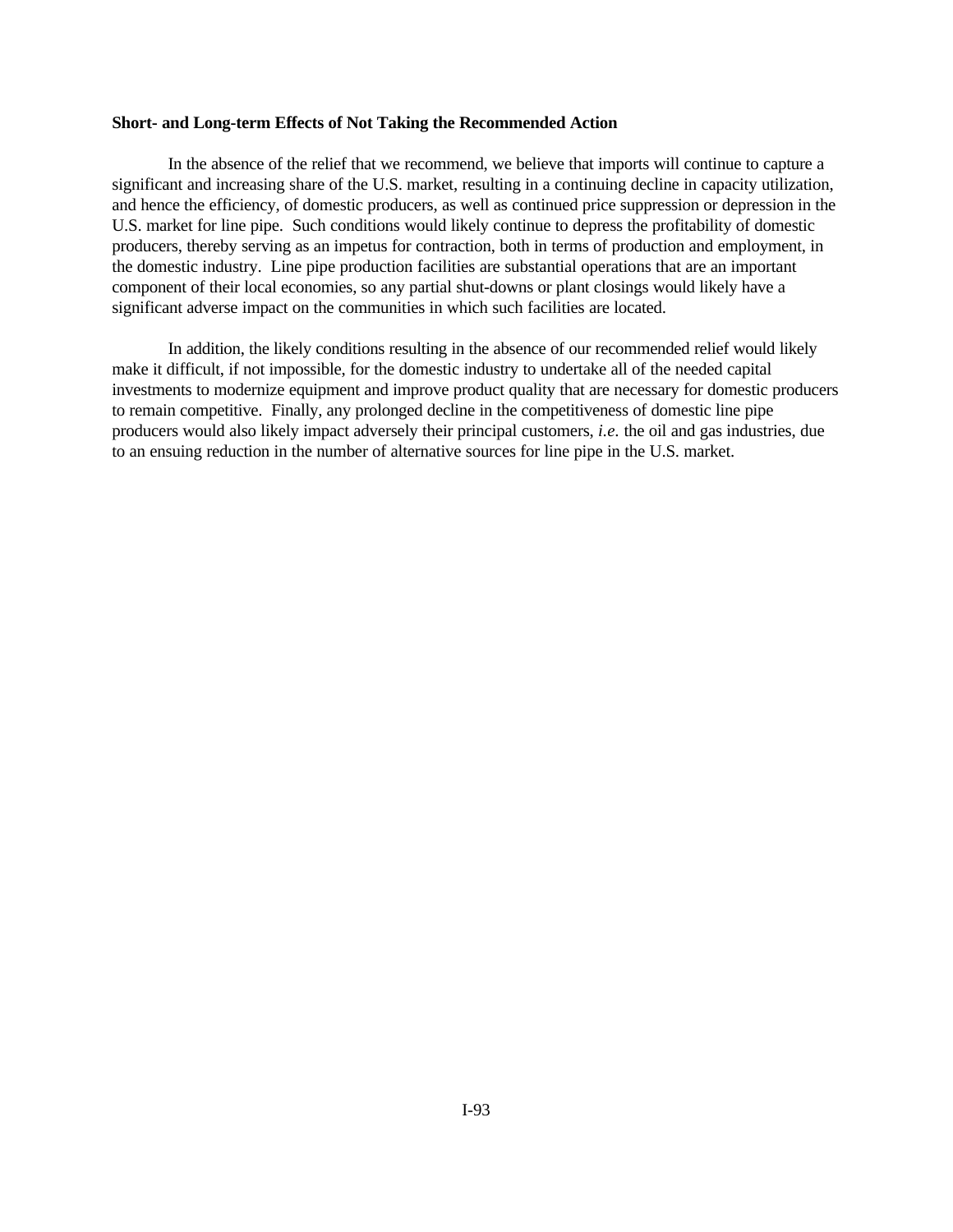## **DISSENTING VIEWS OF COMMISSIONER CAROL T. CRAWFORD ON REMEDY**

Petitioners in this investigation have requested the application of a quantitative restriction on imports of line pipe for a period of four years.<sup>1</sup> Petitioners initially requested a quota based on 1994-95 market shares and January-June 1999 apparent U.S. consumption, but subsequently focused their analysis on a quota based on import levels during 1994-96.<sup>2</sup> The requested remedy encompasses all countries other than Canada, Israel, Mexico, and the countries provided for in the Andean Trade Preferences Act and the Caribbean Basin Economic Recovery Act.

On October 28, 1999, I announced that I had determined that increased imports of certain circular welded carbon quality line pipe are not a substantial cause of serious injury, or threat thereof, to the domestic industry producing such line pipe. Section 202(e)(6) of the Trade Act of 1974 invites all members of the Commission to submit separate views regarding what action, if any, the President should take under section 203 of the Trade Act. I recommend that he take no import relief action. These comments address three elements of the statute that govern the selection of a remedy.

- Any remedy may not exceed the amount necessary to prevent or remedy the serious injury or the threat of serious injury.
- Any remedy must consider the national economic interest of the United States, and specifically the effects on consumers and on competition in domestic markets.
- Any remedy must provide greater economic and social benefits than costs.

I address each of these questions in turn.

# **I. The proposed remedy exceeds the amount necessary to prevent or remedy any injury or threat of injury that may have existed.**

Normally, the adjustment plan proposed by the Petitioners is the best guide to the priorities of the domestic industry and therefore identifies the areas in which any import relief could best be justified. In this investigation, Petitioners did not submit an adjustment plan on behalf of the domestic industry. Instead, individual U.S. producers identified efforts undertaken by their companies in the 1990s to compete more effectively in the U.S. line pipe market as well as adjustments that they intend to make to compete more effectively with line pipe imports.<sup>3</sup> U.S. producers submitted adjustment plans that stress additional investment in facilities and equipment in order to increase productive capacity, enter new product lines, enhance quality, and lower production costs to increase profits.<sup>4</sup> However, there is no evidence that the domestic industry requires relief from fairly traded imports in order to accomplish these goals.

As noted earlier, the domestic line pipe industry invested heavily in facilities and equipment between January 1994 and June 1999. The industry financed \$125.5 million of capital expenditures over

<sup>1</sup> *Petitioners' Prehearing Brief on Remedy* at 2.

<sup>2</sup> Memorandum EC-W-071 at 13.

<sup>&</sup>lt;sup>3</sup> Despite the continuous presence of imported line pipe in the U.S. market, only one company, \*\*\*, reported that any of its efforts to compete more effectively were made primarily to compete with sales of imported line pipe. *See* responses to producers' questionnaires at 20-21.

<sup>4</sup> *See* responses to producers' questionnaires at 20-22.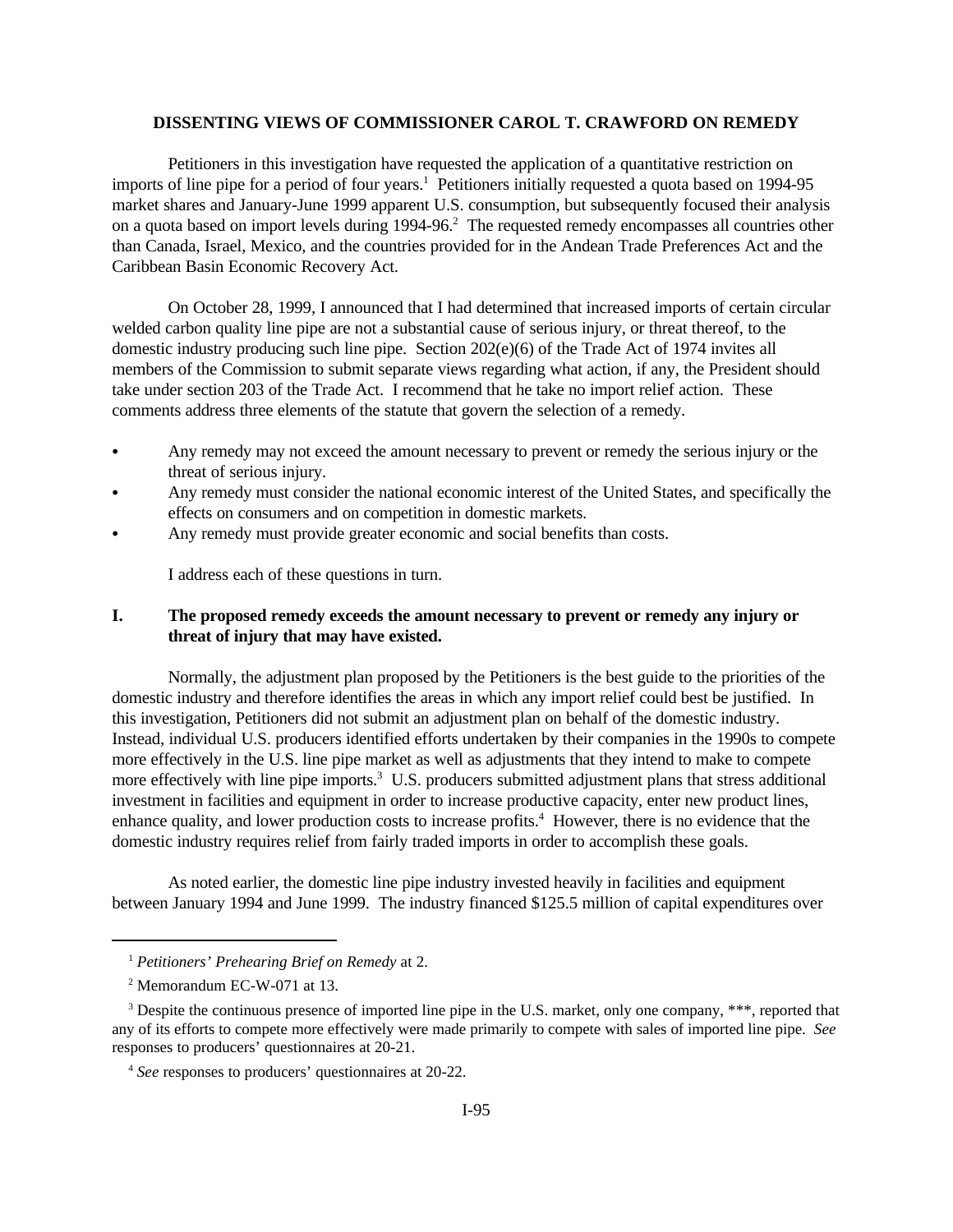the period examined, building new mills and expanding and modernizing their domestic plants and equipment. Book value grew markedly from about \$100 million during 1994-97 to \$128 million in 1998 and \$132 million in the first half of 1999.<sup>5</sup> At the same time, the domestic industry increased its productive capacity by 7.6 percent between 1994 and 1998. Mill capacity was 8.0 percent higher in the first half of 1999 than in the first half of 1998.<sup>6</sup> Therefore, there is no indication that the industry requires additional incentives to invest; indeed, short-term relief could tend to distort the capital allocation decisions made by U.S. producers.

Likewise, the domestic industry has shown that it recognizes the necessity of meeting the specific needs of its customers through new product development. Industry-wide research and development expenditures have remained stable since 1996.<sup>7</sup> Moreover, while U.S. producers were unable to meet potential customers' needs in certain product lines,<sup>8</sup> at least one producer, Maverick, is already moving to fill gaps in its product line.<sup>9</sup> Further, U.S. producers have demonstrated the ability to compete in some of the most demanding product lines. Indeed, about one-half of the industry's line pipe sales in 1998 were in the top API grades  $(X-52$  and above).<sup>10</sup>

Finally, the domestic industry generated approximately \$76 million in operating income between January 1994 and June 1999, posting industry-wide operating profits in four of the five fiscal years examined.<sup>11</sup> In every year except fiscal year 1994 and the six-month period of January-June 1999, a large majority of U.S. producers reported operating profits.<sup>12</sup> In addition, the recent upward trends in oil and gas prices, exploration, and production have begun to restore U.S. demand for line pipe. This renewed U.S. demand is already resulting in increased production and shipments of line pipe by U.S. producers.<sup>13</sup> There are also some indications that a rebound in worldwide line pipe consumption (*e.g.*, an easing of "Asia crisis") is already underway. $14$ 

<sup>8</sup> These customer needs include "Arctic grade" line pipe, HFI pipe larger than 6 inches in outside diameter, and high strength and/or heavy-walled pipe.

9 CR at I-24, PR at II-21.

<sup>10</sup> CR at I-75-76 and n. 106 and 109, PR at II-44-45 and n. 106 and 109.

 $11$  Table 9, CR at I-34, PR at II-27.

<sup>12</sup> Table 9, CR at I-34, PR at II-27. This includes, of course, companies such as \*\*\* and \*\*\*, whose operating income levels in fiscal year 1998 and fiscal year 1999, respectively, reflect decisions made with respect to raw material production operations.

<sup>13</sup> Reporting U.S. mills recorded sharply higher monthly volumes in April, May, June, July, and August of 1999. *See* Memorandum INV-W-247, compiled by Commission staff from data of the American Iron and Steel Institute.

<sup>14</sup> Line pipe exports from Korea and Japan to non-U.S. markets have increased markedly in 1999, a trend that Respondents assert will continue in light of rising oil and gas prices and recent devastating earthquakes in Turkey and Taiwan. *Posthearing Brief on Injury of the Japanese and Korean Respondents* at 71.

<sup>5</sup> Table 13, CR at I-48, PR at II-31.

<sup>6</sup> Table 5, CR at I-27, PR at II-22.

<sup>&</sup>lt;sup>7</sup> Table 13, CR at I-48, PR at II-31. R&D expenditures were \*\*\* in 1996 and 1997 and \*\*\* in 1998. U.S. producers maintained R&D expenditures at \*\*\* in the first half of 1999 compared to \*\*\* in the first half of 1998. Id.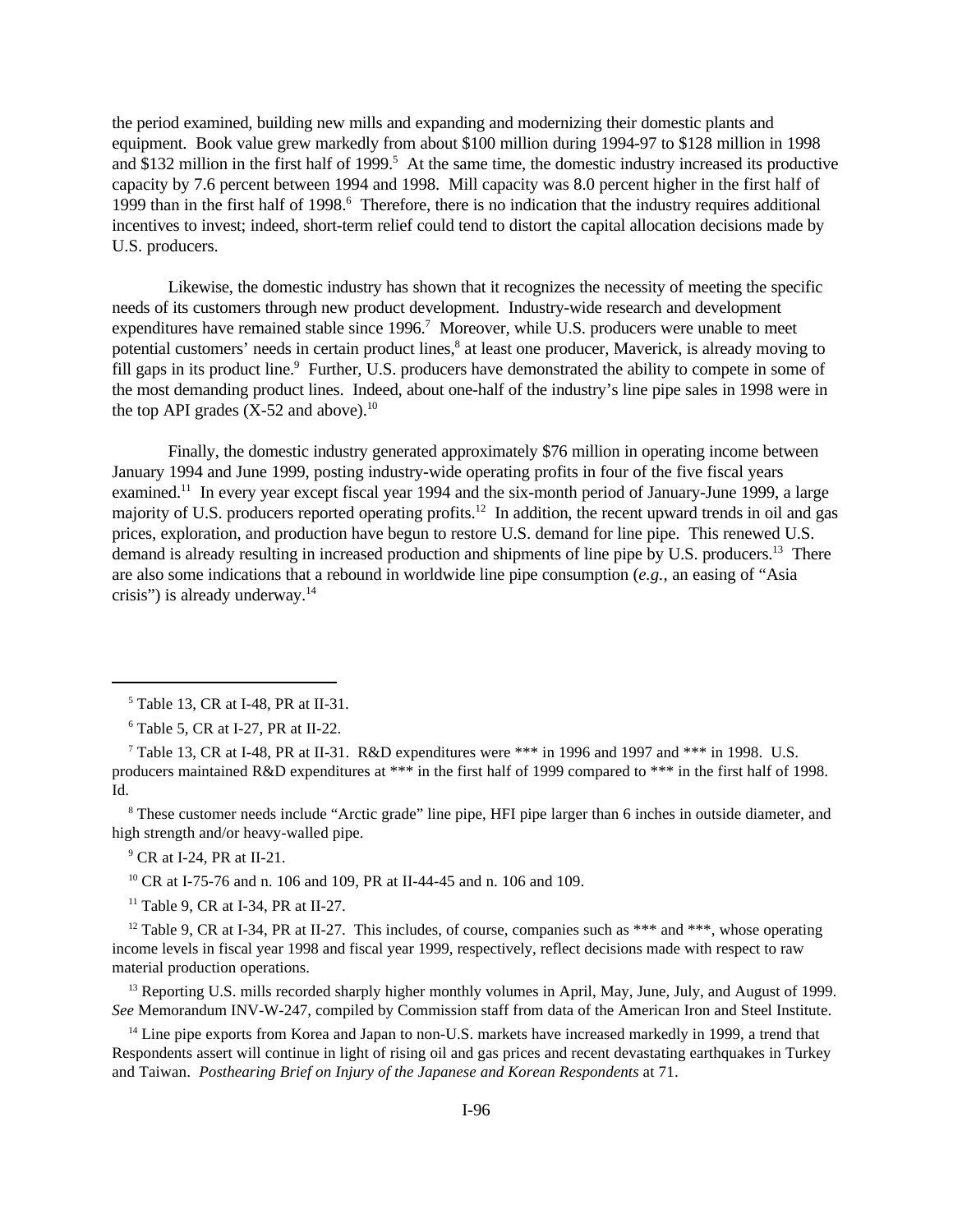# **II. The national economic interest of the United States and the effects on consumers and on competition in domestic markets outweigh the needs of the domestic line pipe industry.**

The primary downstream industry purchasing energy-related tubular products such as line pipe is, not surprisingly, the domestic oil and gas industry. The U.S. energy sector as a whole faces intense global competition.<sup>15</sup> Any import relief granted to line pipe producers would have an immediate adverse impact on the domestic oil and gas industry, which itself has just weathered a major crisis, placing it at a disadvantage relative to major competitors located outside the United States. In the short term, import relief would raise line pipe prices and could also restrict the supply of line pipe available to the domestic oil and gas industry. In the longer term, additional price effects would be passed on to customers further downstream, and to virtually every business and every person in the United States. While the effects on individual businesses and consumers would likely be very small, the cumulative effect on the economy could be significant.

In addition, with the product and country exclusions included in the petition and in the Commission's findings with respect to NAFTA partners Canada and Mexico, import relief would hardly be global. It would therefore result in trade diversion in addition to trade depression, favoring certain suppliers and certain purchasers over others. Two of the main beneficiaries would be Mexico and Canada, the second and the sixth largest suppliers of line pipe to the United States during the second half of 1998 and the first half of 1999. Moreover, the exclusion of at least two major suppliers likely would diminish any benefit to the domestic industry of an import restraint.

In short, any remedy that restricts imports of line pipe cannot be viewed in isolation. Import restrictions would impose serious costs on the oil and gas industry, placing it at a significant disadvantage relative to non-U.S. competitors, and on U.S. consumers of petroleum products used throughout the economy.

### **III. The proposed remedy does not provide greater economic and social benefits than costs.**

The Petitioners have requested the most draconian form of relief against fairly traded imports available under U.S. law -- the imposition of quantitative restrictions. As is well known, the welfare costs of quotas are higher than those for tariffs. A quota such as the Petitioners request, based on import levels during the period 1994-96 and applied against market conditions in 1998, would provide a benefit to domestic producers of \$5-12 million. However, the quota's cost to consumers would amount to \$34-76 million. The quota therefore would, on balance, produce a net national welfare loss of \$29-64 million.<sup>16</sup> These high net costs reflect the fact that quotas not only allow foreign manufacturers to capture economic rents but also restrict the domestic market's ability to respond to unanticipated changes in demand conditions. Thus, an additional cost in the form of serious distortions in the balance between supply and demand must be acknowledged and anticipated.

<sup>15</sup> *Prehearing Brief on Injury of the German Respondents* at 3-4.

<sup>&</sup>lt;sup>16</sup> Memorandum EC-W-071 at 18 and A-3-6. To place these numbers in perspective, a quota based on import levels during the period 1994-96 and applied against market conditions in 1998 would have resulted in consumer welfare losses with a dollar value approaching or exceeding the value of the entire domestic industry's operating income in its record-setting year of 1997. In contrast, the dollar value of U.S. producer welfare gains are equivalent to only one-quarter to one-half of the reduction in operating income from 1997 to 1998. *Compare* Memorandum EC-W-071 *with* Table 9, CR at I-34, PR at II-27.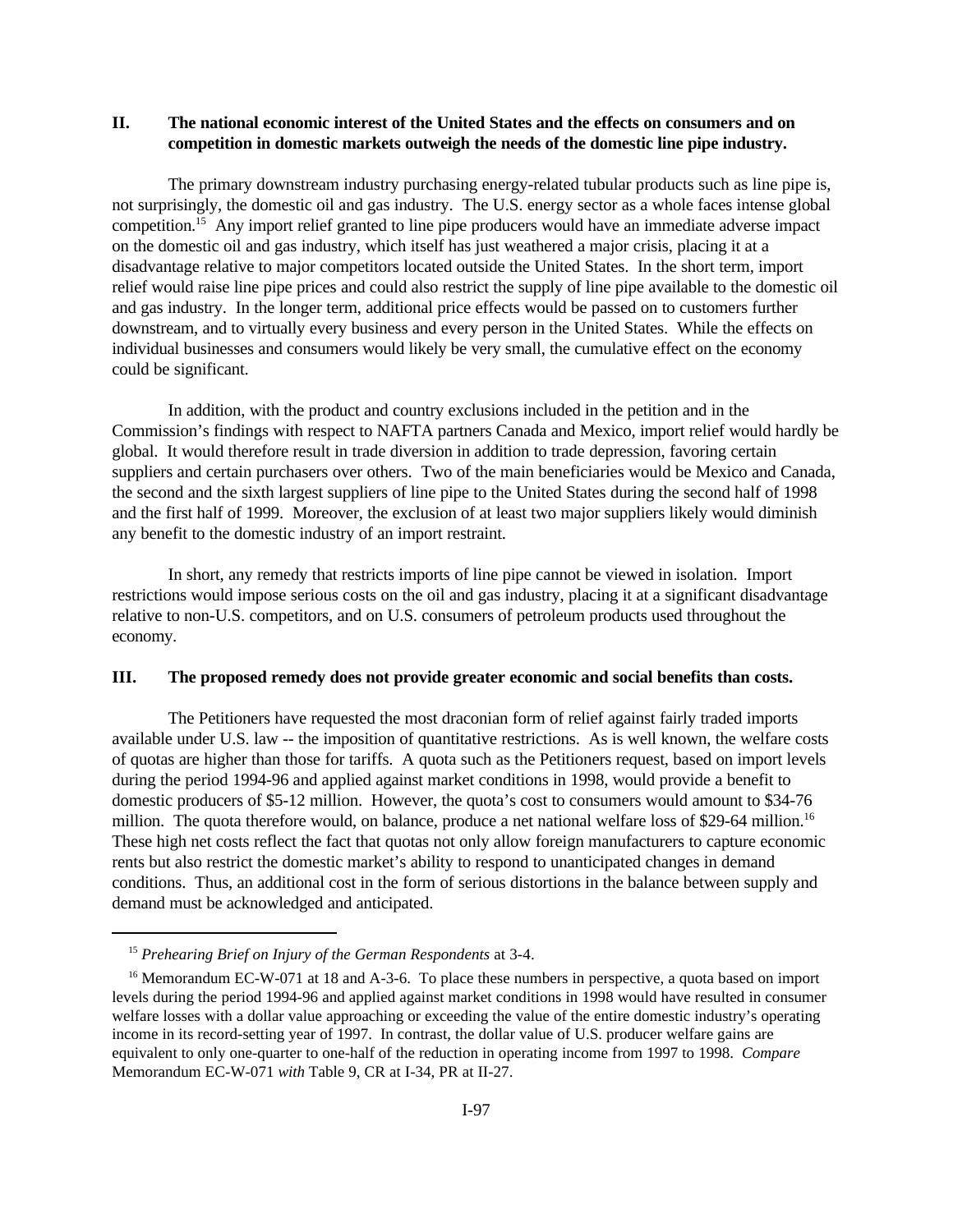Tariff-rate quotas (TRQs) restore a semblance of flexibility in the market and allow participants additional options, albeit at a high cost, for dealing with unanticipated changes in demand conditions. Like traditional quotas, however, TRQs permit the capture of economic rents by foreign manufacturers at the expense of U.S. consumers. Also like traditional quotas, the costs to consumers would markedly exceed any benefits to U.S. producers. Thus, the application of a TRQ to the line pipe market would also result in significant net welfare losses.<sup>17</sup>

Finally, while tariffs are the most flexible form of import relief, and *relatively* the least costly, even tariffs that exclude imports originating in Canada and Mexico and imports of "Arctic grade" and alloy pipe will entail significant consumer losses. Like traditional quotas and TRQs, import restraints based on tariffs alone virtually always result in net consumer costs that far exceed any benefits to U.S. producers.<sup>18</sup>

In short, even small tariffs result in the costs to consumers that exceed any benefits to U.S. producers, while the net welfare losses from a quota would be excessive, and out of proportion to the benefits producers would realize. The requested quota not only would shift costs from producers to consumers and the rest of the economy, but those costs would exceed the potential benefit to producers many times over. Import restraints, as a practical matter, would not only put the interests of the line pipe industry above those of the oil and gas industry and the public as a whole, they would impose a net cost on the economy of up \$29-64 million.

U.S. Trade Representative Charlene Barshefsky recently pointed to the importance of imports in our economy, noting that an "open American economy means competition." She specifically cited choice, price, and competition as the key elements that raise our standard of living. Imports, she said, "give businesses access to inputs ... that reduce overall costs and therefore improve efficiency and competitiveness" of our domestic industries.<sup>19</sup>

The present situation in the line pipe industry is a textbook example of that admonition. The U.S. oil and gas industry has long considered imported line pipe to be an important source of vital equipment. Imports not only satisfy overall demand levels but also supply dimensions and grades of pipe that are not produced by the U.S. line pipe industry.

<sup>17</sup> *See, e.g.*, Memorandum EC-W-071 at 22-23; Memorandum EC-W-073 at 4-5; and Memorandum EC-W-074 (page numbers not identified).

<sup>&</sup>lt;sup>18</sup> In each of the tariff scenarios examined by the Commission staff, consumer costs exceed producer benefits. Revenues generated by relatively low tariffs can provide the government with proceeds roughly equal to the losses borne by consumers. Thus, net welfare loss or gain may appear as neutral. Progressively higher tariffs produce little or no government revenue, as they reduce or even block imports altogether. In the line pipe market, larger increases in the tariff consistently yield net welfare losses, even after considering government revenue. Memorandum EC-W-071 at 20-23; Memorandum EC-W-073 at 1,3, and 4; and Memorandum EC-W-074 (page numbers not identified).

Of course, calculations regarding government revenue do not include the additional costs of administration, monitoring, and enforcement. As proposed remedy options incorporate greater amounts of detail, they also increase in their level of complexity. A complex package of import relief with multiple country and product exclusions would entail high administration, monitoring, and enforcement costs that ultimately would be assumed by U.S. citizens as taxpayers and as consumers.

<sup>&</sup>lt;sup>19</sup> "The Road From Seattle," National Press Club, November 23, 1999.